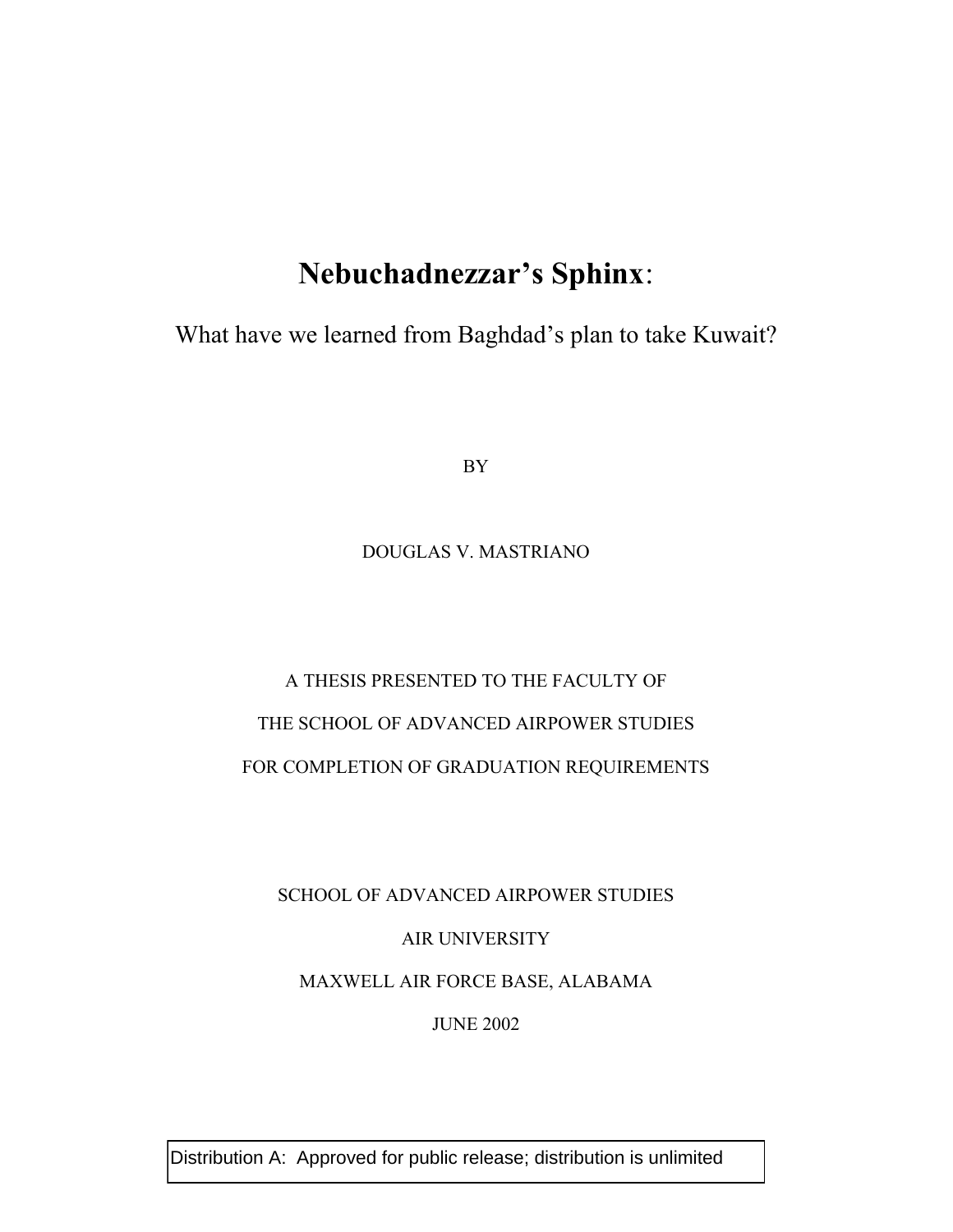| <b>Report Documentation Page</b>                                                                                                                                                                                                                                                                                                                                                                                                                                                                                                                                                                                                                                                                                                                                                                                                                                   |                             |                              |                       | Form Approved<br>OMB No. 0704-0188                 |                                                  |  |  |
|--------------------------------------------------------------------------------------------------------------------------------------------------------------------------------------------------------------------------------------------------------------------------------------------------------------------------------------------------------------------------------------------------------------------------------------------------------------------------------------------------------------------------------------------------------------------------------------------------------------------------------------------------------------------------------------------------------------------------------------------------------------------------------------------------------------------------------------------------------------------|-----------------------------|------------------------------|-----------------------|----------------------------------------------------|--------------------------------------------------|--|--|
| Public reporting burden for the collection of information is estimated to average 1 hour per response, including the time for reviewing instructions, searching existing data sources, gathering and<br>maintaining the data needed, and completing and reviewing the collection of information. Send comments regarding this burden estimate or any other aspect of this collection of information,<br>including suggestions for reducing this burden, to Washington Headquarters Services, Directorate for Information Operations and Reports, 1215 Jefferson Davis Highway, Suite 1204, Arlington<br>VA 22202-4302. Respondents should be aware that notwithstanding any other provision of law, no person shall be subject to a penalty for failing to comply with a collection of information if it<br>does not display a currently valid OMB control number. |                             |                              |                       |                                                    |                                                  |  |  |
| 1. REPORT DATE<br>00 JUN 2002                                                                                                                                                                                                                                                                                                                                                                                                                                                                                                                                                                                                                                                                                                                                                                                                                                      |                             | 2. REPORT TYPE<br>N/A        |                       | <b>3. DATES COVERED</b>                            |                                                  |  |  |
| <b>4. TITLE AND SUBTITLE</b>                                                                                                                                                                                                                                                                                                                                                                                                                                                                                                                                                                                                                                                                                                                                                                                                                                       |                             | <b>5a. CONTRACT NUMBER</b>   |                       |                                                    |                                                  |  |  |
| Nebuchadnezzars Sphinx: What have we learned from Baghdads plan to<br>take Kuwait?                                                                                                                                                                                                                                                                                                                                                                                                                                                                                                                                                                                                                                                                                                                                                                                 |                             |                              |                       |                                                    | 5b. GRANT NUMBER                                 |  |  |
|                                                                                                                                                                                                                                                                                                                                                                                                                                                                                                                                                                                                                                                                                                                                                                                                                                                                    |                             |                              |                       |                                                    | 5c. PROGRAM ELEMENT NUMBER                       |  |  |
| 6. AUTHOR(S)                                                                                                                                                                                                                                                                                                                                                                                                                                                                                                                                                                                                                                                                                                                                                                                                                                                       |                             |                              | 5d. PROJECT NUMBER    |                                                    |                                                  |  |  |
|                                                                                                                                                                                                                                                                                                                                                                                                                                                                                                                                                                                                                                                                                                                                                                                                                                                                    |                             |                              |                       | <b>5e. TASK NUMBER</b>                             |                                                  |  |  |
|                                                                                                                                                                                                                                                                                                                                                                                                                                                                                                                                                                                                                                                                                                                                                                                                                                                                    |                             |                              |                       |                                                    | <b>5f. WORK UNIT NUMBER</b>                      |  |  |
| 7. PERFORMING ORGANIZATION NAME(S) AND ADDRESS(ES)<br>Air University Maxwell Air Force Base, Alabama                                                                                                                                                                                                                                                                                                                                                                                                                                                                                                                                                                                                                                                                                                                                                               |                             |                              |                       | 8. PERFORMING ORGANIZATION<br><b>REPORT NUMBER</b> |                                                  |  |  |
| 9. SPONSORING/MONITORING AGENCY NAME(S) AND ADDRESS(ES)                                                                                                                                                                                                                                                                                                                                                                                                                                                                                                                                                                                                                                                                                                                                                                                                            |                             |                              |                       | 10. SPONSOR/MONITOR'S ACRONYM(S)                   |                                                  |  |  |
|                                                                                                                                                                                                                                                                                                                                                                                                                                                                                                                                                                                                                                                                                                                                                                                                                                                                    |                             |                              |                       |                                                    | <b>11. SPONSOR/MONITOR'S REPORT</b><br>NUMBER(S) |  |  |
| 12. DISTRIBUTION/AVAILABILITY STATEMENT<br>Approved for public release, distribution unlimited                                                                                                                                                                                                                                                                                                                                                                                                                                                                                                                                                                                                                                                                                                                                                                     |                             |                              |                       |                                                    |                                                  |  |  |
| <b>13. SUPPLEMENTARY NOTES</b><br>The original document contains color images.                                                                                                                                                                                                                                                                                                                                                                                                                                                                                                                                                                                                                                                                                                                                                                                     |                             |                              |                       |                                                    |                                                  |  |  |
| 14. ABSTRACT                                                                                                                                                                                                                                                                                                                                                                                                                                                                                                                                                                                                                                                                                                                                                                                                                                                       |                             |                              |                       |                                                    |                                                  |  |  |
| <b>15. SUBJECT TERMS</b>                                                                                                                                                                                                                                                                                                                                                                                                                                                                                                                                                                                                                                                                                                                                                                                                                                           |                             |                              |                       |                                                    |                                                  |  |  |
| 16. SECURITY CLASSIFICATION OF:                                                                                                                                                                                                                                                                                                                                                                                                                                                                                                                                                                                                                                                                                                                                                                                                                                    | <b>17. LIMITATION OF</b>    | 18. NUMBER                   | 19a. NAME OF          |                                                    |                                                  |  |  |
| a. REPORT<br>unclassified                                                                                                                                                                                                                                                                                                                                                                                                                                                                                                                                                                                                                                                                                                                                                                                                                                          | b. ABSTRACT<br>unclassified | c. THIS PAGE<br>unclassified | <b>ABSTRACT</b><br>UU | OF PAGES<br>106                                    | <b>RESPONSIBLE PERSON</b>                        |  |  |

**Standard Form 298 (Rev. 8-98)**<br>Prescribed by ANSI Std Z39-18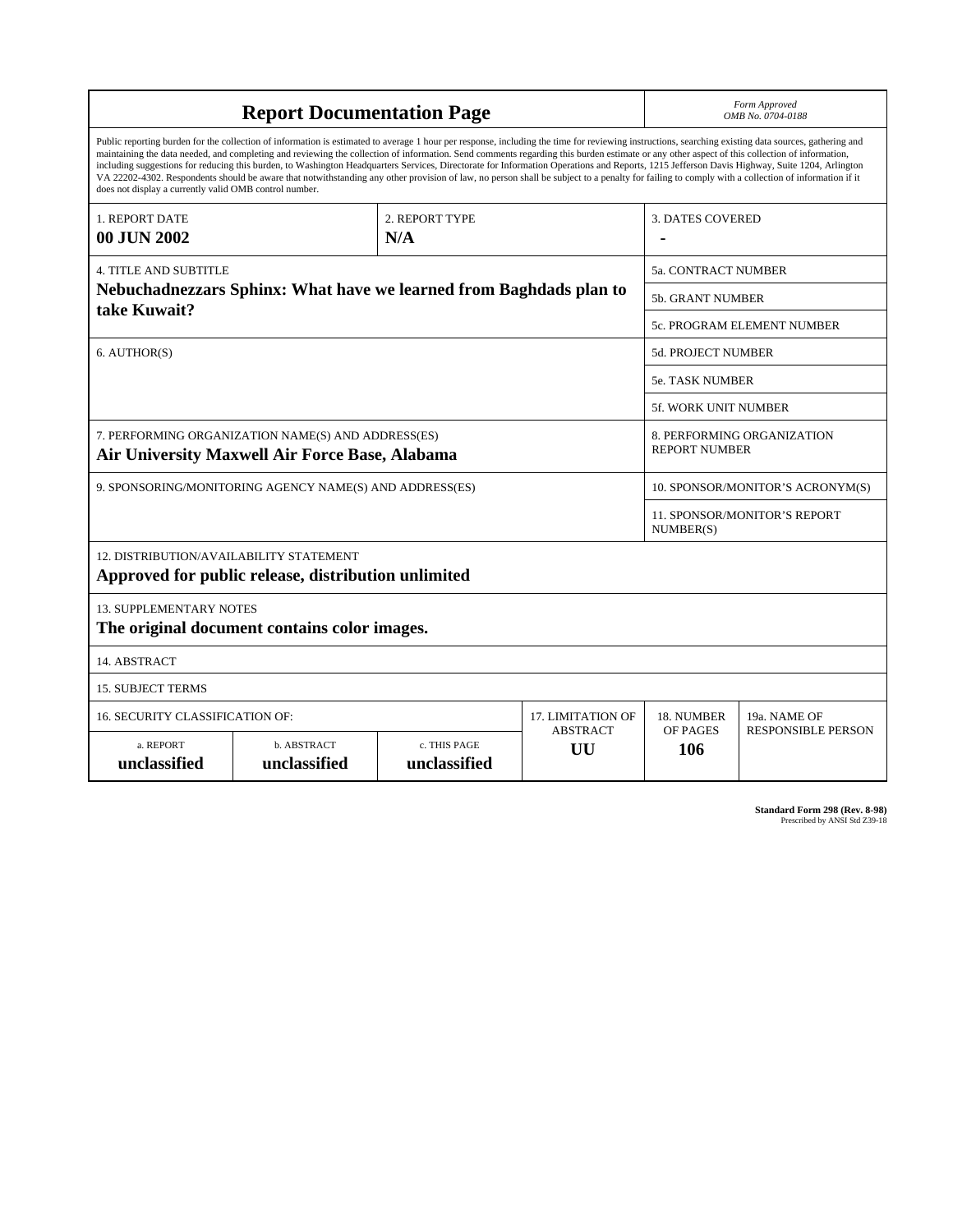### **DISCLAIMER**

The conclusions and opinions expressed in this document are those of the author. They do not reflect the official position of the US Government, Department of Defense, the United States Air Force or the Air University.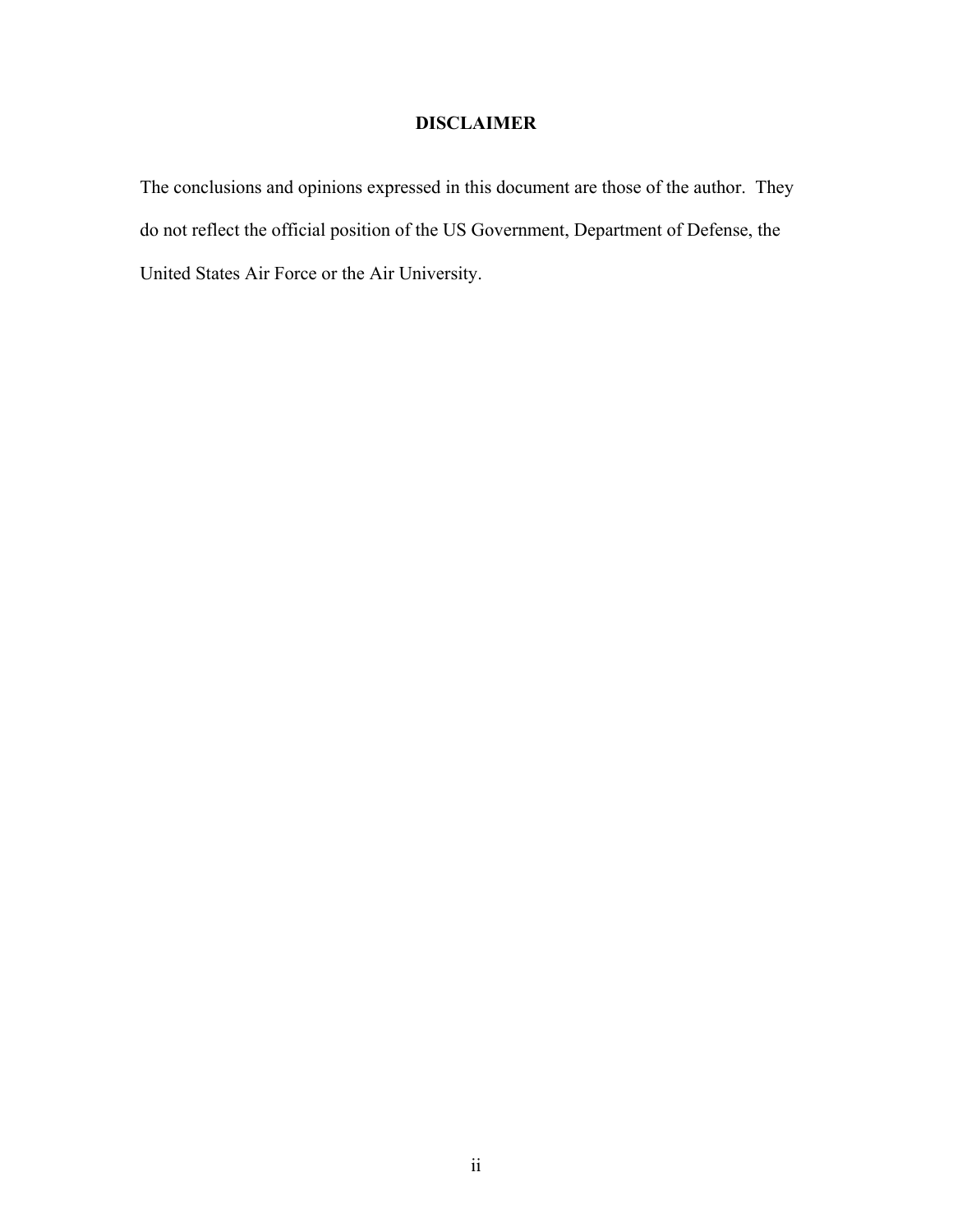### **ABOUT THE AUTHOR**

Major Douglas V. Mastriano was the Distinguished Military Graduate at Eastern University, Saint David's, PA, and subsequently commissioned through the Reserve Officer Training Corps. Upon graduation from the Military Intelligence Officer's Basic Course in 1987, Major Mastriano was assigned to the  $2<sup>nd</sup>$  Armored Cavalry Regiment in Nuremberg, Germany. He served as an Intelligence Production Chief and Electronic Warfare Platoon Leader. During this assignment, Major Mastriano operated near the Iron Curtain along West Germany's borders with East Germany and Czechoslovakia. With the end of the Cold War, Major Mastriano deployed with his regiment to Saudi Arabia to participate in Operation Desert Storm. He served as the Intelligence Officer (S2) for  $4<sup>th</sup>$ (Aviation) Squadron,  $2^{nd}$  Armored Cavalry Regiment. During the ground war, his squadron led the main attack against the Iraqi Republican Guards. The 2<sup>nd</sup> Armored Cavalry defeated elements of five Iraqi divisions after pitched battles, which included a fierce battle with a brigade of Saddam's elite Tawakalna Mechanized Division.

After Desert Storm, Major Mastriano attended the Intelligence Officer's Advance Course, the Post Graduate Intelligence Program and went on to serve as the Army Watch Officer in the National Military Joint Intelligence Center in the Pentagon. From there, Major Mastriano became an Army Intelligence Dissemination Officer at Fort Belvoir, Virginia with the mission of cutting through the bureaucracy to get intelligence to the commander. In 1995, he moved to the Defense Language Institute, Monterey, California and served as the Operations Officer (S3) of the  $229<sup>th</sup>$  Military Intelligence Battalion and as the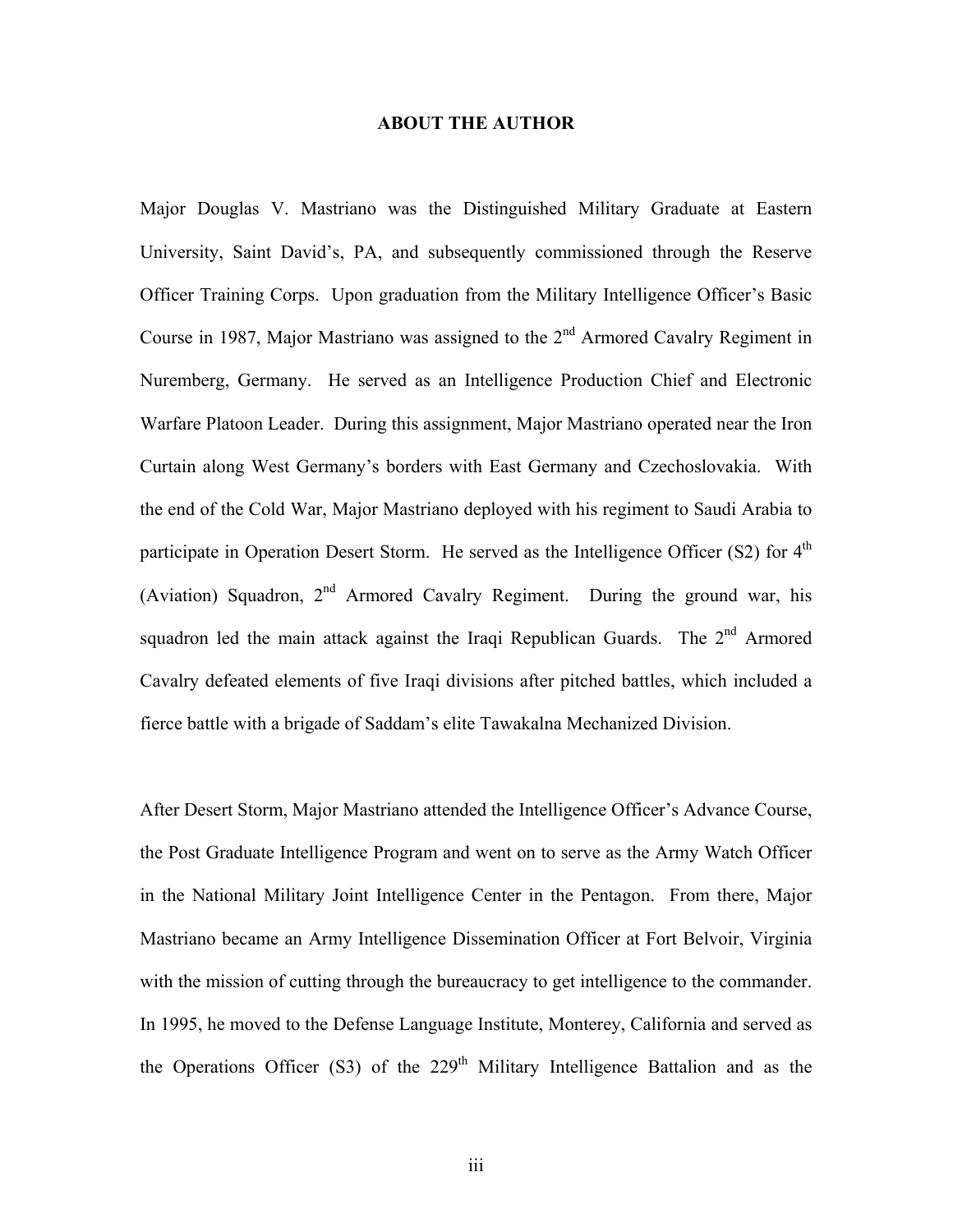Commander of Alpha Company. Upon completion of command, Major Mastriano attended the Command & Staff Service School at Fort Leavenworth, Kansas. He returned to Monterey in 1997, to serve as the Executive Officer of the two Middle Eastern Schools. The schools encompassed nearly 1,000 joint service members and civilian instructors.

In February 1998, Major Mastriano reported to the  $3<sup>rd</sup>$  Infantry Division (Mechanized) at Fort Stewart, Georgia. He served as the Division Artillery Intelligence Officer (S2). In January 2000, Major Mastriano's unit began preparation for supporting Stabilization Force VIII & IX in Bosnia. His responsibilities included training several thousand soldiers in support of the deployment. In July 2000, Major Mastriano arrived at Maxwell AFB to attend the Air Command  $&$  Staff College and subsequently the School of Advanced Airpower Studies.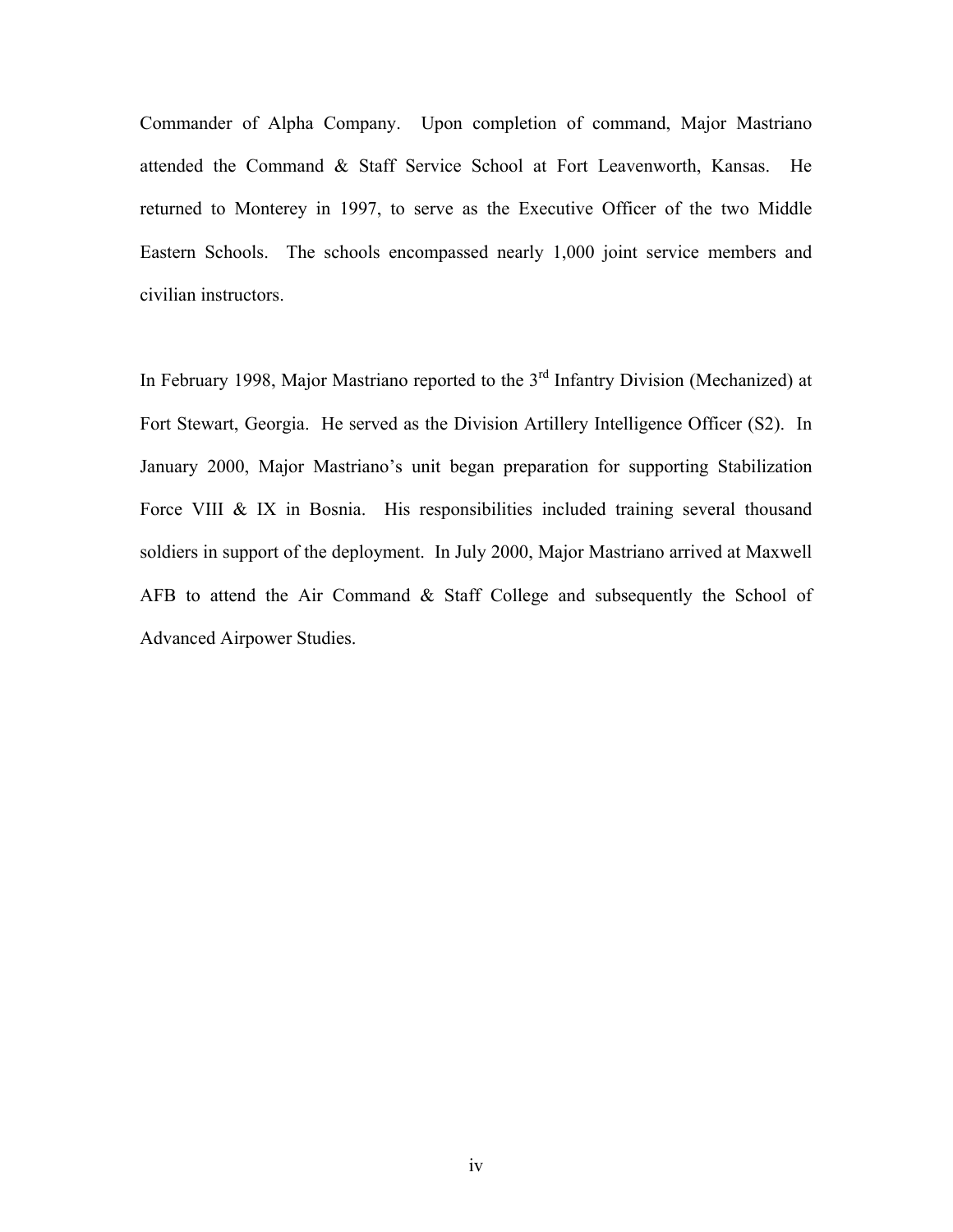#### **ACKNOWLEDGMENTS**

I would be remiss in not acknowledging several people, whose support made this thesis possible. First, I am indebted to my wife, Rebbie and son, Josiah, for their unwavering encouragement of the hours of labor that went into this project. Their collaboration made completion of this work successful.

I also greatly thank Dr. Rick Andres and Major John Terino for sponsoring this project and for the guidance that they provided. I also extend heartfelt thanks and appreciation to the school's dean, Colonel Chiabotti, whose intervention on my behalf to the US Army Personnel Command, enabled me to attend SAAS. Foremost, I thank my Lord and Savior Jesus Christ for the opportunity to serve and His bountiful provisions.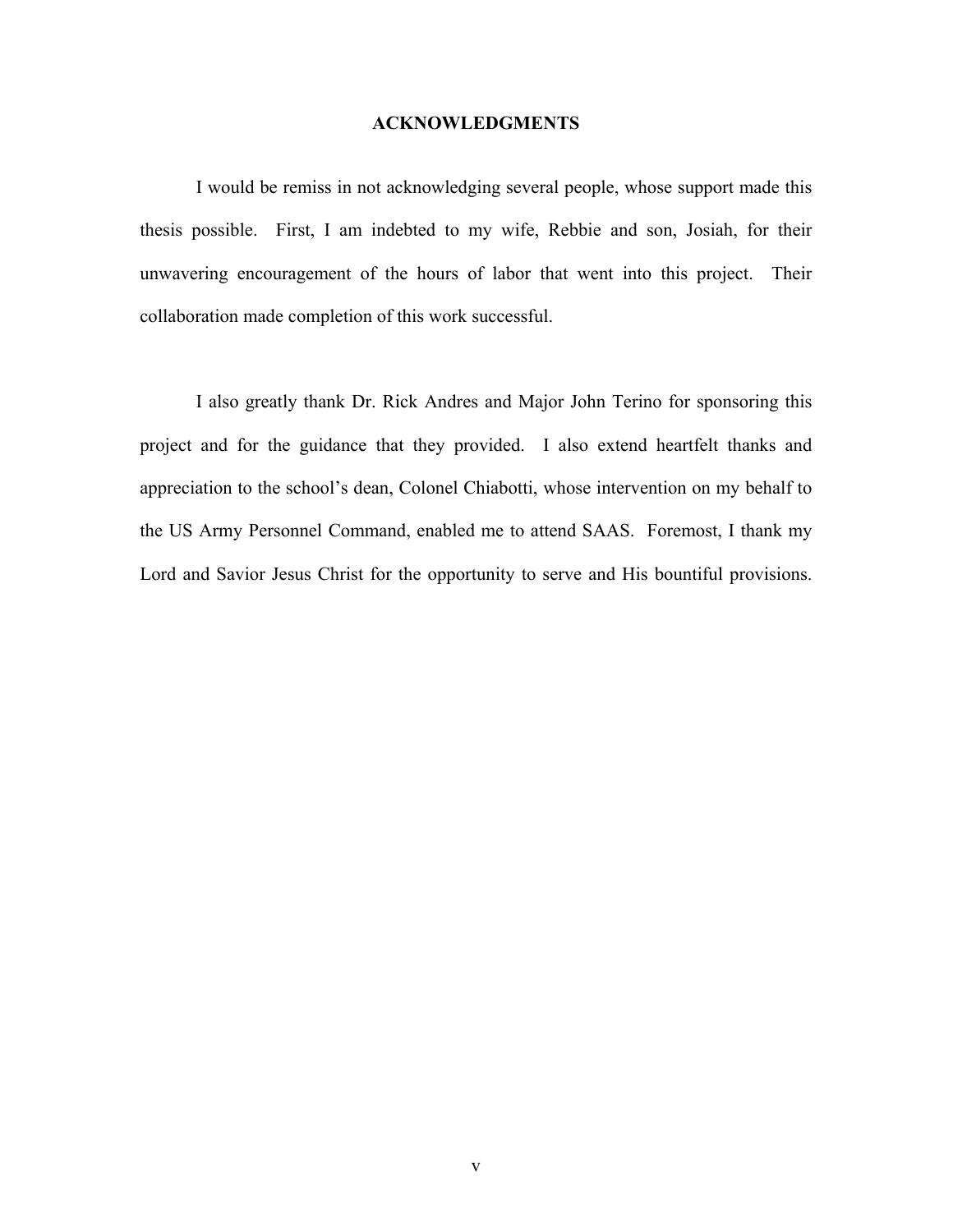### **ABSTRACT**

What can we learn from an analysis of Iraq's strategy against Kuwait in 1990- 1991 and how can we apply these lessons for possible future operations? Baghdad's invasion and occupation of Kuwait was a key component of an Iraqi endeavor to achieve regional hegemony and global economic importance. To retain Kuwait, the regime initiated a multifaceted strategy, which encompassed the integration of the diplomatic, informational, military and economic (DIME) instruments of power. This broad strategy was a diminutive time capsule where Iraq exercised nearly every stratagem at its disposal (in an eight-month period) to defeat the Coalition. Although the Iraqi undertaking failed, this epoch is a relevant study for strategists today. There are valuable lessons for the US to draw from a study of the strategies exercised by Iraq during the eight months that encompassed Operations Desert Shield and Storm. This chronicle offers examples on how Islamic regimes attempt to blunt US involvement in the region. The US must be aware of the strategies that Saddam Hussein employed to counter the US led Coalition in 1991, especially since we may revisit that nation. Learning from the experiences of the 1990-1991 confrontation with Saddam Hussein will equip the US with the capacity to anticipate and thwart the various strategies that Baghdad may use in future conflict.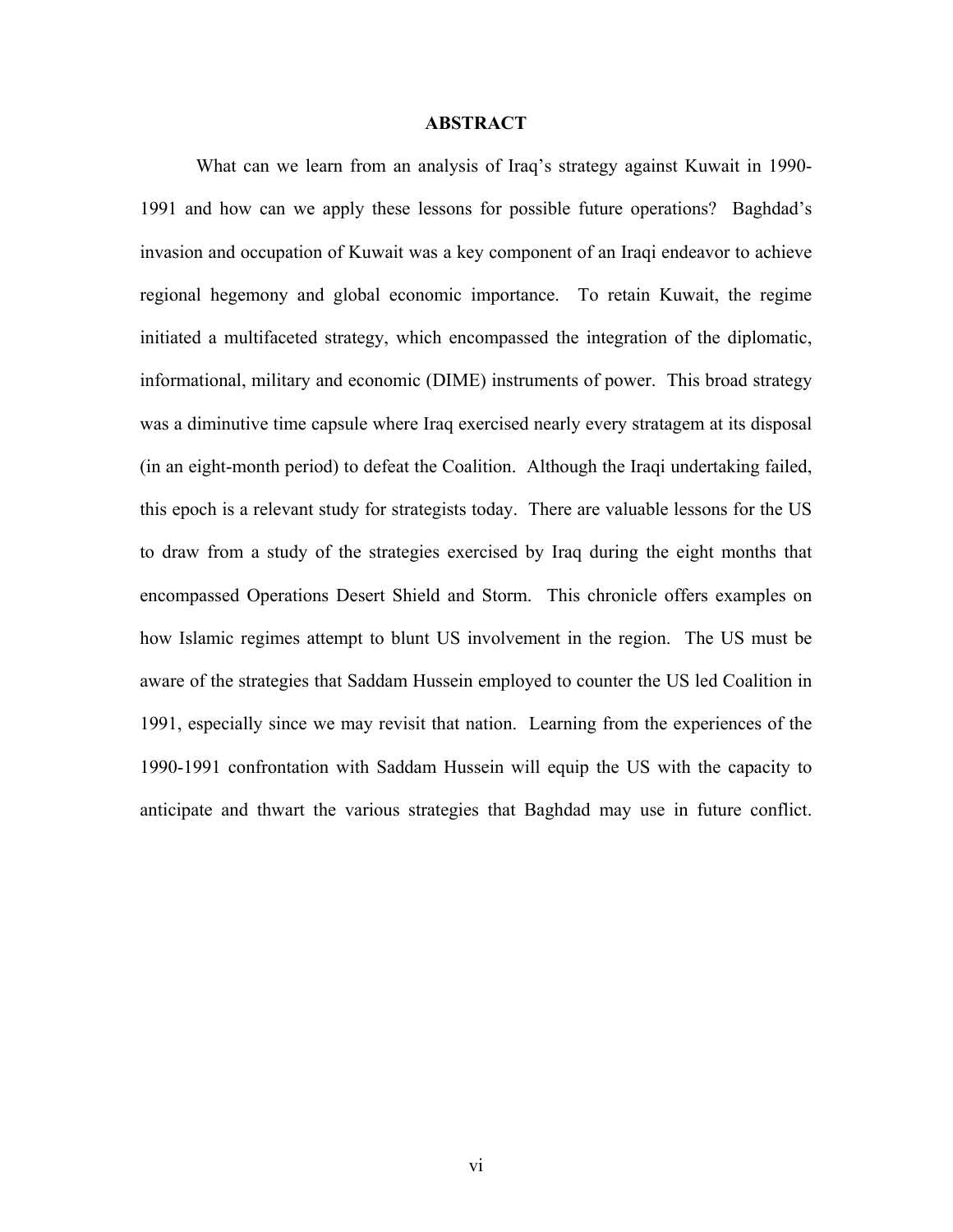| Chapter        |  |  |
|----------------|--|--|
|                |  |  |
|                |  |  |
|                |  |  |
|                |  |  |
|                |  |  |
|                |  |  |
| $\mathbf{1}$   |  |  |
| $\overline{2}$ |  |  |
| 3              |  |  |
| $\overline{4}$ |  |  |
| 5              |  |  |
| 6              |  |  |
| 7              |  |  |
|                |  |  |
|                |  |  |

### **CONTENTS**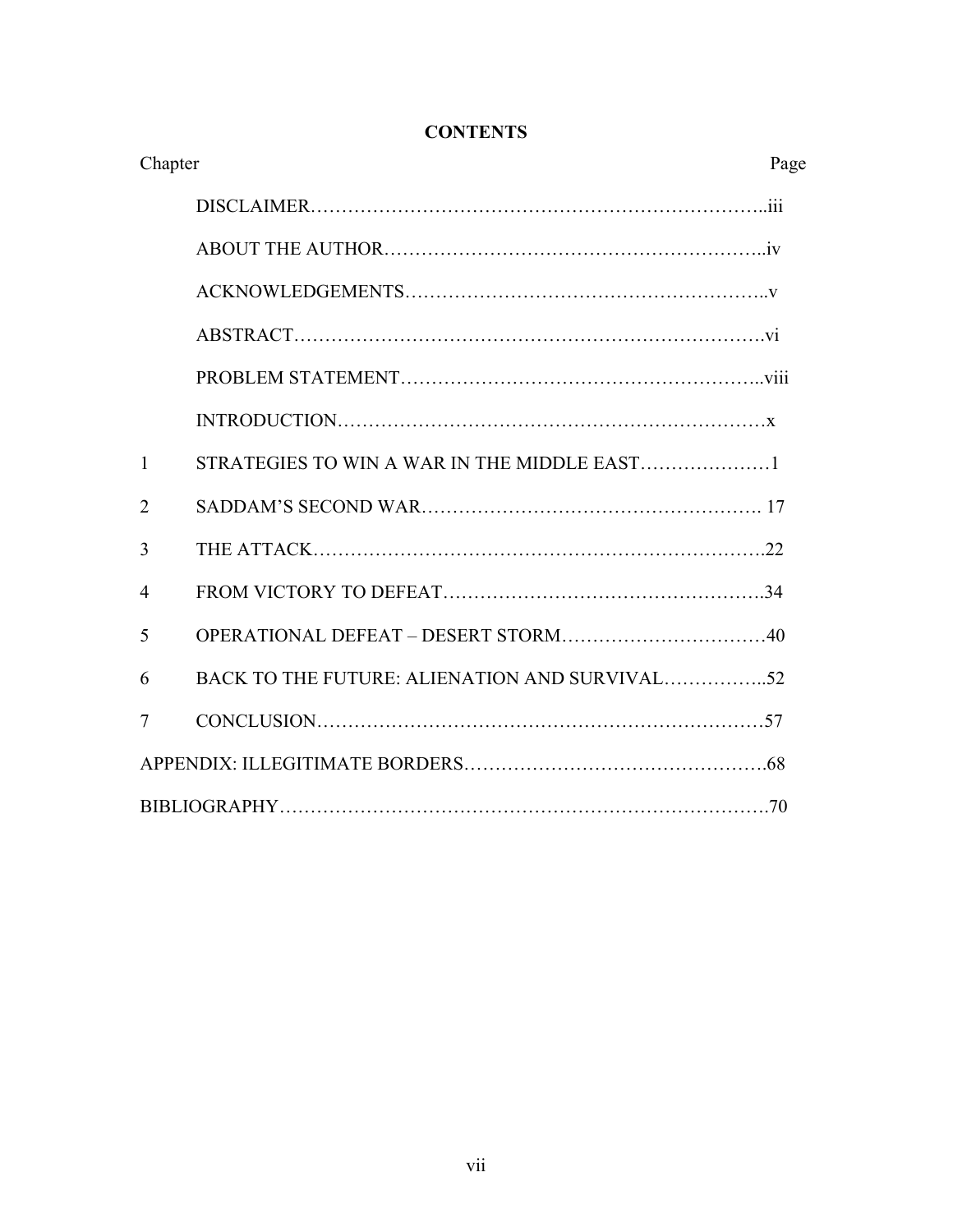### **Illustrations**

| Figures        |  |
|----------------|--|
| $\mathbf{1}$   |  |
| 2              |  |
| 3              |  |
| $\overline{4}$ |  |
| 5              |  |
| 6              |  |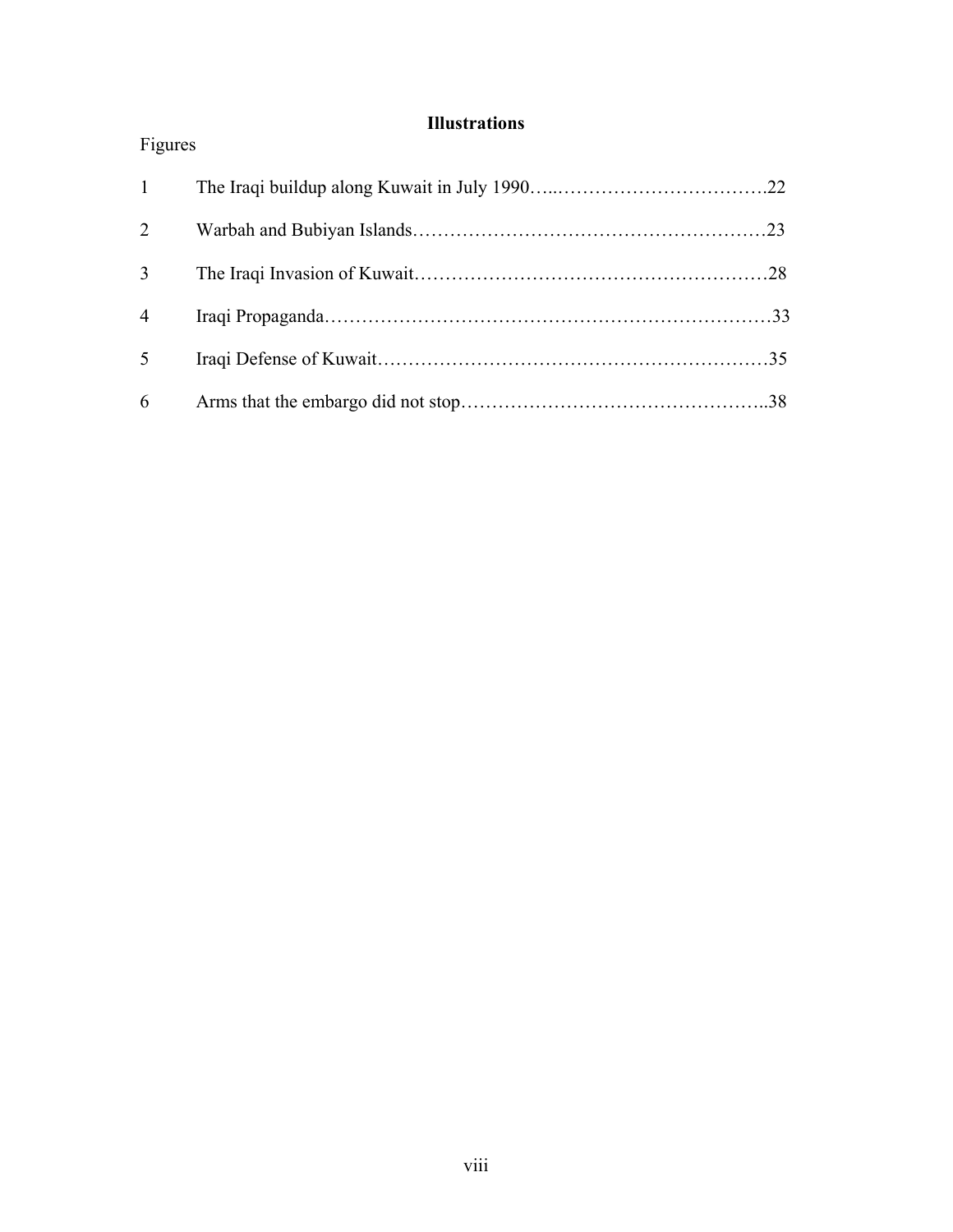#### **Problem Statement and Significance**

*Know the minds of the opposing generals in order to better divine their actions, to know how to force your actions upon them, and to know what traps to use against them*.

Frederick the Great, *On The Art of War*

Why did Saddam Hussein invade Kuwait and then risk everything in a fight against the US led Coalition during Operation Desert Storm? Has the United States learned anything from this confrontation in anticipation of future operations against Iraq or other regimes in the area? This thesis suggests that there are valuable lessons for the US to extract from a study of Iraqi strategy during Operations Desert Shield and Desert Storm. Saddam's strategy during this epoch highlights a pattern of conflict and demonstrates how he uses Iraq's instruments of power to impose his will. The lessons are important especially considering that Iraq is implicated in the current US war against terrorism.

The eight-months encompassing Desert Shield/Storm (August 1990-April 1991) are important to analyze since it is a narrative where Baghdad exercised nearly every instrument of power at its disposal to thwart the US. It is likely that Saddam, and other Arab nations or non-state actors, will use similar strategies to thwart US operations in the region. Learning from our 1990-1991 confrontation with Saddam Hussein may assist the US in anticipating, countering and thwarting the various strategies that Baghdad (and other regimes) may use again in future conflict. Understanding these strategies is important and facilitates further victories in the region.

However, despite the importance of understanding Saddam's way of war, it is evident that US analysts have not derived many lessons from Iraq. After all, the US led

ix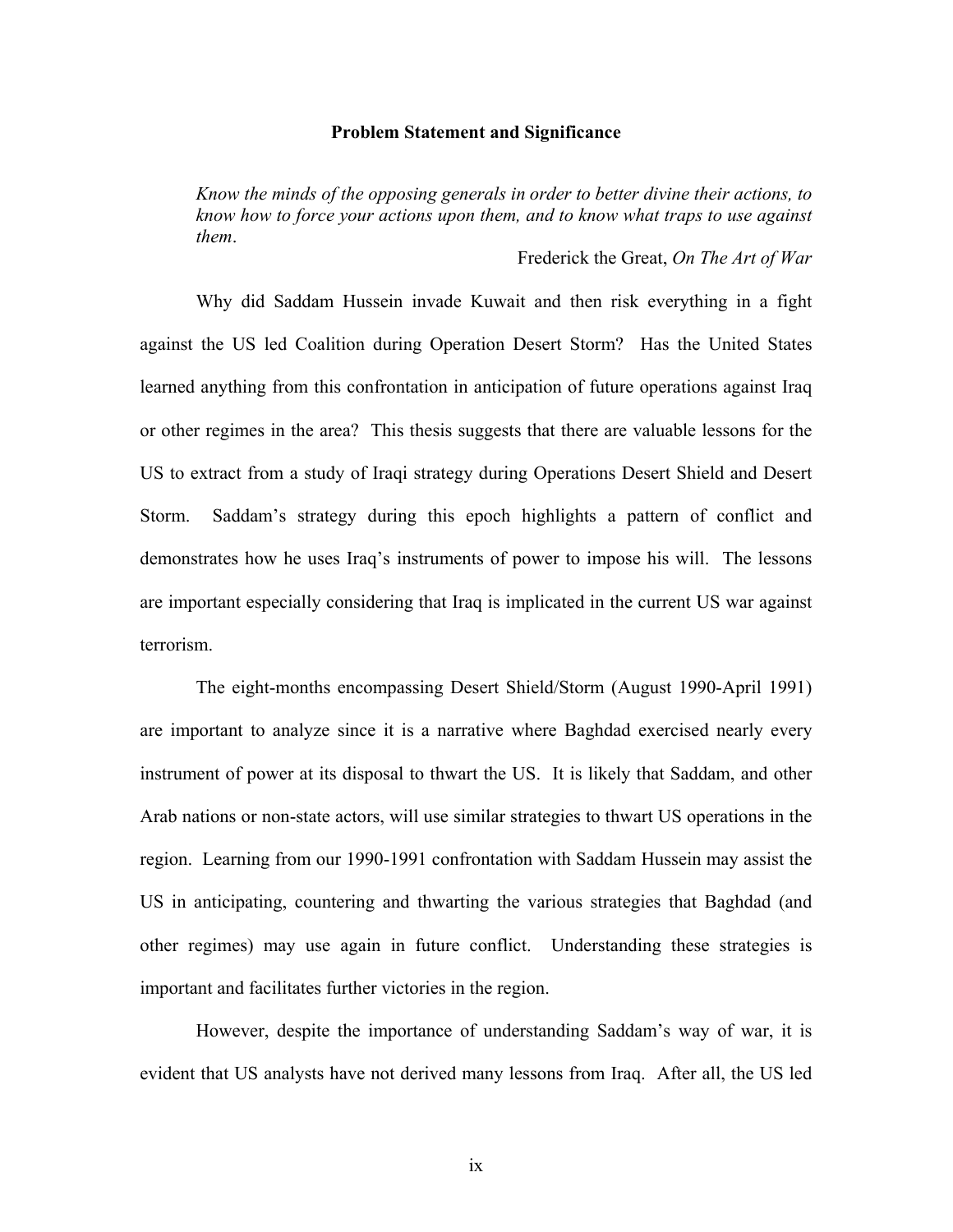Coalition won such a decisive military victory, what is there to learn? General Norman Schwartzkopf's post war description of Saddam sums up the majority view reflected in American post Desert Storm literature: "As far as Saddam Hussein being a great military strategist, he is neither a strategist, nor is he schooled in the operational arts, nor is he a tactician, nor is he a general, nor is he a soldier. Other than that, he is a great military man." $1$ 

This is the prevailing view of Gulf War commentators. My thesis diverges with this assessment and suggests that Saddam's Gulf War strategy was comprehensive, deliberate and potentially fatal to the Coalition. The Coalition prevailed thanks, in part, to the astounding foresight of President Herbert Walker Bush and the fruits of the decade long Reagan military buildup. Nonetheless, in the long-view of history, Desert Storm was the anomaly for Iraq, since it was one of those rare occasions where Saddam was out-foxed. Baghdad may prevail, or extract a high cost from us next time with a similar "failed strategy" if we do not heed the valuable lessons from our experience and persist in the opinion that he is irrational.

 Despite popular perception, Saddam's Gulf War strategy did encompass many sound and comprehensive features. However, because the defeat of the Iraqi military during the war was so decisive, there is a tendency for American analysts to ignore and even ridicule Saddam Hussein and, therefore not to earnestly scrutinize his war strategy. It is wrong to assume that since Saddam's strategy failed in 1991 it would similarly fail in a different situation. Completely rejecting the Iraqi threat in such a manner is dangerous and leads to the fatal snare of underestimating the enemy.

<sup>&</sup>lt;sup>1</sup> Roger Cohen, *In the Eye of the Storm*, (New York: Farrar, Straus and Giroux, 1991), 293.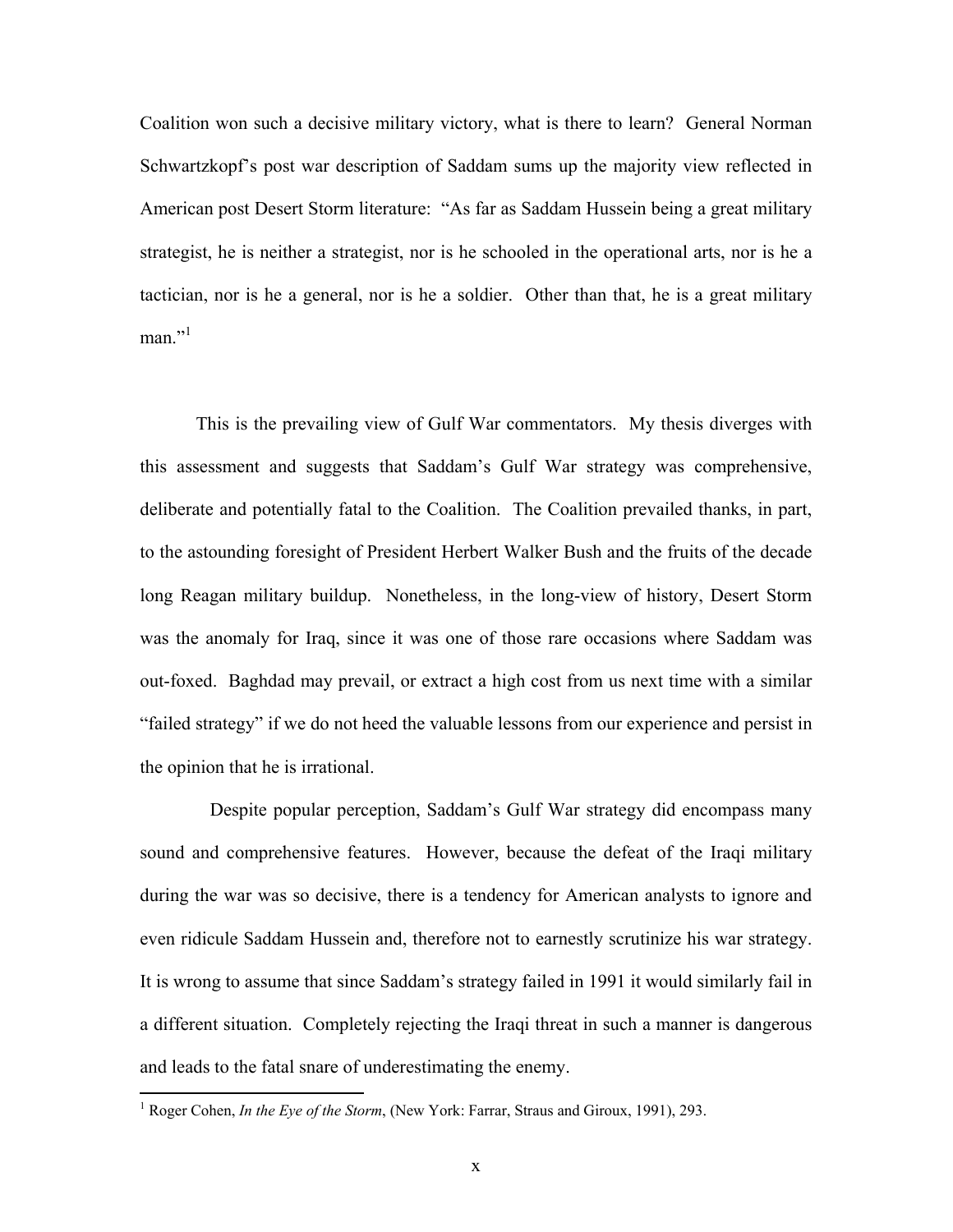### **Introduction**

*What is important to me about Nebuchadnezzar is the link between the Arabs' abilities and the liberation of Palestine. Nebuchadnezzar was, after all an Arab from Iraq. Nebuchadnezzar was the one who brought the bound Jewish slaves from Palestine. That is why I like to remind the Arabs, Iraqis in particular, of their historical responsibilities. It is a burden that should not stop them from action, but rather spur them into action because of their history*.

Saddam Hussein, *Saddam's War* 

### **Nebuchadnezzar's Sphinx**

This project's title, "Nebuchadnezzar's Sphinx" reflects the dilemma that we face in Iraq. Nebuchadnezzar was the ancient king of the Babylonian Empire who captured Jerusalem, destroyed the Jewish temple and deported the Jews in 597 BC. Saddam's dream is similar and includes dominating the region and trampling upon Israel just as Nebuchadnezzar.

In a similar line, there is a connection between the sphinx and Saddam Hussein. In Greek mythology, the sphinx offered the hero Oedipus a riddle. If Oedipus answered the riddle correctly, the sphinx would perish; if Oedipus answered incorrectly, Oedipus would die. That is our dilemma today. Where do we find the answer to the riddle of Saddam Hussein? I propose that a great deal of the answer to the Saddam riddle is found in recent history (specifically 1990-1991). Such is the purpose of this research project; to define the lessons of the Gulf War and propose answers on how to contend with Saddam and other renegade Islamic states.

Unfortunately, the vanquished usually learn more from history than the victors. This is especially evident in the US perception of Iraq after the decisive military victory of Desert Storm. There are undoubtedly countless reasons for US satisfaction in the conduct of the Gulf War. However, taken too far, this contentment may mature into arrogance in our own capabilities and disdain for the adversary's.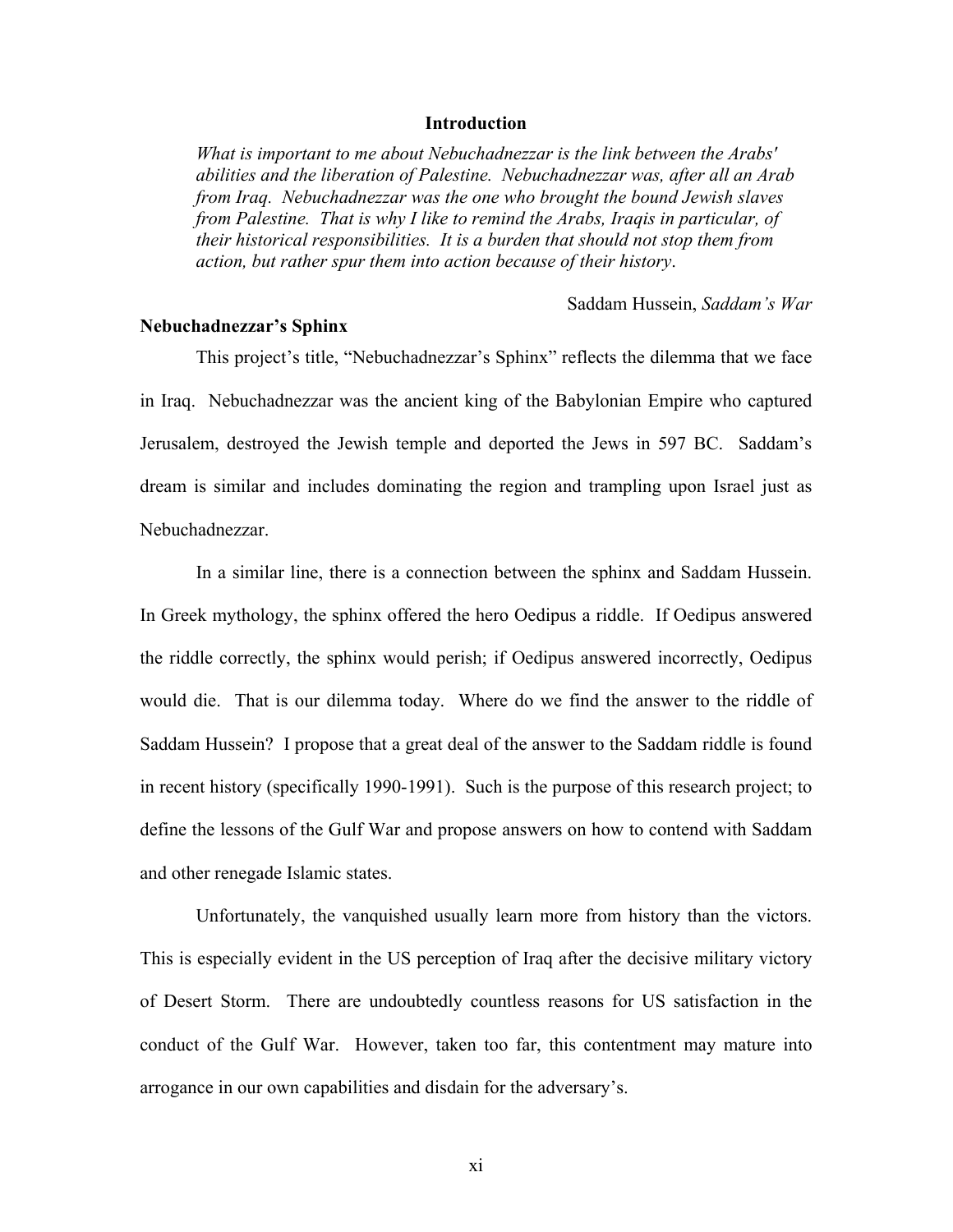Baghdad's invasion and occupation of Kuwait was a key component of Saddam's aspiration to achieve regional hegemony and global economic importance. Invading Kuwait was the easy part. However, retaining this territory was a bit more complicated, especially as a massive Coalition arrayed itself against Iraq. Retreat was not an option for Saddam, so he launched a multifaceted strategy to safeguard his prize. This confrontation encompassed Iraq's diplomatic, informational, military and economic (DIME) instruments of power. This broad strategy was a diminutive time capsule where Saddam exercised nearly every stratagem at his disposal in an eight-month period to counter the Coalition.

Although the Iraqi undertaking failed, this epoch is a relevant study for strategists today. There are many lessons here for us to grasp. A number of the stratagems used by Iraq are typical of the diplomatic maneuvering that Islamic regimes throughout the region employ to blunt US intervention. Recent events highlight this. For example, the diplomatic bluster from the Afghan Islamic Taleban regime and Ossama bin Laden is reminiscent of similar rhetoric employed by Saddam back in 1990-1991.

Yet, images of the Iraqi Army's rout in 1991 are difficult to get around. Certainly, Saddam's military performance was feeble. However, it has been eleven years since Desert Storm and yet, Saddam Hussein is still in power. In more than a decade, the US has not offered a reasonable answer to the riddle on how to contend with this adversary. There is little doubt that Saddam took a calculated risk in Kuwait and failed. However, despite the overwhelming odds, Saddam survived the war against the Coalition, the Kurdish and Shiite rebellion, the No Fly Zones and a twelve-year economic embargo. Surely, it is time to develop the answer to the riddle of Saddam Hussein and to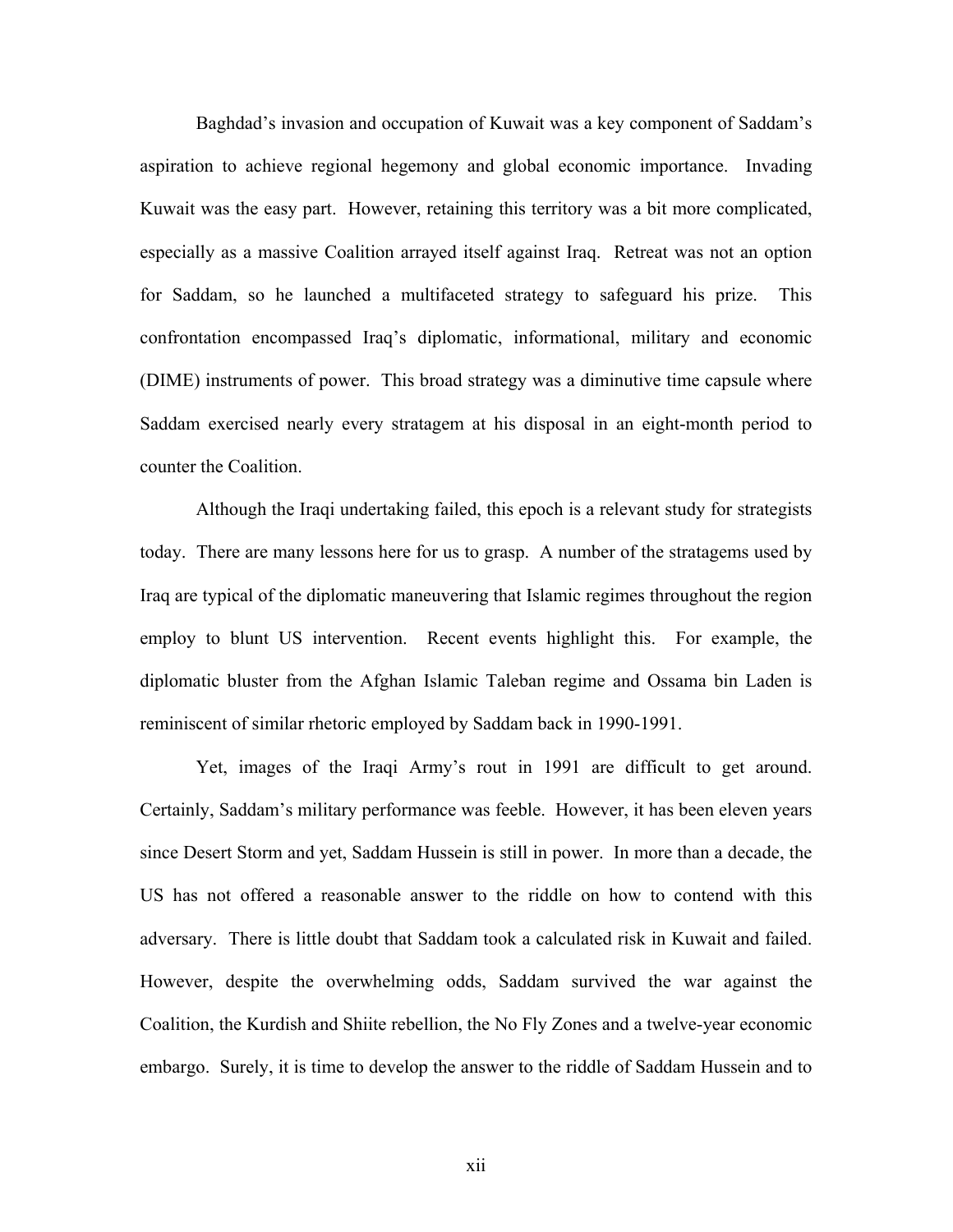break his reign of terror. This is why we must scrutinize the lessons of the Second Gulf War.<sup>2</sup>

This research project begins with a discussion of local background information and is followed up with a prescription detailing the components necessary to achieve victory in the region. Such a generalization or formulation of a strategy for the Middle East is reasonable to postulate due to the indigenous environment.<sup>3</sup> The Arab lands from Morocco to Iraq share a common ethnicity, religion and the same collective memory concerning the West (Christianity, Crusades, Colonialism, Western Culture, etc).

After relating a strategy to apply in the region, I discuss why Saddam invaded Kuwait and highlight what he endeavored to achieve by this. The diplomatic, informational, military and economic components of his strategy serve as the outline on the course of action Baghdad pursued and what the US can learn from how Saddam used his instruments of power. Basic in this approach is answering why a particular Iraqi decision or action is relevant to the US in a forthcoming war. Through this, we see the rhetoric and role of Islam in politics, the saga of the Arab-Israeli conflict, their long-view of history (with an obvious Islamic prejudice), Iraqi misinformation and Saddam Hussein's culture of revenge. $4$ 

Chapters three, four and five discuss Operations Desert Shield and Desert Storm. Again, the DIME instruments of power approach are applied to these epochs. In this, we again see Islam and the Arab-Israeli conflicts as inescapable features of the Iraqi struggle

 $2^2$  The First Gulf War encompassed the Iran-Iraq War of 1980-1988. The Second Gulf War started with Saddam's invasion of Kuwait on August 2, 1990 and ended with the Coalition victory of Operation Desert Storm on 1 March 1991.

<sup>&</sup>lt;sup>3</sup> For the sake of simplicity, the term "Middle East" denotes Arabic/Islamic nations, which (in this paper) includes the long-established Near East nations of the Maghrib (Morocco, Algeria, Tunisia), the Levant (Jordan, Syria, Lebanon), Iraq, Libya, Egypt, Saudi Arabia, Yemen, the United Arab Emirates, Bahrain, Qatar, and Oman. 4

Laurie Mylroie, *Study of Revenge*, (Washington, D.C: AEI Press, 2000).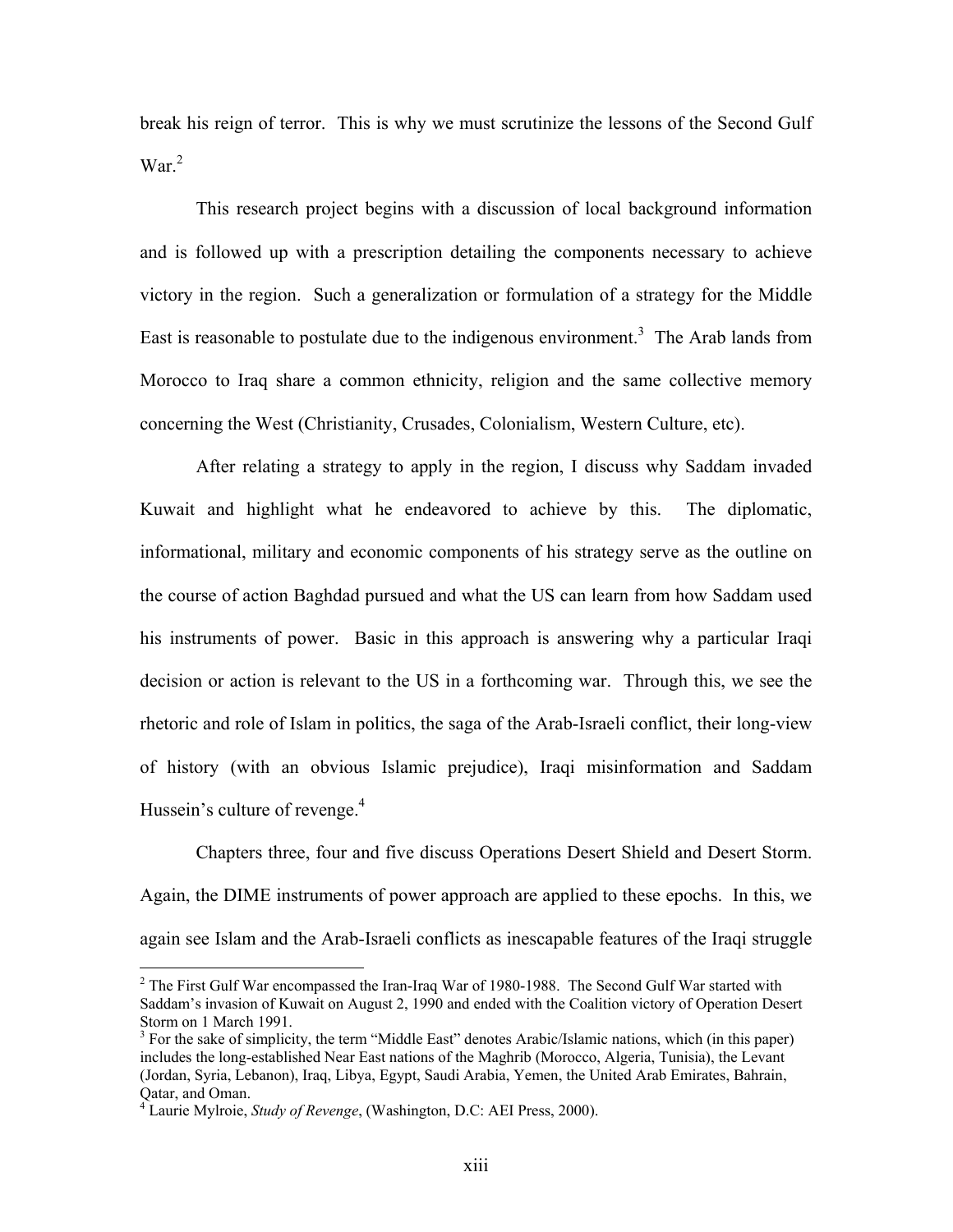to prevail against the US. In addition, these chapters discern political balancing (Iraqi pleas for Soviet support), blackmail (Western Guests/hostages), Pan Arabism and the deliberate targeting of US vulnerabilities (the Arab Coalition members, US casualty aversion and Israel).

After describing the Iraqi approach to conflict, chapters six and seven underscore relevant lessons and applications for the US. Patterns of Iraqi politics and conflict are discerned and discussed for use against Iraq, or others in the region that we may face. In this manner, both the American and Iraqi strengths and vulnerabilities are highlighted.

Here the answers to the riddle are discussed from both the Iraq and American perspective. The findings provide the information and analysis needed to understand, anticipate and blunt the likely courses of action that Saddam Hussein and other hostile Islamic regimes in the region may follow.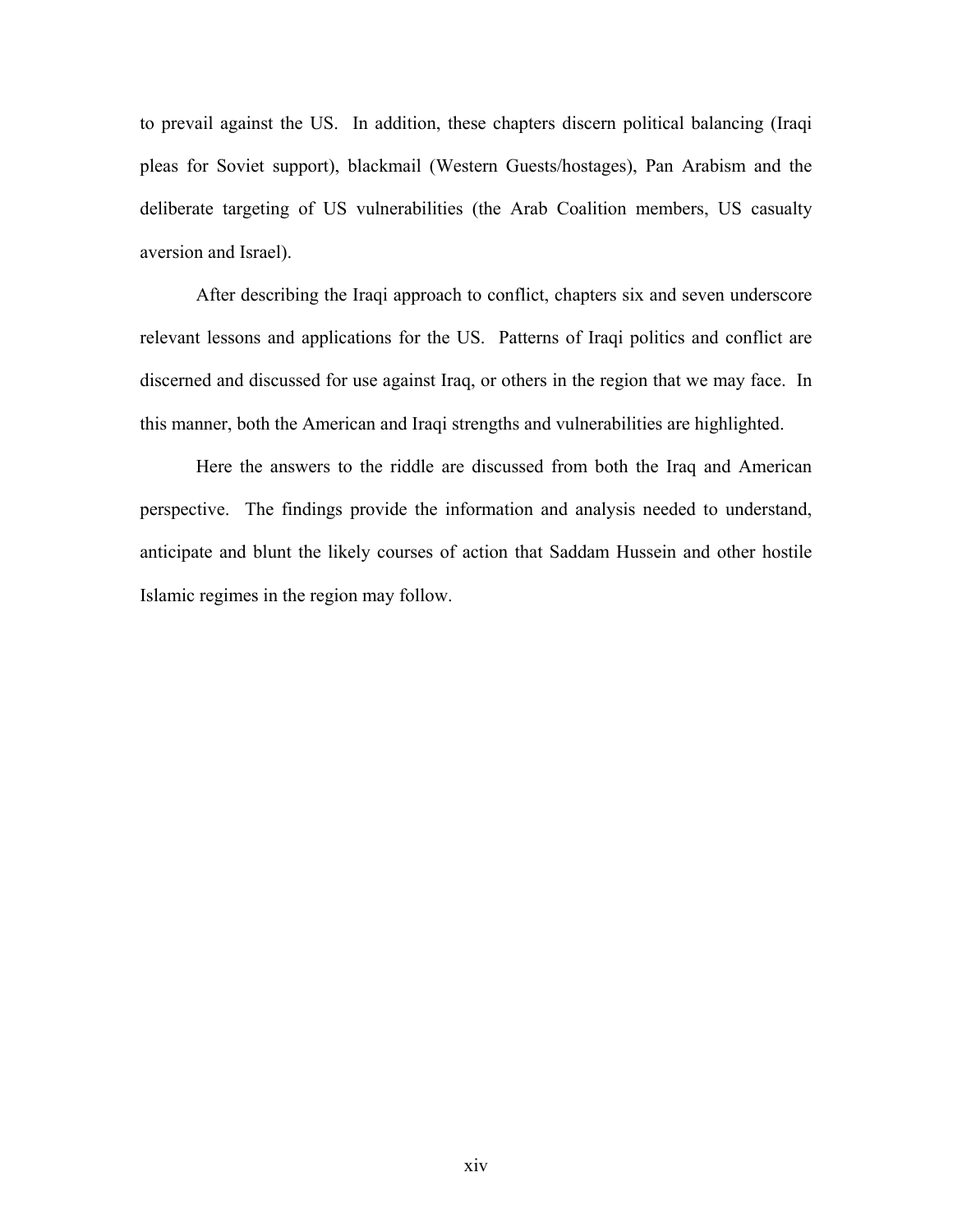### **Chapter 1**

### **Strategies to Win a War in the Middle East**

*Arab processes were clear, Arab minds moved logically as our own, with nothing radically incomprehensible or different, except the premises: there was no excuse or reason, except our laziness and ignorance, whereby we could call them inscrutable or Oriental, or leave them misunderstood.* 

T. E. Lawrence, *Revolt in the Desert* 

The international system's anarchy creates challenges for the US. Foremost among these is nation-state insecurity coupled with the pursuit of self-interest. States simply do not trust other states, especially powerful ones. This is manifest when they collectively attempt to limit US power. This occurred during the Korean War in 1950 after the successful American amphibious assault at Inchon, which put the North Korean army to flight. With American military victory came increased influence in the region. The perceived threat of having the US on Communist China's border and the imbalance it could produce compelled Beijing to react by sending Chinese troops into North Korea to restore the balance of power.<sup>5</sup>

A similar danger exists in the Middle East, especially as the US successfully prosecutes its war against terrorism. Our growing military presence equates to a tangible expansion of power, which perpetuates insecurity among lesser powers. One result of this is the US rift with Saudi Arabia. This is why the US must be judicious in the region since a poorly planned strategy may have grave ramifications.

### **War and Defining Victory**

War is an attempt by one country (in the traditional Westphalian sense) to compel another to do something it does not want to do by means of violent force. With this

<sup>5</sup> Stephen M. Walt, *The Origins of Alliances*, (Ithaca, New York: Cornell University Press, 1987), 17-40.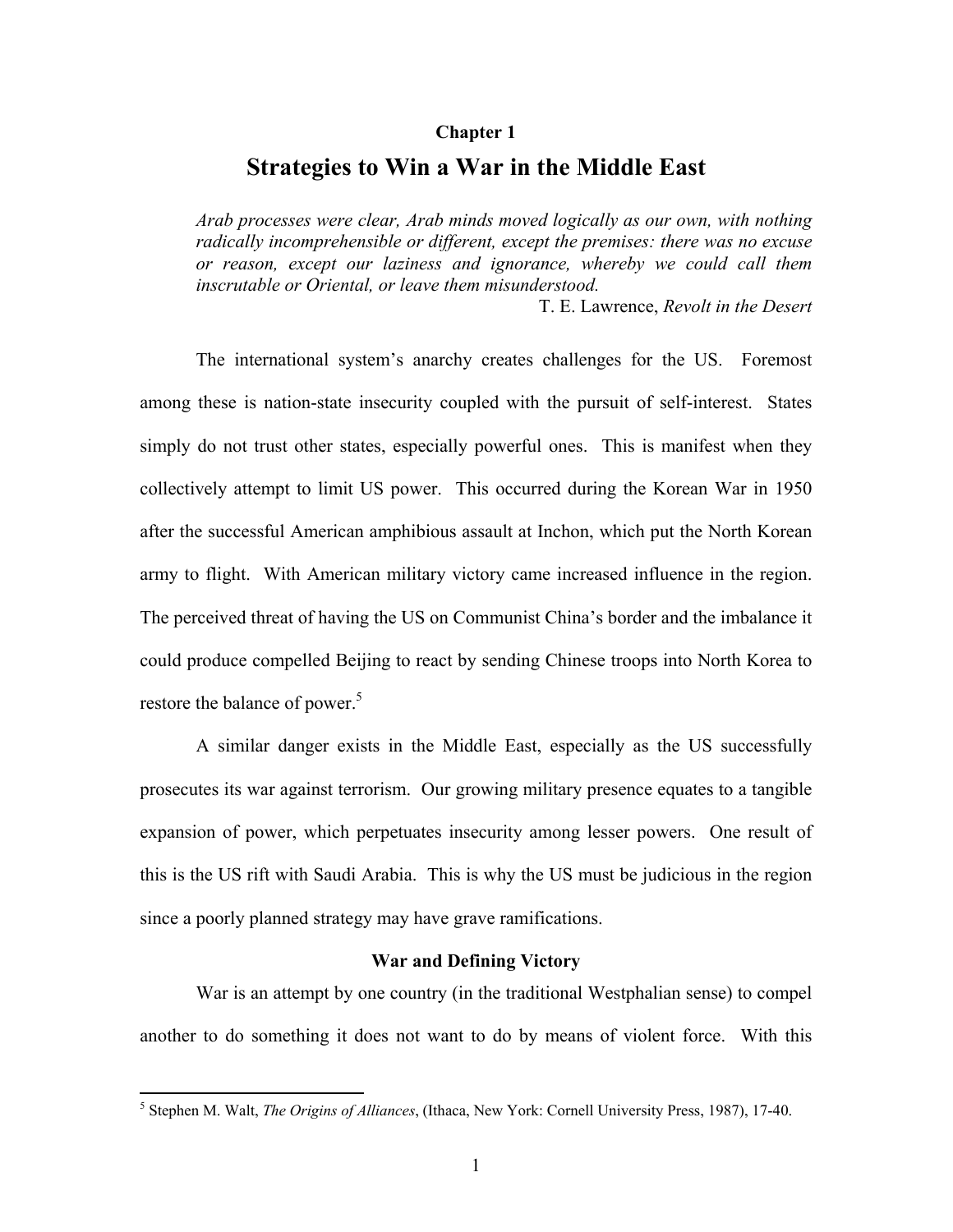framework, it is easy to define victory. The state whose demands are forced upon the other is the victor. However, this is not as straightforward as it appears since demands often change during war. The American Civil War illustrates this point. The war commenced with the stated intent of saving the Union. However, by 1862, freeing the slaves became a primary objective, especially after the Emancipation Proclamation.

Defining victory is at times perception based. Although the Coalition forced Iraq out of Kuwait in 1991, there is a perception in the Arab World that Saddam was not completely defeated; therefore, the US victory was incomplete. This view is linked to an implicit US objective of removing Saddam Hussein from power. Although not a stated policy, the allusion to it made it a de facto measure of US victory.

### **The DIME Theory**

States use four instruments of power to win wars. These are the diplomatic, informational, military and economic (DIME) instruments of power. The outcome of war is only partially settled on the battlefield. How leaders manipulate the DIME plays a central part in determining the degree of victory or success on the battlefield. The DIME directly influences the composition of forces, time and place of the battle and the will of the country to continue to fight. The relative importance of each component of the DIME varies with the situation.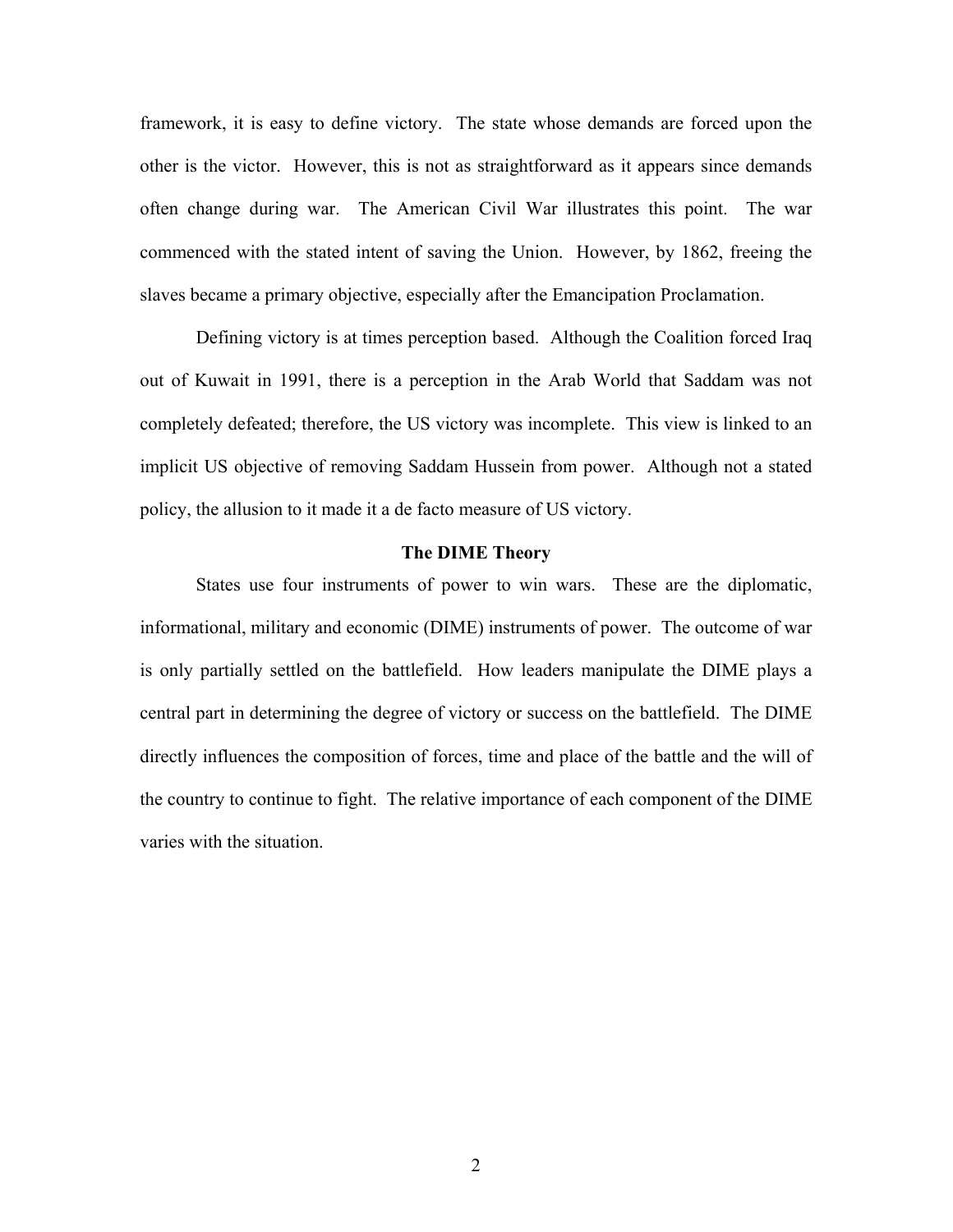### **DIME – American Vulnerabilities**

The US has substantial vulnerabilities in the Middle East, which can be exploited by an adept Arab leader shrewdly manipulating his DIME. The primary vulnerabilities include: a lack of permanent and adequate regional bases, casualty aversion and fear of causing excessive civilian casualties while waging a war. By focusing the DIME against these three vulnerabilities, the US can be thwarted.

**Inadequate Basing.** The US needs the support of Saudi Arabia and other states in the region to contain Iraq. With fewer bases, it is difficult for the US to isolate and attack Iraq. The key for Saddam, or other renegade leaders, is to convince Arab states not to permit the basing of US military personnel in their countries. This would significantly diminish US options. Although there are other avenues available to America, such as relying upon naval assets, the lack of regional basing would make it difficult to wage a robust military campaign.

**Casualty Aversion.** Some foreign states wonder about the number of casualties that the US can tolerate before losing its will to fight. The two points of reference for most Arab leaders are Vietnam and the 1983 United States Marine Corps barracks bombing in Beirut, Lebanon. These events are interpreted regionally as indicators that the US will not tolerate a long and costly campaign. Middle Eastern leaders can take advantage of this weakness by killing as many Americans as possible in a short period. The goal is to shock the US public and thereby break the national will to fight.

One way to do this is to increase the lethality and quality of the aggressor state's military. Another approach is to gather as many allies as possible to physically resist US intervention. Finally, the decisive answer for this dilemma is to develop weapons of mass destruction, explicitly a nuclear weapon capability or radiation bomb technology that is not just threatened, but used against troop concentrations or US civilians.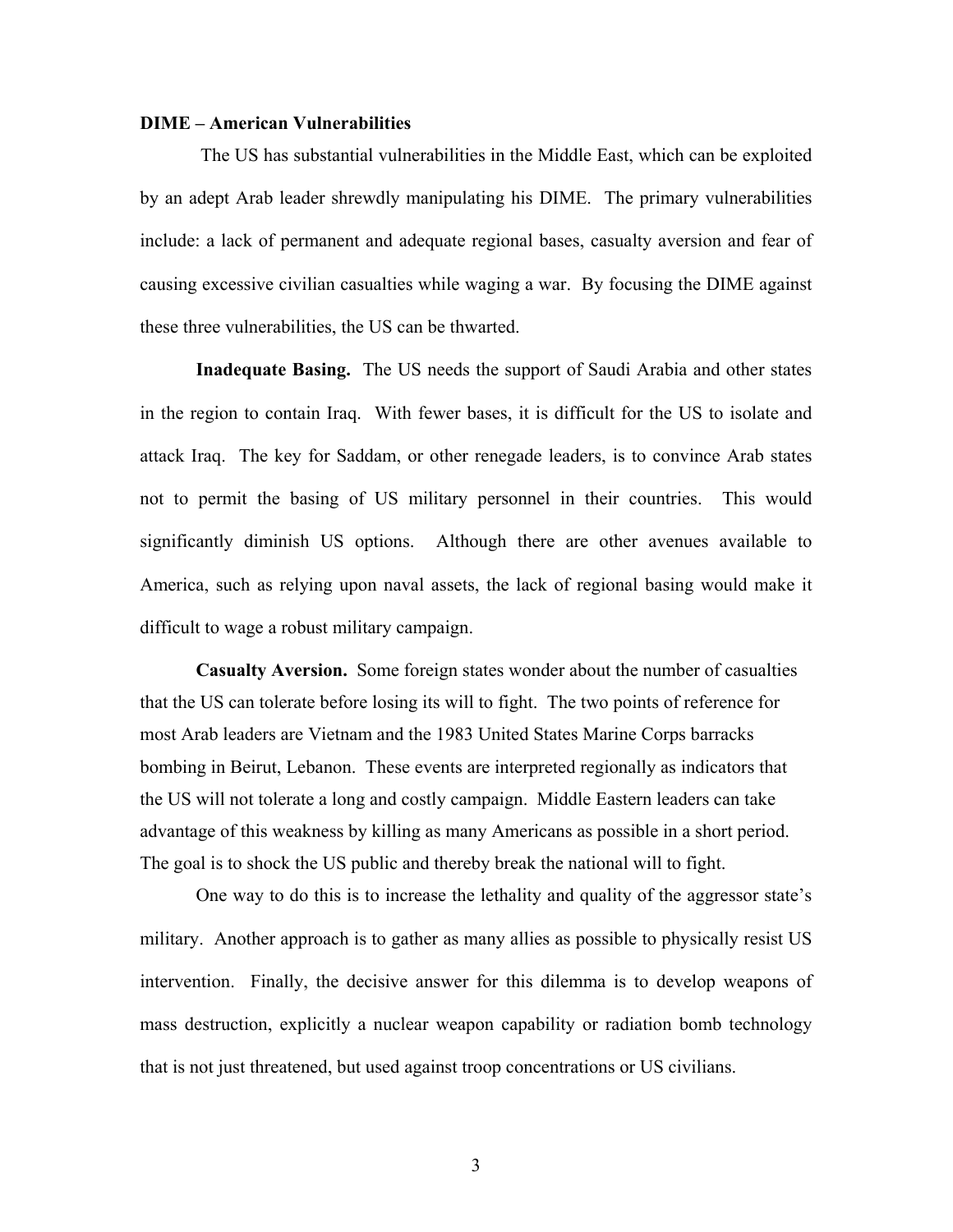**Fear of Civilian Casualties.** The US is indisposed to shedding civilian blood during time of war. This aversion rose to prominence during the Vietnam War. What the US fears most from civilian casualties is bad press. Mass media dedicates significant time to reporting on the occasional errant US bomb. This loss of "innocent" life reduces the legitimacy of US action and puts pressure on the coalition to seek a speedy end to the conflict.

The target regime can exploit this vulnerability by welcoming the press to the sites where civilian lives were lost. An example of this is the 1991 US bombing of the Amiriya Shelter in Baghdad where bad press compelled the US to limit its attacks in Baghdad. The regime can increase civilian casualties by moving government and military functions into residential areas to further exploit this weakness.<sup>6</sup>

### **US Prerequisites to Regional Victory**

In light of the US vulnerabilities mentioned above, the following five goals are necessary to accomplish our strategy in the Middle East. Although not comprehensive, they help the US to impose its will by isolating the target country. These elements help America to overcome the Middle East's unique geo-political and historical-cultural predisposition and are designed to circumvent anti-US balancing. The elements are:

- 1. Keep Israel out
- 2. Avoid unilateral action
- 3. Isolate the targeted regime
- 4. Understand and use ethnic disparity
- 5. Balance and include regional powers

These are based upon the divide and conquer concept. The idea is to prevent local states from cooperating with each other, which would increase the likelihood of them

 6 William M. Arkin, "Baghdad: Urban Sanctuary in Desert Storm," *Airpower Journal,* (spring 1997).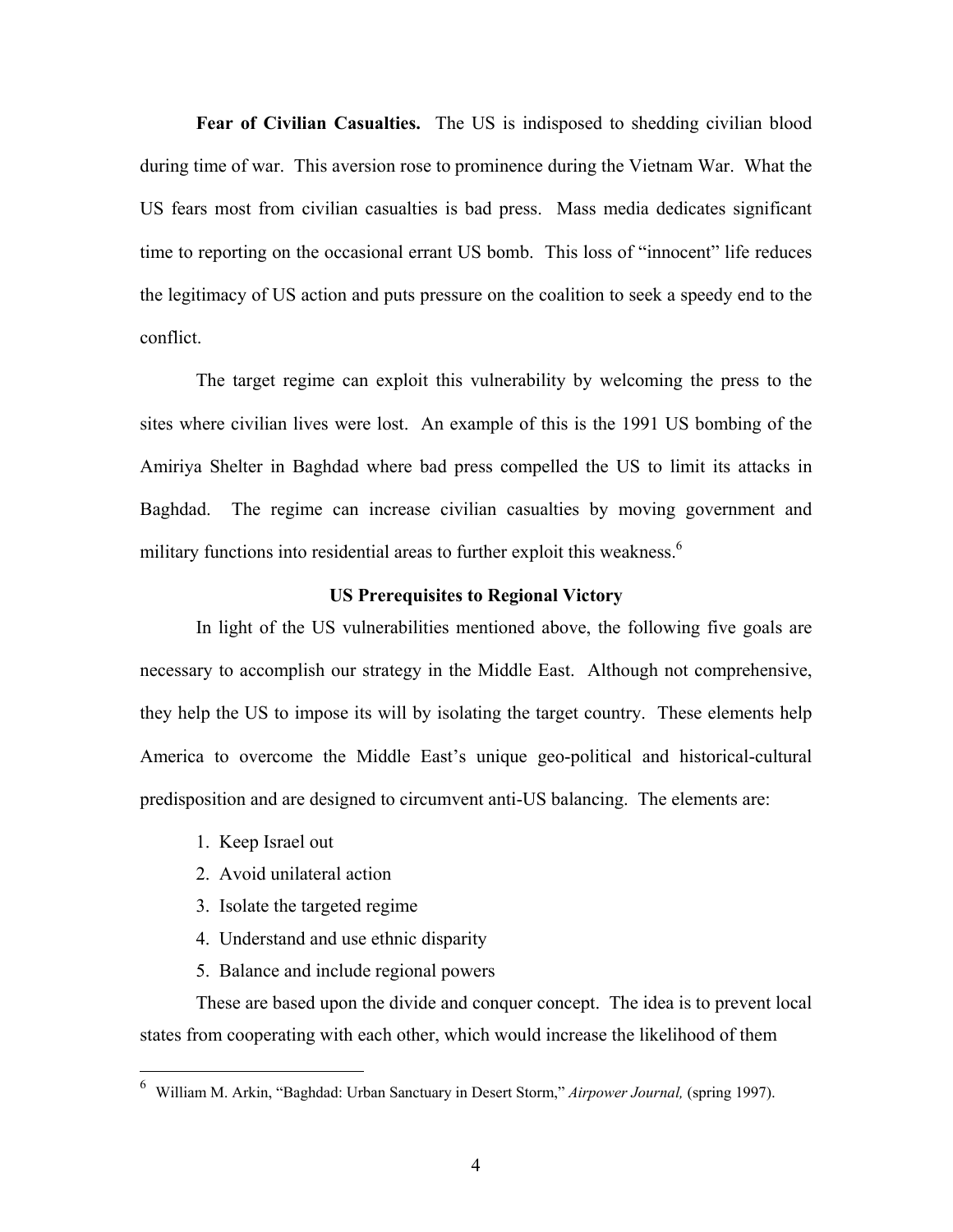unifying against US policy. At the top of the list is keeping Israel out of the conflict. If Israel enters a war, on the US Coalition side, it is certain that the US would find itself without important Arab allies. The five goals and their relevance are discussed below. **Keep Israel Out of the Conflict** 

The hostility directed against Israel is rooted in several factors, chief of which is religion. A non-Islamic state occupying Islam's third most holy city (Jerusalem) is a bitter pill for the Muslims. In addition to this, Israel is a distraction for states to divert their people from internal strife and poverty. Many Arab leaders fail to provide for the security and economic prosperity of their people. Israel is a useful diversion to funnel the disgust of the masses away from domestic turmoil and against an external enemy.

The most effective unifying force among the Arab states is their hatred of Israel. This rudimentary hatred explains why Saddam Hussein authorized SCUD missile (Iraqi al Husayn variant) attacks against Israel during Desert Storm. An Israeli retaliation against Iraq would have made Israel a de facto Coalition member and an ally of Saudi Arabia, Syria, Egypt, the United Arab Emirates, etc. Saddam's strategy was to use Israel to fragment the Coalition, (the Coalition was a US center of gravity and vulnerability). The mere thought of an Arab state participating in an alliance with Israel remains loathsome. The US needs to weigh carefully how to conduct a strategy in the region and contemplate branches and sequels in the planning process on how to keep Israel out of a conflict even if it is attacked with weapons of mass destruction (WMD).

### **Avoid Unilateral Action**

Unilateral US action reminds the region too much of their recent colonial past. This was a time when most Arabs were subject to the whims of a colonial power. Unilateral action also brings with it illegitimacy and falls prey to anti-American rhetoric. The typical anti-US bluster triggered by unilateral actions reaches back a thousand years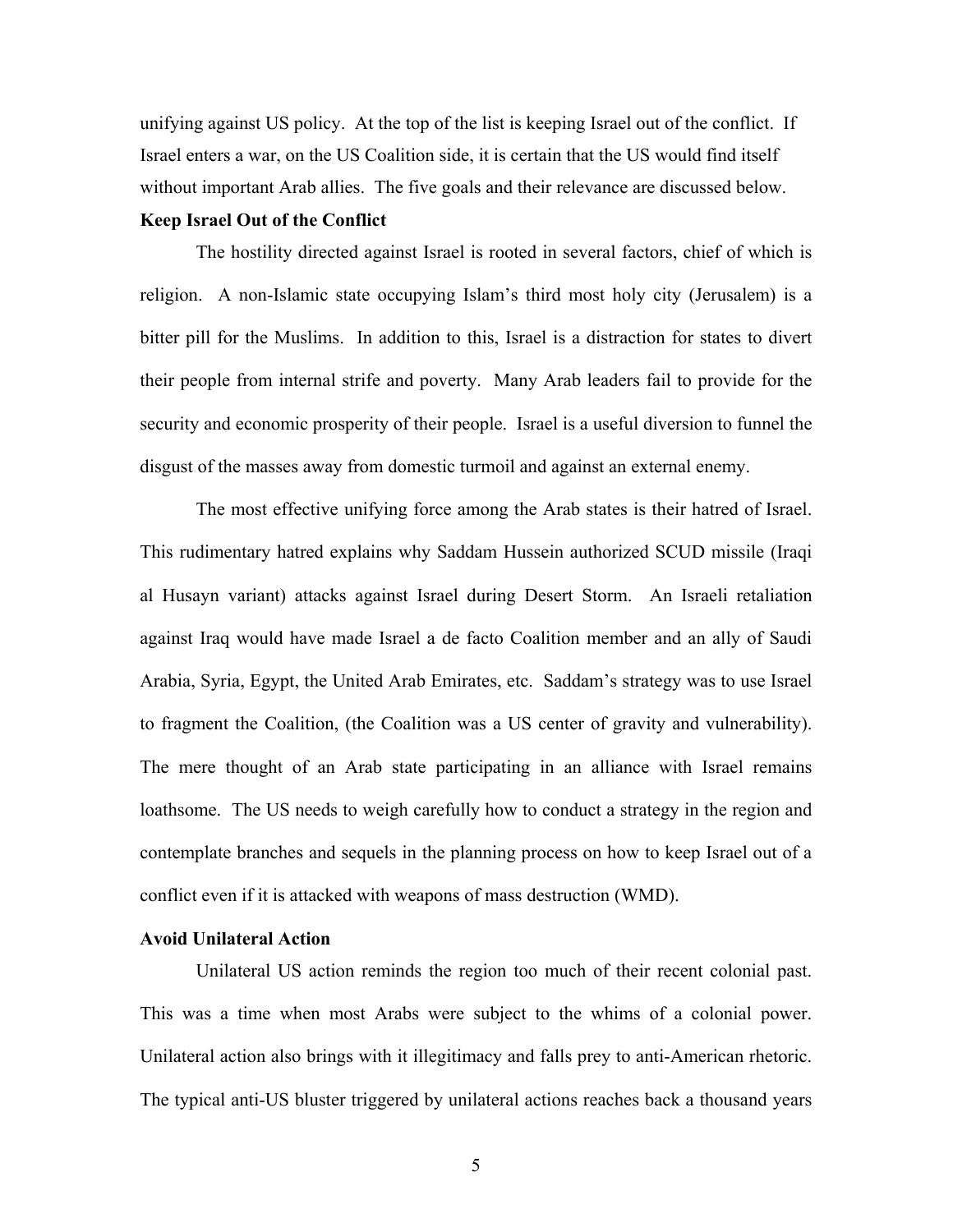to assert that the US is on a crusade against Islam. The implication is obvious; true Muslims must unite in a Jihad against the Crusading American Christians.<sup>7</sup>

**Pan-Arabism and Arab Unity are Islam Based.** Unilateral US action also triggers a Pan Arab reaction. Pan Arabism rose to preeminence in the 1960's and suggests that there is only one Arab nation, which is rooted in Islam. $8$  The Arab League is evidence of a latent desire by Arab states to further their common agendas. The chief hindrance confronting Pan Arabism is the unwillingness of Arab leaders to share power. Pan Arabism is not entirely dead and may become a concern if another 'Abd al-Nasir rises to power and is strengthened in the face of a common foe (i.e. a Western power waging war against Islam).<sup>9</sup>

Islam remains the biggest obstacle to American action in the region. It is the foundation upon which these societies are built and intrudes into virtually every facet of the lives of those living in the region. Islam spread by the sword of conquest defeating both the Byzantine and Sasanian empires. This triggered the forceful spread of Islam beyond the Arabian Peninsula across Zoroastrian (Persia) territory and enormous stretches of Christian lands (North Africa, Asia Minor, and the Middle East). Not only were people compelled to convert, but also a new way of life was imposed. With Islam came Bedouin Arabic culture and traditions. The most obvious manifestation of this was

<sup>&</sup>lt;sup>7</sup> Arab reference points are the Crusades, Israel and Western colonialism with Islam combating the West militarily and culturally. We hear much about the atrocities of the Crusades from Islamic scholars, but little on why the Crusades were launched (slaughter of Christian pilgrims, destruction of the Holy Sepulcher) or about the fate of the Christian populations that once existed in lands conquered by Islam. Local rhetoric portrays Muslims as innocent, even today (Although the existence of 1,500 mosques and Islamic centers in the US and the lack of any churches in Saudi Arabia contradicts this concept). 8

 $\delta$  Michel 'Aflaq developed the ideal of Pan Arabism in 1940 as the Ba'ath Party. Saddam Hussein befriended 'Aflaq during his exile in Syria in the early 1960s. Envisioning an Arab uprising, the Ba'ath Party promised to provide the leadership to defeat foreign colonialism and imperialism. The Ba'athist hoped that this uprising would inaugurate an era of Arab unity, socialism and independence dominated by an Arab leader. Saddam desires to be the Arab leader (Bullock, *Saddam's War*, xv, xvi, 38-45*)*. 9

Albert Hourani, *A History of the Arab Peoples*, (Cambridge, MA: Harvard University Press, 1991), 403- 412.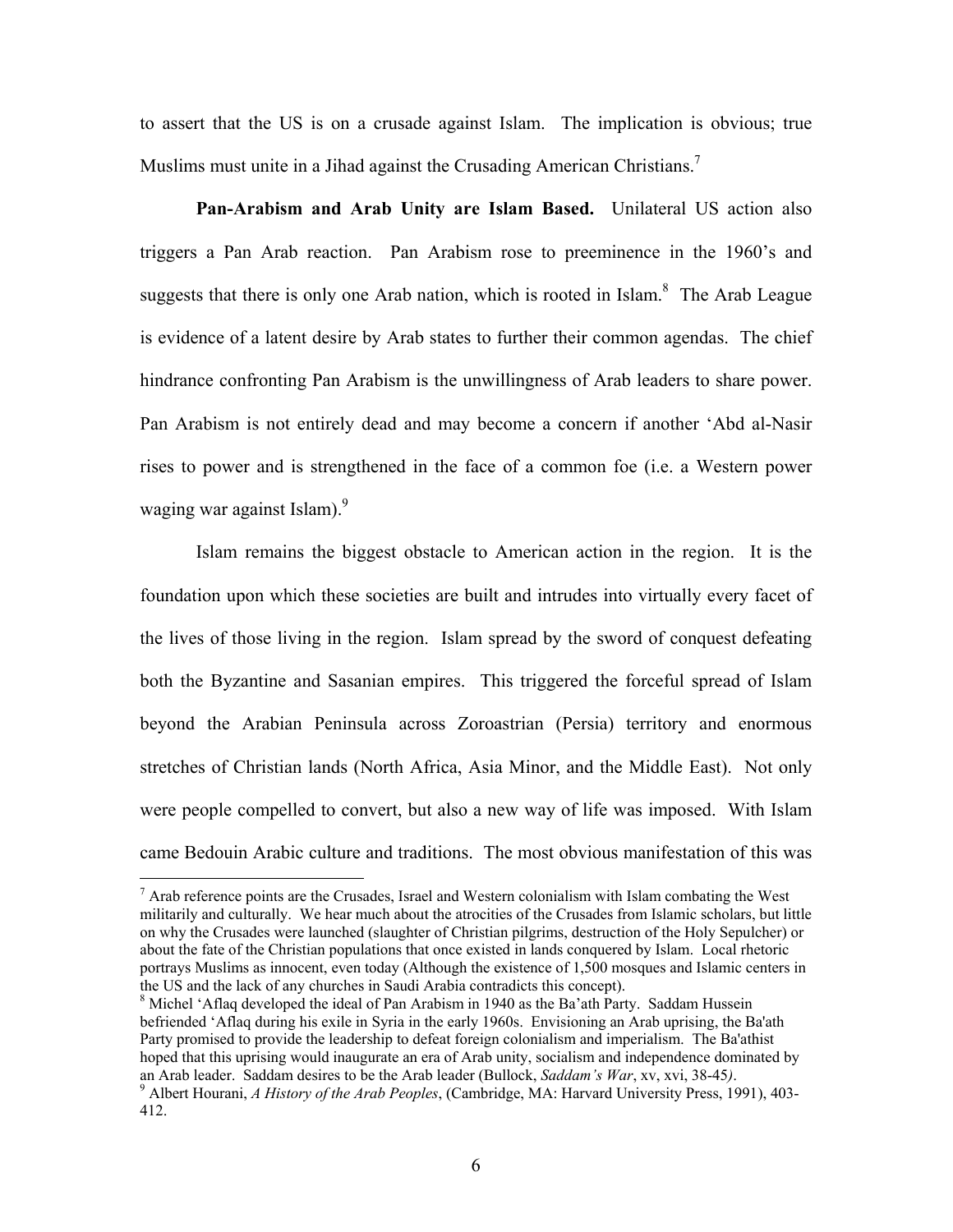the need for converts to learn Arabic in order to communicate with Allah, read the Koran, to conduct commerce and to interact with the government. Indeed, "Islam altered the way in which people looked at the Arabic language. The [Koran] was the first book…written in Arabic, and Muslims believed it was the language in which it had been revealed…It was essential for those who accepted the [Koran] as Allah's word to understand its language." $10<sup>10</sup>$ 

This tolerates little deviation and succeeded in uniting stretches of the globe with the same vision. Although there were epochs of relative tolerance, those who survived Islamic conquest (i.e. Assyrians, Armenians, Copts) incurred persecution, and suppression. This approach is supported in the Koran, Surah 9:29, where it states; "Fight those who believe not in Allah nor the last day…Nor acknowledge the religion of truth [even if they are] people of the Book, until they pay the Jizya [religious tax imposed upon Christian and Jews] with willing submission and feel themselves subdued."

Albert Hourani's seminal work, *A History of the Arab Peoples*, best describes the situation for non-Muslims. "[Christians] paid a special tax; they were not supposed to wear certain colors; they could not marry Muslim women; their evidence was not accepted against that of Muslims in law courts, their houses or places of worship should not be ostentatious; they were excluded from positions of power…even in the best circumstances the position of a minority is uneasy and the inducement to convert existed."<sup>11</sup> The Medieval inducements to encourage conversion still exist today in states, which have Islamic Law (Sharia) as their legal code. Appreciating this situation is

 $10$  Hourani, 49.

 $11$  Hourani, 47.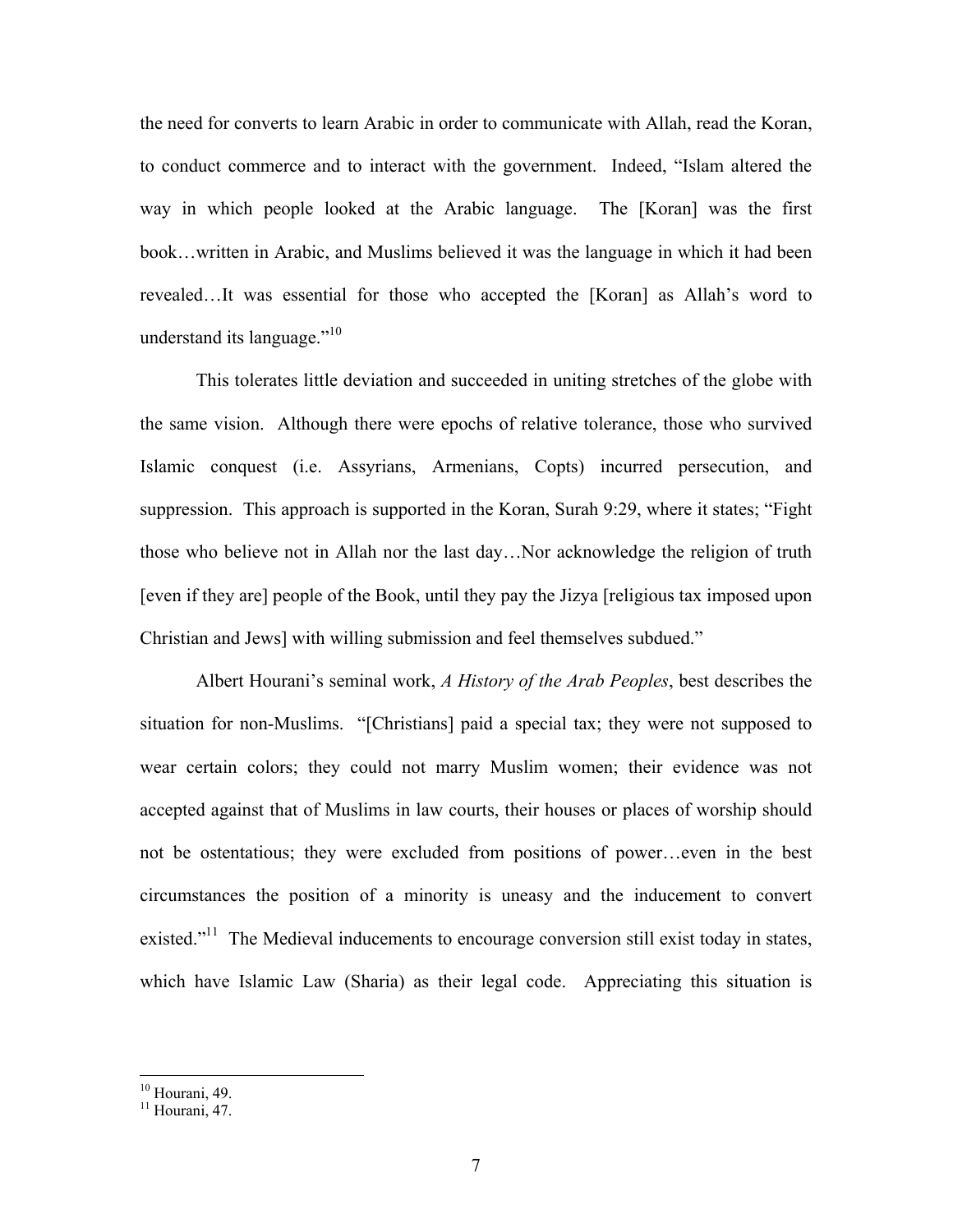relevant in grasping the worldview of Muslims and explaining why it is difficult for the US to operate in the region.

In addition to the Pan Arab appeal, there are also clannish considerations. In this part of the world, clannish ties remain important. This is especially true in regimes like Saddam's where loyalty is tied to blood relations. Despite the homage given to Arab unity and Islam, Saddam surrounds himself with hundreds of relatives.<sup>12</sup> Adding to the region's religious, tribal and ethnic complexity are the borders that encompass the modern Middle East. The borders do not follow tribal boundaries, were created by the French and British and were drawn arbitrarily after World War I.<sup>13</sup>

To overcome the threat of Pan Arabism and Islamic unity, multinational action is the best course for the US to pursue in advancing a regional strategy. The inclusion of Islamic, specifically Arab, states in a coalition provides legitimacy and blunts the predictable calls for Jihad against the US. Legitimacy is important for the US in two spheres: international and regional. Internationally, it is important to have the support of the United Nations Security Council (especially Russia, China and France). Unilateral action may cause a UNSC member to block UN support of the US. In the end, the US cannot achieve international legitimacy without first securing local legitimacy.

Gaining regional legitimacy is critical on the practical side to secure access to infrastructure (ports and airfields) and to gain host nation support. However, more importantly, Arab support prevents ethnicity and religion from uniting the region in an anti-US alliance. This is the divide and conquer approach to strategy.

<sup>&</sup>lt;sup>12</sup> Latif Yahia, *I Was Saddam's Son*, (New York: Arcade Publishing, 1997), 84-86, 170-171.

<sup>&</sup>lt;sup>13</sup> The origins of the modern borders in the region are important in grasping the nature of the conflict we face. The appendix provides a synopsis on the history of these borders. Understanding the nature of the borders is fundamental in appreciating the insecurity and illegitimacy of several of the area's leaders. This appendix provides a historical overview of how the modern borders in the Middle East came into existence.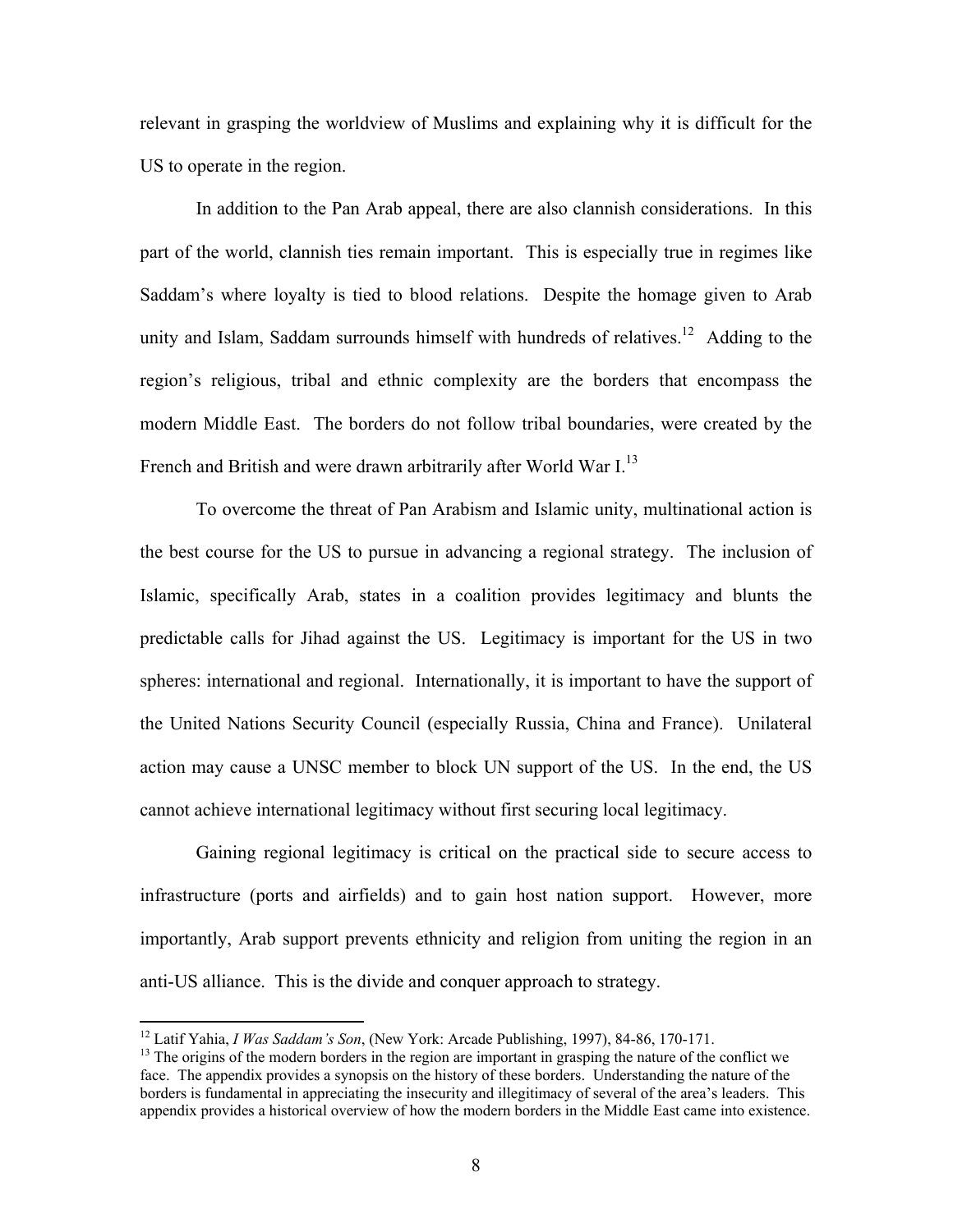### **Isolate the Targeted Regime**

1

Blocking a regime from outside support is the surest way to have a successful strategy. This is difficult to accomplish since it must occur internally (the regime) and internationally (the state). Internationally, we must isolate the state from any allies. This is particularly important for neighboring states, or those in a position to limit US access to the region.<sup>14</sup> Iraq's international position during Desert Storm illustrates this point. All of the adjoining states, save the Kingdom of Jordan, supported the Coalition's embargo (Iran by default). Jordan's tacit support of Iraq made it a conduit to circumvent the UN embargo with both food and military equipment.

Internally, the US must discover methods to isolate the regime from its people. This is a difficult endeavor since aggressive domestic intelligence agencies eliminate potential domestic adversaries. The key is finding vulnerabilities within the regime and exploiting them. For instance, a psychological operation may become successful in inciting domestic turmoil (such as a Kurdish revolt in northern Iraq). The imperative is to prove that the leader is illegitimate since he is an international pariah and a domestic failure by not providing for the basic needs and security of his people.

 $14$  Examples of potential limits to US access include maritime chokepoints such as the Suez Canal (Egypt), the Straits of Hormuz (Iran and Oman) and Bab el Mandeb (Yemen).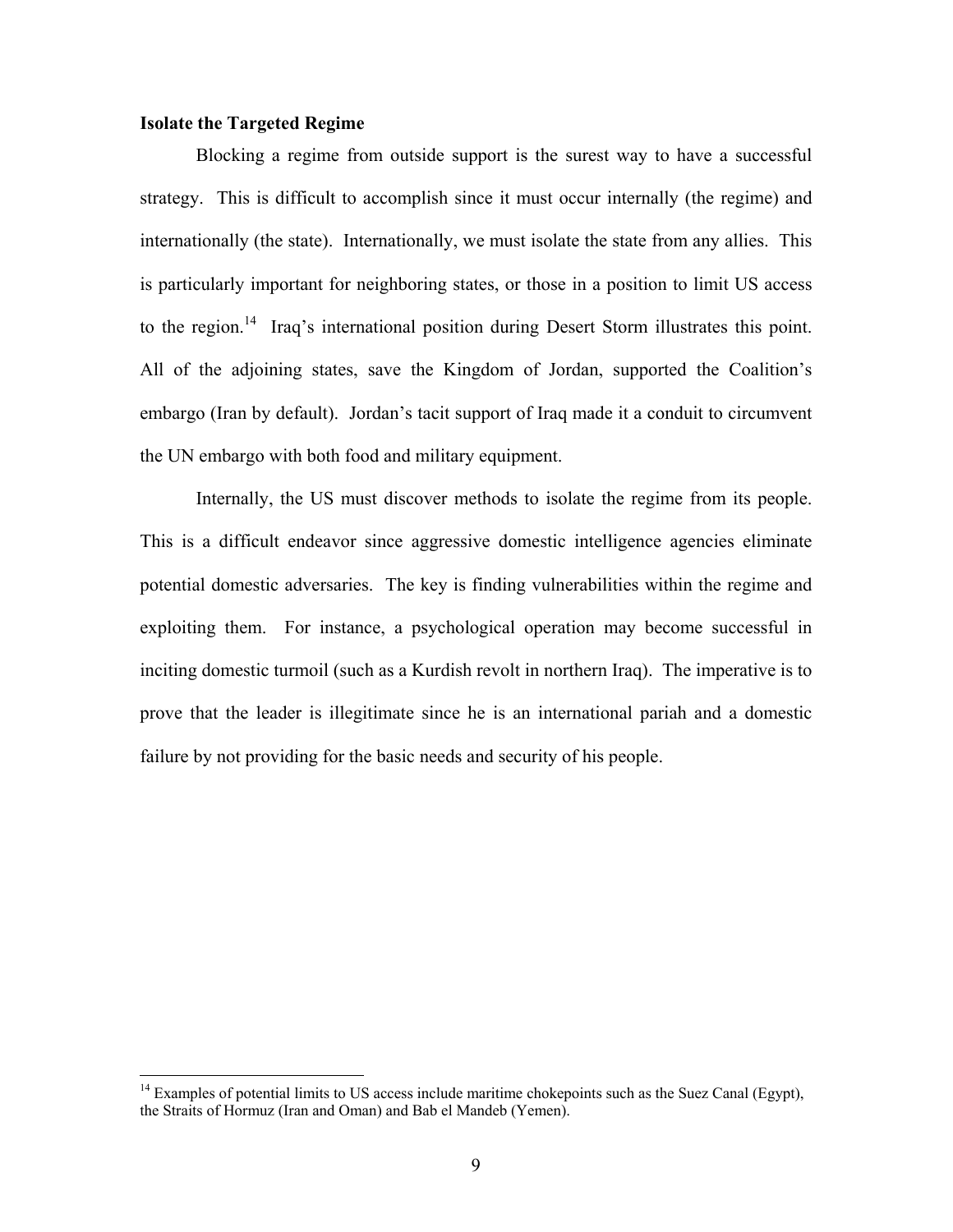**Understand and use ethnic and religious disparity.** The Middle East is not the monolith so many perceive. Although it is dominated by Arab Muslims, it also contains diverse religious, tribal, ethnic and economic conditions. These are vulnerabilities within the regimes. These divergences complicate the region significantly and give impetus to Byzantine politics.

Another feature of the divide and conquer approach is exploiting internal ethnic and religious disparity. The recent US experience with the Northern Alliance in Afghanistan highlights this point very well. The Tajik dominated Northern Alliance provided the bulk of the ground forces the US needed to end the government of the Pashtun led Taleban. Iraq provides some similar opportunities with its various minorities. Part of the reason for the US failure to eliminate Saddam is linked to our failure to work with Iraqi minorities to break the regime.<sup>15</sup>

**Religious disparity.** Two Islamic religious sects, Sunni and Shia, dominate the region with Sunni having the largest constituency. The rift began with the death of Muhammad in AD 632. This brought disagreements over who should become the next Islamic leader. Some claimed that only relatives of Muhammad were qualified, specifically, Muhammad's son-in-law Ali. These people became known as the Shiat Ali (Shiites) or the party-partisans of Ali. The majority of the Islamic world, however, believed that the Islamic

 $15$  The relative situation of Iraqi minorities is more tenuous than that of the Afghan Northern Alliance. While the Northern Alliance was armed and equipped for war, such is not the case for most of Iraq's minorities. The only exception includes Iraq's Kurdish population. The US reluctance to strengthen Iraq's Kurds is because of Turkey, which also has a large Kurdish population. A Kurdish uprising in Iraq may spill over into Turkey. The Iraqi Kurds are also internally divided into various tribal groups each with their own agendas. The southern Iraqi Shi'ites have not garnered US sponsorship due to their affinity with Iran. The million strong Iraqi Christian Assyrians are not well organized.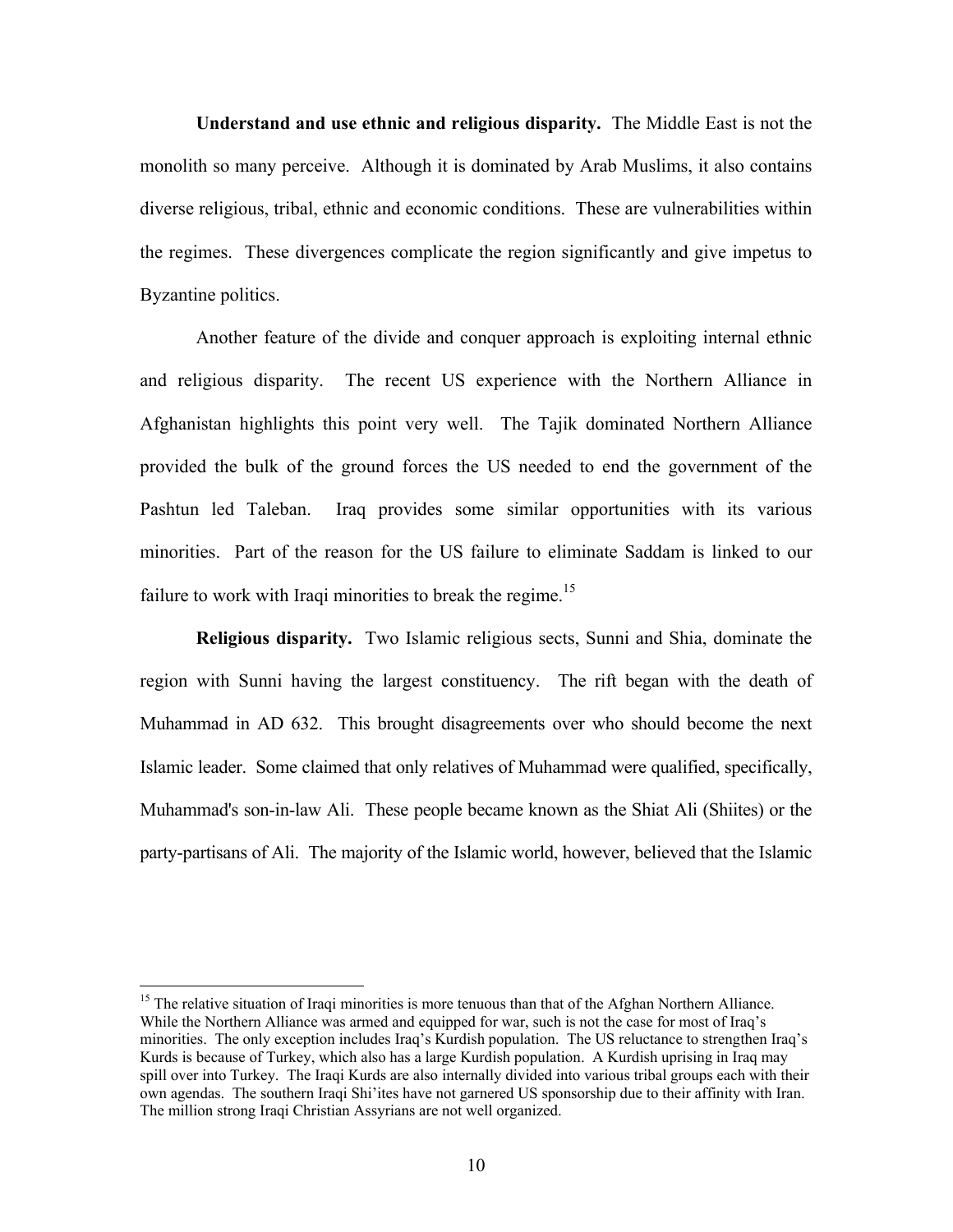Community (Sunna) as a whole should select the new leader, who need not have any blood relation to Muhammad. This group received the name Sunna or Sunni Muslims.<sup>16</sup>

All Arab states, save Syria, have Sunni leadership and a majority Sunni population . 17 Syria, Lebanon, Saudi Arabia, Bahrain, Iraq and Kuwait have large Shia constituencies. This is a source of instability, especially since Shia identity increased appreciably in the 1980s (after the 1979 Iranian Shia uprising). Iraq is an example of this. Although loyal during First Persian Gulf War (Iran-Iraq War), Saddam's Shiites fought for independence after the Second Persian Gulf War (Desert Storm).

Lebanon, Sudan, Iraq and Egypt also have large Christian populations. Egypt's Coptic Christians comprise about ten percent of the population and are severely oppressed. In Lebanon, the sectarian divergence led to a bloody civil war as Muslims sought to expand their influence in the nation. In Iraq, Christians are generally of Assyrian ethnic background and are not a significant threat to the Arab leadership in Baghdad (although greatly distrusted). There is also a large ethnic divide between Sudan's Arab Muslims and its African Christians, which produced a damaging sectarian based war. Such religious strife is a vulnerability for the US to exploit, if managed shrewdly.

**Ethnic disparity.** The ethnic diversity of the region is as complicated as the sectarian. Although Arabs dominate all of the states between Morocco and Iraq, some of the indigenous ethnic groups seek autonomy. The most well known are the Kurds, whose population extends into Iraq, Iran and Turkey. There is also a significant Berber minority population in Morocco and Algeria and a considerable number of African tribes in

<sup>&</sup>lt;sup>16</sup> Annis Shorrosh, *Islam Revealed*, (Nashville: Thomas Nelson Publishers, 1988), 35-39.

<sup>&</sup>lt;sup>17</sup> Alawites, a minor Shia sect, are the religious affiliation of Syria's leadership.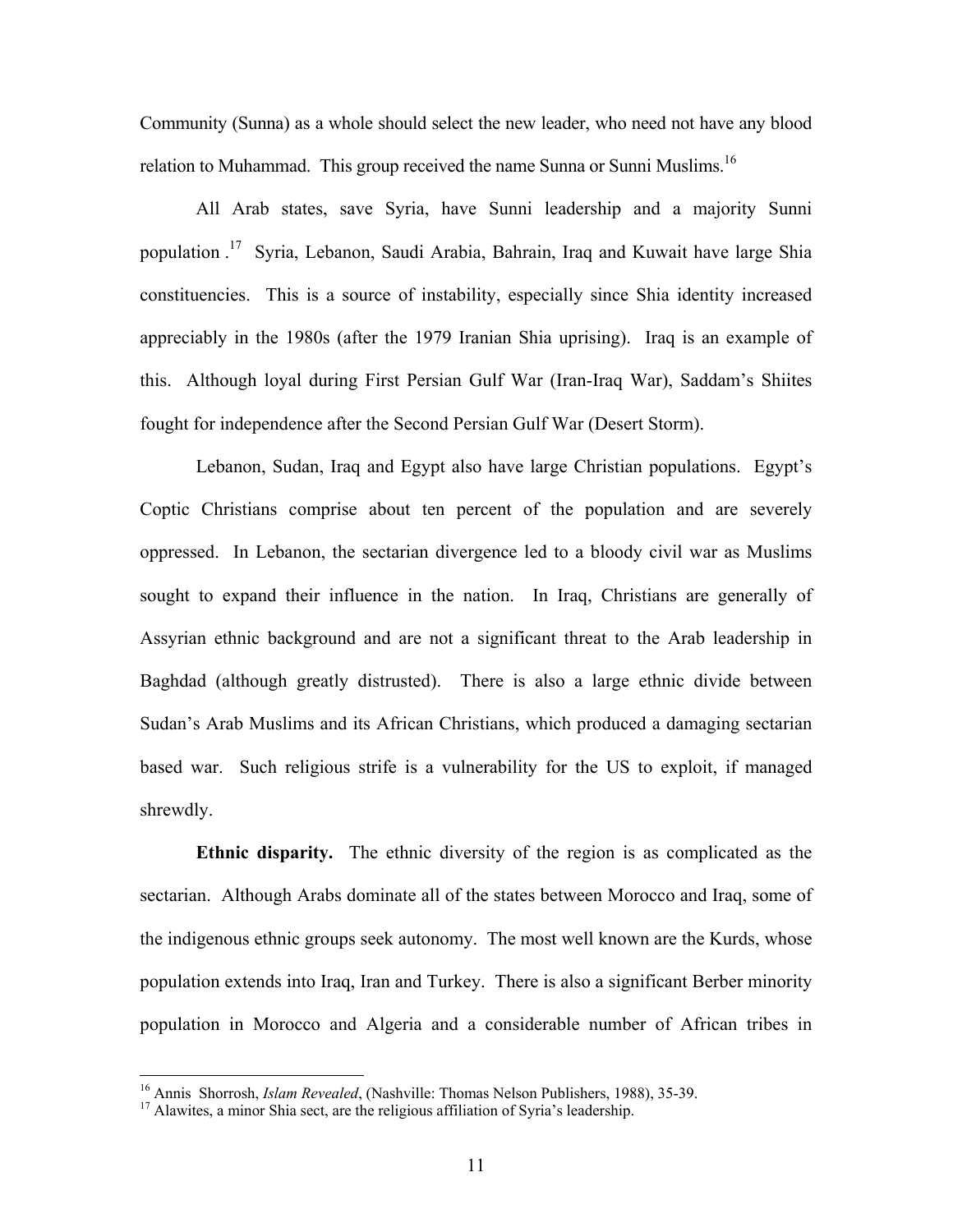southern Sudan.<sup>18</sup> Again, understanding the ethnic discord of the region provides a look into local insecurities and a vulnerability to manipulate.

To secure victory, we must understand that the region's nation-states are not ethnically or religiously pure. Even Saudi Arabia, which boasts that it is 100% Islamic is vulnerable when you consider its Shia and large foreign worker population. Finding such divergences and exploiting them is effective in pursuing both a short and long term strategy. Obviously, this approach is wrought with danger and may backfire if not handled properly as demonstrated in 1991 when the US did not back Shiite and Kurdish uprisings following the defeat of the Iraqi military in Desert Storm. The US feared that a successful Shia uprising would create a partition of Iraq favoring Iran and a creation of a Kurdish state in northern Iraq weakening Turkish control over its Kurds. However, our inaction saved Saddam and his regime from collapse.

Although there are inherent dangers with using ethnic and religious instability, it is the surest method to weaken a regime. This approach does not normally produce quick results and may trigger a bloody backlash, especially if the particular minority group is not prepared for an insurrection. Dictators, such as Saddam Hussein, are sensitive about legitimacy since their states are built upon illegitimate European borders. Using minorities to advance a particular strategy exacerbates this insecurity.

**Balancing and Regional Powers.** Stephen Walt provides an explanation of what triggers alliances associated with an external threat. The explanation incorporates Balancing and Bandwagoning.<sup>19</sup> According to Walt, "balancing is defined as allying with others against the prevailing threat; bandwagoning refers to [the] alignment with the

 $18$  Hourani. 434-440.

<sup>&</sup>lt;sup>19</sup> Walt, 17-40. See *The Origins of Alliances* for a detailed analysis of these concepts.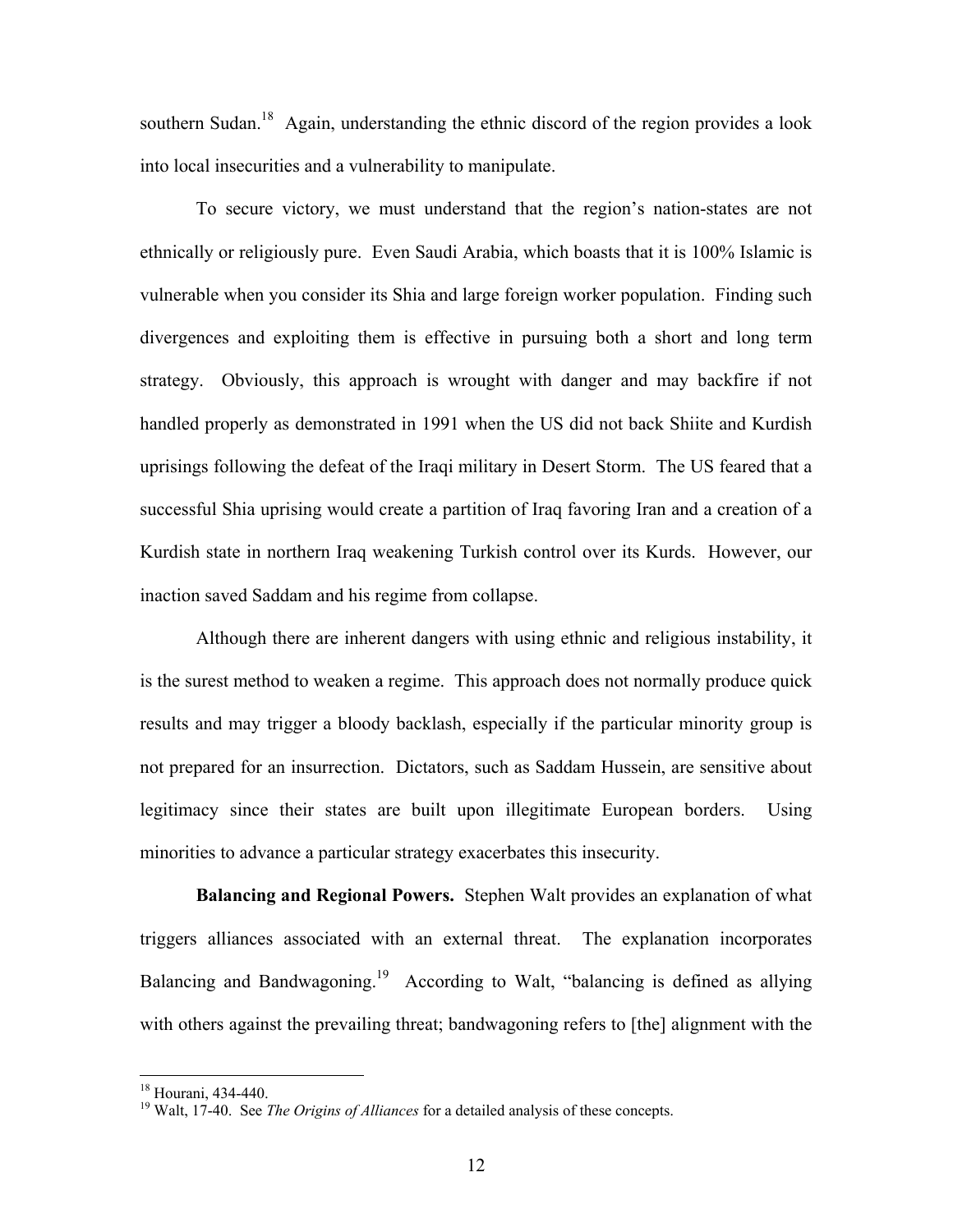source of danger.<sup>220</sup> The Iraqi invasion of Kuwait created a dangerous situation for the smaller and weaker Arab Gulf States. It potentially placed Baghdad as an influential owner of extensive oil resources (by means of Kuwaiti oil reserves) and the region's dominant military power. The Gulf State leaders knew of Saddam's aspiration to become the leader of a Pan-Arabic State. This threat compelled the Arab Gulf States, particularly Saudi Arabia, to balance with the US against Iraq to restore the status quo.

As in Desert Storm, US success is hinged upon persuading local states to balance against regional threats. This is easier said than done since the friendly states must first believe that there is indeed a threat to their well being. Had the Iraqi endeavor to acquire and hold Kuwait succeeded, neighboring states might have been inclined to Bandwagoning with Iraq, for the sake of national survival.

The US must carefully balance and solicit the support of local powers to wage war. The regional powers include Egypt, Iran, Iraq and Saudi Arabia. It is not enough that America keep these states out of the conflict. To prevail, the US needs the participation and collaboration of at least one of them. Desert Storm succeeded so well, in part, due to the active support and participation of Saudi Arabia and Egypt against Iraq, with Iran uninvolved in the conflict (other than receiving over 100 Iraqi aircraft during the mass exodus of Saddam's air force).<sup>21</sup> The best way to coerce Post Desert Storm Iraq is through Iran, Iraq's mortal enemy. The US is not just balancing the powers

<sup>20</sup> Ibid, 17. 21 "Number and Type of Planes in Iran Reported," Baghdad Iraqi News Agency, *FBIS,* [*Foreign Broadcast Information Servic*e]. Report: Near East and South Asia, 12 April 1991.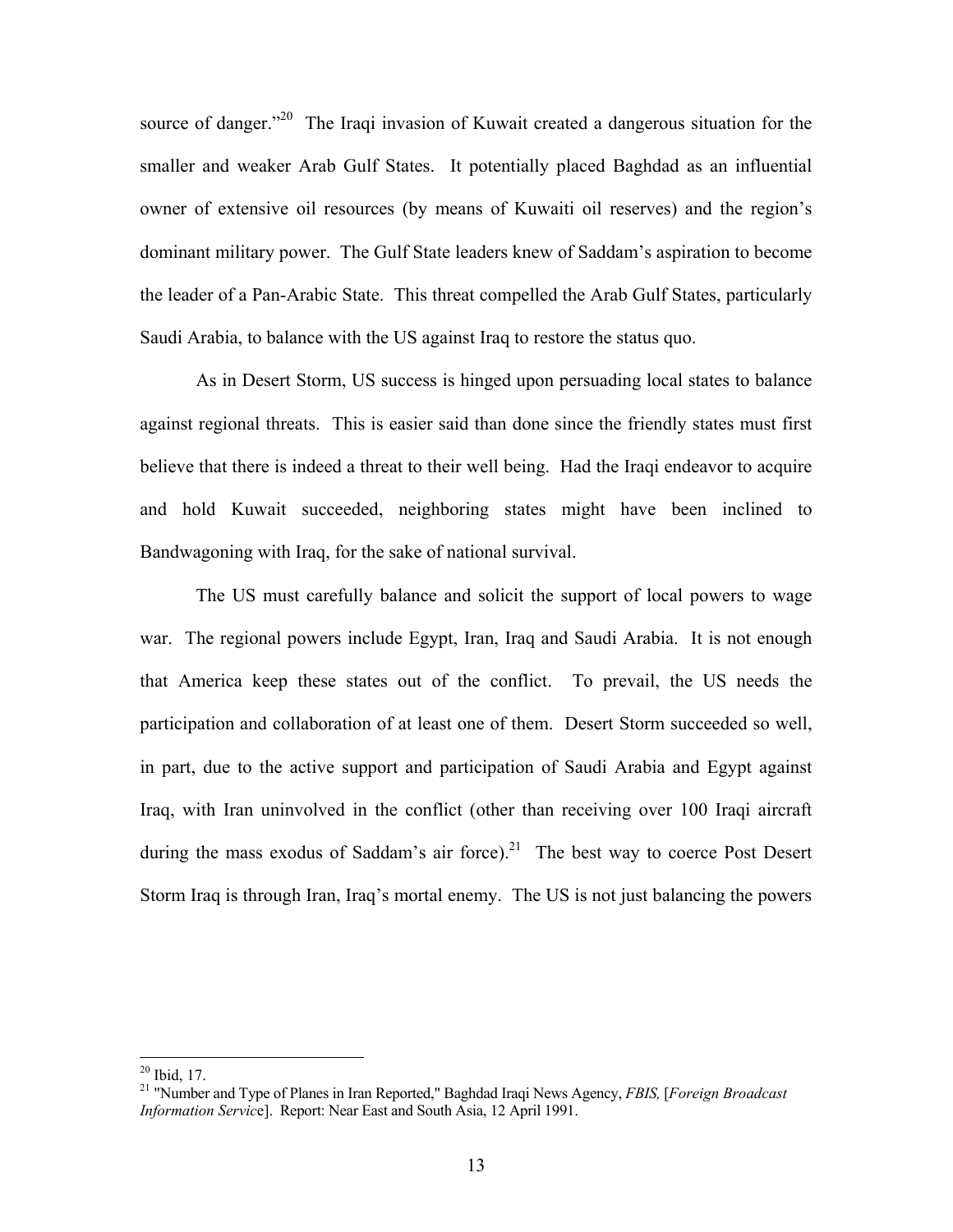but also preventing two or more of the regional powers from balancing in opposition to the US  $^{22}$ 

The next crisis will encompass a more concerted Iraqi effort to isolate the US from the regional powers. It is unlikely that either Saudi Arabia, Iran or Egypt would join with Iraq in blunting a US attack against Iraq, however, their non-participation would greatly reduced the chance for American victory. This is not just because of the infrastructure and access to air and seaports that the US needs, but the legitimacy that is given to the cause when America has the support of an Arab power.<sup>23</sup>

A final danger resides in the perceived hegemonic power of the USA. Continual US interventions perpetuate insecurity and alienates formerly friendly states. This means that the more powerful America is politically and militarily, the more likely regional powers endeavor to see it defeated (to blunt its power). This makes it all the more important that the US secures local support before launching a decisive action.<sup>24</sup>

#### **Conclusion**

The region offers unique challenges to the US. Understanding these and manipulating them to our advantage is the key to success. The US ability to prevail depends on its capacity to divide and conquer. It is not in our interests for local states to unite against US interests. To check local unity, the US should keep Israel out of the conflict, avoid acting unilaterally, isolate the targeted regime internationally, regionally

 $22$  Viewed on a global level, the US may be threatening states and will need local states to bandwagon with it.

 $^{23}$  Richard B. Andres, "The Balancing Preference: Why powerful states win or lose militarized disputes," (PhD diss., University of California, Davis, 2001). Unilateral Soviet actions in Afghanistan highlight this notion. The non-support of Iran and the covert aggression of Pakistan created a foe, which Moscow did not overcome. 24 Ibid, 7-17.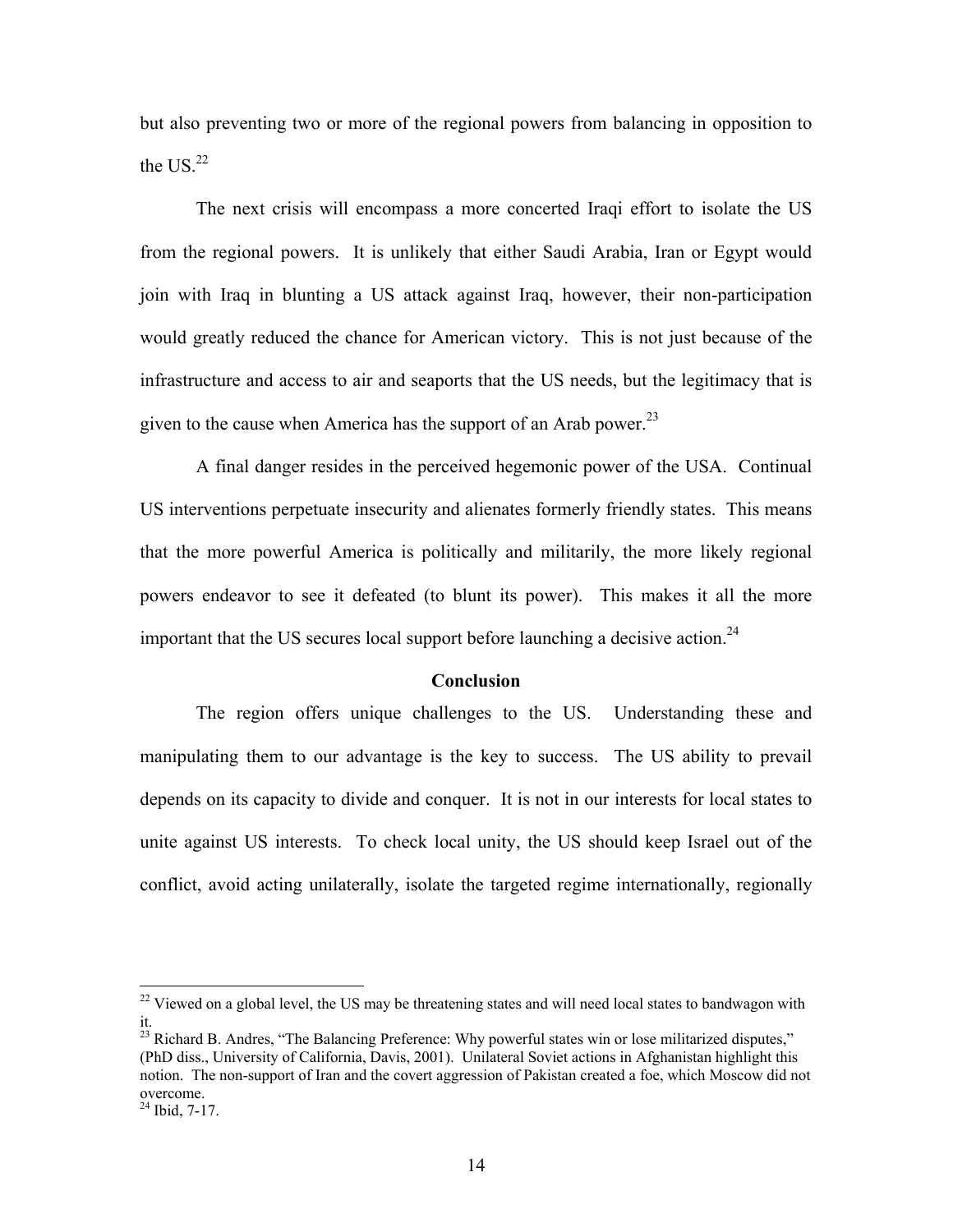and domestically, use ethnic disparity against the regime and include regional powers. These are essential elements for American success.

The above explains how the US can advance its interests and objectives in the region. Daniel Byman and Matthew Waxman provide a glimpse into how an adversary may work against the US. Among the most important factors is the US ambivalence for paying he costs of war. Other vulnerabilities include the American preference for multilateralism, its intolerance for US casualties, an aversion to enemy civilian suffering, over-reliance on high-technology options and a commitment to international norms.<sup>225</sup>

However, September 11, 2001 may have reduced these vulnerabilities. The attacks on the US increased the US ability to accept casualties and enemy civilian suffering. The toleration for casualties and suffering is certainly coupled to the amount of evidence connecting a regime with terrorists. Regardless of the association of regimes or organizations to September 11, recent history illustrates that it is important to balance regional powers in the Middle East to advance US interests.

In the following chapters, I will discuss how Saddam Hussein exploited American vulnerabilities and how his instruments of power, under the DIME construct, illustrate a logical pattern. In this, it will be clear that Saddam was a rational actor with a coherent strategy to accomplish his strategy. Although his methods failed to achieve victory in 1991, it is clear that the manner in which he employed the Iraqi DIME succeeded in keeping him in power and gained broad sympathetic support from the Arab masses. From this, the US can learn valuable lessons about fighting a war in the Middle East and,

<sup>25</sup> Daniel Byman and Matthew Waxman, "Defeating US Coercion," *Survival*, vol. 41, no. 2 (summer 1999), 107-120.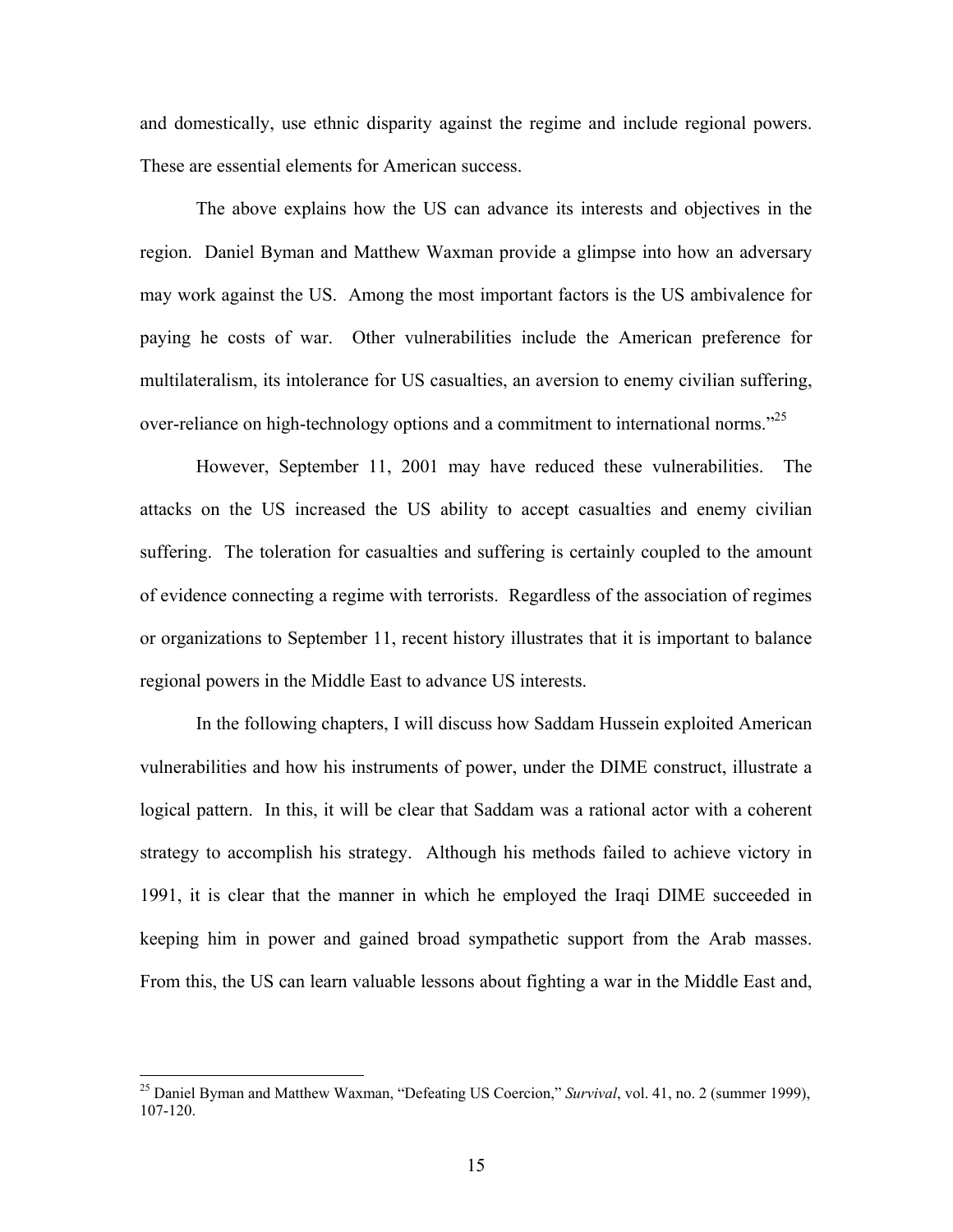achieve a complete victory against any renegade Arab state that challenges the American position in the Persian Gulf.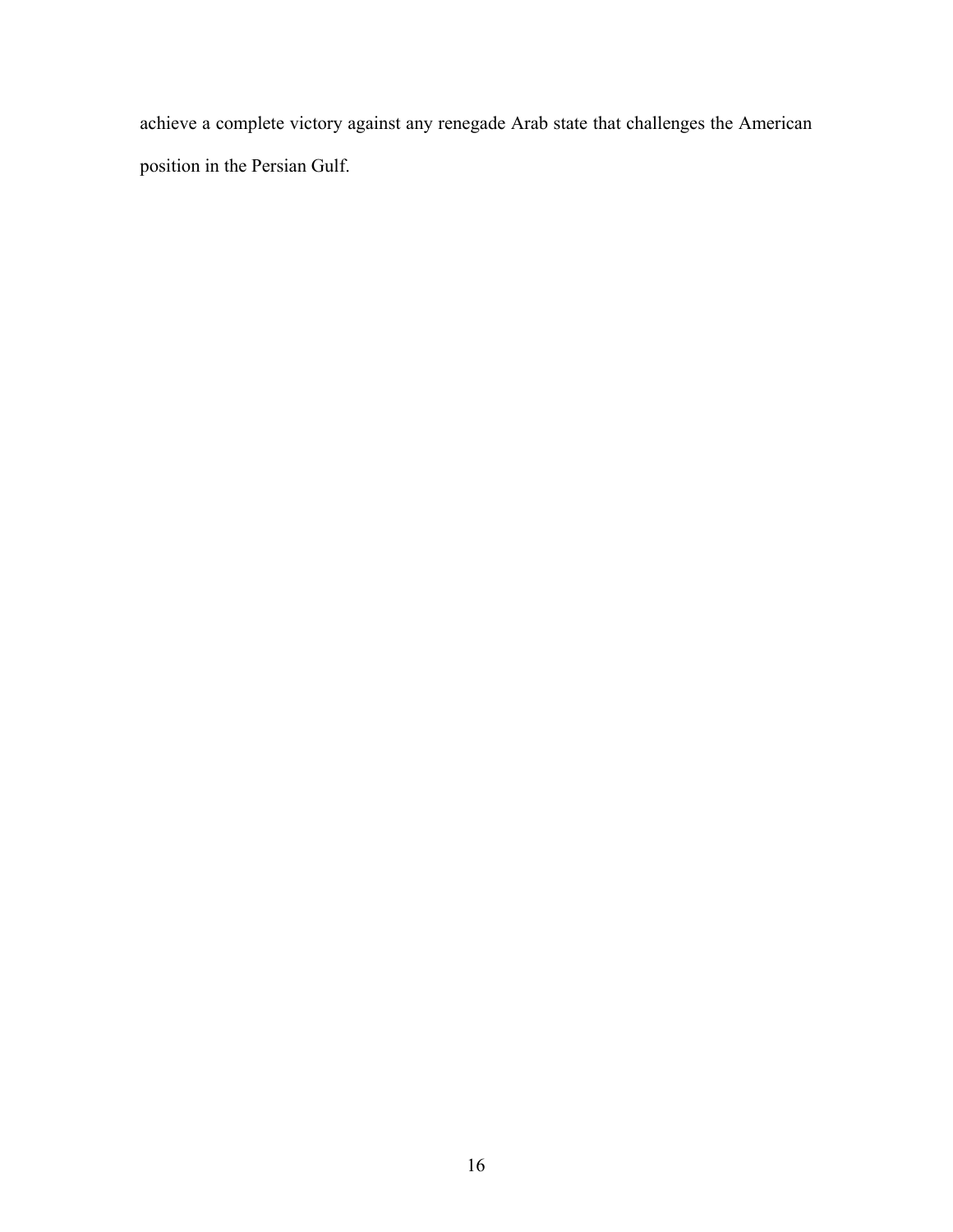### **Chapter 2 Saddam's Second War**

#### **Diplomatic, Informational, Military and Economic (DIME) Prelude to War**

Iraq's invasion of Kuwait was intended to correct the shortcomings produced by Saddam Hussein's failed invasion of Iran. Saddam needed to recover from the costly economic losses of the Iran-Iraq War. If successful, the occupation of Kuwait would not only give Iraq what it needed to recover from the eight year war, but to attain the dreams of international economic power and wealth.<sup>26</sup>

Iraq's road to war included a two-pronged strategy. Phase I applied the DIME to coerce Kuwait into surrendering to Saddam's demands. Having failed, phase II began, which was the invasion of Kuwait. The excuses Saddam used to validate the invasion were not enough for Baghdad to legitimately attack. Saddam needed Iraq's diplomatic, informational, military and economic (DIME) instruments of power to provide the justification necessary to achieve this strategy.

The invasion offers insight into how Baghdad manipulated its instruments of power to justify its actions. This is relevant today since it illustrates a pattern of conflict. We need to be aware of similar signals from Iraq, or other regimes, since it hints at when they are preparing to undertake an action. Regional powers have difficulty acting unilaterally since either global or other regional powers can move to blunt a particular strategy. To secure compliance, the aggressive power attempts to justify its actions through the diplomatic, informational, military and economic instruments of power to appease both local and global powers.

<sup>26</sup> Ofra Bengio, *Saddam Speaks on the Gulf Crisis,* (Tel Aviv: Moshe Dayan Center for Middle Eastern and African Studies, 1992), 11-15.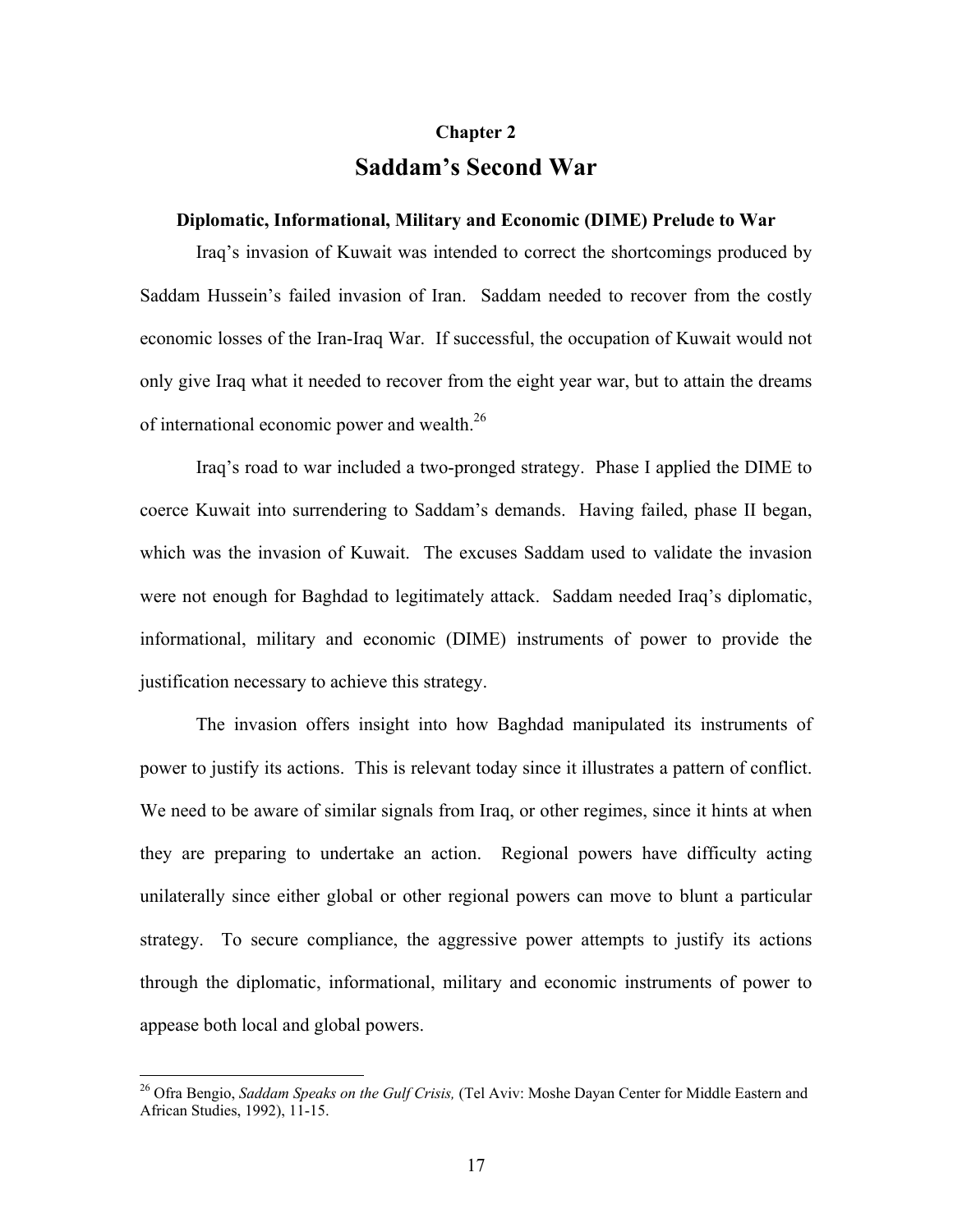Saddam's strategy included three objectives: (1) regional economic hegemony, (2) restoration of his economy and (3) an "anschluss" to divert the attention of internal enemies (largely the Shiites and Kurds). The Iranian War depleted Iraq economically and financially. Kuwait was an easy solution to Iraq's woes. Kuwait would give Iraq vast oil wealth, secure access to the Gulf and provide enough economic power to elevate the country beyond regional status. Saddam's dream of becoming a modern Nebuchadnezzar was within grasp. He only needed to see if the US would oppose this action. The first signals to ascertain the US position on this matter came in the form of diplomatic warning signs.

### **Diplomatic Warning Signs**

1

Saddam sent messages of his displeasure to Kuwait in early 1990. For Kuwait, the signals were confrontational. However, to the other Arab powers (Saudi Arabia and Egypt) Saddam promised a peaceful settlement. This divide and conquer plan worked. For the US, Iraq's signals were more ambiguous. In the end, Saddam needed to discern the US position on the Iraq and Kuwait quarrel before he could act.

**Saddam versus Kuwait and Regional Arab Powers.** Kuwait seemed ripe for the picking in early 1990. Saddam wasted little time declaring his ill will against Kuwait and gave them an ultimatum on how to peacefully solve the crisis. The demands were impossible for Kuwait to fulfill, which included payment of \$2.5 billion for oil taken from the Rumailah oil field, relief from \$10 billion worth of loans, and the surrender of Bubiyan and Warba Islands to Iraq.<sup>27</sup> Kuwait rejected the ultimatum. For Baghdad, this was Kuwait's only chance to avert war. Saddam's personal dislike of Kuwait was clear

<sup>27</sup> Abdus Sattar Ghazali, "Why Iraq Wants Kuwait's Bubiyan Island?" *Defense Journal*, no., 1-2, (February 1991), 9.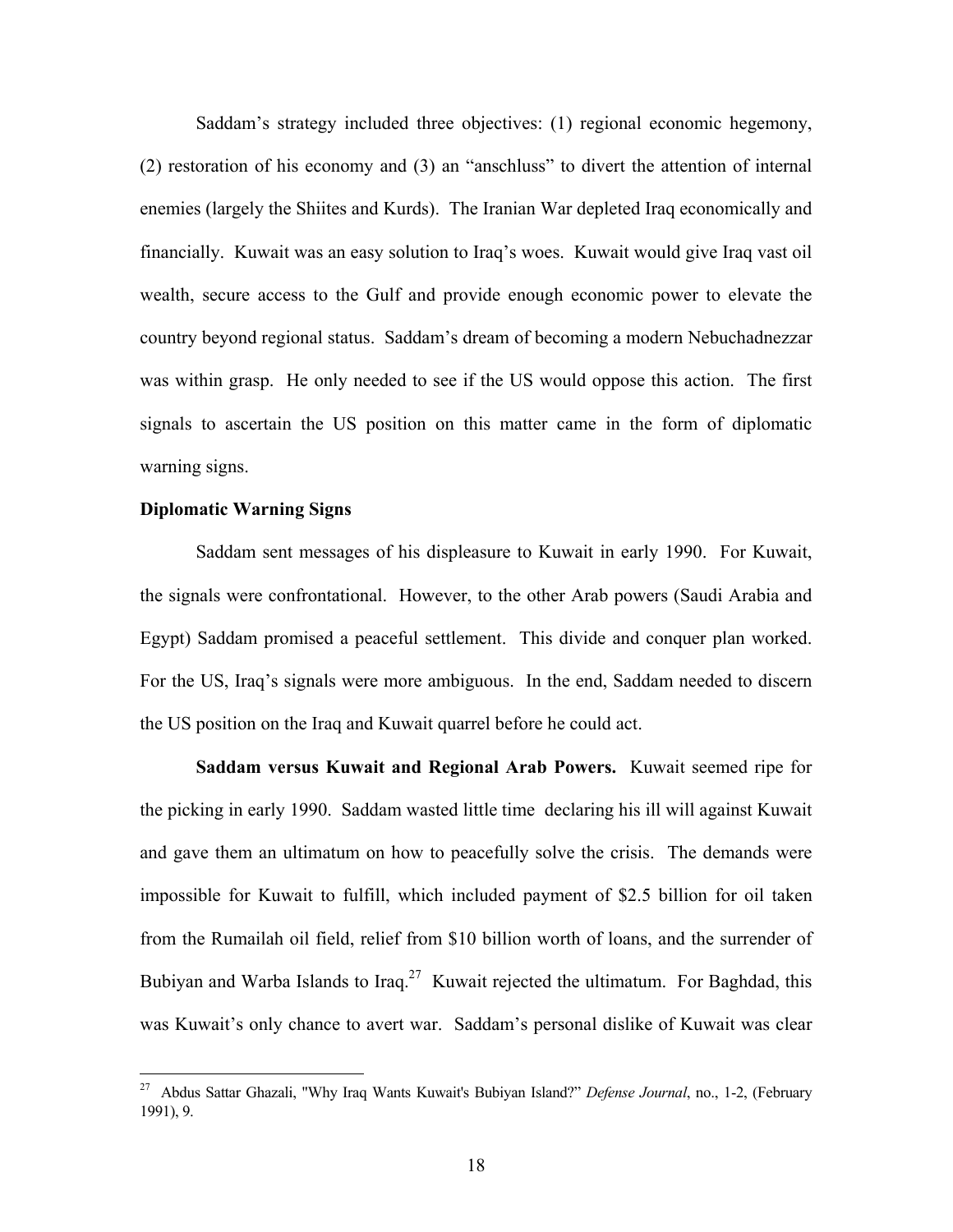with the following official statement, "[During] eight years of war, the Kuwait government had not extended a helping hand for Iraq… all assistance it offered was in fact loans…unlike other brothers who voluntarily helped Iraq out of their national commitment to an Arab country defending the nation's sovereignty and security.<sup>728</sup>

Sensing trouble, Egyptian President Hosni Mubarak flew to Baghdad in July 1990 to secure a pledge from Saddam that he would not invade Kuwait.<sup>29</sup> To keep Egypt out of the conflict, Saddam made this promise to Mubarak. He repeated the promise to Saudi King Fahd and Jordan's King Hussein, even as thousands of Iraqi troops deployed along the Kuwaiti Border. Saddam's strategy was unmistakable: do whatever it takes to keep other regional powers out of the conflict.

**Iraq versus the World.** Saddam Hussein took a hard line against the US in early 1990 when he demanded the withdrawal of the US Navy from the Gulf. The anti-US rhetoric increased during the year and culminated with Saddam meeting with the US Ambassador, April Glaspie, for an consultation on 25 July 1990. After lecturing Ambassador Glaspie about the Iraqi claims against Kuwait, he received the answer he wanted from her; "...we have no opinion on the Arab-Arab conflicts, like yours with Kuwait."<sup>30</sup> This was what Saddam wanted to hear and issued orders for his military to attack Kuwait only one week later. As tensions increased, Iraq launched verbal attacks against Israel to divert the Arab world's attention. The rhetoric included a promise to burn half of Israel, a threat that triggered a group of US Senators to visit Saddam.

<sup>28 &</sup>quot;No Foreign Power Can Protect Kuwait," Baghdad *AL-THAWRAH,* 25 July 1990, *FBIS Daily Report--Near East and South Asia*, FBIS-NES-90-144, July 26, 1990.<br><sup>29</sup> Mustafa Bakri, "Saddam Sets 'Precondition' for Talks With Kuwait," Paris Radio Monte Carlo in Arabic,

<sup>1200</sup> GMT July 25, 1990, FBIS *Daily Report--Near East and South Asia***,** FBIS-NES-90-144, July 26, 1990, 1.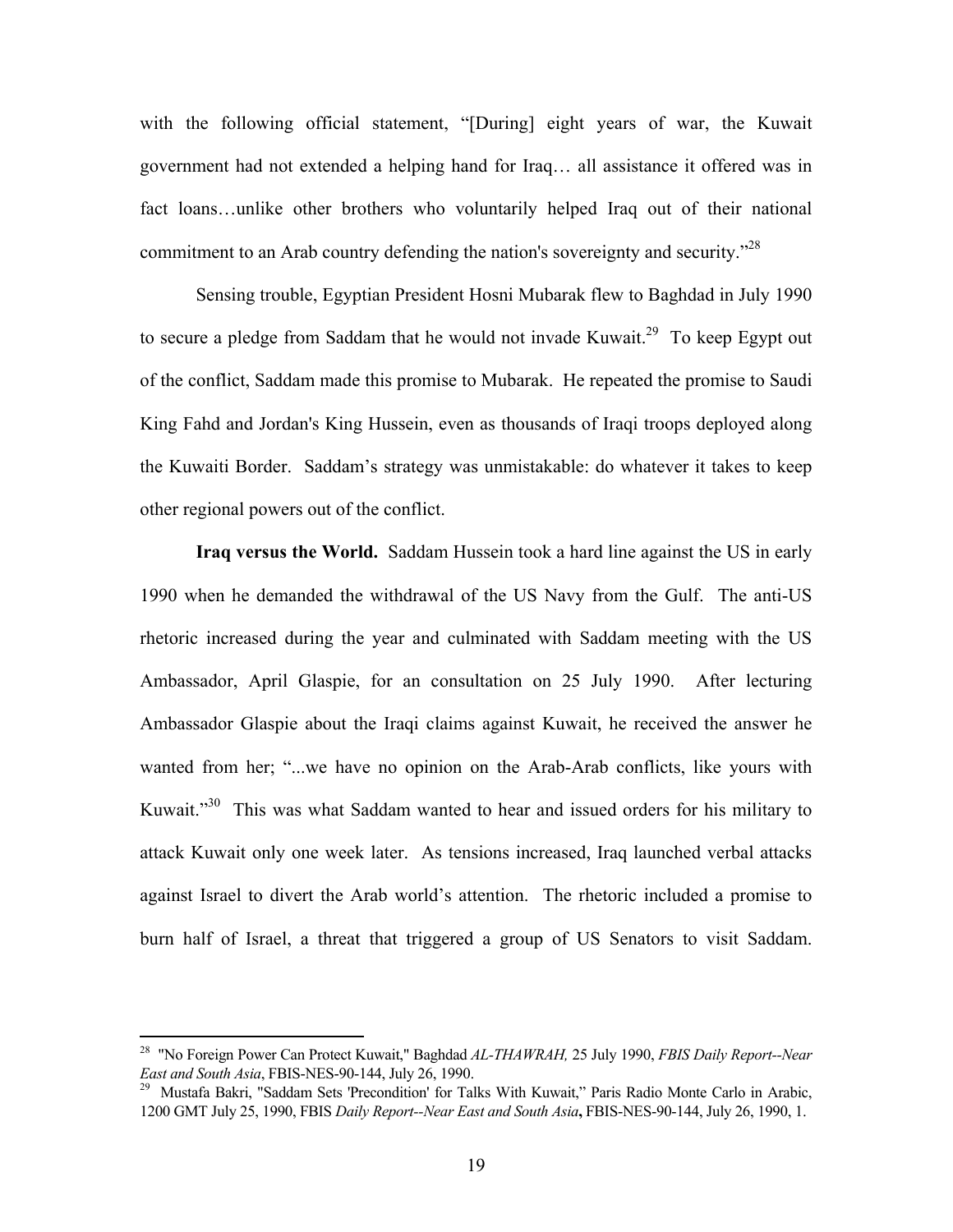Saddam was in his glory as several senior US Senators appealed to him to act with restraint  $31$ 

### **Informational**

Saddam used mass media to send messages on the direction of Iraq's strategy. Such was the case before the invasion when Baghdad called Kuwait an illegitimate child of British Colonialism.<sup>32</sup> The Iraqi media also accused Kuwait of stealing Iraqi oil and territory by saying, "[Kuwait] took advantage of Iraq's preoccupation with [Iran] and trespassed upon Iraqi territory and oil fields, stealing its oil and setting up outposts and farms."<sup>33</sup> The Iraqi press even called Kuwait the worst thing possible in the Arab World, "[a] tool for the Zionist-American Conspiracy."<sup>34</sup> The atmosphere was set for war. Meanwhile, the Iraqi media highlighted Saddam's rage against Israel and attempted to draw popular Arab sympathy and to distract the Arab world from his real object-Kuwait.<sup>35</sup>

Saddam Hussein relies heavily upon a slanted view of history to justify his actions in the region. This same thought process applied to his claim against Kuwait, which he asserted was a historical piece of Iraq. Here is the history of the Iraqi claim over Kuwait: Tribes from the Arabian Peninsula settled near the present location of Kuwait City in the early 17th century. By the 18th century, these tribes signed a tripartite pact. This pact

<sup>&</sup>lt;sup>30</sup> In context, Glaspie wanted a peaceful Arab solution to this dilemma without US intervention. Christopher Ogden, "In From the Cold," *Time*, 1 April 1990, 36, and "Gulf Crisis Grows Into War With Iraq,"

Congressional Quarterly, 101st Congress, 2d session, 1990, 725.<br><sup>31</sup> William P. Hoar, "Making of a Monster," *The New American*, vol., 8, no., 18, September 7, 1992.<br><sup>32</sup> See Annex C for the context of the historical claim

<sup>&</sup>lt;sup>33</sup> "No Foreign Power Can Protect Kuwait," Baghdad *Al-THAWRAH*, 25 July 1990, *FBIS Daily Report--Near*<br>*East and South Asia*. FBIS-NES-90-144. 26 July 1990.

<sup>&</sup>lt;sup>34</sup> "Kuwait Called 'Zionist-American Conspiracy Tool," Baghdad *AL-JUMURIYAH*, 25 July 1990). *FBIS Daily Report—Near East and South Asia*, FBIS-NEA-90-144, 26 July 1990, 23. 35 Yahia, 188-190.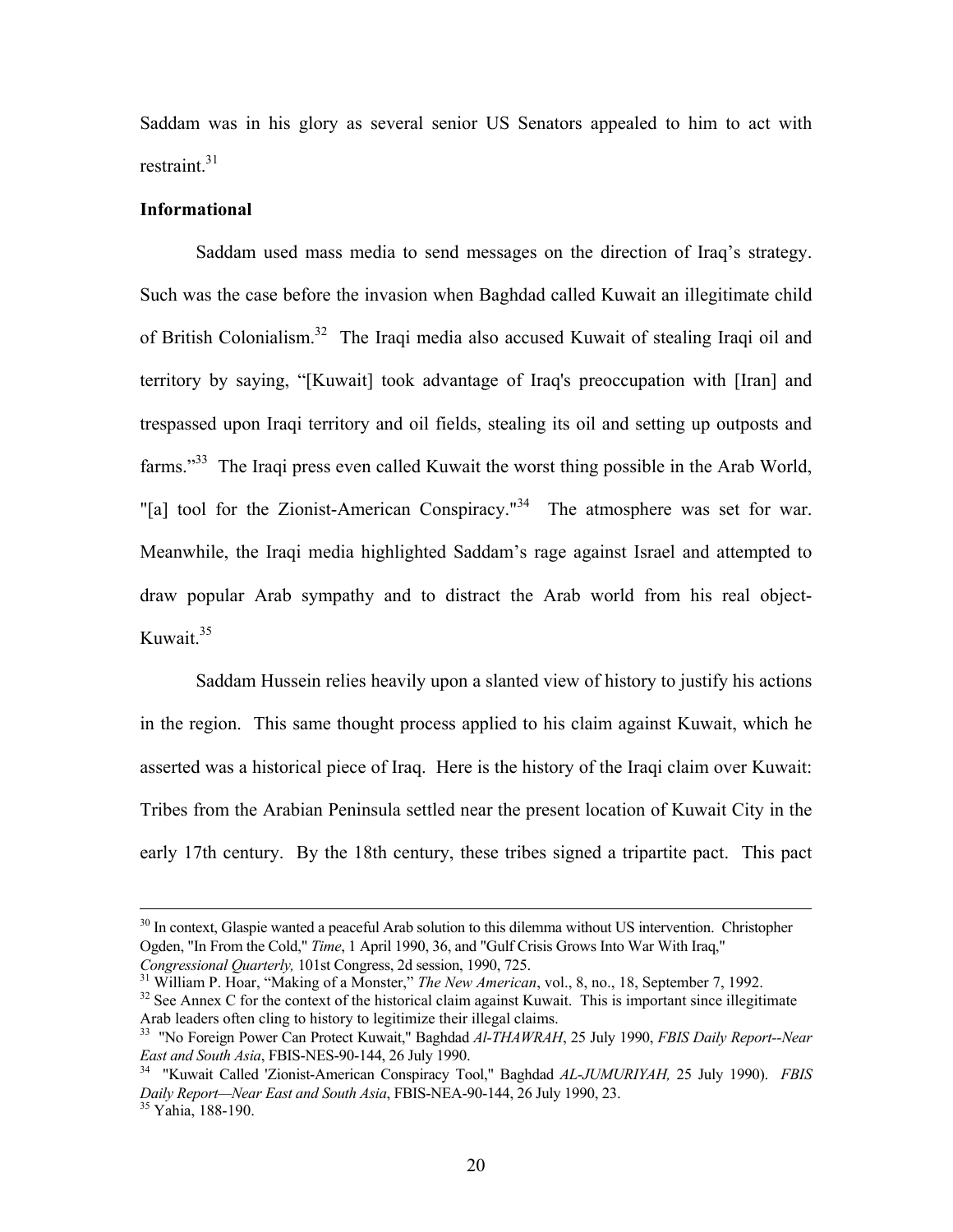included the Sabah, Jalahima and Khalifa families.<sup>36</sup> During this era, the Ottoman Empire claimed jurisdiction over Kuwait, but lacked the resolve and resources to exert the energy necessary to impose Turkish rule over it. Largely due to Turkish indifference, the autonomous Sheikdom of Kuwait was established in 1756.<sup>37</sup>

In the late 1800s, Great Britain established close relations with Kuwait. The reason for this was to counter German and Russian activity in the region. The Russians wanted a coaling station in Kuwait, while the Germans desired to build rail links across the Middle East.<sup>38</sup> On 23 January 1899, Britain signed a bilateral agreement with Kuwait, which guaranteed British military support to defend Kuwaiti sovereignty in exchange for control of Kuwait's foreign affairs. This treaty angered the Ottoman Sultan, who declared that Kuwait was part of the Basra Province. Despite this proclamation, the Ottoman Empire did nothing to challenge the UK.

Baghdad first asserted its claim over Kuwait shortly after Iraq gained independence in 1958. However, fearing British action, Iraq did not threaten Kuwait militarily. Iraq's claim resurfaced again after Kuwait received complete independence in 1961. Once again, British military might silenced Iraq. Baghdad made another claim over Kuwait in 1973. Iraqi military forces began movement into Kuwait in anticipation of annexing the country and actually seized several Kuwaiti border posts. However, international pressure compelled Baghdad to withdraw its forces.

Despite a history that predates the existence of the country of modern Iraq, Saddam resurrected Baghdad's claim over Kuwait in 1990. Once again, Saddam

<sup>36 &</sup>quot;Kuwait: Facing Terrorist Challenges and Internal Entanglements," *Contemporary Mideast Backgrounder*  no., 246, May 1988, 6<br><sup>37</sup> Karsh, 63.<br><sup>38</sup> Abdus Sattar Ghazali, "Why Iraq Wants Kuwait's Bubiyan Island?" *Defence Journal*, 17, no. 1-2, February

<sup>1991, 10.</sup>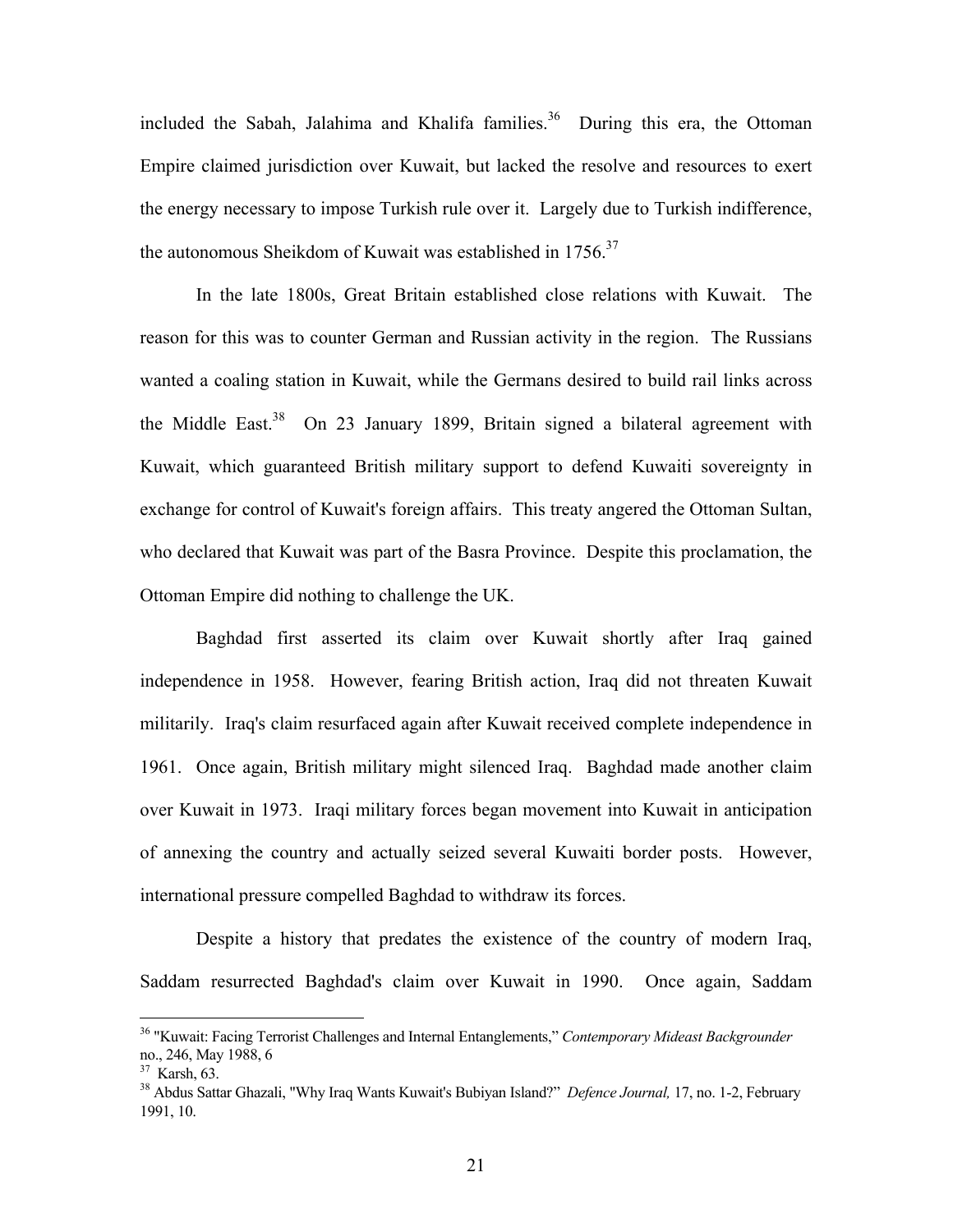manipulated history (like his predecessors) to claim Kuwait as a "stray segment" of the Basra Province (the province from whence the Ottoman Turks ruled this part of the region). This assertion gave, what Saddam labeled a fraternal relationship with Kuwait and therefore Iraq was obligated to "liberate" it from the emir.<sup>39</sup>



**Figure 1. The Iraqi buildup along Kuwait in July 1990** included 140,000 troops under the guise of a routine training exercise. Source: *Conduct of the Persian Gulf Crisis***,** Department of Defense. (Washington, DC: GPO, 1992), 7.

### **Military**

1

Few Kuwaitis believed an attack was imminent despite the presence of thousands

of Iraqi military vehicles lining the highway leading into Kuwait. So effective was Iraqi

<sup>&</sup>lt;sup>39</sup> *Strategic Survey 1990-1991*, 5. Much like the claim that Hitler asserted over Czechoslovakia's Sudeten Germans. Nazi Germany used the liberation of these people as a pretext for war.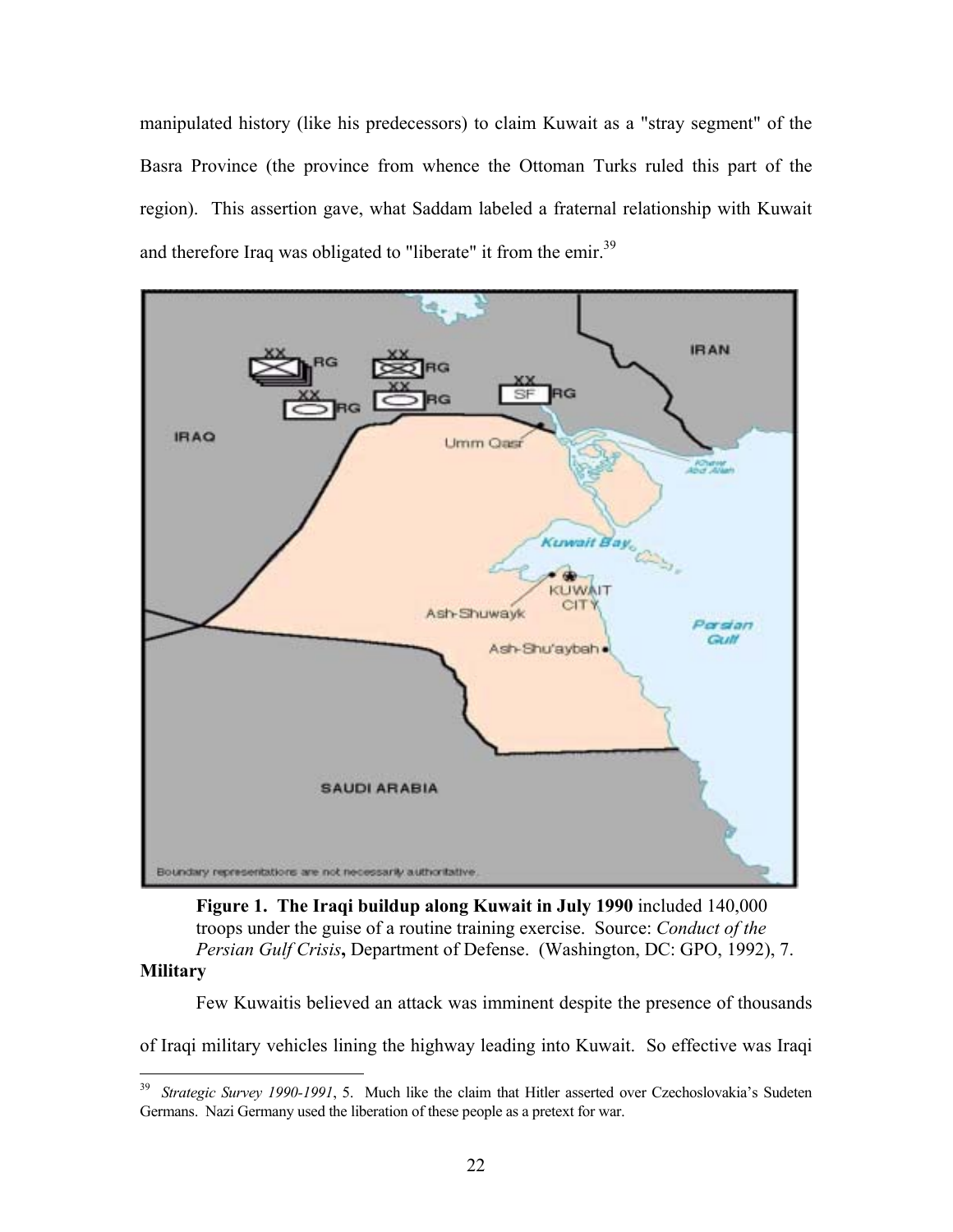disinformation that one family from Kuwait City was told, while returning home from Mosul not to fear, since the Iraqis were on a training exercise. They noted how friendly the Iraqi soldiers were, even waving at Kuwaitis traveling along the highway.<sup>40</sup> Saddam himself even made his opinion clear on the matter of inter-Arab conflict, when he said, "An Arab country does not have the right to occupy another Arab country. God forbid, if Iraq should deviate from the right path, we would want Arabs to send their armies to put things right. If Iraq should become intoxicated by its power and move to overwhelm another Arab state, the Arabs would be right to deploy their armies to check it."<sup>41</sup> Despite the obvious signs, Kuwait took Saddam at his word.



**Figure 2. Warbah and Bubiyan Islands** blocked Iraqi access to the Persian Gulf. Saddam needed to control these islands to have more influencein the region. Source: *Conduct of the Persian Gulf Crisis*, Department of Defense, Washington, DC: GPO, 1992), 6.

<sup>&</sup>lt;sup>40</sup> Based upon discussions I had with Kuwaitis in Kuwait City, March 8, 1991.<br><sup>41</sup> George Bush, "Taped Address to the Iraqi People," *US Department of State Dispatch*, 2 September 1990, 12.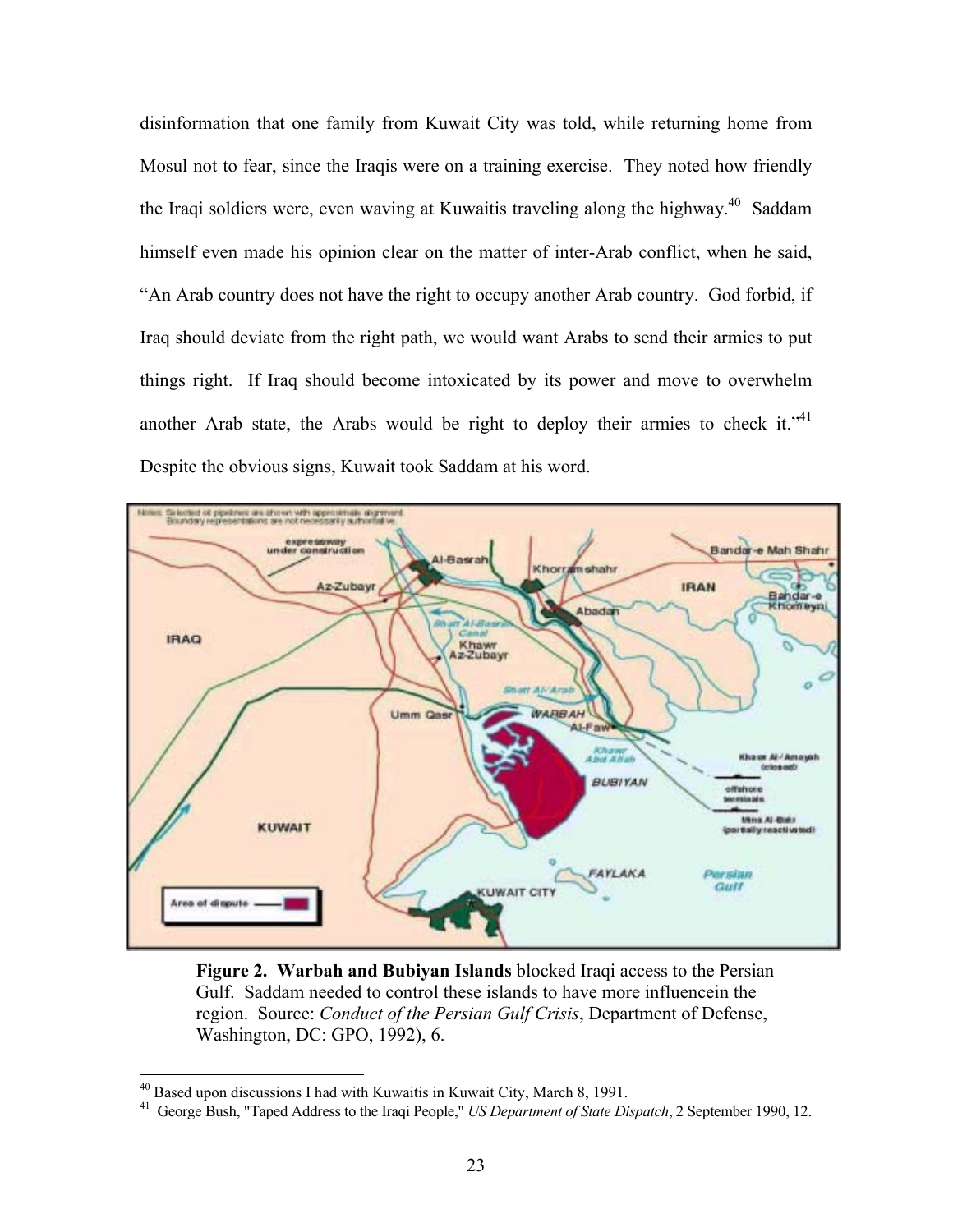### **Economic**

The economy is vital to Saddam's ambition to hold power. Oil money permitted him to build an enormous military and to expand Iraq's industry. The vastness of Iraq's oil revenues is manifest; it produces 3.4 million barrels per day but only consumes 400,000. With this revenue, Saddam purchased over \$10 billion of military equipment between 1985-1990, giving him one of the world's largest armed forces.<sup>42</sup> However, geography limited Iraq's economic and military influence in the Gulf. Saddam attempted to rectify this by attacking Iran to seize the eastern bank of the Shatt al Arab (the river dividing Iraq and Iran). Not only did Iraq fail to hold the eastern bank of the river, Iran also blocked access to it by scuttling ships in the thalweg (center of the river).<sup>43</sup> The Khor Abd Allah Estuary was Saddam's only alternative. However, Kuwait's Warbah and Bubiyan Islands block it. A survey commissioned by the United Kingdom in 1904 highlighted the potential of this area, saying, "…the [estuary] and…Bubiyan Island in possession of a single power, the anchorages below Um Kasr and Warba Island can…be…an impregnable harbor."<sup>44</sup> Saddam needed the northern half of Kuwait to propel Iraqi power into the Persian Gulf.

The Iran-Iraq War did more than block Saddam's access to the Gulf; it also broke his economy with \$80 billion in debts, and made it impossible to maintain his millionman army.<sup>45</sup> Groups of discharged Iraqi soldiers were already causing trouble in some sectors of the country. Out of work, and impoverished, clusters of veterans used their

<sup>&</sup>lt;sup>42</sup> John Moore, Crisis in the Gulf, (New York: Oceana, 1992), 287.

<sup>&</sup>lt;sup>43</sup> Yahia, 143-143.<br><sup>44</sup> Ghazali, 10.<br><sup>45</sup> Anthony H. Cordesman and Abraham R. Wagner, *The Iran-Iraq War*, vol. 2 of *The Lessons of War* (Boulder, CO: Westview Press, 1990), 5.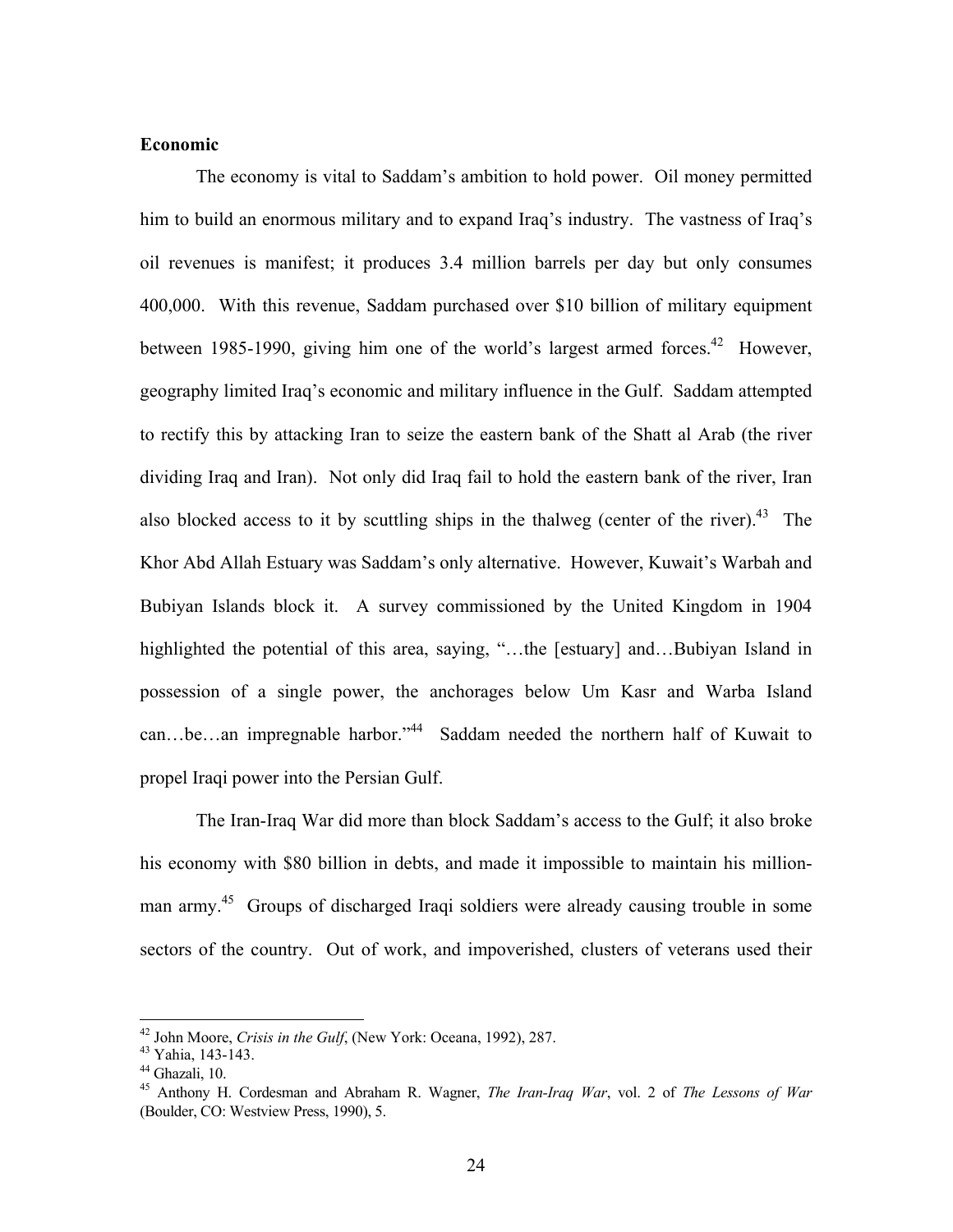military skills for crime. Such discord was a threat to the regime. The invasion would keep Saddam's troops occupied and reduce their threat to him.<sup>46</sup>

Economically, things became worse for Iraq. To find relief, Saddam asked the Gulf States forgive the \$40 billion he owed them, but they refused. This triggered the devaluation of the Iraqi Dinar, food rationing, inflation and unemployment.<sup>47</sup> A drastic reduction in the military was not an option for Saddam, since he feared that more former soldiers could spark unrest. Kuwait appeared to be an easy solution to Iraq's economic and geographic woes. If the invasion succeeded, Iraq would secure nearly twenty percent of the world's oil reserves and become a global economic power.<sup>48</sup>

## **Conclusion**

Saddam's pre-Desert Shield DIME reveals the many signals sent of his intention to invade Kuwait. His survival seemed at stake, especially when taken in the context of the moment in time. Coming out of his war against Iran, Iraq was broken economically and psychologically (over 500,000 dead Iraqis). Saddam needed a quick remedy to his precarious position, which an invasion of Kuwait might provide.

The DIME also offers a glimpse of Iraq's pattern of conflict. Before undertaking the Gulf War, Baghdad checked with the global power (the US). Today Iraq attempts to secure support from the UN, France, Russia and China. Either way, as a non-nuclear regional power, Saddam is not in a position to act unilaterally.

Monitoring the Iraqi press is critical to see the direction of its strategy since Saddam uses it to ready his people for action. Obviously, it is a daunting task to sort

<sup>&</sup>lt;sup>46</sup>Yahia, 174-175, 178-179.<br><sup>47</sup> "Gulf Crisis Grows into War with Iraq," *Congressional Quarterly*, 101st Congress, 2d Session, 1990.

<sup>&</sup>lt;sup>48</sup> Phil Kuntz, "Unstable Mideast Oil Supply Rocks the World Market," *Congressional Quarterly*, 5 January 1991, 22.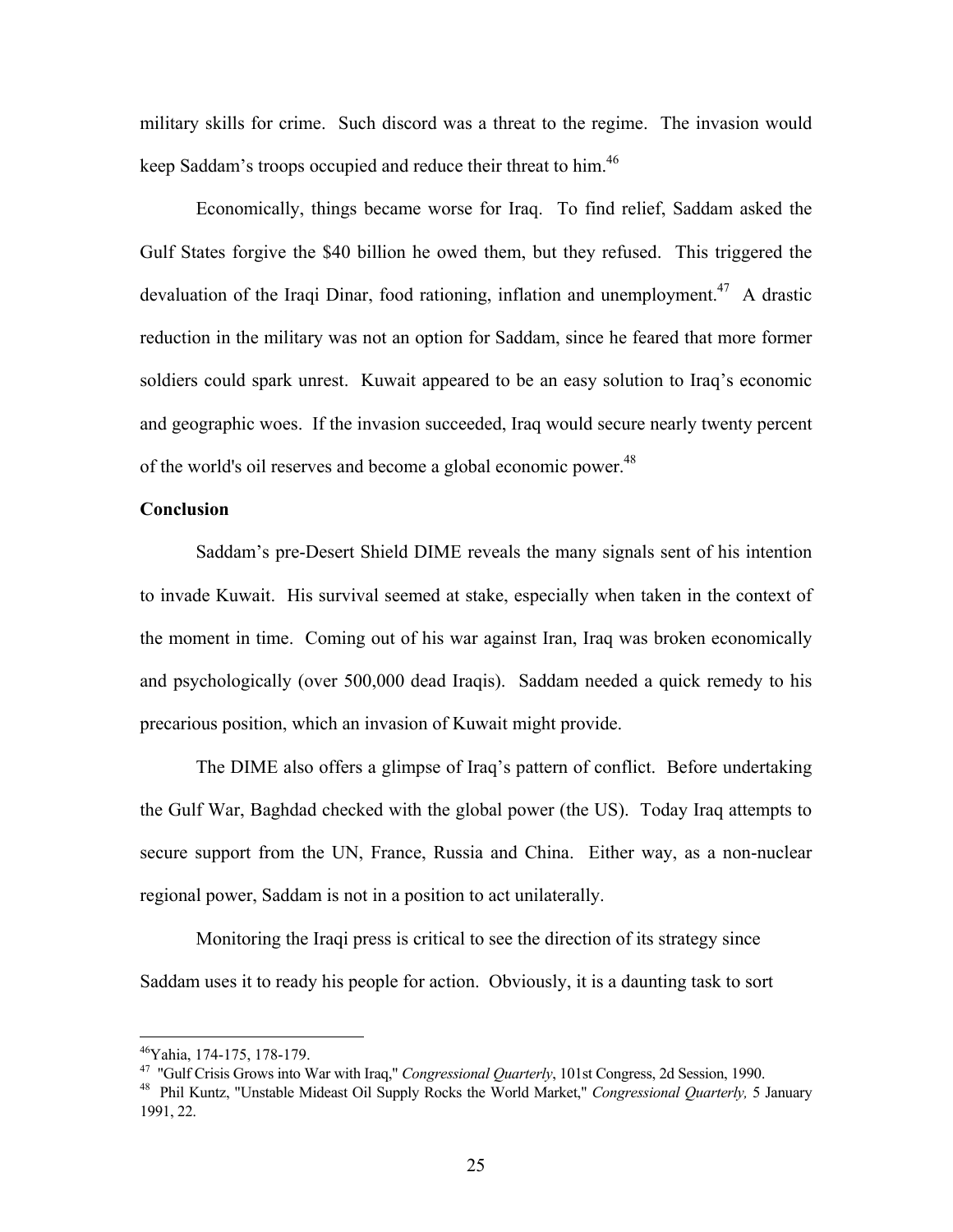through the rhetoric to find the serious assertions that presage military action. However, the 1990 anti-Kuwait rhetoric preceded troop deployments along its border.

Dictators are illegitimate rulers and desperately need to justify their existence. Some do this through prosperity or economic development, while others seek to expand geographically. For Saddam, a faltering economy and dwindling prosperity put the regime at risk. The easiest course was to invade Kuwait. Saddam's actions against Kuwait follow a well-established pattern. His most important consideration is the survival of his regime. The second most important is the economy, which holds the key to realizing his regional aspirations. Although the immediate threat to his survival was remote, it existed, especially with the harsh realities of the economic downturn. Something had to occur to get the economy moving again.<sup>49</sup>

The application to us today is obvious. Instead of reacting to Iraq, we should analyze what is occurring among Iraq's diplomatic, informational, military and economic instruments of power. These help put the pieces together on learning the pattern of conflict and the direction of Iraqi strategy. Although not all encompassing, the DIME provides a useful device to see what Saddam Hussein is up to.

<sup>49</sup> See *Conduct of the Persian Gulf Crisis*, Department of Defense, Washington, DC: GPO, 1992), 4-16 and John Norton Moore, *Crisis in the Gulf: Enforcing the Rule of War,"* (New York: Oceana, 1992), 3-143.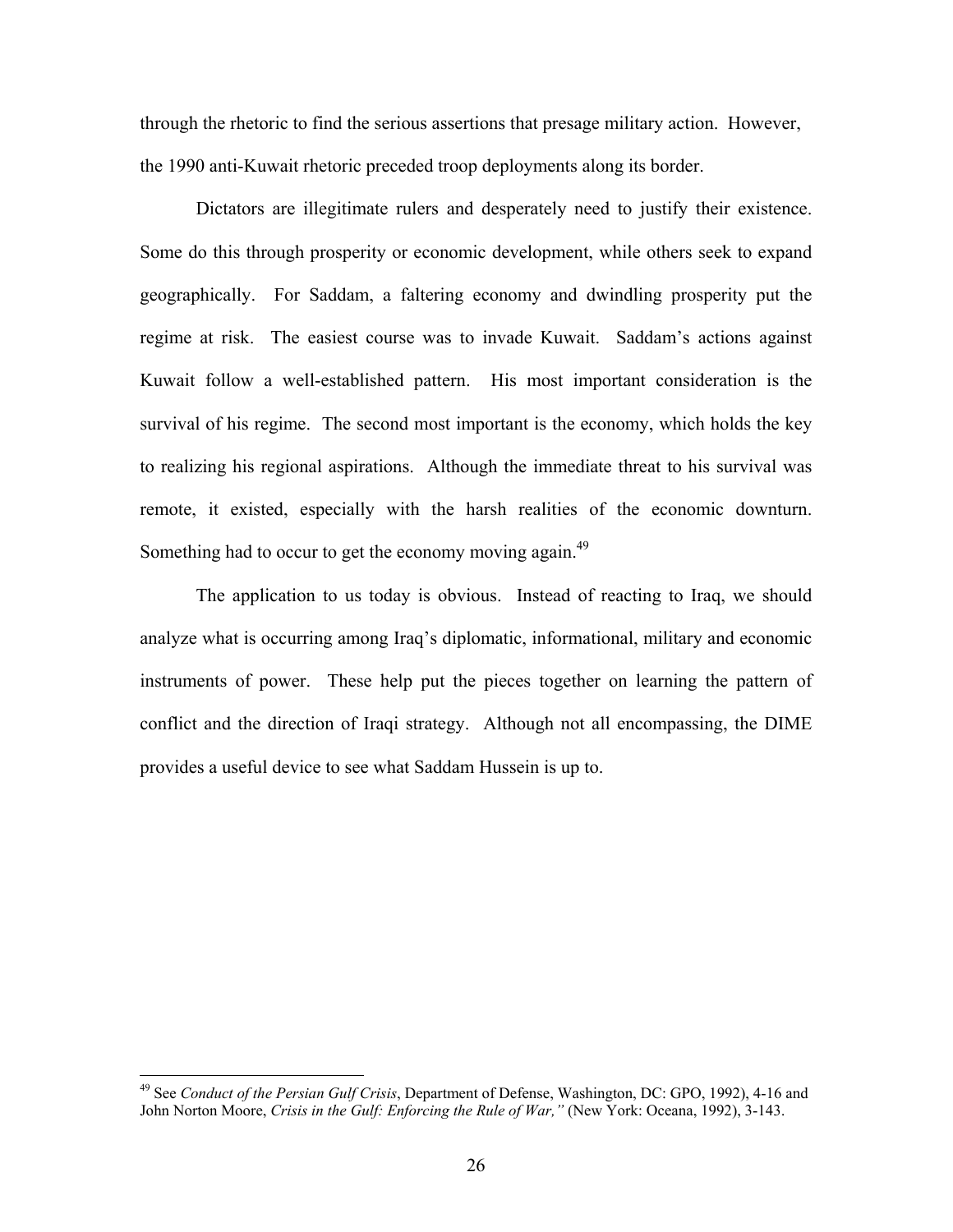An ominous calm swept the region the day before the invasion. For Iraq, everything was prepared for the invasion. There was no turning back, since Saddam based all of his hopes on a quick invasion and occupation of Kuwait. So firm was his confidence, that he placed a phone call to Kuwait's Sheik Al-Jaber.

*Saddam: "How are you Sheik Al-Jaber?" Amir of Kuwait: "Praise be to Allah, I thank God." Saddam "Have you eaten dinner?" Amir: "I have eaten. I thank God because I am fine." Saddam: "God help you, the next breakfast you eat will no longer be in Kuwait."50* 

<sup>50</sup> *"*Iraq," AU1202142591*, FBIS*, Hamburg, in German, February 1991.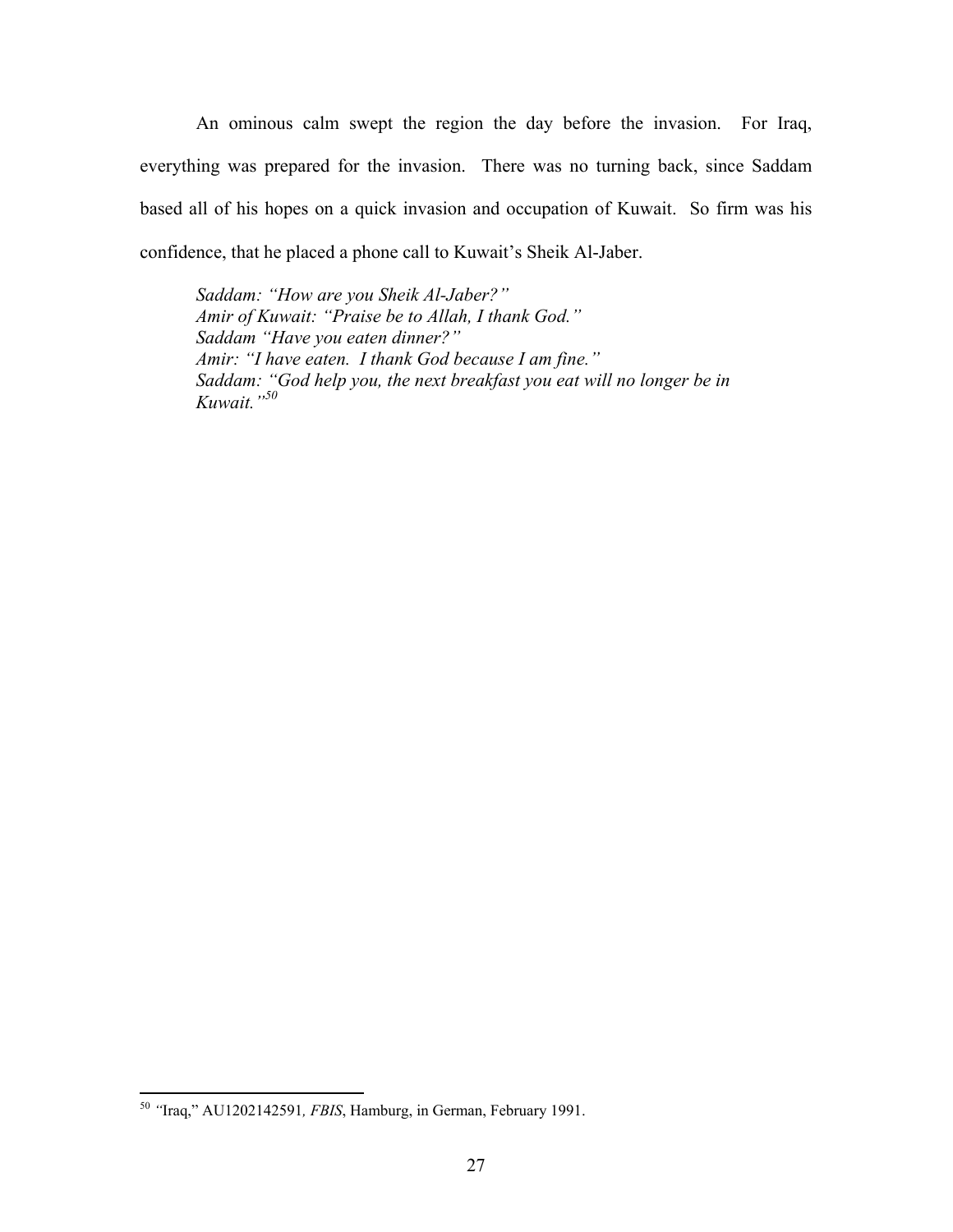### **Chapter 3**

# **The Attack**

*We are going to expand the borders of Iraq…Nobody, either in Kuwait or anywhere else, has the right to rule the Kuwaiti people, because they are Iraqi people. The days of the sheikdoms are past.* 

-General Abdul Karim Kassem, 1961 Leader of Iraq, *I Was Saddam's Son*

### **Military Instrument of Power – Lessons From the Invasion**

Saddam needed a quick and decisive invasion of Kuwait. Although small, the Kuwaiti military could slow the Iraqi advance and give the US or Gulf Cooperation Council time to bolster Kuwait's weak military position. Baghdad combined the military with the diplomatic instruments of power to ensure that Kuwait was not prepared for an attack. After Saddam promised not to attack his Arab neighbor, diplomatic signals were issued suggesting that if Kuwait mobilized for war, Iraq would take this as a provocation.

When the first Iraqi soldiers crossed into Kuwait early on the second of August 1990, they were met with little resistance. The ruse worked; the Kuwaiti military was not deployed to meet the invasion with part of it even on leave (the leave was ordered as good will to reduce the tensions with Iraq). Despite their unpreparedness, portions of the Kuwaiti military did get into the fight. However, Saddam's objectives were achieved by 4 August. By then, the entire nation was under his influence. A review of the Iraqi invasion provides a look into the capabilities and vulnerabilities of the Iraqi Army.

# **The Invasion**

The Iraqi army grew in the 1980s to one million men with 5,600 tanks, 513 attack aircraft and 160 attack helicopters. It emerged from the Iran-Iraq War as three different armies. At the center were the 100,000 men of the Republican Guards Forces Command (RGFC). These were the best trained, best equipped and most loyal. Next was the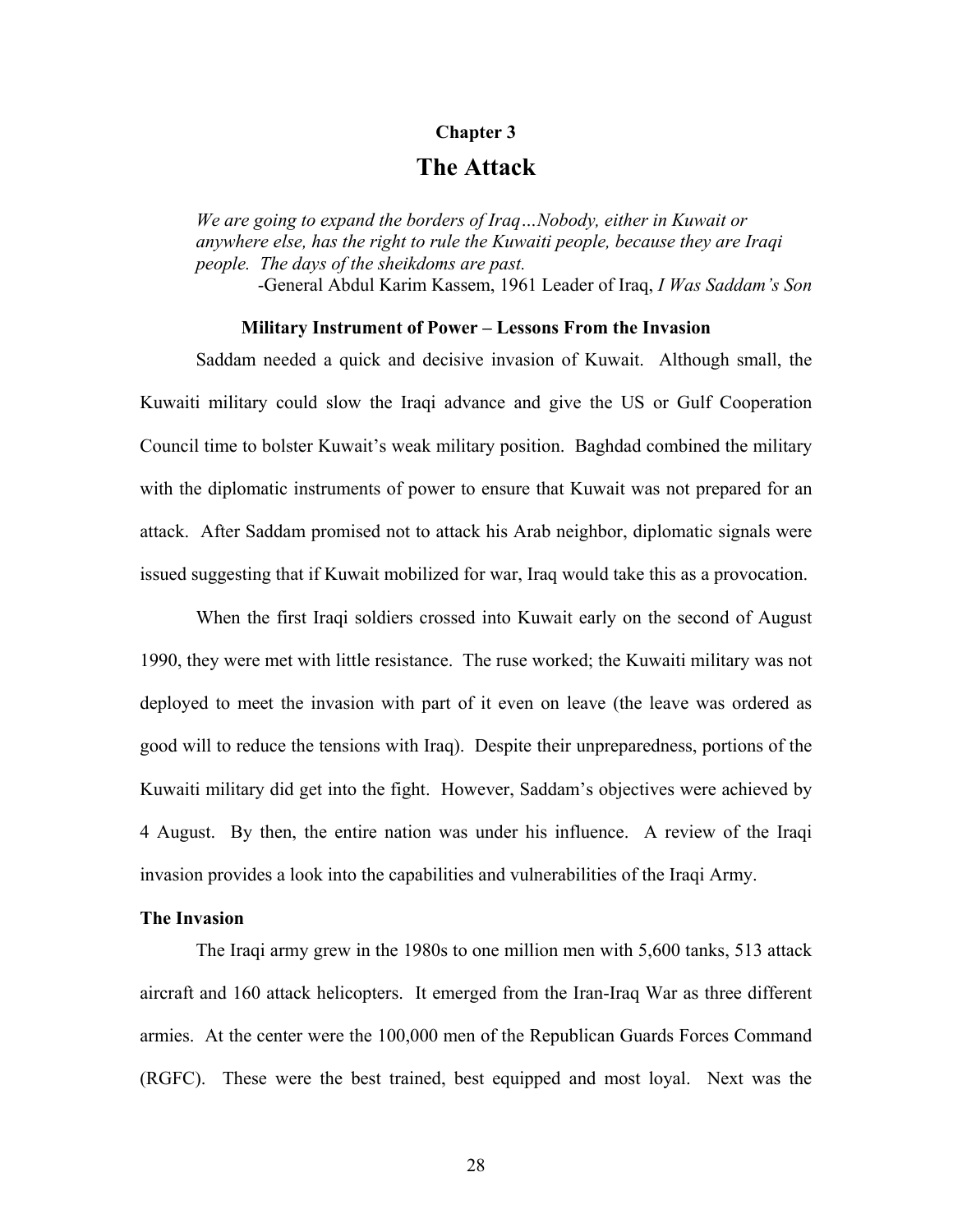regular army armored and mechanized units (who also proved to be tenacious fighters). Finally, there were the reserves, which was largely filled by the less loyal Kurd, Assyrian and Shia troops.<sup>51</sup>

The RGFC spearheaded the attack into Kuwait, followed by the regular army divisions. The RGFC used combined arms operations as they had against Iran during the Al Faw campaign. The plan encompassed having the Hammurabi Armored Division lead the attack, followed by the Tawakalna Mechanized and Madinah Armored Divisions.

The attack commenced at 0200 on 2 August along the Basra-Kuwait Highway. Using a combination of direct and indirect fires, the Hammurabi overran forward Kuwaiti positions, punched through a defensive line at Mutla Ridge and the Al Jahra Gap and pressed the attack into Kuwait City. By 0800, the Hammurabi cut off Kuwait City from the south. As the Hammurabi fought along its southern axis of attack, Iraqi commandos air assaulted into Kuwait City to seize the palace, the Amir and other key points. However, the resistance was heavier than expected, giving the Amir time to escape to Saudi Arabia. The escape of the Amir was a setback for Saddam. The regime hopped to capture him and keep him as a puppet ruler or to kill him.<sup>52</sup>

Long-range artillery, air strikes, attack helicopters and surface-to-surface missiles joined in to eliminate Kuwaiti defenses. The Hammurabi was joined by the 5<sup>th</sup> Iraqi Mechanized Division to eliminate pockets of resistance in Kuwait City. After the Hammurabi cut Kuwait City off from the south, the Tawakalna and Madinah divisions continued the attack south to sweep the area of resistance, seize the al Wafra oil fields and establish a hasty defensive line along the Saudi border. So complete was the attack,

<sup>&</sup>lt;sup>51</sup> Vox Militaris, "The First Fifty Days," *Army Quarterly and Defense Journal*, 1990, 391.<br><sup>52</sup> Yahia, 194.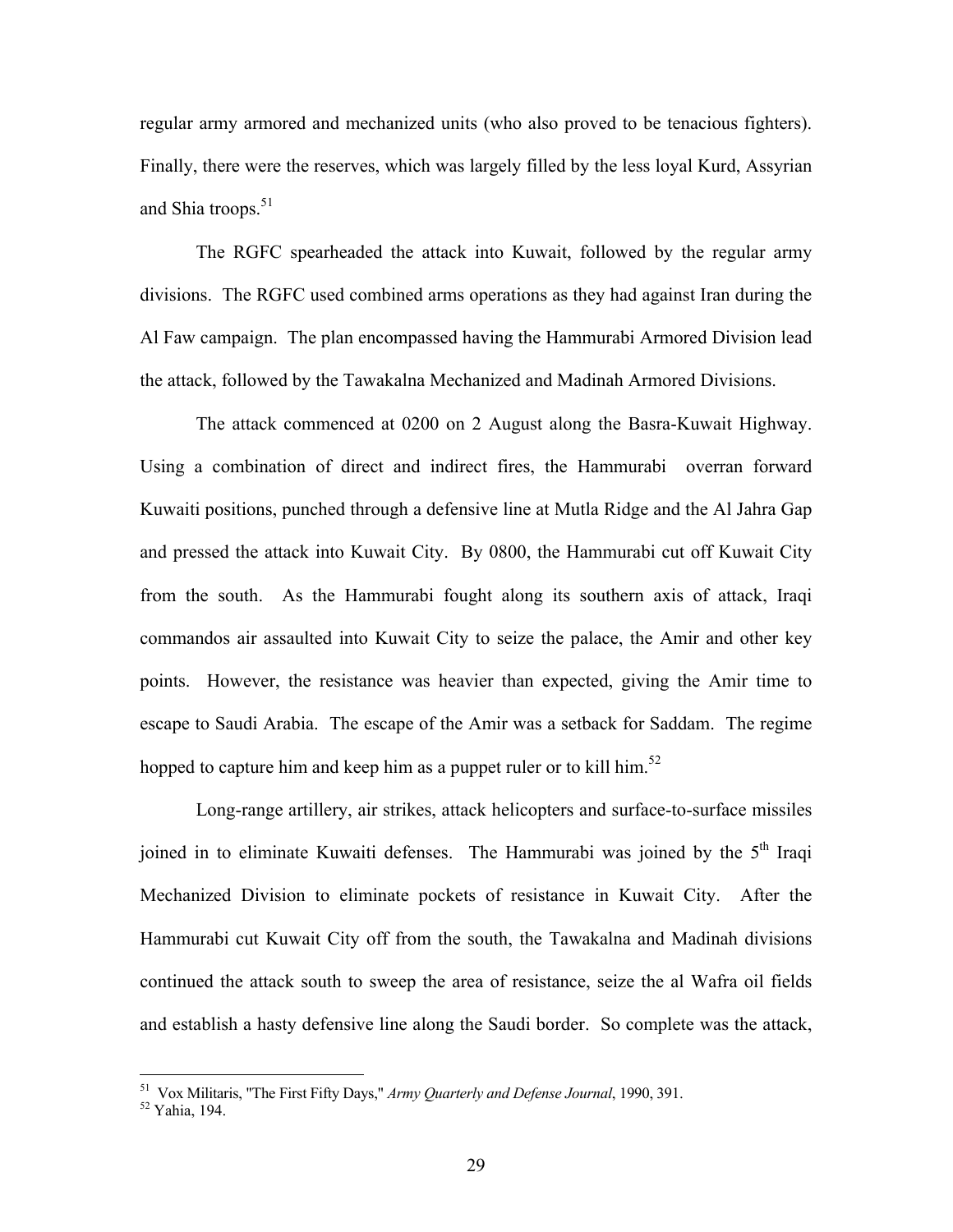that General Colin Powell remarked, "[Iraq] conducted the Kuwaiti operation in a very professional manner. It's an army that is capable. They have had eight years of experience in war. They have the capability to invade Saudi Arabia…. That's what caused this problem that we now have."<sup>53</sup>

 **Capabilities as Illustrated by the Iraqi Invasion.** The RGFC is capable of combined arms operations, as demonstrated not only in Kuwait, but also during the 1988 al-Faw offensive against Iran. This force works best in open terrain, uninhibited by cities or geographic restraints. The Iraqi version of combined arms warfare reflects the Soviet reliance upon artillery fires. They maneuver and defend by fires. Specially trained Iraqi special purpose forces, like the commandoes, are capable of unconventional warfare and air assault operations. This was manifest during the air assault into Kuwait City on the morning of 2 August. Some of these specially trained troops even operated covertly in Kuwait City before the attack.

<sup>53 &</sup>quot;Excerpts From News Conference by Cheney and Powell," *New York Times*, 9 August 1990, 16.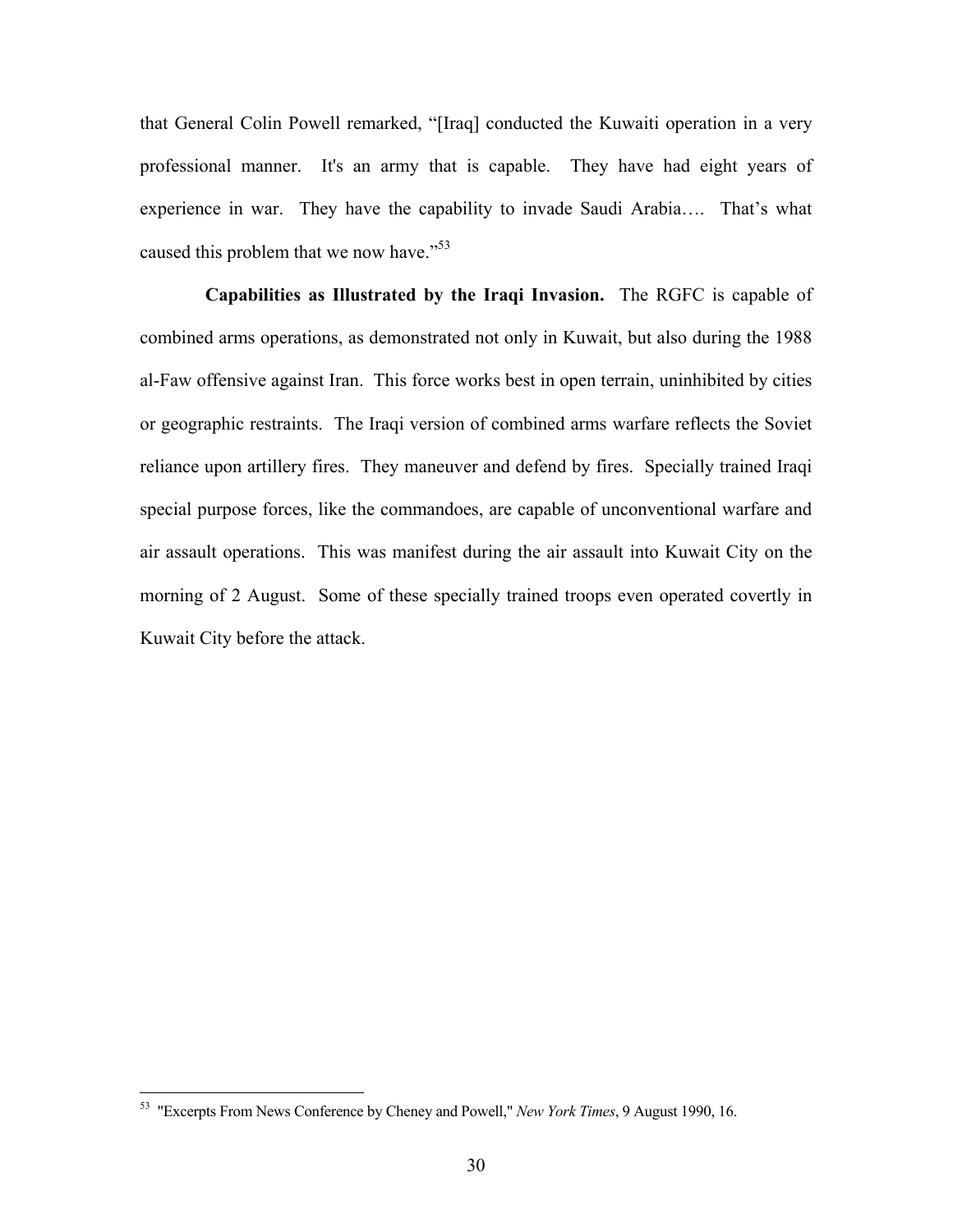

**Figure 3. The Iraqi invasion of Kuwait**. The multi-divisional attack focused on seizing Kuwait and the major roads leading into Saudi Arabia. An Iraqi division also deployed to western Kuwait to guard the right flank of the attack. Source*: Conduct of the Persian Gulf Crisis***,** Department of Defense. (Wash., DC: GPO, 1992), 7.

**Logistics, Support and Equipment Reliability.** The invasion also revealed weaknesses in the Iraqi military. Foremost among these was forward logistical support. This shortcoming was an outgrowth of the Iran-Iraq War, which equipped Baghdad with the ability to perform satisfactory support for internal lines of communication, but not for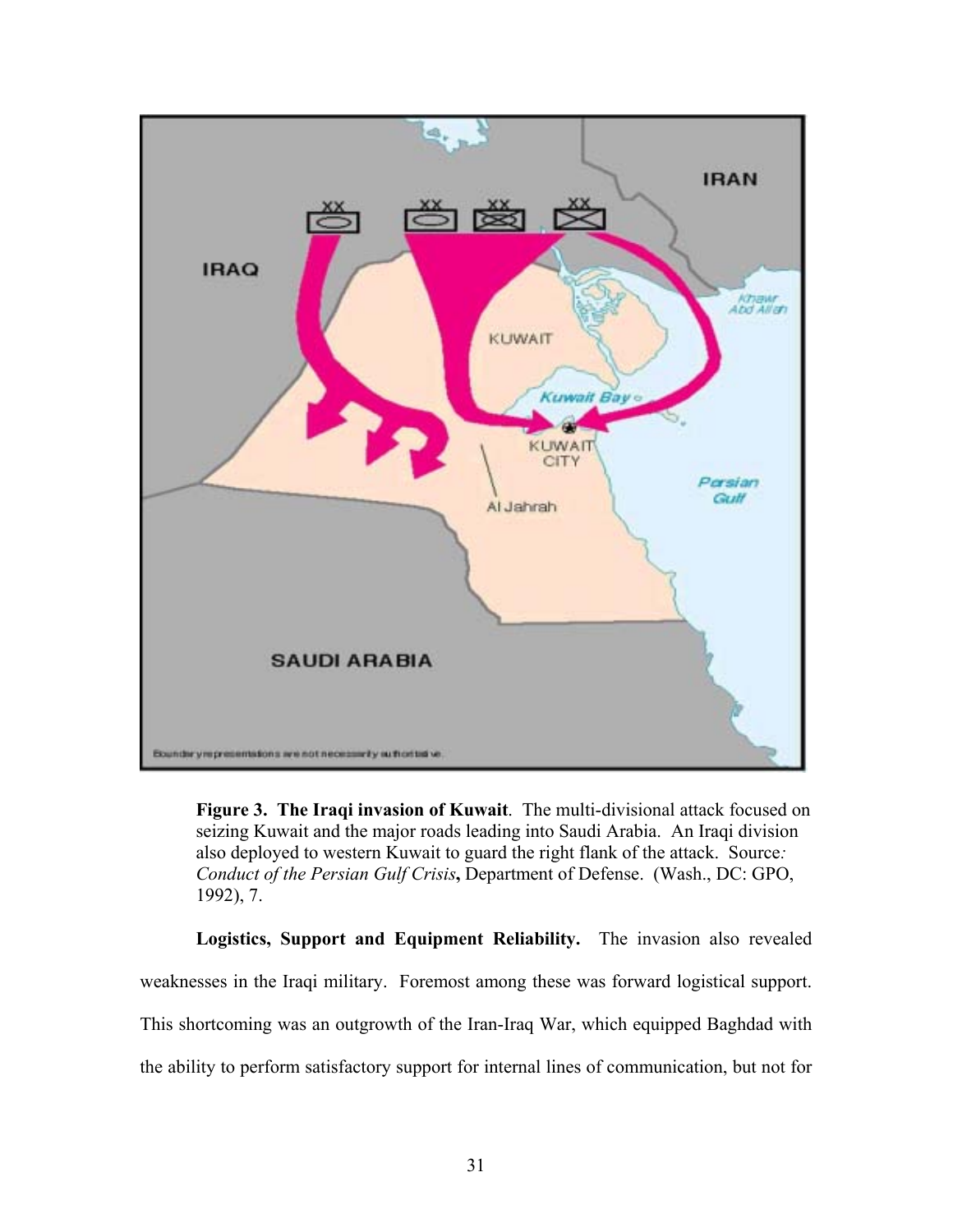exterior lines of communication. Iraq could not project logistics forward. This deficiency led to the roads into Kuwait being littered with derelict Iraqi tanks and armored personnel carriers. The bulk of these vehicles were loaded onto trucks and brought back to Basra for maintenance.

Iraq also relied upon foreign military technicians and advisors. There were 10,000 Russians alone performing this role. This became a tremendous liability when they departed Iraq during Desert Shield. Without these military experts, the reliability of some equipment came into question. In addition, the Iraqi Army spontaneously dedicated itself to looting Kuwait before the last shots were fired. This action broke down unit cohesion and further forestalled any larger plans Saddam may have had.<sup>54</sup>

These shortcomings saved may have Saudi Arabia from an Iraqi assault. Undoubtedly, the 140,000 men deployed to seize Kuwait were far in excess of what Saddam needed to secure it. Some postulate that this large force was meant to eventually press an attack into Saudi's Eastern Province giving Saddam Hussein a monopoly over even more of the world's oil reserves. Whatever the case, this was infeasible due to the logistical problems immediately experienced by the Iraqi armed forces during the invasion.

#### **Conclusion**

The RGFC and select army armored and mechanized divisions, were well trained. They were strong in limited combined arms operations, especially relying upon preplanned artillery fires to achieve their objectives. However, limitations in logistics, reliance upon foreign advisors and the inability to sustain offensive operations proved fatal in the end. Despite this, the Republican Guards had the best Soviet export

<sup>54</sup> Yahia, 59-60, 200-208.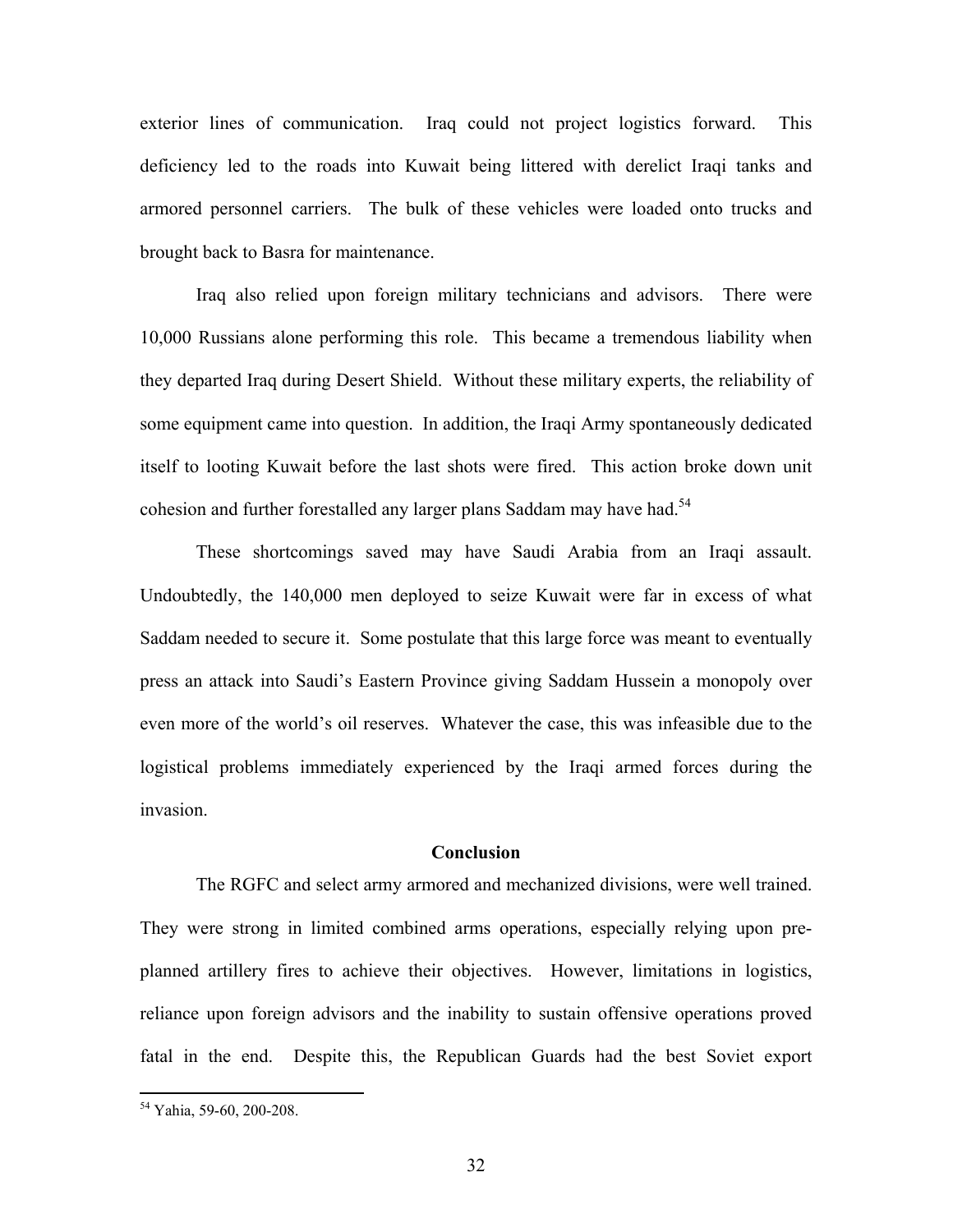equipment sold in the 1980s, which included modern Soviet military tanks, infantry fighting vehicles, artillery, air defense systems and aircraft. The Iraqi Army, at its core, included well-trained and well-equipped units, capable of limited offensive operations. However, they only fought either weaker states (Kuwait) or near-peers (Iran). They were not prepared to meet the challenges of fighting a multi-spectrum force like the United States Armed Forces.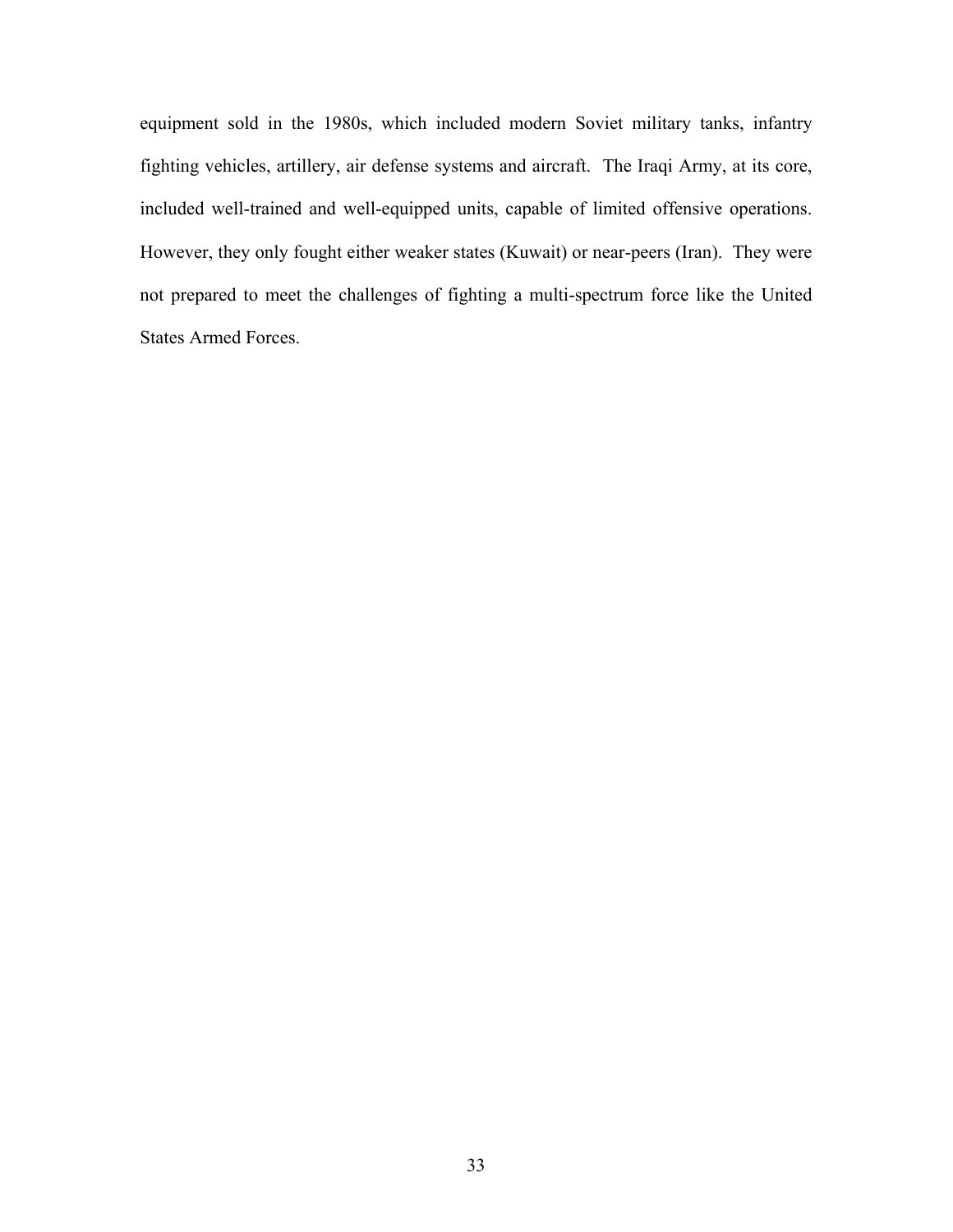#### **Chapter 4**

### **From Victory to Defeat – Iraqi Initiatives During Desert Shield**

*As for the men in Kuwait. It is not a matter of who has more weapons. The issue is who will be defeated and who has Satan on his side and who has God on his side.* 

Saddam Hussein, *Saddam Speaks*

#### **The Instruments of Power**

The response to the invasion of Kuwait caught Saddam off guard. Within a month, a coalition formed against Iraq that froze \$30 billion in Iraqi assets, implemented a broad embargo and deployed US troops to Saudi Arabia. Even Baghdad's erstwhile companion, the USSR withdrew its 10,000 military advisors and technical experts. Saddam needed to break the mounting opposition.

A pattern of conflict emerges on how Saddam uses his DIME. The strategy encompassed dividing the Coalition through diplomacy, rallying Islamic-Arabic sympathy, making it too costly for the US to liberate Kuwait militarily and circumventing the embargo. Although these failed, they give insight into how Saddam uses his DIME. Why is this relevant? Saddam, and other rogue Islamic states, may use similar strategies to blunt the US. Strategists must perceive and preempt such patterns to defeat them.

#### **Diplomatic**

Again, Saddam, the illegitimate leader, confronts illegitimacy. Iraq's diplomatic instrument of power was used to acquire de facto legitimacy of the Kuwaiti occupation by dividing the Coalition and ending international recognition of the State of Kuwait. This included installing a puppet government, removing all foreign missions from Kuwait City and blackmailing the Coalition by using Western hostages.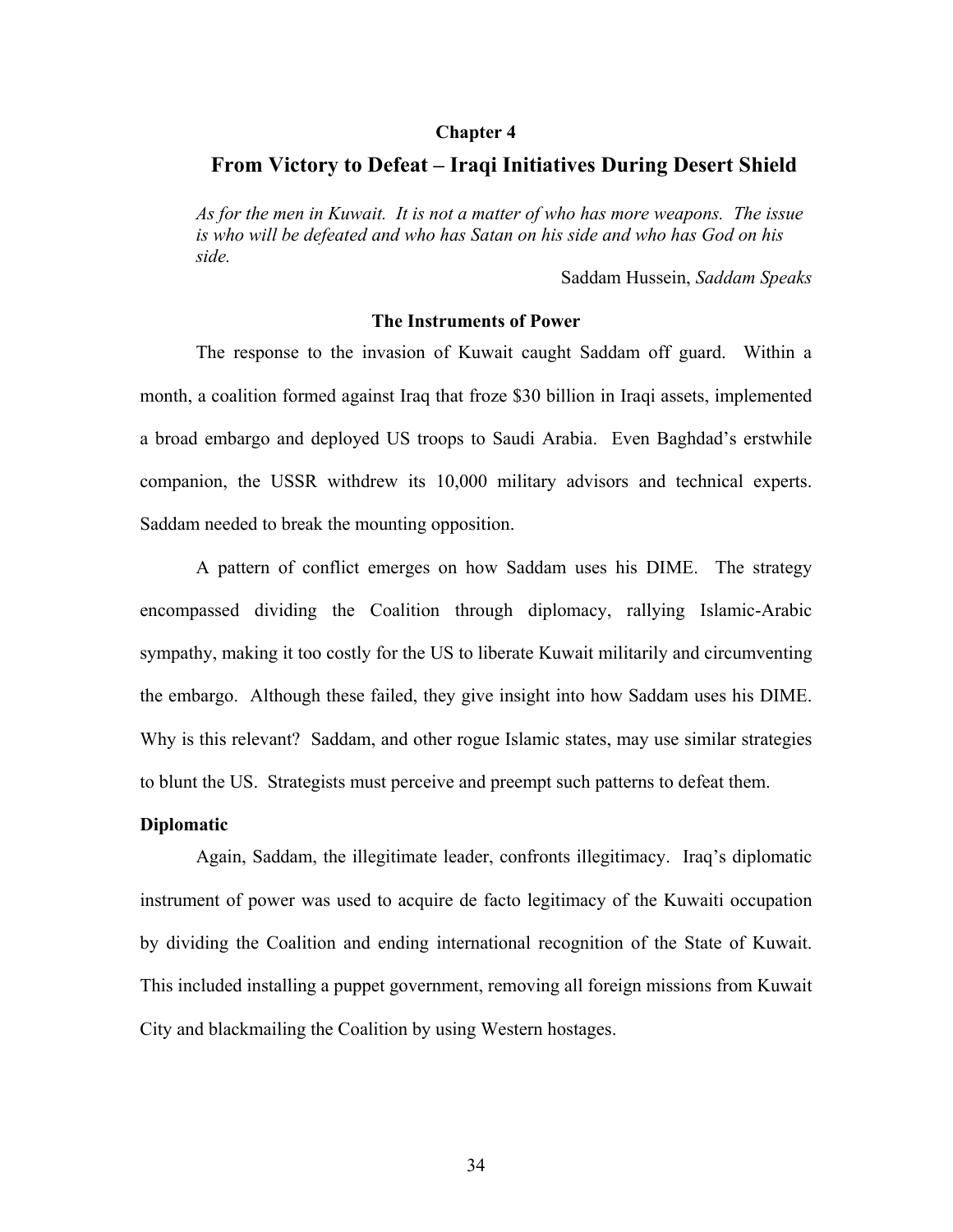**Divide the Coalition Via Hostages.** Remembering the 1979 Iranian hostages crisis, Saddam endeavored to create a similar paralysis for the Coalition. Baghdad's policy was to break the Coalition and deter war via blackmail when Westerners in Iraq and Kuwait were used as human shields. They were deployed to Iraqi military installations, poison gas depots, airports, missile sites and nuclear facilities.<sup>55</sup> The Iraqi policy stated, "If war [comes]...Iraq would lose sons, women and children and the aggressive counties would also lose their own men, women and children [which we hold in] our installations. These people would be killed."56

Saddam first promised to free the hostages if the US withdrew its ground forces from Saudi Arabia. This was the first of several instances where Iraq sought diplomatic linkage promising to do something in return for an advantage. The hostage situation took many twists and turns. Saddam first released the hostages from countries not "...dispatching forces...to the region."<sup>57</sup> However, this did not lessen international outrage concerning his hostage policy, which even the UN condemned.

Baghdad next endeavored to use the hostages to influence France. Before the war, France was an Iraqi arms supplier. Using this relationship, Saddam released the French hostages in October 1990. Even three French soldiers captured along the Saudi border were freed. However, France remained in the Coalition. Saddam next attempted to exploit opposition to war in the West, by releasing all foreign women and children and eventually all hostages (December 6, 1990), but even this did not break the Coalition.

<sup>&</sup>lt;sup>55</sup> Using hostages as human shields goes back to the 12th Century when Islamic warrior Saladin tied hostages to fortress battlements to deter attacks. Charles Oman*, A History of the Art of War in the Middle Ages*, Vol 1,

 $\frac{36}{56}$  Message, 292305Z August 1990, USCINCENT Daily News Summary, August 27, 1990.<br><sup>57</sup> "Austrians, Swedish, Swiss Allowed to Leave," 19 August 1990, *FBIS Daily Report--Near East and South Asia,* 20 August 1990, FBIS-NES-90-161, 14.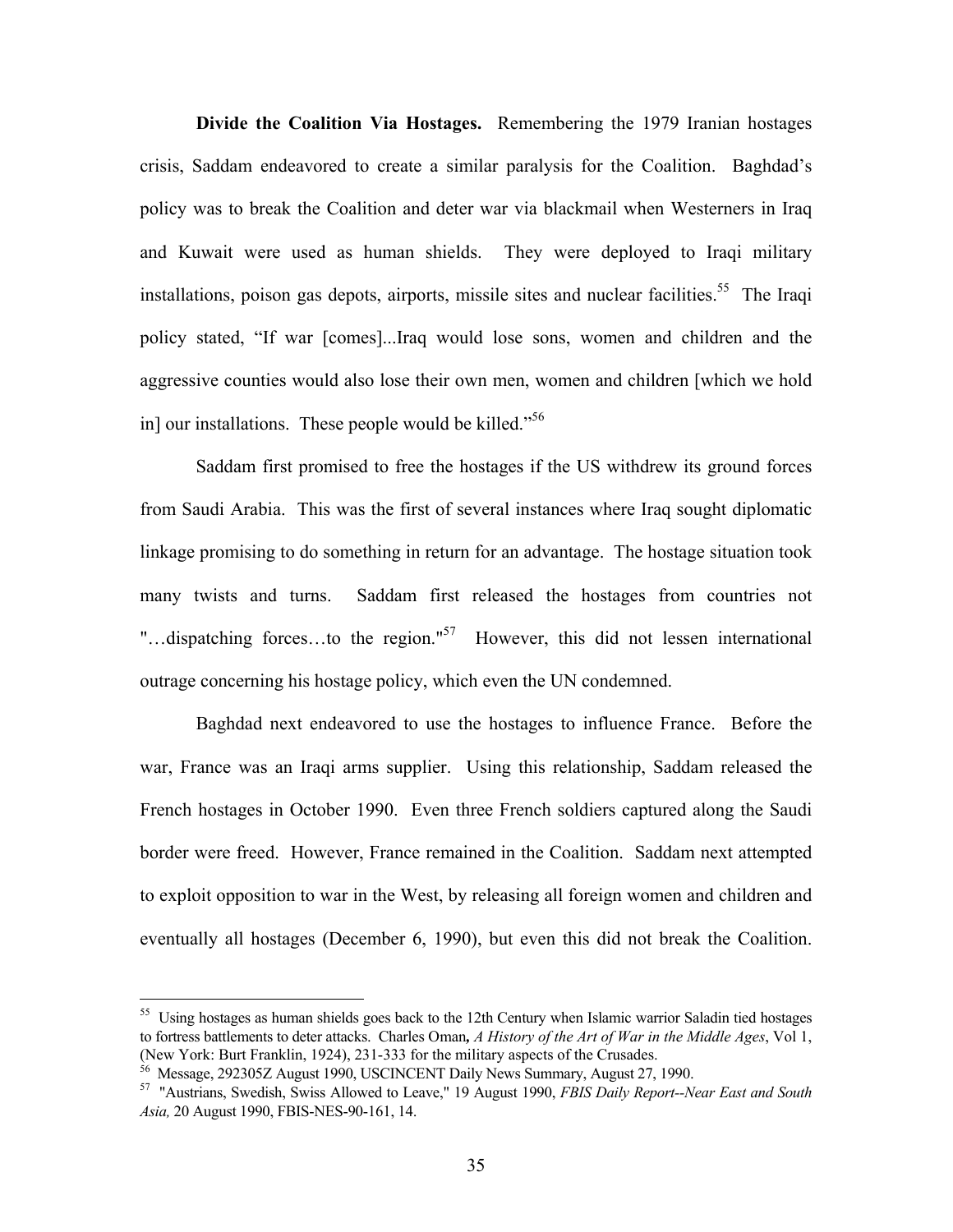Saddam clearly stated his frustration over this failed policy; "The Americans are not the only people who are infuriated about [the hostages]. I am myself infuriated by [it]."<sup>58</sup>

**Domestic US and EU Politics.** In November 1990, forty-five US Democratic Senators and the European Union attempted to prevent President Bush from attacking Iraq. Saddam sought to exploit this opportunity by releasing the remaining hostages. Domestic US politics are seen as a weakness by dictators, which can be influenced or manipulated by them. So firm was Saddam's belief that he could undermine US resolve, that he said, "The decision of the Democratic majority in the US Senate, and the European Parliament...have encouraged us [and it] will have a major impact on world...and US public opinion...in restraining the evil ones [Bush, etc.] Who are seeking...war. Therefore I [release] all foreigners."<sup>59</sup>

**Kuwait Ceases to Exist – Ending Political Symbols of Recognition.** Saddam declared the annexation of Kuwait on 8 August 1990 and formally integrated it as an Iraqi Province. To gain de facto recognition of his claim over Kuwait, Iraq installed a puppet government, and ordered all diplomatic missions out of Kuwait City not later than 24 August. This became a cat and mouse game with diplomatic missions slowly starved out of the country. The UK and US remained until December and did not depart until the hostages were freed. This stratagem did not work well for Saddam since it portrayed him as the aggressor.

<sup>58 &</sup>quot;INA Reports Saddam Interview With ABC," Baghdad INA, 17 November, *FBIS Daily Report--Near East*

<sup>&</sup>lt;sup>59</sup> "Saddam Calls for Release of all Foreigners," Baghdad Domestic Service, *FBIS Daily Report--Near East and South Asia,* December 6, 1990, FBIS-NES-90-235, 13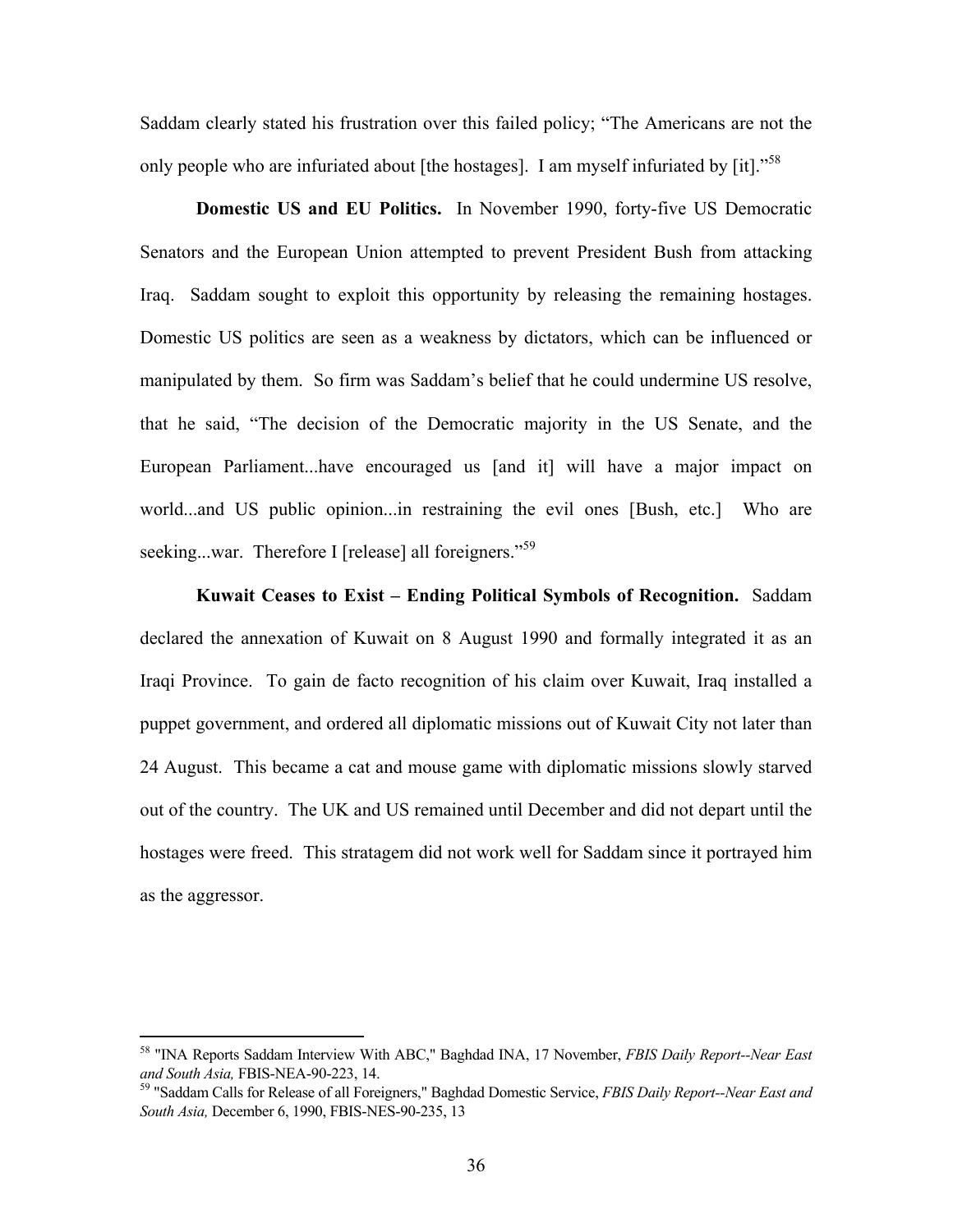## **Informational**

1

The information war here is predictable, depicting the Islamic nations struggling against Zionism and Imperialism in order to turn the Arabs against the Americans. Even Ossama bin Laden used much of the same rhetoric. The Iraqi propaganda blitz focused on fracturing the Coalition to retain Kuwait. Islam was Saddam's best tool to create a cleavage between the Arab and American Coalition. However, this had little impact. Only his linkage of Kuwait to Israel struck a nerve among his Arab brethren. The following outlines the methods used by Iraq. The focus of the propaganda centered upon Islam to find legitimacy, as Saddam stated, "Because we are on the side of truth, then we are on the side of Allah, and because Allah is with us, then everything shall be in our favor, because no one can be defeated if Allah stood by him."<sup>60</sup>

**Israel, Islam and Arab Brotherhood.**The Arab-Israeli conflict is the most important issue among the Islamic masses since local leaders funnel hate away from their corrupt regimes against Tel Aviv. Saddam wasted little time manipulating the Islamic masses with his anti-Israel blitz. He invited Yasser Arafat to Baghdad only three days after the invasion of Kuwait to announce that he would withdraw after Israel left the West Bank (Judea-Samaria) and Gaza.<sup>61</sup> This gained popular support and international approval when French President Francois Mitterand accepted it. This diplomatic gambit had the effect Saddam desired, although the US quickly repaired the French split. Yet, Baghdad endeavored to rally Arab sympathy by continually making the following

 <sup>60</sup> Message, 301540Z October 1990, USCINCENT Daily News Summary, October 30, 1990. 61 Efraim Karsh and Inari Rautsi, *Saddam Hussein* (New York: The Free Press, 1991), 228.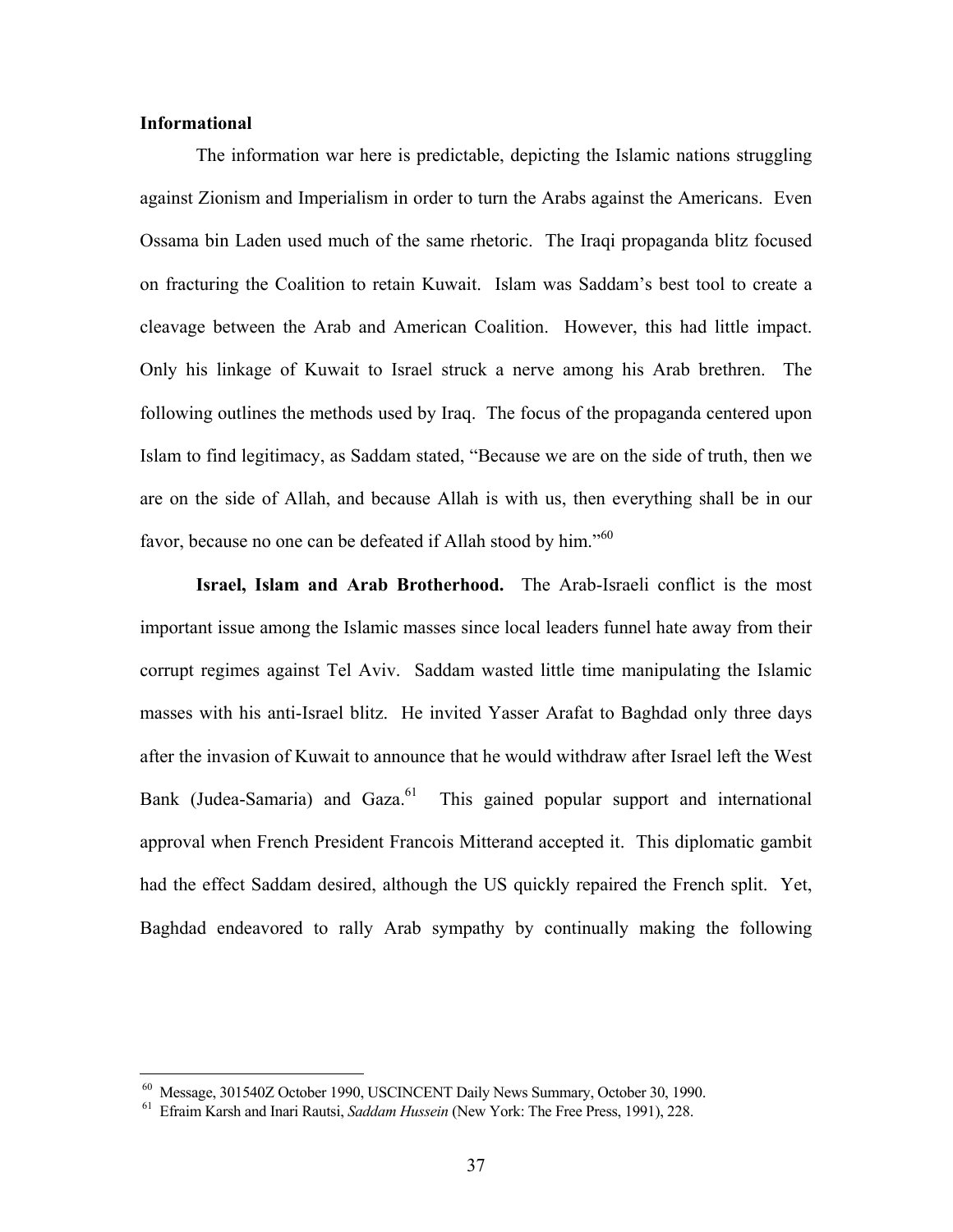assertion, "Saddam Hussein is the knight and mujahid leader awaited by the Muslims in Palestine to liberate holy Jerusalem form the claws of Zionism."<sup>62</sup>

Baghdad also pledged to attack Israel if the Coalition attacked Iraq. This was to have Israel enter the war, making Israel a de facto Coalition member. This corresponded with the deployment of SCUD missiles to western Iraq. An Israeli strike against Saddam would result in the end of the Coalition, as evidenced by the words of Egyptian President, Hosni Mubarak commented, "we do not agree to any Israeli intervention under any circumstances... [If Israel attacks Iraq] we will immediately change our position."<sup>63</sup>

Similar doubts also plagued Syria, which committed a division to the Coalition. The lesson for the next war is to expect a more concerted effort to draw Israel into a war, in an effort to polarize the region along Arab and Western lines.

**Arab Blood – Thicker than the Coalition?** Saddam used ethnicity and religion to obtain support. His efforts paid off in Jordan, Yemen and Libya, but these offered little support other than embargo violations (Jordan) and lofty rhetoric (Yemen, Libya). Baghdad was isolated, because the key states, Egypt, Syria and Saudi Arabia were either in the Coalition or completely out of the crisis (Iran). Iraq needed the support of one of these to achieve tangible political power.

What about Saddam's wide support? Echoing popular sentiment, an Egyptian commented, "I have loved [Saddam] since I first heard about him…I wish there were three or four like him in the Arab world...I hope he takes Saudi Arabia…Saddam is defending Arab interests and showing that an Arab leader can…stand up against the

 <sup>62 &</sup>quot;Makes Statement to INA," Baghdad INA in Arabic, 25 September 1990, *FBIS Daily Report--Near East and South Asia,* 27 September 1990, FBIS-NES-90-188, 16. 63 Message, 091947Z JAN 91.USCINCENT Daily News Summary, January 09, 1991.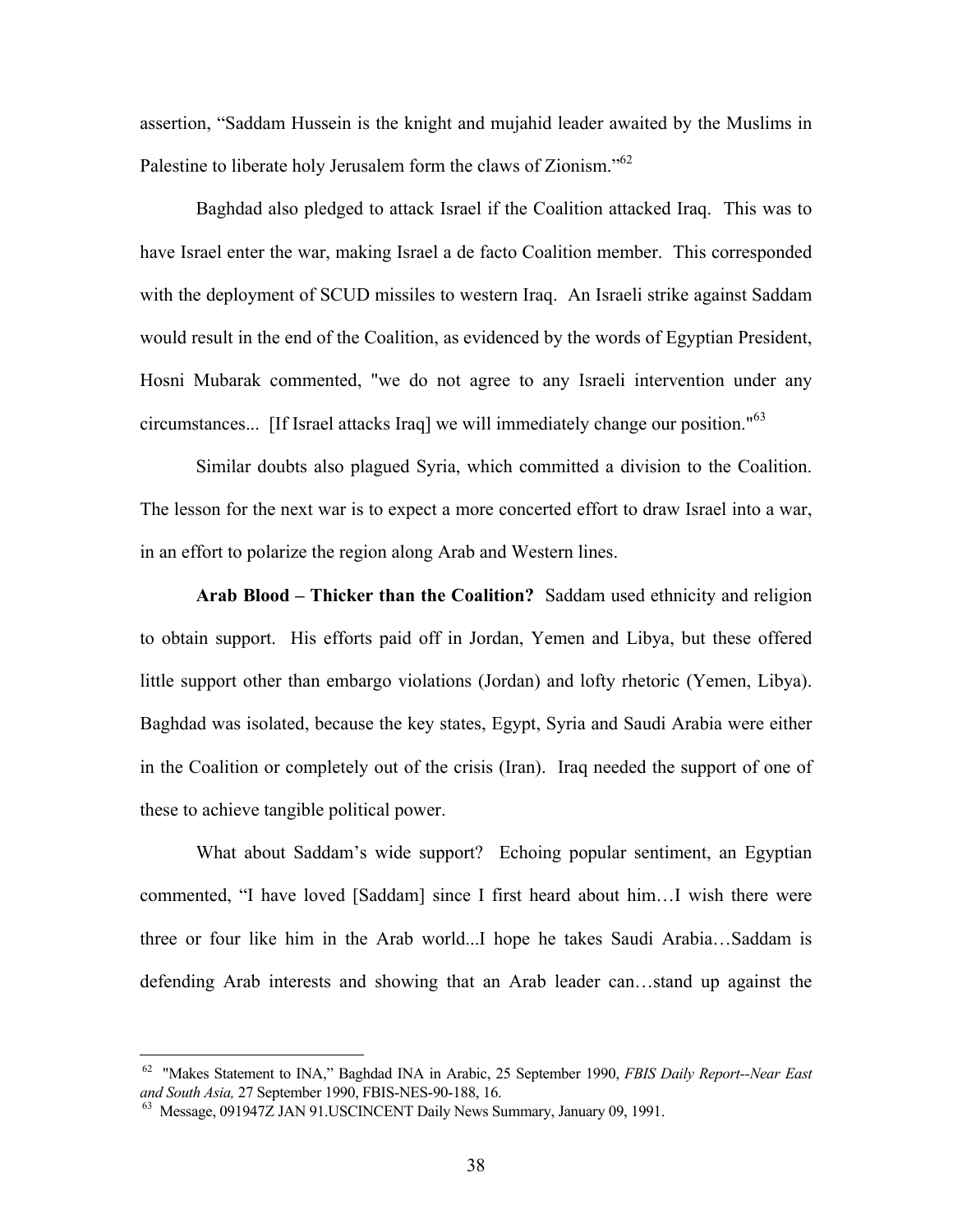region's enemies."64 The local monarchs feared that an Iraqi victory and such popularity would cost them their thrones, or alter the balance of power. Saddam's pan-Arab strategy failed because of the threat he represented to the other Arab states if he was victorious. A bonafide Iraqi annexation of Kuwait would make Iraq the undisputed Arab power.

#### **Disinformation**

1

The disinformation was designed to put the Arabs and the Americans at odds with each other. This campaign touched upon the same themes heard even today. Despite their repetitiveness, all too often the US is ill prepared to respond. Thankfully, regional leaders had more at stake in this fight and stood against Iraq. The following highlights some of the popular themes.

**Christian Troops Occupy Holy Sites and Cause Strife.**Saddam challenged the religious legitimacy of King Fahd since foreign troops were in Saudi Arabia.<sup>65</sup> Iraq also claimed that large demonstrations and riots erupted across Saudi Arabia to protest the presence of foreign troops in the Kingdom.<sup>66</sup> Pro-Iraqi radio in Amman further asserted that Arabs launched attacks against US troops in the region. Saddam also pledged to free Mecca and Madinah from the Christians and liberate Jerusalem from the Zionists.<sup>67</sup>

**Jewish Troops in Saudi Arabia.** Iraq claimed that the aim of the US was to occupy Saudi Arabia to protect Israel. The evidence for this was weak. The logic was that since there were Jewish soldiers in the American armed forces, must be fighting for

<sup>&</sup>lt;sup>64</sup> Tony Walker, "The Gulf," *World Press Review*, October 1990, *The Sydney Morning Herald*.<br><sup>65</sup> "Arabic Flier Rails at US Infidels," *Washington Times*, November 28, 1990, 1.<br><sup>66</sup> "Mecca Radio Reports Anti Government S

*Report--Near East and South Asia*, 29 August 1990, 20.<br><sup>67</sup> "Nation Will Liberate Holy Places, Jerusalem," Baghdad INA, 20 November 1990), *FBIS Daily Report--*

*Near East and South Asia,* 21 November 1990. 32-33.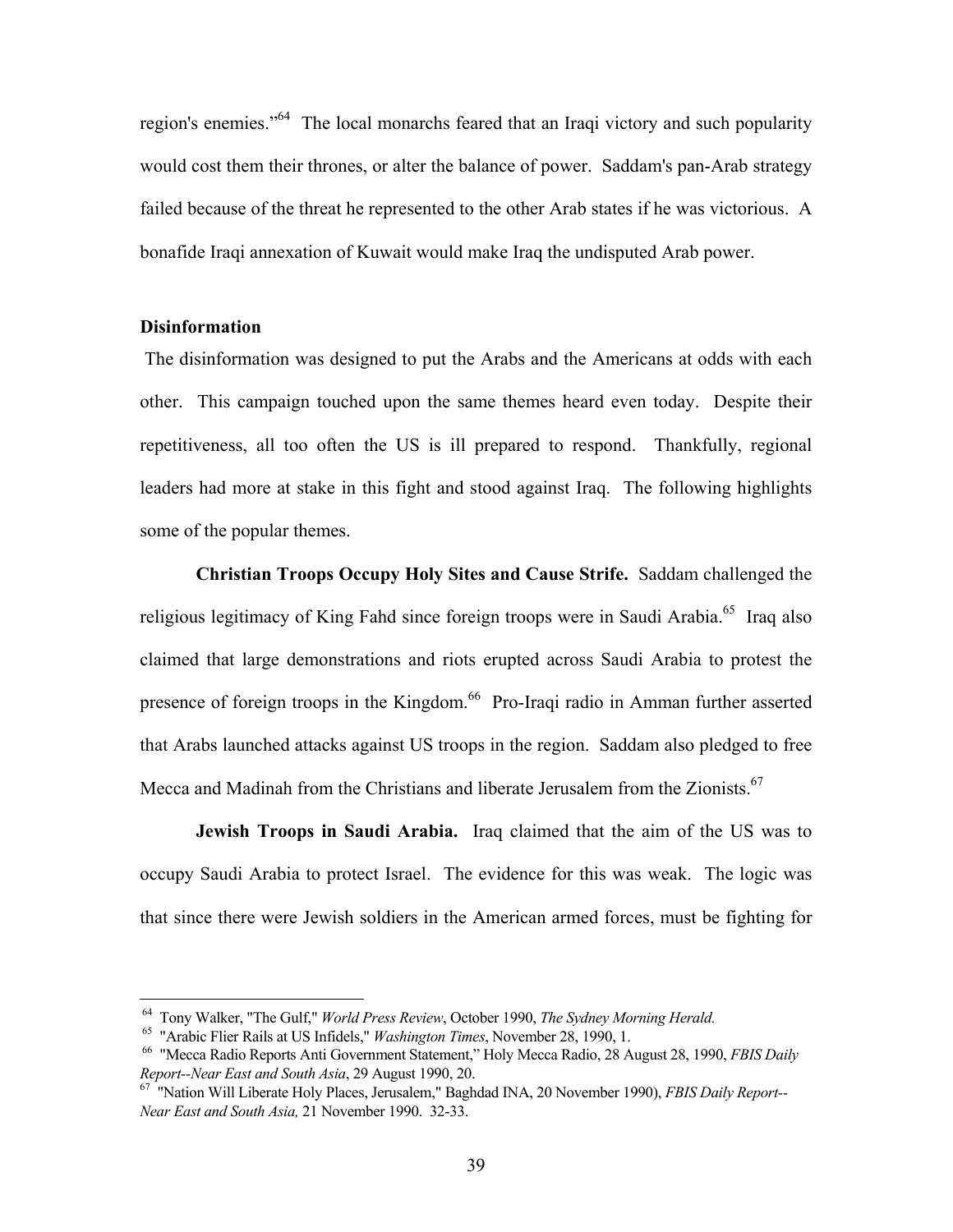Israel and defiling Madinah and Mecca.<sup>68</sup> Vague allegations circulated in the Iraqi press that forty Israeli aircraft and army units were freely operating in Saudi Arabia. Lacking evidence of this assertion, Baghdad declared that these Israelis could not be found since they wore US uniforms and spoke English with American accents.<sup>69</sup>

**American Troops and the Peace Movement?** Iraqi disinformation took two directions with the primary effort portraying Americans as an affront to Islam. The second aspect targeted American morale directly via an AM radio broadcast as expressed in the following commentary, "The U.S. soldier also has his customs and traditions, which include drinking alcohol, eating pork and practicing prostitution, which conflict with our values and constitute an aggression and a belittlement of our Islamic religion."<sup>70</sup> Influencing Arabs to turn against the "immoral" US troops had the most potential. This even included an Iraqi statement that Egypt donated 10,000 women to have sex with the American troops and to infect Arabs with  $AIDS^{71}$ . The broadcast attacking US military morale was too amateurish, but did encompass interesting aspects. Calling itself "The Voice of Peace," Baghdad broadcasted English AM signals into the northern portion of Saudi Arabia. Using 1970s music and Arab accented disc jockeys ("Baghdad Bob" and "Baghdad Betty") the Americans were told about Iraq's military prowess and that a war would be another Vietnam. Efforts to influence US servicemen redoubled at Christmas, claiming that Hollywood movie stars were sleeping with their wives. Below is a sample of the Voice of Peace:

 <sup>68 &</sup>quot;Minister Opposes US Use of Jewish Soldiers," Baghdad INA, 15 August 1990), *FBIS Daily Report--Near East and South Asia,* 16 August 1990, FBIS-NES-90-159, 18.<br><sup>69</sup> "Iraqi Disinformation," United States Information Agency, January 16, 1991, 3.<br><sup>70</sup> "Prostitution, AIDS Among U.S. Troops," Holy Mecca Radio, 29 August 29, 1

*Near East and South Asia*, 30 August 1990, FBIS-NES-90-169, 27. (See Figure 4, page 33).<br><sup>71</sup> United States Information Agency, "Iraqi Disinformation," January 16, 1991, 4 and "Minister Says Aids Victims Among U.S. Troops," Baghdad Domestic Service, 20 August 1990, *FBIS Daily Report--Near East and South Asia*, 21 August 1990, 26.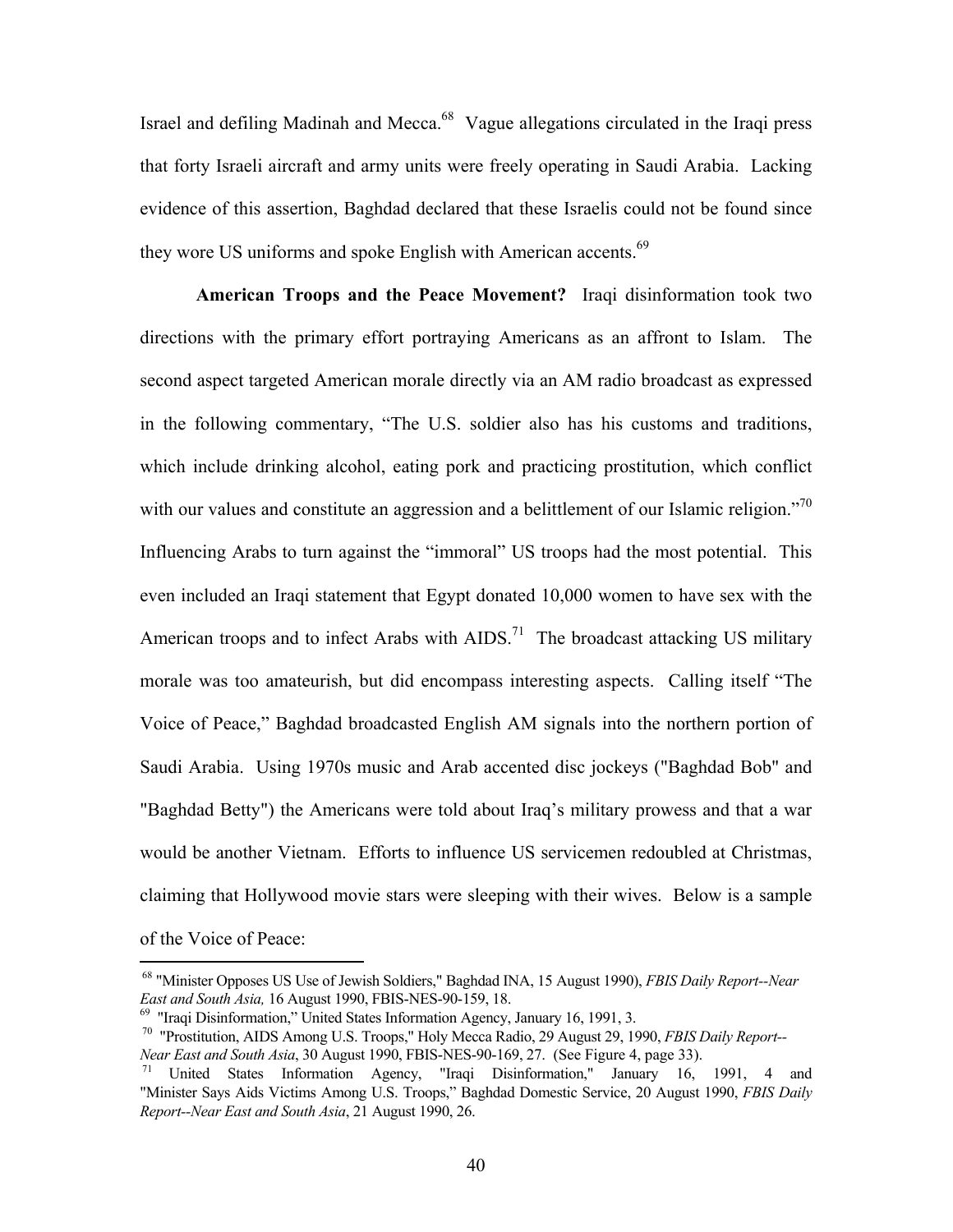*You will go back home in coffins because Iraq is a hell of a power.* 

*Arab Allies will turn guns on US soldiers instead of on Iraqi soldiers. Why did American soldiers come so far to die? Did you get any Christmas presents? Of course not, because you are here.* 

*You're risking your life and wasting your time in Saudi Arabia. Craziness will affect US soldiers spending long periods of time in the desert.* 

Let us be frank. We tell you that the embargo will not affect us a bit. We could work and *prepare food and stuffs for ourselves as our ancestors did 6,000 years ago.* 

*Even the Pope, John Paul II, prayed for peace in the Gulf during the Christmas ceremonies. So, why the hell does George Bush insist to wage a war? I'll tell you why. Because he wants you all dead, so that you don't go back and tell of your misery here which brings shame to him. Peace be upon you all.* 

*Every time the numbers of American forces increases, they become easy targets for the Iraqis, unfortunately.72* 

 <sup>72</sup> These are from a tape that I made of "The Voice of Peace" in December 1990, while in Saudi Arabia, during Operation Desert Shield.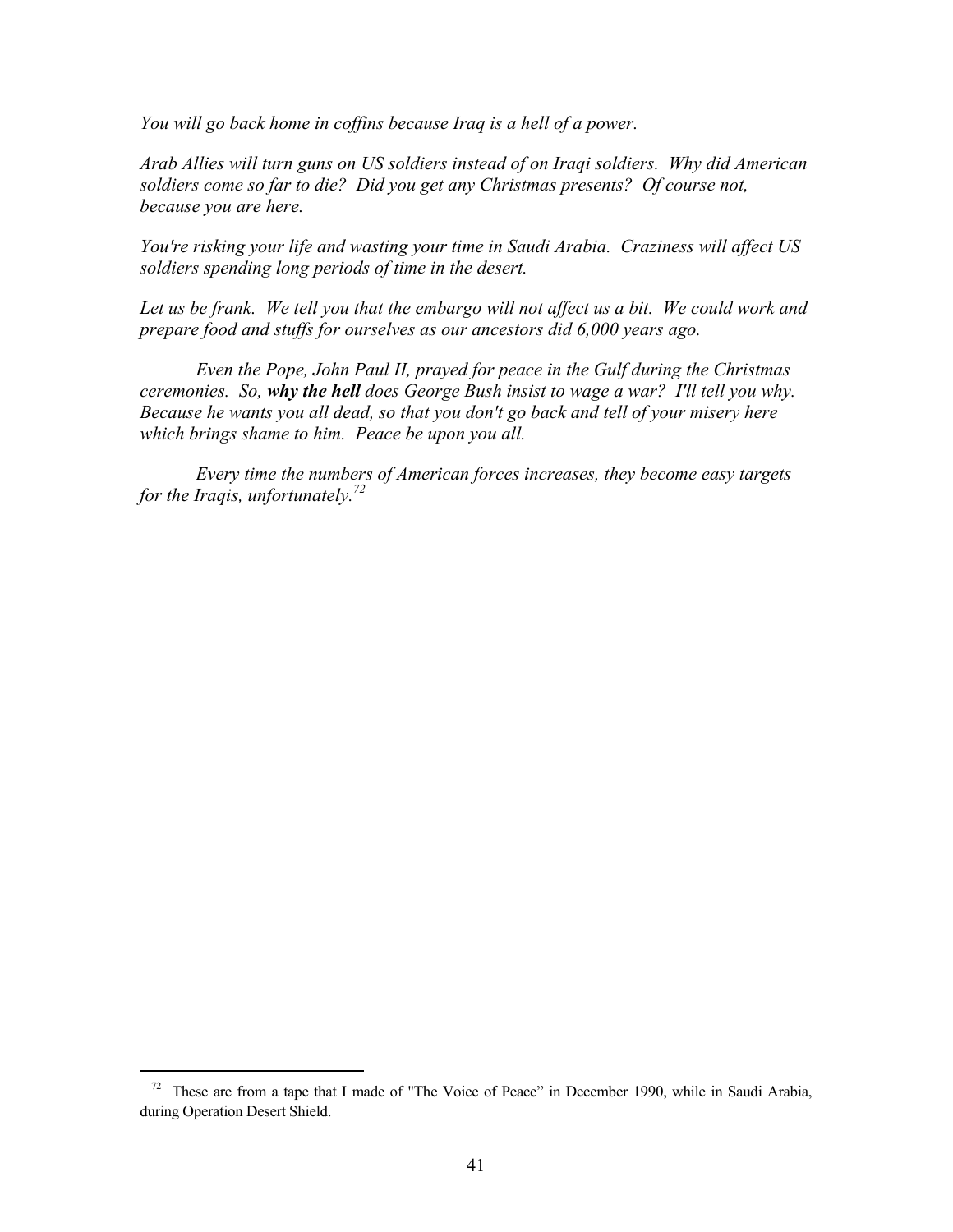

UNCLAS:<br>We have a safe hands," US troops caverting with alcohol and while King Fand and our honor are in safe hands," US troops caverting with alcohol and women in Saudi Arabia, while King Fahd expresses his approval. Note Star of David around neck of US soldier. Alif Ba' (Baghdad)

**Figure 4. Iraqi Propaganda.** Depicts propaganda secured by the US Information Agency in March 1991 from an Iraqi newspaper. It depicts the typical anti-American Islamic attacks against the US (sex, booze and Zionism). In this, we see hedonistic American soldiers defiling Islamic holy land, while serving as proxies for Israel. Each of these embodies the usual propaganda designed to rally Arab and Islamic zeal against the US.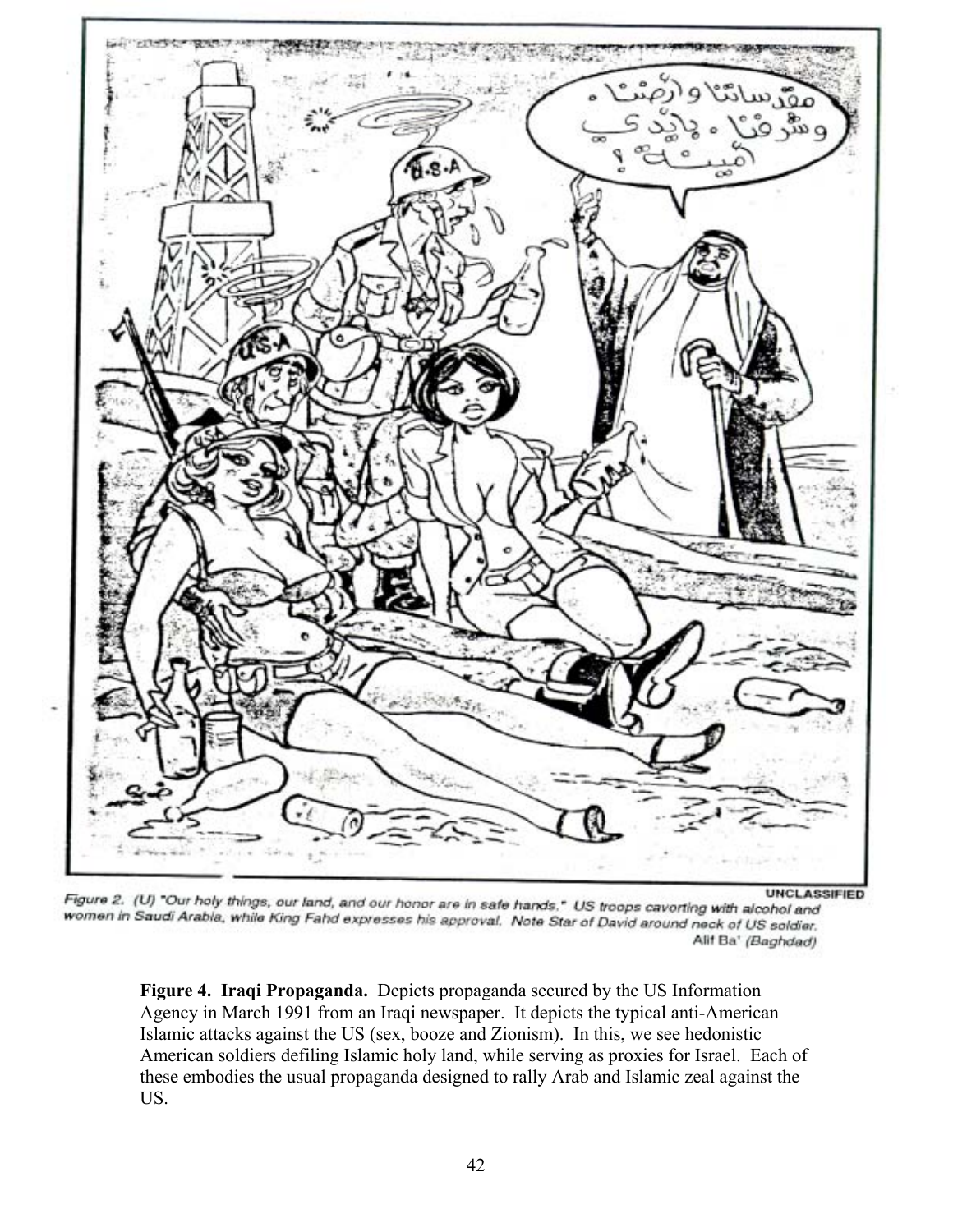Meanwhile, US peace activists actually emboldened Saddam and promised to weaken US resolve. To him, it was Vietnam part two. US press coverage of the protests heightened Saddam's confidence that the US would not have the political will to attack Iraq. His belief in this increased as dovish Americans, like former Attorney General Ramsey Clark, made visits to Baghdad. This conviction grew when thousands marched in New York City and Los Angeles for peace and convinced Saddam that the US lacked resolve and had not yet recovered from Vietnam. His faith in being able to bend American will was evident, when he said, *"*The [peace] demonstrations will prevent the [Bush] administration from continuing its current policy. $173$ 

### **Military**

1

The military instrument of power was the centerpiece of Iraqi strategy. The goal was to make it too costly for the US to attack Iraq. This encompassed sending several hundred thousand troops into the Kuwaiti Theater of Operations (KTO) and building elaborate World War I style defenses. Kuwait literally became an Iraqi armed camp. The purpose of this endeavor was to safeguard de facto Iraqi ownership of Kuwait and to deter an attack by threatening terrorism and the destruction of the very oil fields that the US was fighting for.

**Fortress Kuwait.** The Iraqi plan for Kuwait was to create a dense fortress of obstacles and troops, which would make any attack costly. If successful, the sheer size of this force would deter aggression. By mid January 1991, Saddam deployed half a million men, with 4,100 tanks, 2,580 armored personnel carriers and 2,830 pieces of artillery.<sup>74</sup>

 <sup>73 &</sup>quot;US Making Error," Baghdad INA, *FBIS-Near East and South Asia,* FBIS-NES-90-219, 12 November 1990, 34.

<sup>74</sup> *VII Corps (US) G2's Battlefield Reconstruction: The 100 Hour Ground War: How the Iraqi Plan Failed, VII Corps* G2, Stuttgart, Germany, 1991, 81. Released by Freedom of Information Act request through 3<sup>rd</sup>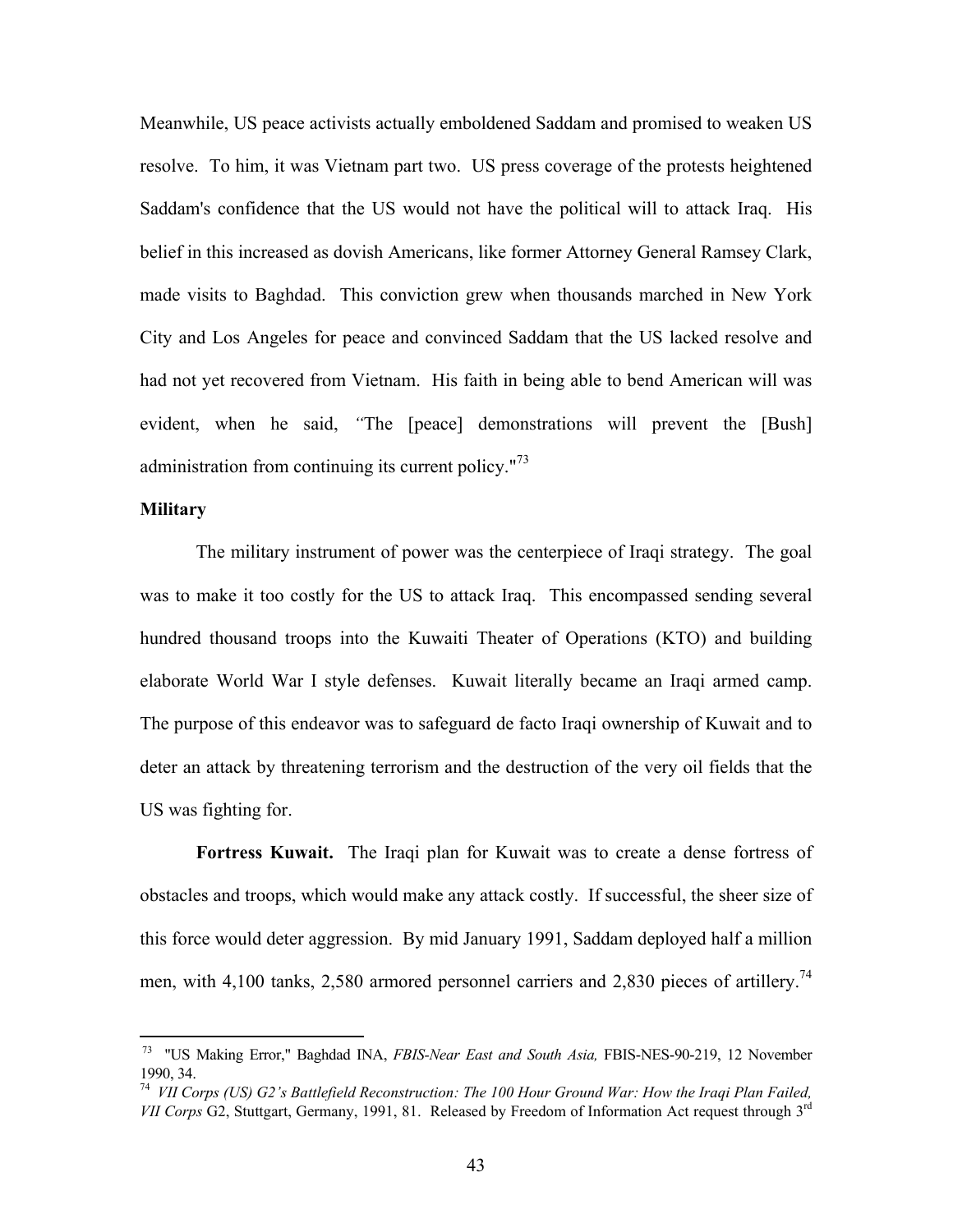The forces were arrayed in a tri-level defensive posture, designed to kill as many Coalition soldiers as possible. The front line infantry divisions used Soviet doctrinal defensive positions (triangular), and were largely Saddam's least reliable troops. In front of the first line of defenses was a series of obstacles, mines, oil filled "fire trenches" and wire designed to slow any attack. Known as the Saddam Line, any attackers venturing into these emplacements would be greeted by a torrent of artillery.

The second echelon encompassed a large mechanized and armored counterattack force, made up of well-trained regular army troops. Their mission was to counterattack against any penetration of the front line infantry. The third and final layer of Fortress Kuwait was Saddam's operational reserve, the Republican Guards Forces Command (RGFC). This force, comprised of Saddam's best trained and best equipped troops, could both counterattack against any Coalition penetration and lead a counter-offensive.

US Army, May 20, 1994. There is debate on the actual numbers of Iraqis in the KTO during the war. Most Iraqi units were under strength before the desertions of many Iraqis during the air campaign.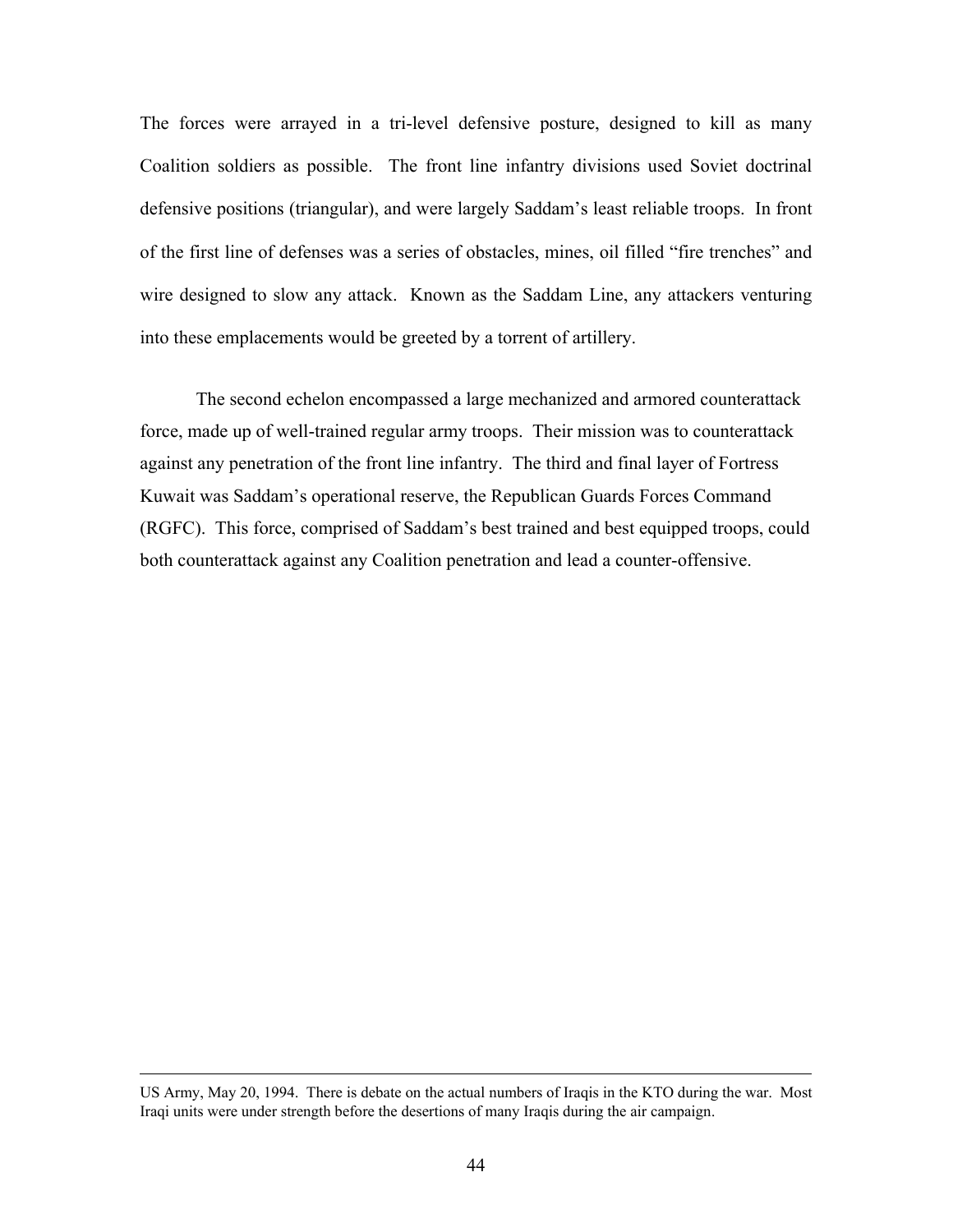

**Figure 5. The Iraqi defense of Kuwait.** The quality of Saddam's troops improves as you move into Iraq. Source: *Conduct of the Persian Gulf Crisis,* Department of Defense. (Washington, DC: GPO, 1992), 256.

Despite this impressive array, Iraq took two risks. First, Saddam left the western desert thinly defended, exposing his entire right flank. Iraq did not believe that an attack from the west was possible due to the sandy nature of the approach and the featureless terrain (making navigation difficult). Second, Baghdad committed about one-fourth of its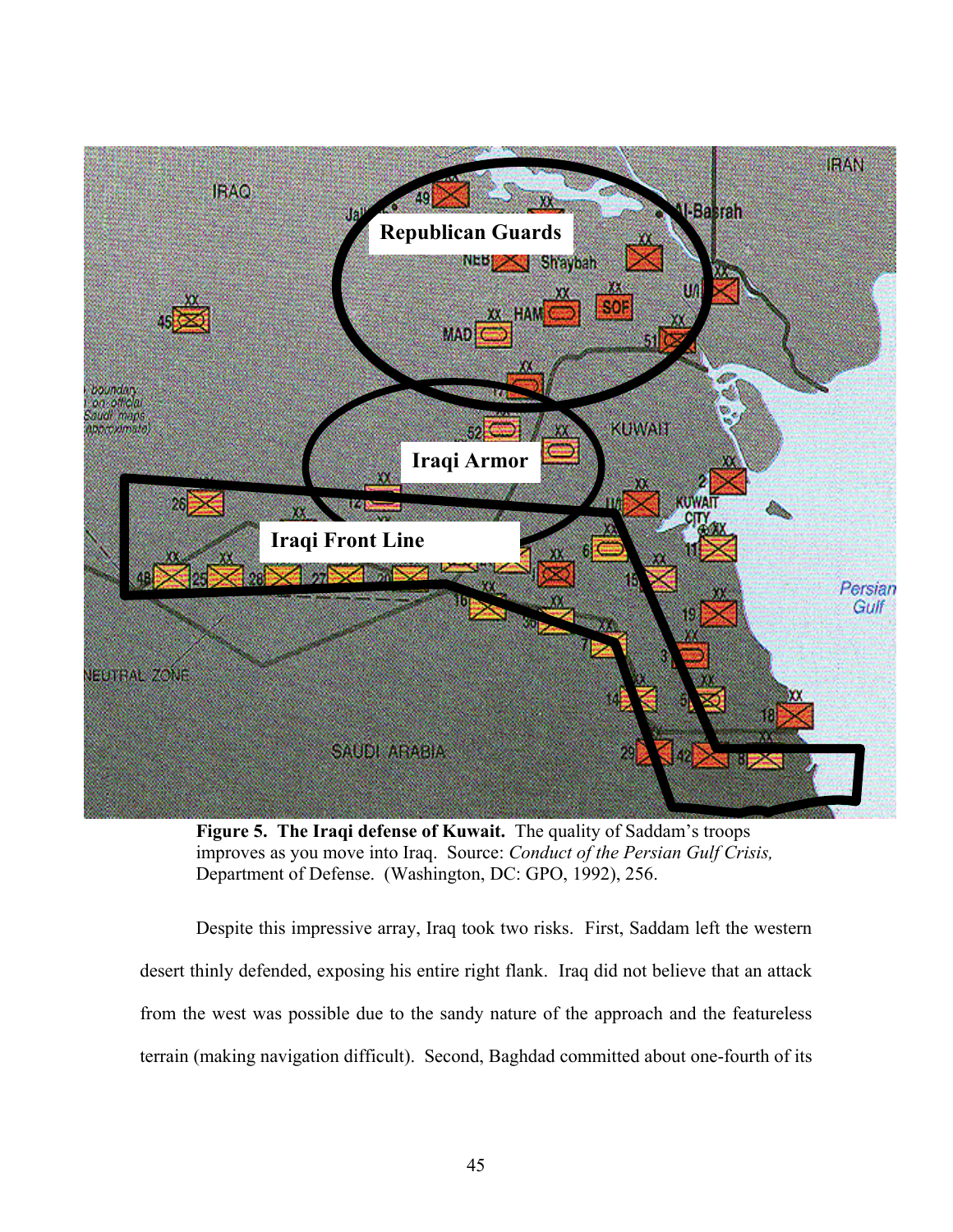forces to guard the Kuwaiti coastline against an amphibious assault. These decisions fit well into the Coalition's plan.<sup>75</sup>

Elements of the Coalition predicted high casualties, because of the force assembled in Kuwait.<sup>76</sup> The wild card in all of this was whether Iraq would use chemical weapons since they had done so against both the Kurds and Iranians. The prevailing winds, which normally blow from Iraq into Saudi Arabia, added to the uncertainty by favoring Iraqi use of chemicals. Additionally, it was unclear if Saddam would succeed in garnering support from international terrorists. Although Iraq planned to use terrorism and met frequently with renowned terrorist cells, they lacked time to adequately plan and coordinate operations.

Fortress Kuwait made Saddam's pledge to retain Kuwait credible by making it too costly for the US to attack. By deterring an attack, he would gain de facto legitimacy and retain control of Kuwait. The threat that Fortress Kuwait posed was summed up by Soviet General Ivanovich Filatov, saying, "I am totally confident that the Iraqi forces will gain victory over the American forces and the forces allied with them... The weapons possessed by the Iraqis, including tanks, are better than the American ones...the Iraqi infantry corps and their equipment are [also] better than…Americans... The US soldiers will refuse to fight because they do not have the will to fight or the will to wage a battle, whereas the Iraqi soldiers have the resolve to defend their homeland. This resolve will benefit the Iraqi troops."<sup>77</sup>

<sup>&</sup>lt;sup>75</sup> *Conduct of the Persian Gulf Crisis*, Department of Defense, Washington, DC: GPO, 1992), 245-260.<br><sup>76</sup> Congressional projections estimated that the US would suffer 3,000 casualties, 200 tanks and 100 aircraft as a dir

<sup>&</sup>lt;sup>77</sup> "Visiting Soviet Military Expert Comments," Baghdad Domestic in Arabic, 23 February 1991, *Foreign Broadcast Information Service-Near East and South Asia*, 25 February 1991, 40.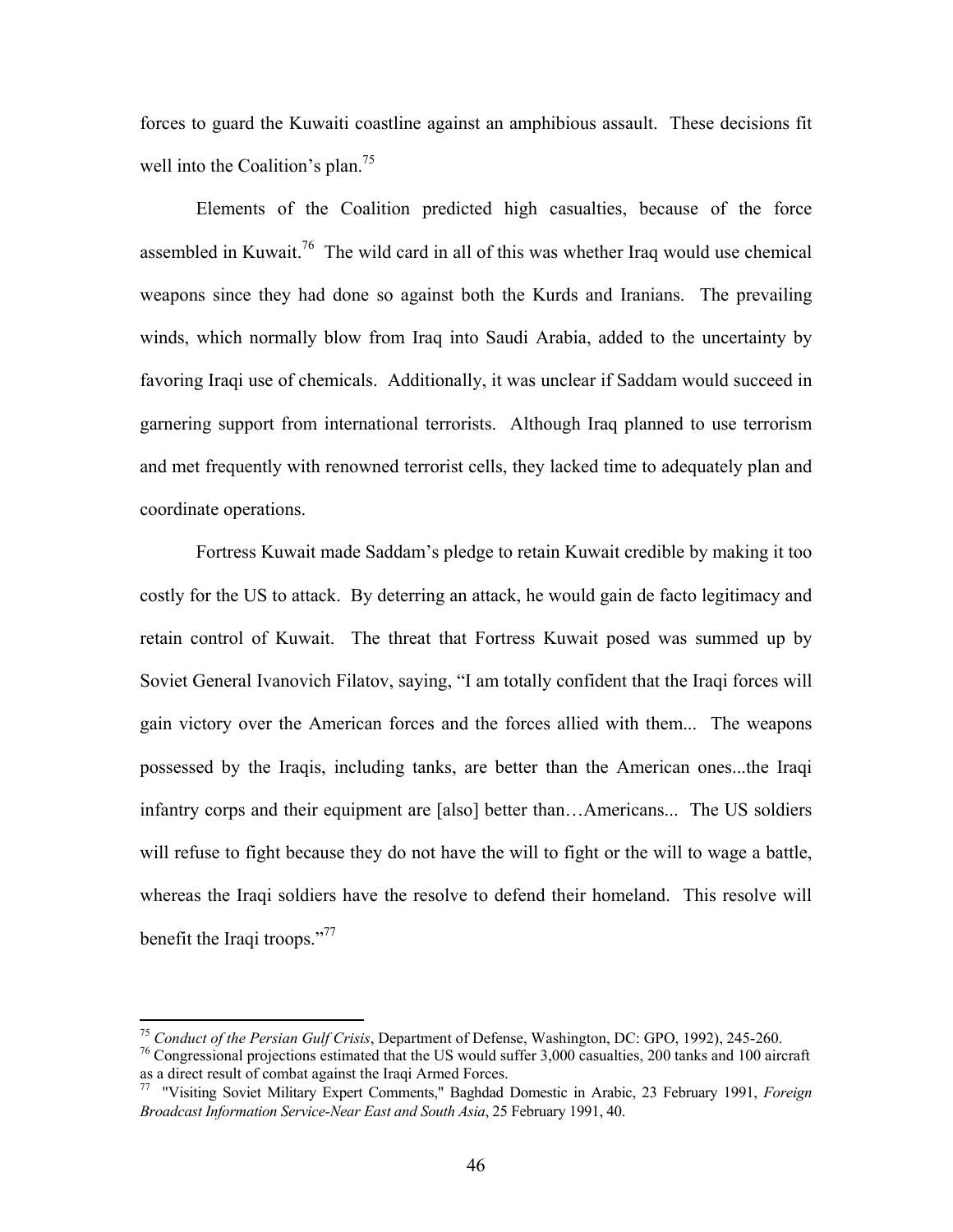### **Economic**

The freezing of \$30 (US) billion in Iraqi assets and the UN economic embargo was a problem for Saddam since invading Kuwait was to ameliorate Iraq's economic situation. However, the embargo shook the Iraqi economy and stalled growth. By January, the embargo stopped 90% of Iraq's imports and 97% of its exports, while Jordanian smuggling did little to help.<sup>78</sup> Because of this, his economic instrument of power played a minor role in the crisis. He had to break the embargo to succeed.

Part of his plan was to break the embargo with a "peace ship." The ship, *Ibn Khaldoun*, carried food, Arab women and children. After making publicized stops across North Africa, Sudan and Yemen, it proceeded to the Gulf. The "peace-ship," entered the Gulf in December and made way for Iraq. The ship's captain refused to respond to the requests by the Coalition to allow inspectors aboard and continued towards Iraq. It looked like Saddam may have won a victory. However, on 26 December 1990, Coalition naval forces stopped the ship and blocked it from entering Iraq.<sup>79</sup>

Saddam's only real economic instrument was oil and he promised to destroy both Kuwaiti and Saudi oilfields if the Coalition attacked.<sup>80</sup> Baghdad went on to promise free oil to nations sympathetic to his plight, especially the third world countries. However, his appeal did not reach those who could do anything about the embargo. In the end, Saddam's economic instrument of power was the feeblest.

Some relief from the embargo was the Iraqi looting of Kuwait. Immediately after the invasion, Iraq unleashed its forces to systematically strip Kuwait of everything of

 <sup>78</sup> US Congress, House, *Crisis in the Gulf: Sanctions, Diplomacy and War,* 101st Cong., 2d sess., 4-6, 12-14,

<sup>&</sup>lt;sup>79</sup> Moore, 198, 265.7<br><sup>80</sup> Not only did Iraq ignite nearly 600 oil wells during the war, it dumped 470 million tons of Kuwaiti oil into the Gulf, making an oil spill 42 times the size of the 1989 Exxon Valdez spill. John Moore, *Crisis in the Gulf*, (New York: Oceana, 1992), 4.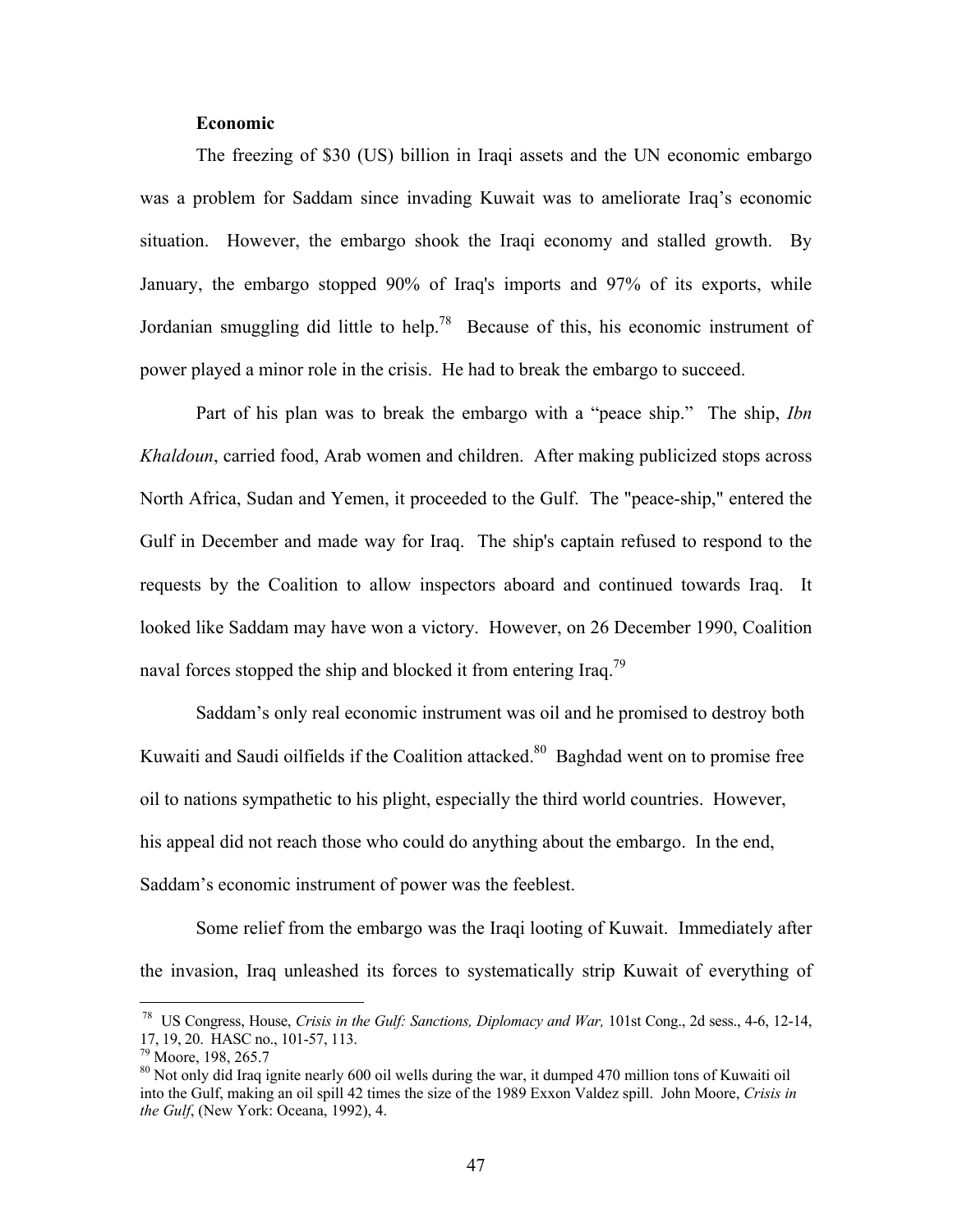value. This included \$4 billion in gold bars, eighteen months supply of food (to sustain the Kuwaiti population), 50,000 automobiles and medical and military equipment.<sup>81</sup> Despite this, Saddam thumbed his nose at the Coalition and the embargo and stated that, "The Iraqis are ready to eat soil and not bow their heads to the aggressive invaders... The next months and years will prove…that all estimations made on the basis that the blockade can subjugate the Iraqis are incorrect and baseless."82

<sup>&</sup>lt;sup>81</sup>Gulf War Airpower Survey, Vol 1., Washington, DC, GPO, 1993), 60-61.

<sup>&</sup>lt;sup>82</sup> "INA Reports Saddam's Meeting with Families," Baghdad INA, 28 August 28, 1990, FBIS-NES-90, August 28, 1990, 28.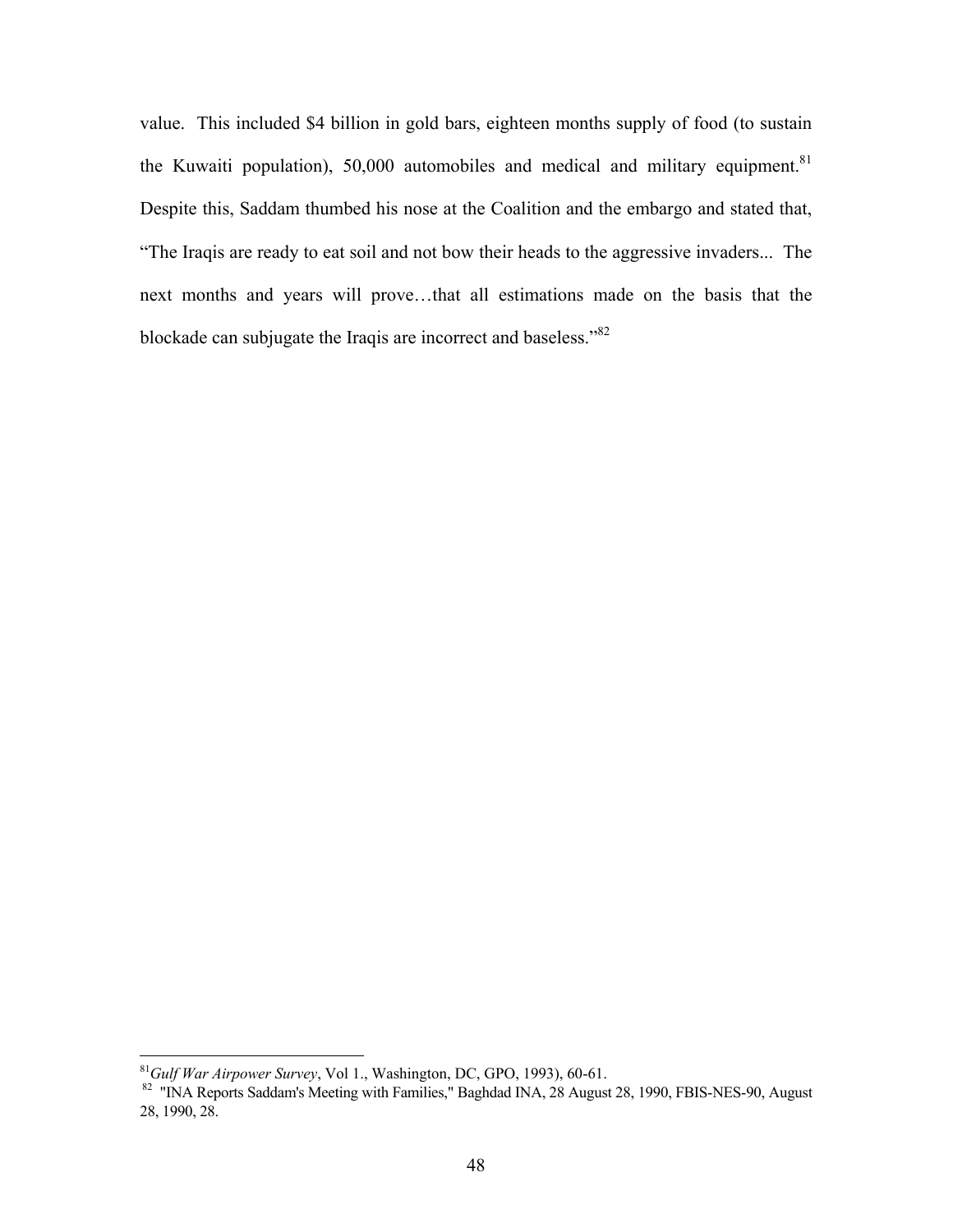

**Figure 6. Arms that the embargo did not stop.** The author took these photographs during Operation Desert Storm. It depicts an array of Iraqi ammunition stamped with the seal of the Kingdom of Jordan. Jordan was a way for Iraq to bypass the embargo before Desert Storm and illustrates the danger of not completely isolating a regime.

### **Summary**

Saddam's obsession to legitimize the seizure of Kuwait encompassed the employment of all the instruments of power available to him. Foremost among these was using the military to visibly show Iraq's resolve in fighting for Kuwait and followed by a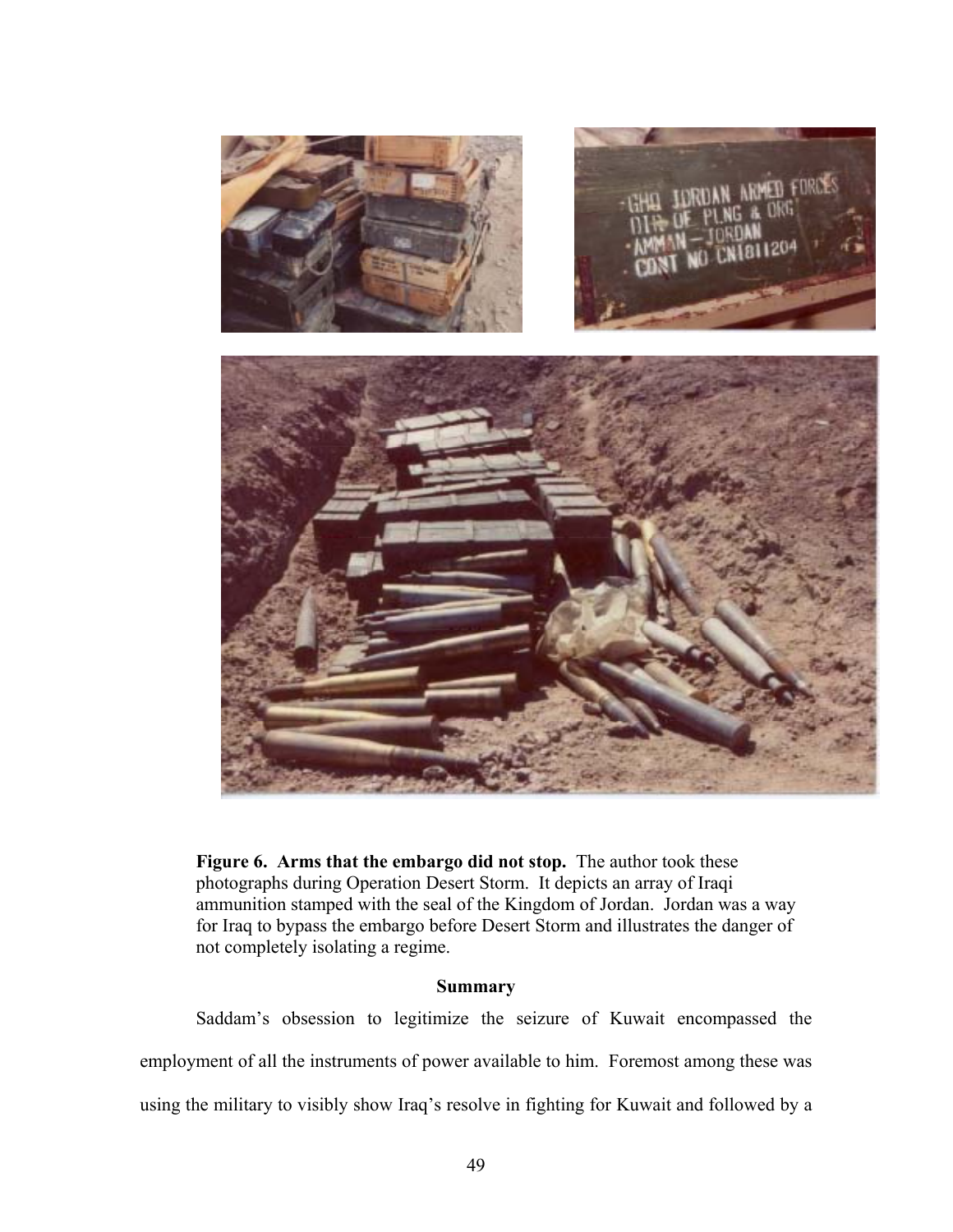massive disinformation blitz designed to turn Arabs against Americans. The strategy was sound and could have been fatal to the US. Thankfully, it seemed that each course of action backfired on Baghdad. This was largely due to the support the US had from local Arab powers, such as Saudi Arabia and Egypt. Had these not been a part of the Coalition, the Iraqi plan would have enjoyed much more success.

The issue of Iraqi hostage-taking is tenuous. If Iraq uses hostages again, Saddam will not release them to win the gain the support of international community. He only released the hostages in December 1990 because of the broad international condemnation he suffered. The ploy did not work. He stated in January 1991, when asked about the failed hostage taking policy, "We do not regret a decision we made because we make decisions only when we are convinced. However, had we kept the 5,000 Westerners and Japanese in Iraq, would Bush have struck Baghdad?"<sup>83</sup> He regretted releasing them and may yet believe that he will prevail next time with this type of blackmail. As a revenge based society, this is rational. It was a novel idea to manipulate the commitment of various nations, especially France. Releasing the hostages made US targeting of Iraqi installations a lot easier with no fear of killing innocent Westerners.<sup>84</sup>

This illustrates how an Islamic dictator could respond to foreign threats, which includes employing everything from ethnicity to religion as tools to turn the masses against the US. Again, none of these approaches are new. Each time the US is actively engaged in the region, the same rhetoric is used. The bluster is heartfelt and predictable, which the US must always be ready to preempt. The best method to prevail against such

<sup>83</sup> Bengio, *Saddam Speaks on the Gulf Crisis*, 182. 84 Danspeckgruber, 70.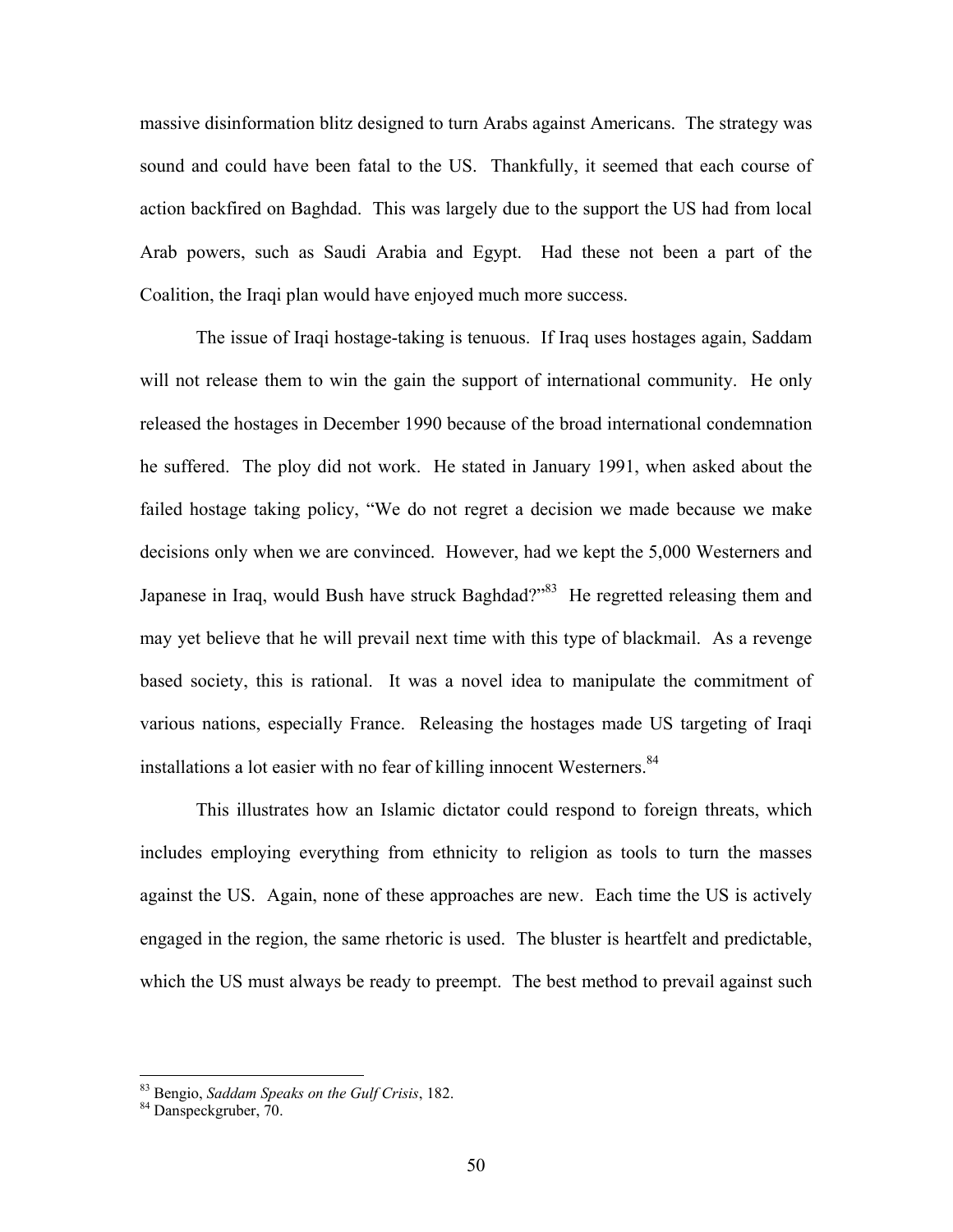an adversary is to have at least one regional power allied with the US. Such an alliance is crucial in taking the edge off the rhetoric.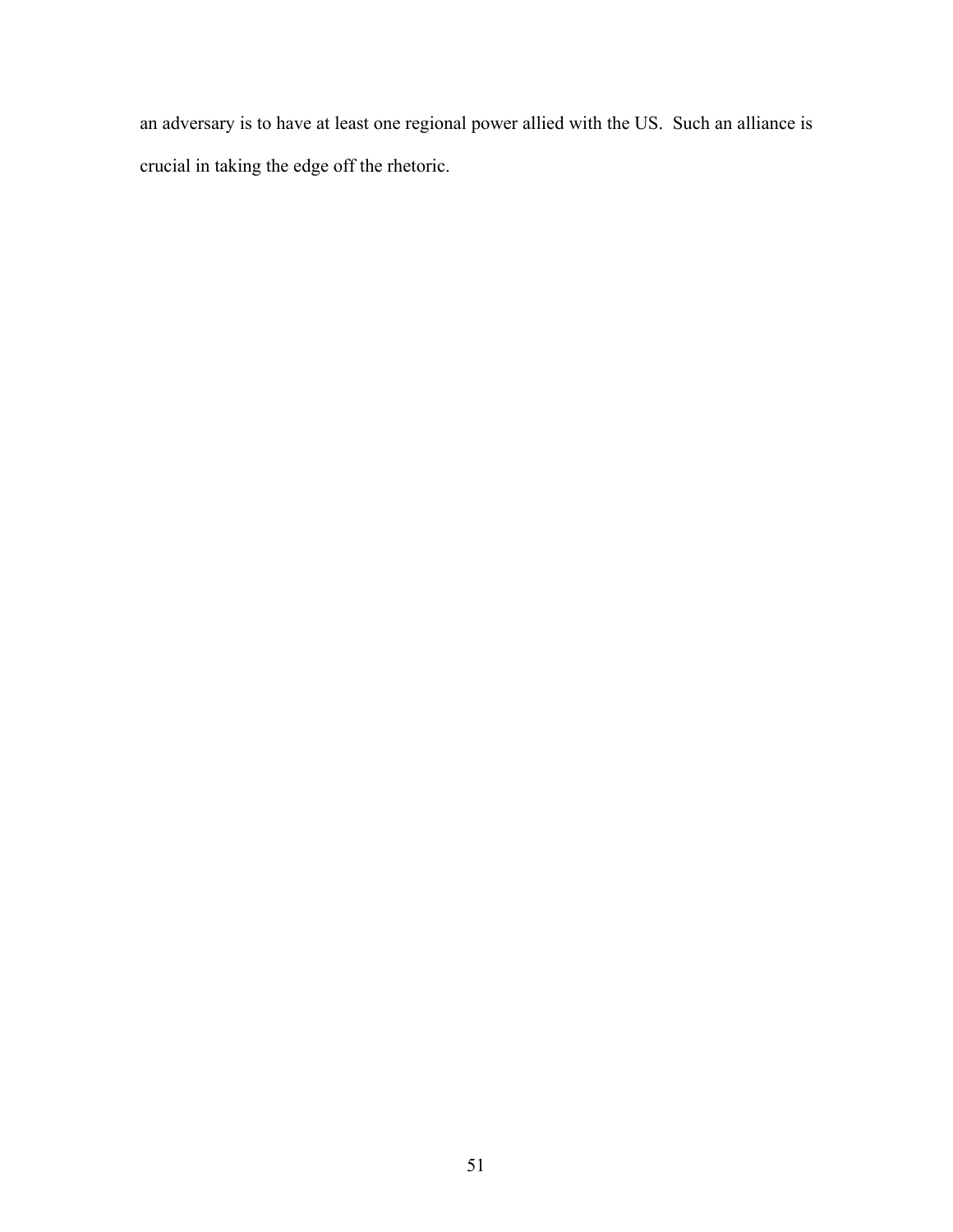#### **Chapter 5**

# **Operational Defeat – Desert Storm**

*There is a popular belief that the Iraqi units simply threw up their hands in despair. Although, this is true of some front line infantry divisions, it is not true of the heavy divisions…[who] put up a fight.*  -*VII (US) Corps Battlefield Reconstruction* 

Operation Desert Storm was Saddam Hussein's biggest miscalculation. Iraq's biggest blunder was trusting that "Saddam Line" was so formidable that it would deter a Coalition attack. Like a modern version of the legendary Maginot Line, this barrier stood as a deterrent against an American attack. The idea for the Saddam Line came from the Iraqi experience in fighting the Iranians between 1980-1988. This was Iraq's fatal error, believing that the manner in which they fought Iran would likewise suffice against the Americans.

Few preparations were made to protect Baghdad from an air attack. When American aircraft arrived over Baghdad on January 17, 1991, they were greeted by a well-lit city, which remained so until the power grid was destroyed. By the end of the first wave of air attacks, the Iraqi infrastructure and military suffered gravely. This created a lot of friction that made it difficult for Saddam to run the war. After the shock wore off, the regime believed that Iraq could hunker down until the ground war and then punish the Coalition forces severely. However, when this did not materialize, Saddam launched an attack to draw the Coalition into a premature ground war at Khafgi. After the Khafgi defeat, there was little remaining for Saddam to do but to wait for the ground attack and to hope that he had sufficient forces remaining in the KTO to chastise the Coalition.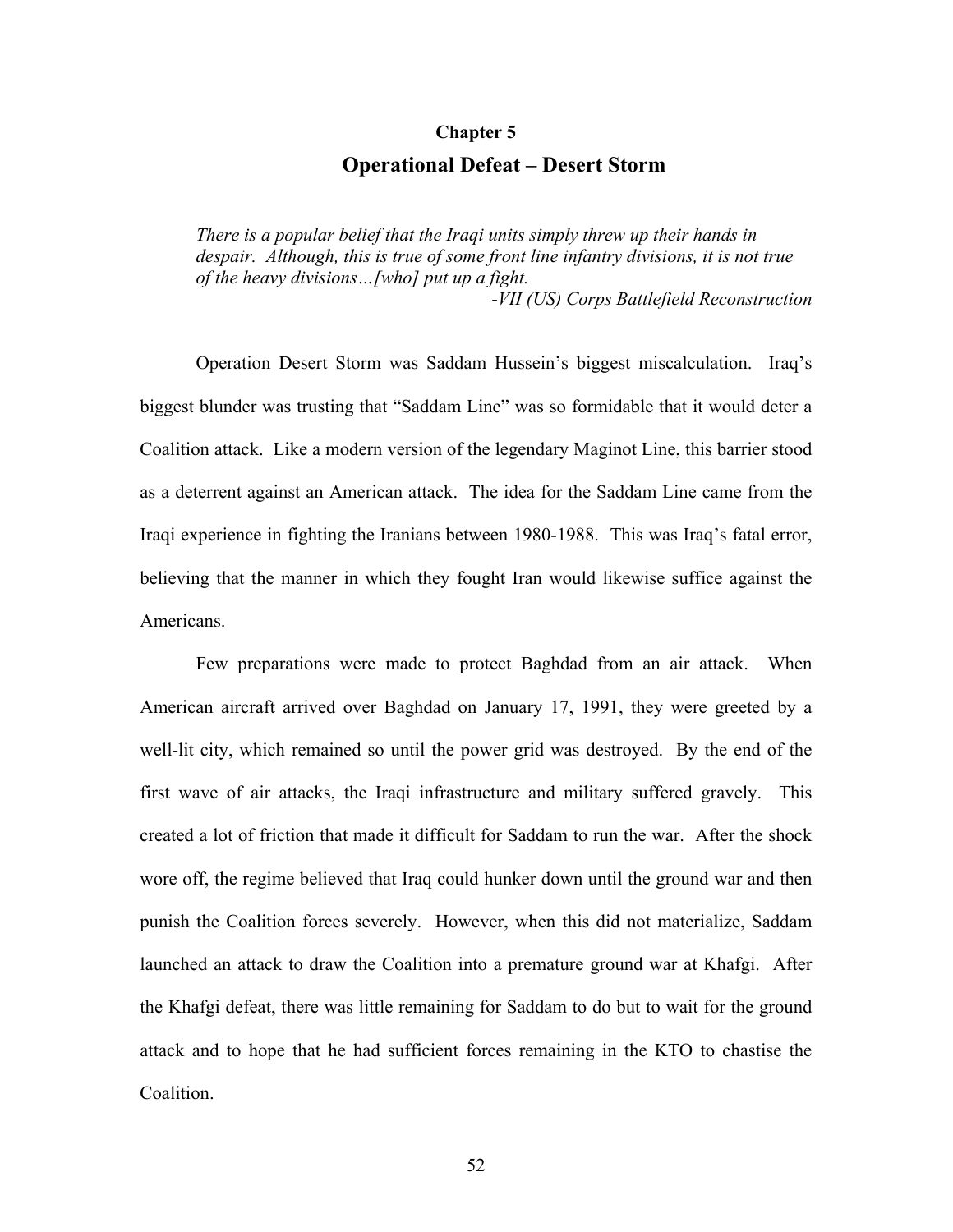#### **The Instruments of Power**

Saddam continued to use Iraq's instruments of power to moderate the Coalition's attack and to keep Kuwait as an Iraqi province. Among the instruments of power, the informational served Saddam the best. The favored method was using a combination of Islam and ethnicity to divide Arab and American. Saddam also used propaganda to depict Iraq as the victim of American imperialism and focused on Iraqi civilian casualties to highlight American brutality. Ironically, the theme of American cruelty resounded well, despite Saddam's history of abusing Iranians, Kuwaitis, Kurds and Shiites. The Goebelian method used to transmit this false information was so insidious that the Arab masses seemed to believe it, thereby increasing their hate for America.

#### **Diplomatic Instrument of Power**

1

Diplomatically there were no surprises during this phase of the conflict. Baghdad continued to link its claim over Kuwait with the Arab-Israeli conflict and sought international sponsored peace seemingly in an effort to appear less the aggressor. Of all of the peace offers, the mid-February bid engaging the USSR as the peace broker was the most sincere offer, since Iraq's army was taking a beating in Kuwait. However, it was not as serious as many post Desert Storm writers purport.<sup>85</sup> It was merely another Iraqi delaying tactic and an attempt to have the international system pressure the US to stop the war. Saddam did not show any signs of really wanting to withdraw the army from Kuwait until after the Republican Guard's Tawakalna Mechanized Division was defeated at the battle of  $73<sup>rd</sup>$  Easting. After this decisive battle, Saddam announced the unilateral

<sup>&</sup>lt;sup>85</sup> Some authors, such as retired USAF Colonel John Warden, with an obvious airpower bent, assert that the Iraqi peace offer before the ground war was sincere and prompted by the "decisive nature" of the Coalition air campaign. However, a careful reading of the Iraqi ceasefire proposal suggests the contrary. Iraq's offer of peace was conditional and did not accept the numerous United Nations Resolutions condemning Baghdad's invasion of Kuwait. The Iraqi proposal was nothing more than an effort to secure the pre-Desert Storm status quo, with Iraq retaining Kuwait.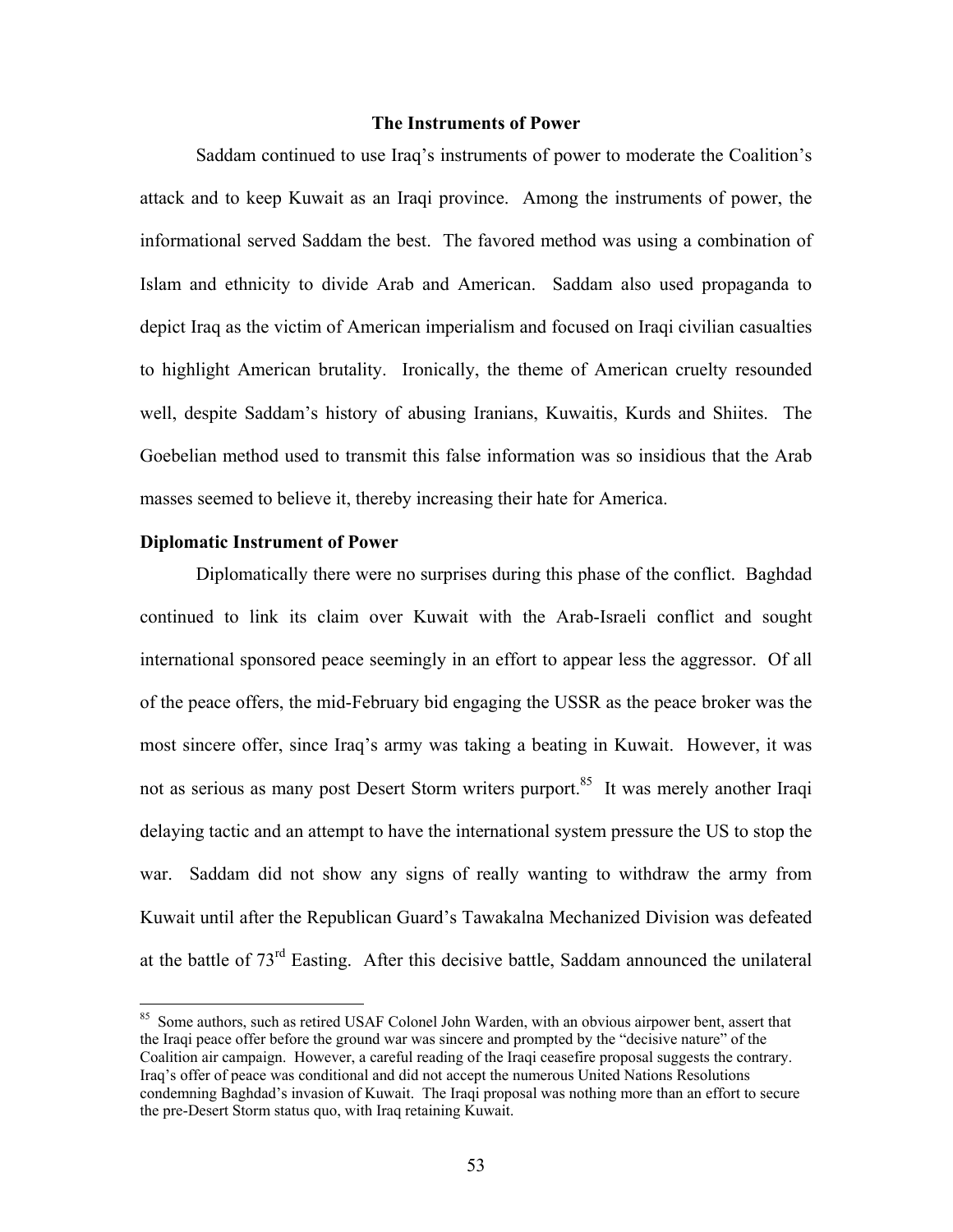withdraw of his army from Kuwait, but by this time it was too late, the bulk of his forces were already overrun or falling back to Basra.

The reason for his subsequent acquiescence (and acceptance of all Coalition ceasefire demands) was the precarious position Saddam found himself in after the war. The defeat and disintegration of his army put him personally at risk. He needed to save what was of his armed forces to solidify his power base and to counter the Kurdish and Shiite uprisings. Before the defeat of the Republican Guards, most Iraqis believed that Saddam would somehow find a way out of the war. An Iraqi brigade commander emphasized this belief when he said, "[Saddam] is a gambler. He was certain that you would not attack, and if you did, it would be only by air."<sup>86</sup>

### **Informational**

1

The informational instrument of power remained Saddam's most effective and succeeded in portraying Iraq as the victim of American aggression. The appeal resounded especially deep with the Arab and Islamic masses, which readily accepted this message. Iraq skillfully manipulated several consequences from the air campaign to add substance to the allegations, all of which followed the usual pattern of Americans and Zionists conspiring to destroy the Islamic nation. Even as the propaganda spewed from Iraq, Saddam used the restrictions placed upon to USAF on bombing Baghdad to shelter his vital infrastructure from attack.

#### **Iraq Exploits Predictable US Air Strikes**

*What is the meaning of striking at residential areas, places of worship, and bridges in Baghdad? Why [does President Bush] and his administration officials* 

<sup>86</sup> *VII Corps (US) G2's Battlefield Reconstruction,* 24.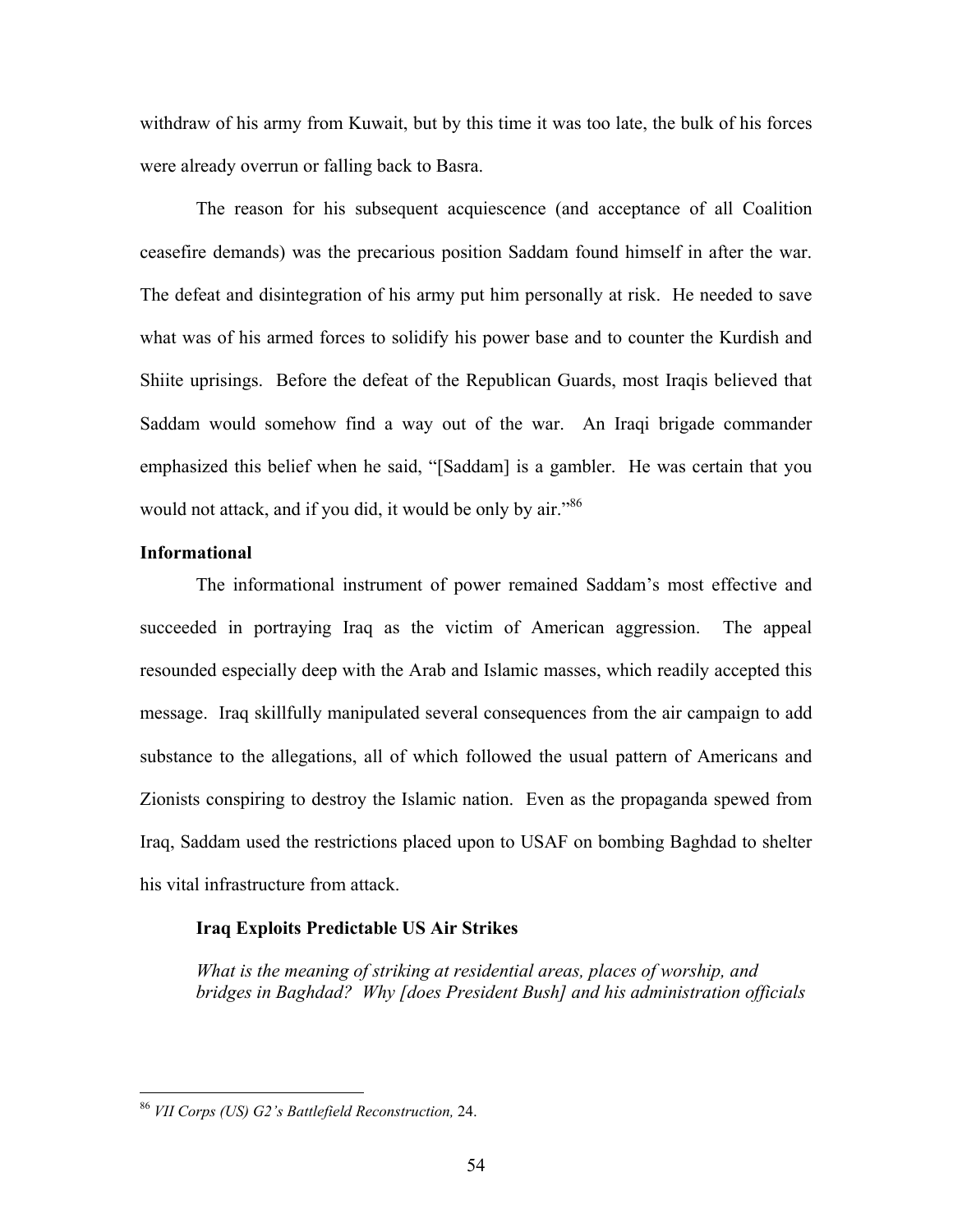## *run away from the fighting in the operations field and resort to striking at these civilian targets?87*

The American way of war is predictable. Foremost is the pledge not to bomb "civilian targets." This includes not only avoiding religious and historical sites, but also residences, schools and markets. A goal of American targeting is to avoid producing civilian casualties. Four events during Desert Storm highlight this hypersensitivity. These included:

- 1. 23 January "baby milk" factory bombing
- 2. 25 January F-15E SCUD hunters strafe traffic along the Baghdad-Jordan Desert Highway (mostly embargo violators)
- 3. 4 February An Nasiriyah bridge, which killed a few civilians (because a missile launched by a British Tornado missed its target and struck residences)? Schwartzkopf limits further attacks near populated areas to prevent further civilian losses.
- 4. 13 February Al Firdos (Amiriya) Shelter bombing.

Each of these events brought with it a series of predictable events. First, Iraqi propaganda exaggerated the killing, followed by wide press coverage and then international condemnation. The US responded to each of these by restricting US targeting, especially after Al Firdos, which limited further bombing in Baghdad.<sup>88</sup>

The American hypersensitivity worked into the Iraqi plan. "Senior Iraqi officers [moved] their command posts into schools because they knew American warplanes "are not targeting civilian sites."<sup>89</sup> This meant that the safest place to conduct operations was in a mosque, school or residence. Saddam himself spent many nights among the local residents.<sup>90</sup> This US hypersensitivity about civilian casualties is an enormous weakness that Saddam exploited during Desert Storm and will do so again in the next conflict.

 <sup>87 &</sup>quot;Baghdad Radio Denounces Bush For 'Crimes," Baghdad Domestic Service, 12 February 1991, *FBIS Daily*

<sup>&</sup>lt;sup>88</sup> William M. Arkin, "Baghdad: Urban Sanctuary in Desert Storm," Airpower Journal, spring 1997.<br><sup>89</sup> Message, USCINCENT Daily News Summary, 5 February 1991.<br><sup>90</sup> Latif, *I Was Saddam's Son*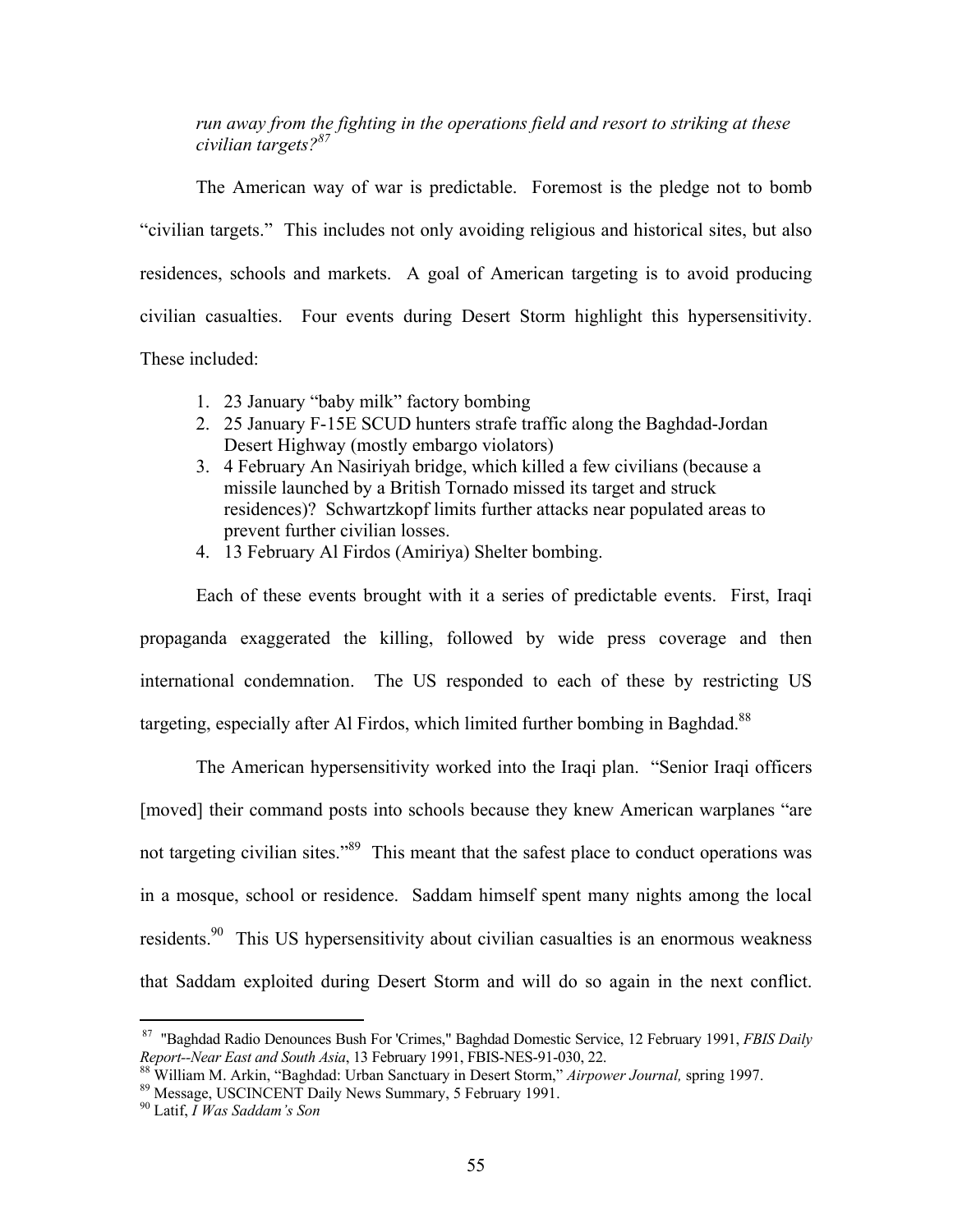Expect Iraqi High Value Targets to largely locate among the populace the next time. We should also anticipate the possibility that the regime will even kill its own people or destroy its own mosques and then blame the US. Such self-inflicted destruction would be believed by the Arab world and turn their attitude against the US.

### **Israel, Arab Unity and Scuds**

The most dangerous Iraqi strategy was drawing Israel into the conflict by firing 40 Al Husayn and Al-Hijarah modified  $SCUD<sup>91</sup>$  missiles against it (46 were also launched against Saudi Arabia).<sup>92</sup> The goal was to provoke an Israeli retaliation and then alienate the Arab Coalition members from the US. Had Israel retaliated, there were questions whether Syria and Egypt would have remained in the Coalition. This illustrates the depth of the hate shared against the common enemy, Israel. The Iraqi message on this was the same: "Saddam will enter Jerusalem and conquer it on the back of his white horse.... The Jews have started to see their state vanish...and here is Saddam making the unity of the faithful who are proud of their religion and message.<sup> $393$ </sup> Although this Islamic propaganda failed to take root during Desert Storm, the recent struggle between Israel and the Palestinian Authority has deepened the animosity. This means that this message will enjoy more success next time Saddam is facing an American attack.

In 1991, the principal impediment for convincing the Arab masses of his sincerity in his noble anti-Israeli cause was to the illegitimacy of his claim (conquering Arab Kuwait) and the shrewd policies followed by the Bush Administration. Saddam may have enjoyed better success with WMD, which was expected (although the fear of

<sup>&</sup>lt;sup>91</sup> This missile has a range of 600 and 750 kms respectively, *Conduct of the Persian Gulf War*, 14,165.

<sup>&</sup>lt;sup>92</sup> Watson, 224, 225.<br><sup>93</sup> "Islamic Leader: Saddam Will Enter Jerusalem," Baghdad Domestic Service, 11 February 1991, *FBIS Daily report--Near East and South Asia***,** 12 February 1991, FBIS-NES-91-029, 31.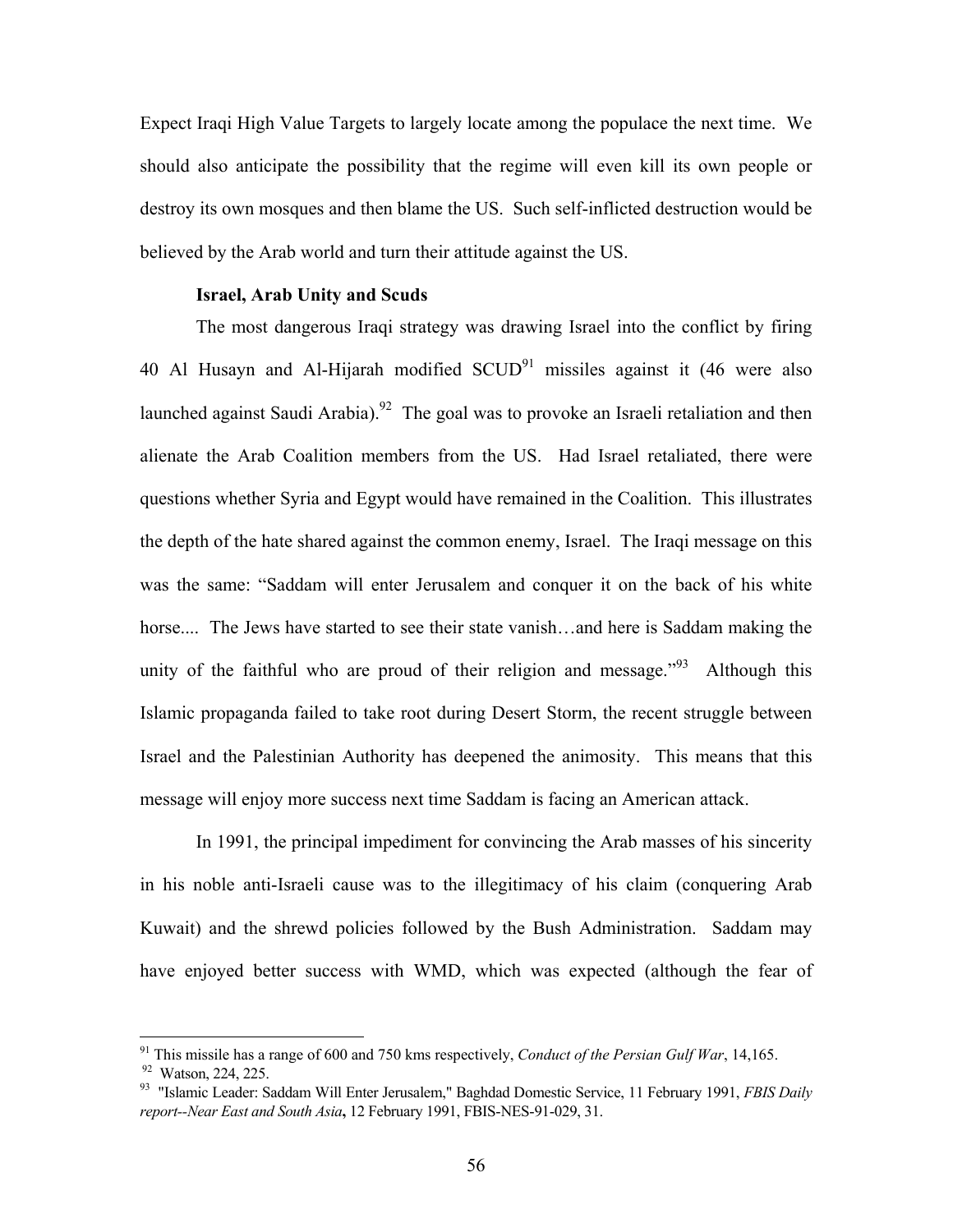American and Israeli nuclear retaliation may have balanced that threat). Despite the outcome, Israel will be a vital part of any future Iraqi strategy or counter strategy.

#### **Military**

Ten days into the war, the Coalition declared air superiority, at the cost of thirtythree Iraqi aircraft. Having failed to challenge the Coalition air forces, the Iraqi air force hunkered down in reinforced bunkers, but found that even these were not safe from Coalition guided munitions.<sup>94</sup> In reaction to the destruction of their hardened aircraft bunkers, Saddam ordered his fleet to seek refuge in Iran. By February, 115 Iraqi military and 33 civilian aircraft landed on Iranian airfields, where the pilots were interned and the aircraft added to the Iranian inventory.<sup>95</sup> By putting hopes on deterrence, Saddam surrendered the initiative and lost the opportunity to use his air force to inflict casualties on the Coalition. The lesson for Iraq is not to hold aviation assets back for a future and unknown great battle.

**Whither Terrorism?** It is difficult to understand why Iraq failed so miserably with terrorism. Although there were several attacks against US interests in Turkey, the threat of terrorism did not manifest itself. Saddam did align with several terrorist organizations and planned to use them to undermine the US and to attack its vital interests. These included Abu Tariq's Intelligence and Security Apparatus, Abu Tayeb's Force 17 (Arafat), Hawari's (Abed al Hamid Labib) Special Operations Group, Abul Abbas' (Muhammad Ziban Abbas) Palestinian Liberation Front, Abu Nidal's (Sabri al-

<sup>&</sup>lt;sup>94</sup> Gulf War Air Power Survey, 10-19.

<sup>&</sup>lt;sup>95</sup> In the 1980s, Saddam dispersed his aircraft to other neutral territories in Kuwait, Jordan and Saudi Arabia when it suffered serious losses from the Iranians. See *Gulf War Airpower Survey*, Vol 2. Washington, DC, GPO, 1993), 63 and "Number and Type of Planes in Iran Reported," Baghdad INA, *FBIS Daily Report--Near East and South Asia***,** 12 April 1991, 26.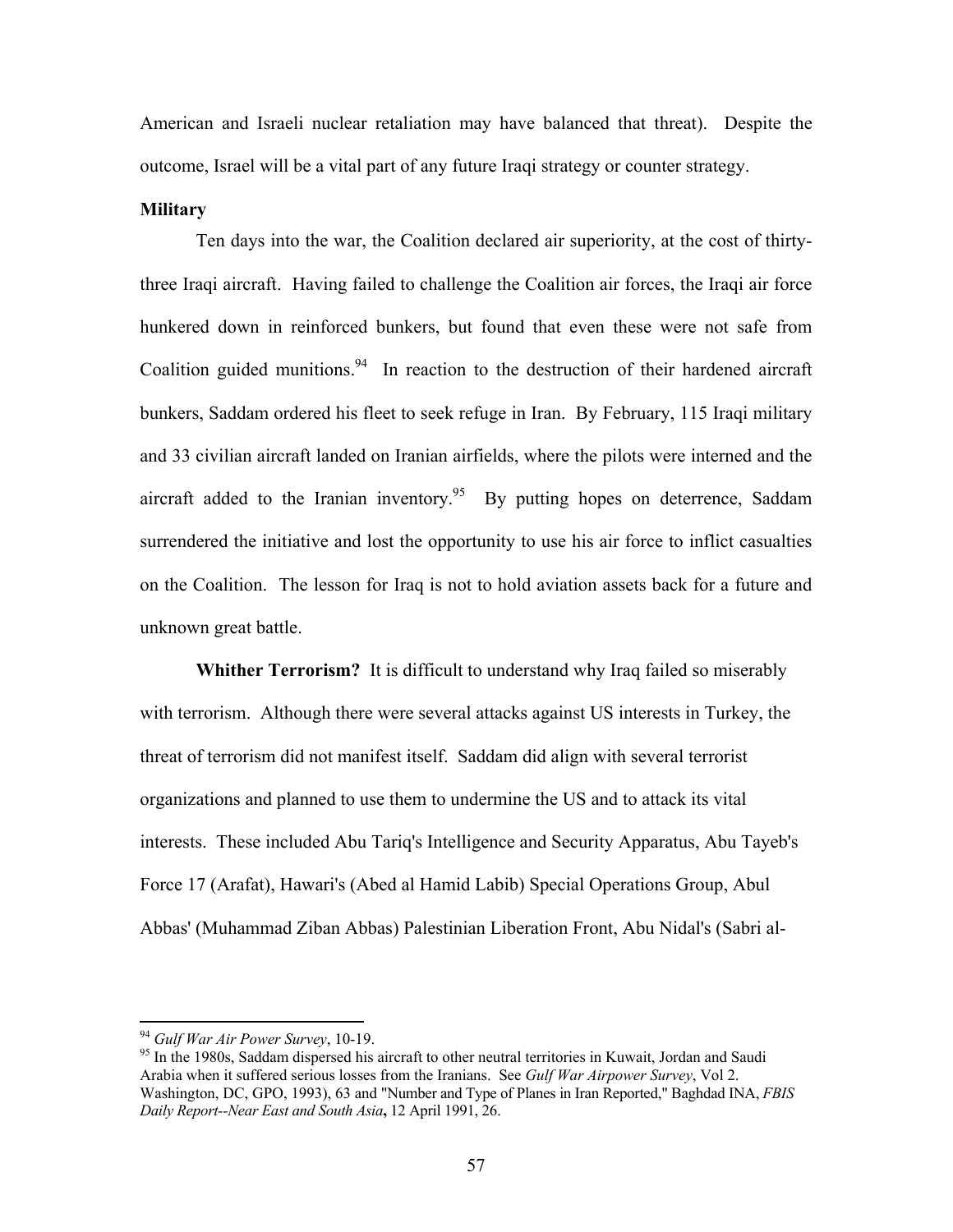Bana) Faction and Abu Ibrahim's (Hussein Amri) 15th May Group.<sup>96</sup> Of these many terrorist cells, only the Philippine group succeeded. Fortunately, their bomb detonated prematurely, while enroute to the US embassy in Manila. The lesson for Saddam is to use terrorism more scrupulously, since it is a proven weapon against the US (USMC barracks in Lebanon, October 1983). The next conflict will encompass better-planned operations to undermine the US.

**Umm al-ma'arik (mother of all battles?).** On 29 January 1991, Iraq launched what was to be a three-division attack into Saudi Arabia. This attack was Baghdad's answer to enduring two weeks of Coalition air attacks. The plan was to throw the Coalition off balance and give Saddam the initiative by drawing the Coalition into a premature ground battle. Only then could Saddam hope to bleed the Americans and compel Washington to sue for peace.<sup>97</sup> The official Iraqi statement on the attack made the purpose clear: "The army will soon begin the march toward the liberation of Saudi Arabia. The Americans would be taught a lesson by being made to swim as floating corpses in rivers of their own blood."98

The plan would have enjoyed greater success in September 1990, but it was too late now. In fact, the attack on Khafgi and south of Wafra made it easier for the Coalition to destroy the Iraqi divisions since they were now out in the open.

The Khafgi and Wafra failure deprived Iraq's Army of the initiative and forced it to wait for the Coalition ground attack. Locally, Saddam's army did all it could to protect itself from air attack, to include pouring fuel on their armored vehicles and igniting it during air attacks and burning objects next to their vehicles, to make them appear

<sup>&</sup>lt;sup>96</sup> "Terrorist Armies Backing Iraq," *Jane's Defence Weekly*, 29 September 1990, 559<br><sup>97</sup> Danspeckgruber, 67.<br><sup>98</sup> "Saddam Projects Undiminished Resolve to Fight Long War," FBIS, 6 February 1991.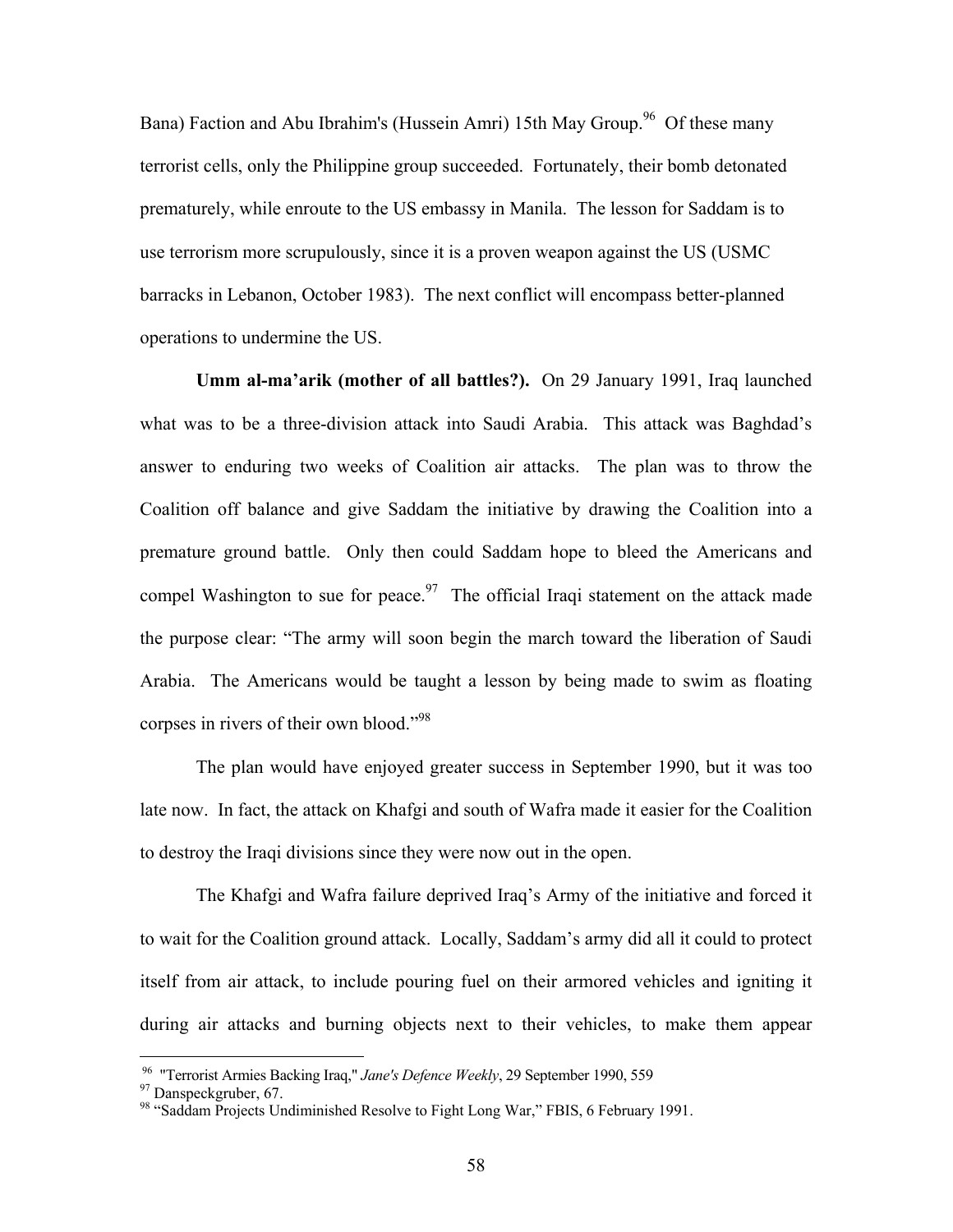destroyed. Even decoys were set up to draw air power away from the army elements.<sup>99</sup> No matter how thorough these self-protection endeavors were, there was little they could do in the vast stretches of empty desert to hide from overhead observation.

Despite these counter-measures, losses mounted. However, there was hope for Saddam that the size of his army, combined with the Saddam Line would cost America too much to prevail in liberating Kuwait. Nevertheless, even this proved a false hope. In the end, the lessons of Khafgi are not to give the US the initiative and that the army cannot endure a US air campaign. The frustration and helplessness felt by the Iraqi army during the air campaign is highlighted by this quote from a brigade commander: "Sometimes I would look up at the A-10 as he made his run and ask aloud, 'why don't you visit the  $48<sup>th</sup>$  Division or the  $80<sup>th</sup>$  Brigade."<sup>100</sup>

### **The Collapse of the Iraqi Army**

*I stood and looked to the west and all I could see for as far as one could see were*  tanks and more tanks; tanks everywhere.<sup>101</sup> Iraqi Brigade Commander from the VII Iraqi Jihad Corps

*You attacked us with the same NATO force that was designed to attack the entire Warsaw Pact, and the entire earth shook.102*  Iraqi Division Commander from the VII Iraqi Jihad Corps

Although Khafgi failed, Saddam still had a large military in the Kuwaiti Theater of Operations. "Fortress Kuwait" (after failing in deterrence) was created to kill Americans and thereby give Saddam the basis to claim some kind of military victory. It is now too easy to write off such thoughts, knowing now the ultimate outcome of the war. However, the elements twice conspired against Saddam to frustrate his plans. The first

<sup>&</sup>lt;sup>99</sup> *VII Corps (US) G2's Battlefield Reconstruction*, 65.<br><sup>100</sup> Ibid, 97.<br><sup>101</sup> Ibid, 126.<br><sup>102</sup> Ibid, 104.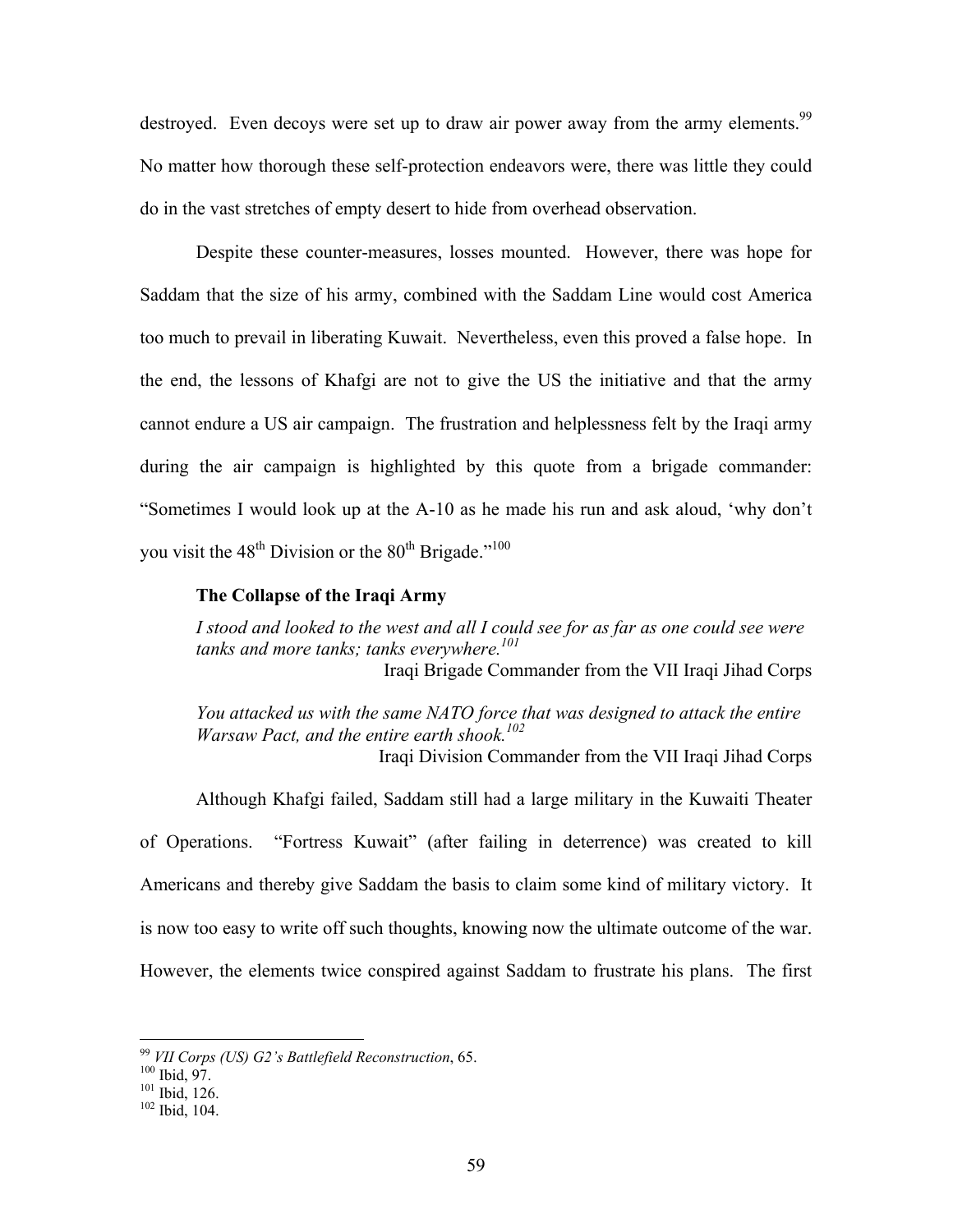occurred on G Day minus one (February 23, 1991) and the second was late on G Day plus two.

On G-1, the prevailing winds, which normally blow from Iraq (Northwesterly) into Saudi Arabia, completely switched direction. This happened as the first US tanks from the  $2<sup>nd</sup>$  Armored Cavalry Regiment (2 ACR) entered Iraq at 1330 hours. The winds remained "contrary" over the battlefield until 0800, 28 February, the moment that the ceasefire went into effect. If Saddam planned to use chemical weapons, they would blow back into the ranks of Saddam's troops.<sup>103</sup>

The second incident of providential timing occurred at the battle of 73<sup>rd</sup> Easting.<sup>104</sup> In Soviet fashion, Saddam arrayed his least loyal forces forward, with the better troops further back. When the war began, the front line Iraqi troops crumbled quickly, helped in part by their composition (a lot of Iraqi minorities). However, the regular army armored and mechanized divisions and Republican Guards were a different story altogether. These forces fought as long as resistance was fruitful. Immediate and massive surrenders among these did not happen until after a brisk battle.

The  $12<sup>th</sup>$  Iraqi Armored Division serves as an example of this. During the ground war, the  $12<sup>th</sup>$  managed to move from its position in the Wadi al Batin westward and against the flank of the US VII Corps. This Iraqi maneuver nearly cost me my life and coincided with the decisive battle of the US VII Armored Corps against the RGFC at 73 Easting. However, despite the Iraqi eagerness to fight, even the weather conspired against them. The battle is described below:

 $103$  Ibid, 56.

<sup>&</sup>lt;sup>104</sup> Rick Atkinson, *Crusade*, (New York: Mifflin, 1993), 440-445. The battle's name is from the 73rd northsouth grid line where it took place. Roughly at coordinates PU7302 (100 kilometers west-northwest of the al Jahra Gap).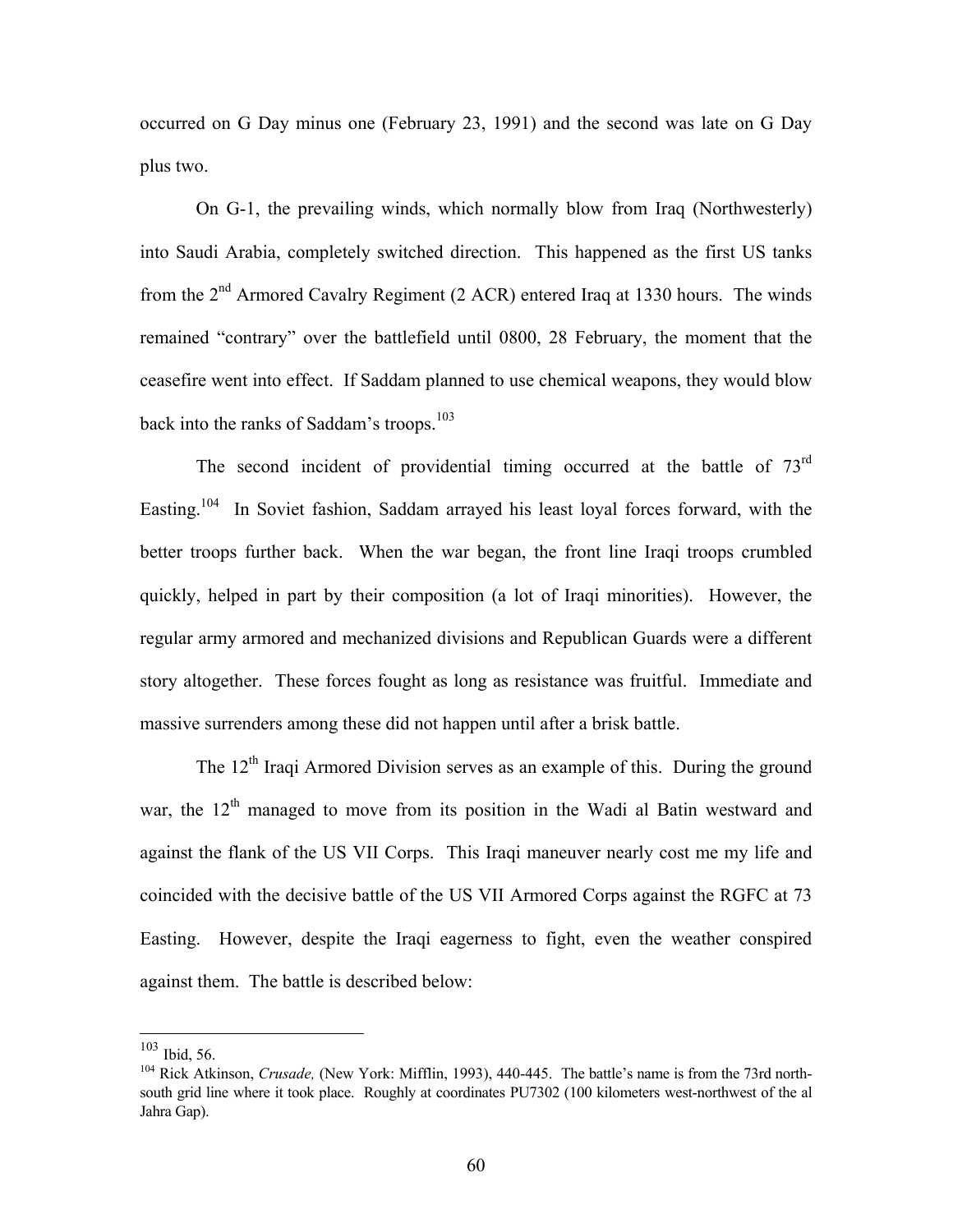At 0730 on G Day plus two (G+2, February 26, 1991), the 2d Armored Cavalry Regiment's Aviation Squadron advanced to make contact with the Iraqi Tawakalna Mechanized Division, which was backed by elements from the 12th and 52nd Iraqi Armored Divisions. As the 2d ACR's Cobra attack and Kiowa observation helicopters (belonging to  $4<sup>th</sup>$  Aviation Squadron) swept forward, the Iraqi tanks fired upon them. These helicopters suppressed the Iraqis with close air support and artillery fires even as the three regimental ground squadrons advanced to assume the battle (with forty-five M1A2s Abrams tanks and forty-five M2A2 Bradleys each).

By 0800, the ground squadrons closed on the Iraqis and prepared to assume the battle from 4th Aviation Squadron. As the helicopters prepared to hand the battle over to the tank and scout squadrons, the weather suddenly changed. A violent windstorm appeared, bringing 40 knot winds and a combination rain and sand storm. Visibility instantly was reduced to 50 yards in some battle areas.<sup>105</sup> This was the second time that the weather miraculously intervened to favor the Coalition.

It was impractical for anyone to fight under such adverse conditions, however the Iraqi Republican Guards vigilantly manned their T-72s, waiting for a fight. As the battle began, "[the Tawakalna's 9<sup>th</sup> Armored Brigade] was amazed that it would be attacked during a rainstorm with blowing wind."<sup>106</sup> Unlike their colleagues in Kuwait, these soldiers intended to fight. As the Iraqis checked their tank gun sights, they could see nothing, and apparently felt that they could stand down until the storm passed, believing that no one could see through the airborne moisture and sand particles.

<sup>&</sup>lt;sup>105</sup> Vince Crawley, "Ghost Troop's Battle at 73 Easting," *Armor* (May-June 1991), 10.<br><sup>106</sup> *VII Corps (US) G2's Battlefield Reconstruction*, 119.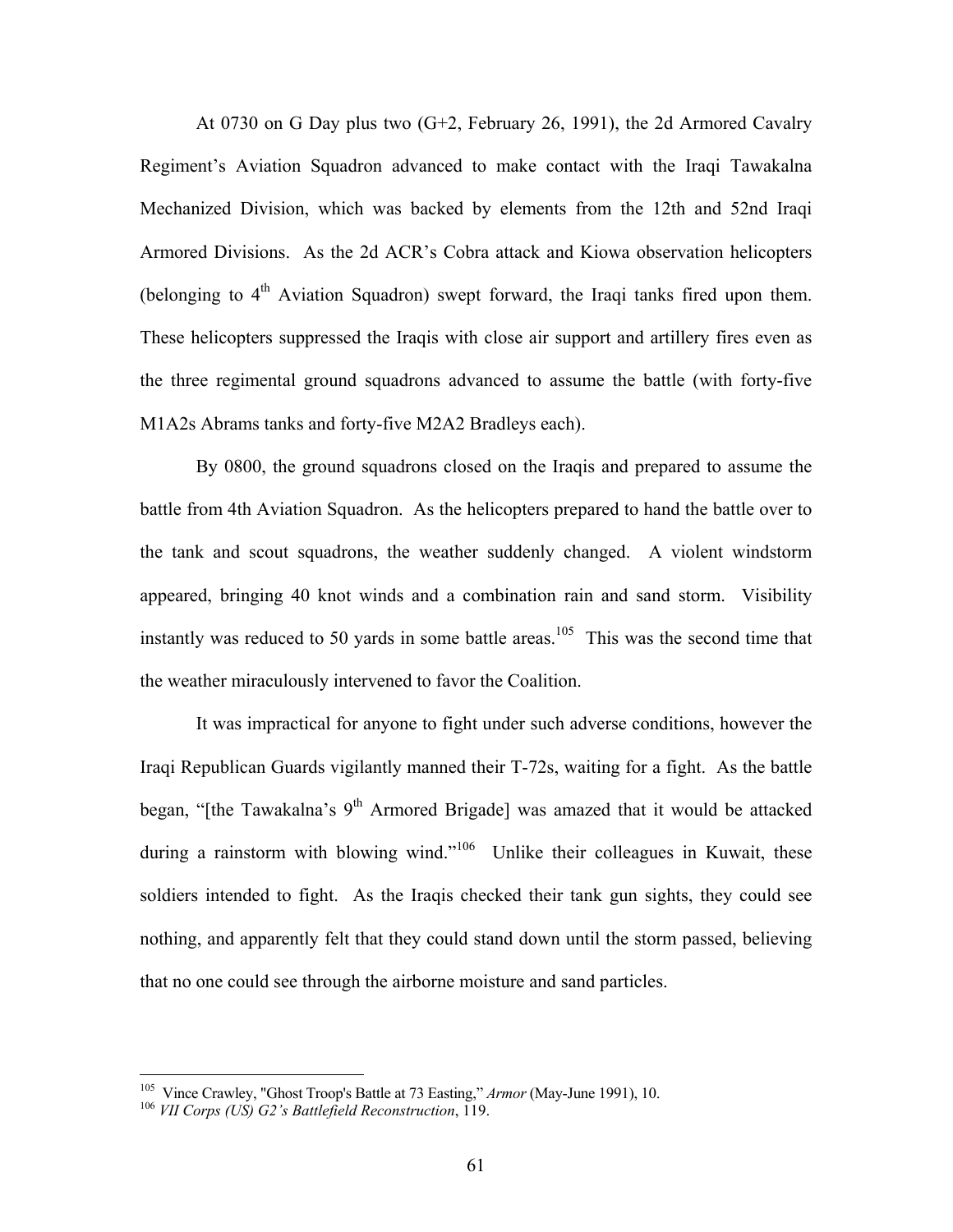Despite the conditions, the US cavalry squadrons could see the Iraqi tanks through the storm. One Iraqi tank platoon leader, Lieutenant Saif ad Din, described the battle. As he waited for the storm to end, suddenly one of his T-72 tanks exploded violently. Then another tank to his left had the turret blown off. He desperately tried to identify the location of the American tanks, but could not. Despite his willingness to fight, he could not fight that which he could not see and ordered his men to get out of their tanks to seek refuge in a nearby sand bunker.<sup>107</sup>

The storm's timing was miraculous. These Iraqis were willing to fight, and many did, despite their grave disadvantage even as the 2d ACR was numerically outnumbered three-to-one. As the storm tapered off, the Iraqis did fight back, but were consistently thrown back. Waves of Iraqi armor tried to punch through the Regiment but were defeated by a combination of close-air support, direct and indirect fires. By evening, the Regiment pushed out to the 73rd Easting, having broken the back of the elite Tawakalna Mechanized Division. As one captured Iraqi Battalion commander commented about the battle, "I went into Kuwait with 39 tanks, after 37 days of bombing, I still had 32. After twenty minutes against the Second Armored Cavalry Regiment, I had none."<sup>108</sup>

Later that day, the  $1<sup>st</sup>$  (US) Infantry Division assumed the battle against the Tawakalna Mechanized Division. After the Tawakalna was finished off, the 1st Infantry pressed forward to the east toward a piece of high ground along the Iraq-Kuwait border called objective Norfolk. The Iraqi  $37<sup>th</sup>$  Armored brigade (12<sup>th</sup> Armored Division) was positioned along this terrain, poised to repel them. These Iraqi soldiers learned a valuable

<sup>107</sup> Robert Scales, *Certain Victory*, (Fort Leavenworth, KS: 1994), 291. Information also derived from notes written by H.R. McMaster, the Eagle Troop Commander,  $2^{nd}$  Squadron,  $2^{nd}$  Armored Cavalry Regiment, written following the battle in February 1991.

<sup>&</sup>lt;sup>108</sup> Darrell Cochran, "Destruction in the Desert," *Soldiers*, February 1992, 40.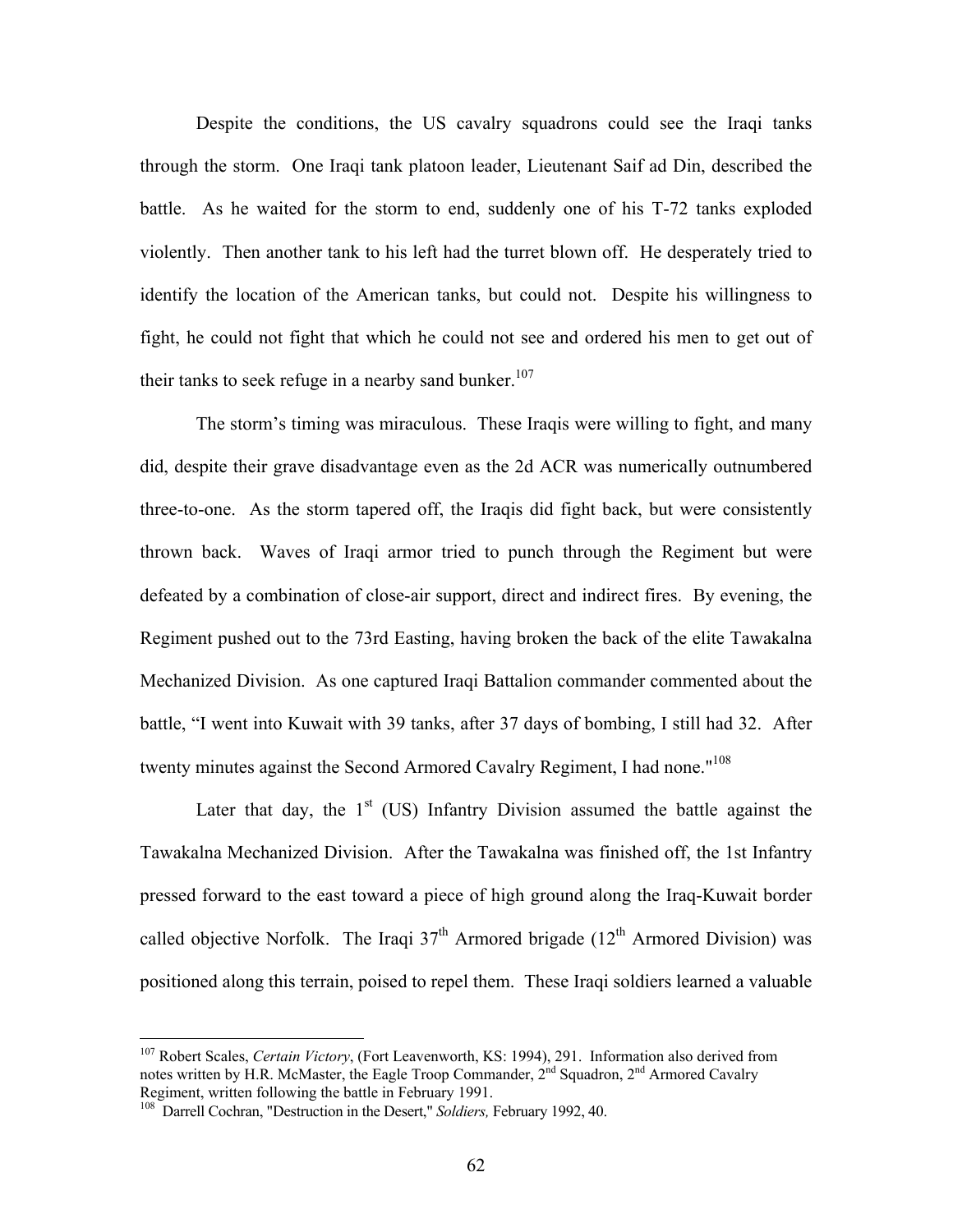lesson from the air war and kept their engines off at night. They understood that US aircraft easily targeted a warm vehicle. This became a problem for the 1st Infantry Division.

It was night when the 1st Infantry reached Objective Norfolk. The Iraqi  $37<sup>th</sup>$ Brigade was hunkered down and had their engines off. When the  $1<sup>st</sup>$  US Infantry arrived, they quickly engaged and destroyed the Iraqi tanks that were "hot." All of the" cold" Iraqi tanks were by-passed and assumed already destroyed. Once the Iraqi commander realized that US tanks were in his lines, he ordered his soldiers to open fire.

By now, Iraqi and US tanks were mixed together. Most of the Iraqi tankers kept their vehicles off and engaged the US forces manually. The battle turned into a fierce contest as the Iraqis refused to surrender. Joining the struggle, dismounted Iraqi soldiers used anti-tank RPG missiles. The fighting was in every direction with anti-tank missiles and small arms lighting the sky. Finally, at 0230, the battle ended with over 60 Iraqi tanks, and nine US armored vehicles destroyed.

Meanwhile, to the north, the US  $1<sup>st</sup>$  Armored Division pressed the attack against other Republican Guards units. In the fighting, the  $1<sup>st</sup>$  Armored lost two tanks and destroyed twenty-one T-72s and twenty-two BMPs. The Adnan Republican Guard Division attempted to stall the US advance and launched an attack into the 1st US Armored Division's northern flank, but was repelled by artillery and Apache strikes.<sup>109</sup>

This was the worst day for the Iraqi Army in the KTO. There was a complete rout in Kuwait proper, and then the spectacular defeat of the Tawakalna added to the misery. Trying to save the beleaguered remnants of his army, Saddam announced a withdrawal from Kuwait. Except for the  $17<sup>th</sup>$ ,  $10<sup>th</sup>$  and  $52<sup>nd</sup>$  Armored Divisions, and the Republican

<sup>109</sup> Steve Vogel, "Metal Rain," *Army Times*, September 16, 1991, 16.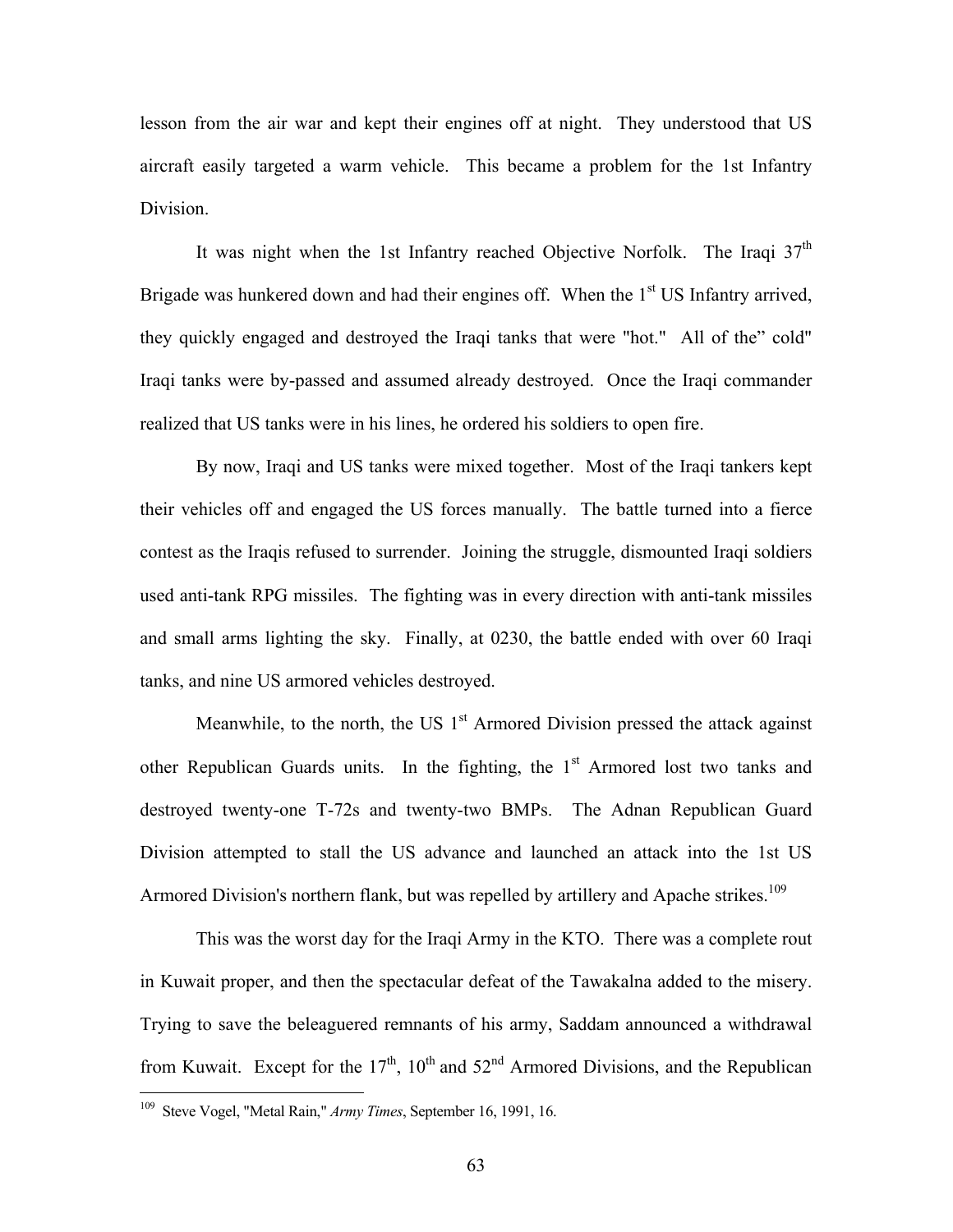Guards, his forces were not withdrawing from Kuwait, but retreating. Saddam attempted to claim a sort of victory by saying, "On this day, our valiant armed forces will complete their withdraw from Kuwait...Shout for victory, O brothers, shout for your victory and the victory of all honorable people, O Iraqis. You have fought 30 countries and all the evil and the largest machine of war and destruction in the world that surrounds them."<sup>110</sup> CENTCOM announced that Iraq lost 3,300 tanks, 2,100 armored personnel carriers, 2,200 pieces of artillery and 31 Iraqi Divisions totaling  $86,743<sup>111</sup>$  Iraqi soldiers captured by the Coalition. This was indeed a very one-sided victory.

Despite the mythology that came out about the war, Saddam's reliable troops did fight. The lesson for Saddam is not to hinge the defense on unreliable units and to more aggressively use the RGFC and regular armored/mechanized forces. Despite their desire to fight, many of the circumstances were out of their control (i.e. the weather).

In the end, Saddam underestimated US resolve and committed several tactical errors that spelled defeat for his army. The first was leaving one-third of his army deployed along the Kuwaiti coastline to repel an anticipated USMC amphibious landing. The second was leaving the western Iraqi desert relatively unguarded. As one dismayed Republican Guards Captain exclaimed during Desert Storm; "Why are you [in Iraq]? You are cheating; you were supposed to go through Kuwait through all the ditches and minefields that we set up. We don't know why you are here, it is not fair."<sup>112</sup>

Iraq also failed in its doctrine. Saddam intended to fight the same type of war he fought against Iran. He was not ready for the aggressive maneuvering found in the US

<sup>&</sup>lt;sup>110</sup> Saddam Hussein, *Vital Speeches of the Day*, February 26, 1991, 326-327.<br><sup>111</sup> The US captured 63,948 Iraqis, 16,921 by the Arab Coalition forces, 5,005 by the UK and 869 by the French.

<sup>112</sup> James Blackwell, "Georgia Punch," *Army Times,* 2 December 1991, 22.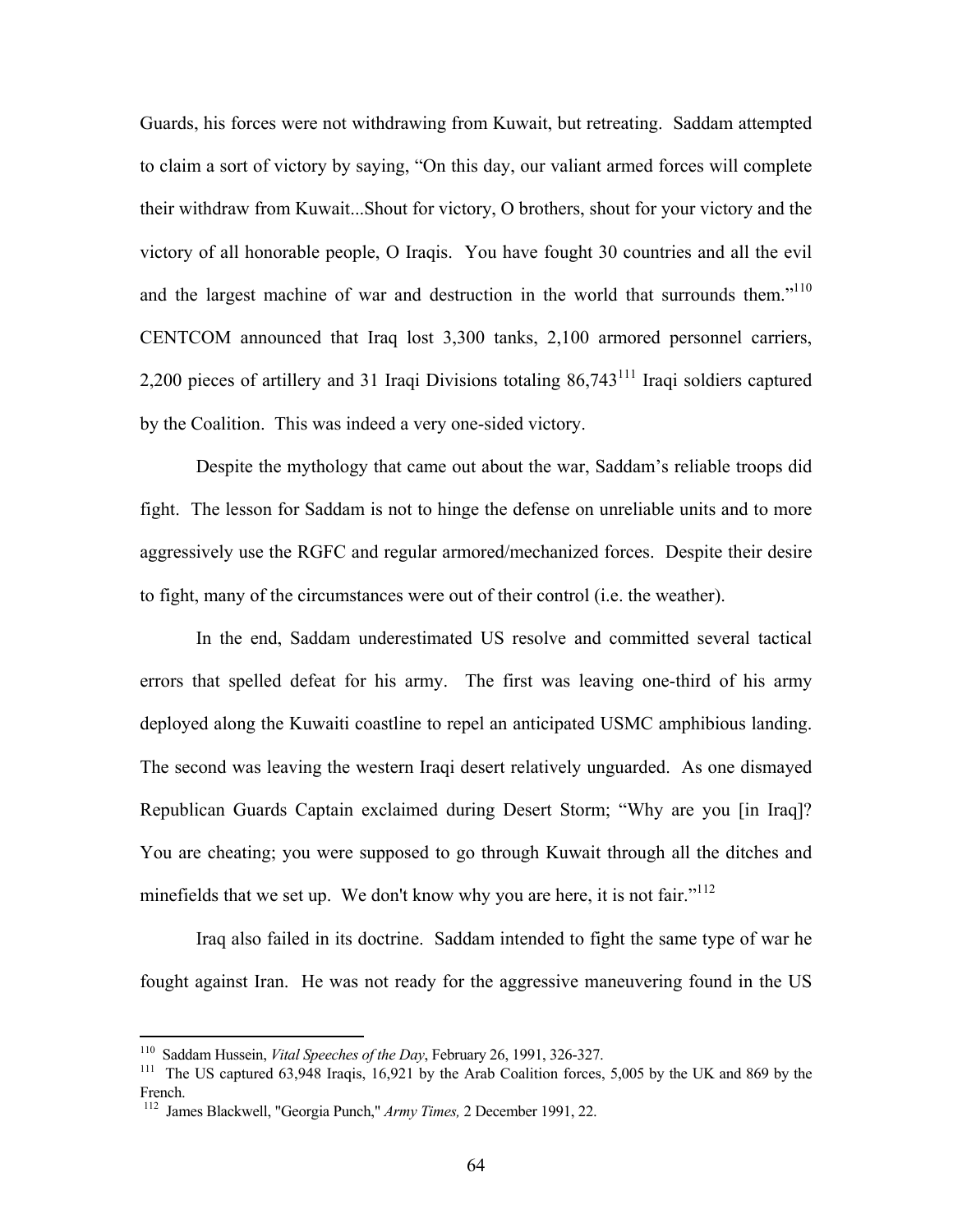air-land battle doctrine. The Iraqi plan was based on another false assumption that the battle would be in Kuwait proper and not in Iraq. This left the western desert wide open for an American flanking attack.<sup>113</sup> In the end, Saddam's methodology was tied up in a faulty analogy. He constantly spoke about Vietnam and the similar fate that the US would face in Iraq. However, this rationalization ignored the geographic and political differences of his country.

### **Economic**

Saddam lacked economic influence due to the embargo. His only recourse was to use oil to both pollute and bolster the defensive belt (with oil based "fire" trenches). When reality set in, Saddam ordered the destruction of the oil wells and 700 were set ablaze.<sup>114</sup> If Iraq could not have the oil, no one would. This explains why there was no serious effort made by Iraq to serious effort to resolve the crisis before the war.

#### **Summary**

Saddam's instruments of power waned considerably during this epoch of the crisis. When Desert Storm began, events moved too fast for the dictator to keep up. However, in typical style, Hussein displayed resiliency and resolve even as his regime crumbled around him. Perhaps Saddam was merely out of touch with what happened to Iraq. Whatever the reason, he apparently believed his own propaganda, which kept him focused on his primary objectives, remaining in power. His actions suggest that there is nothing more important to him than being Iraq's dictator.

Iraq's most formidable weapon was the informational. In particular, depicting the US as cruel in its air campaign resounded among his Arab supporters and did compel the

<sup>&</sup>lt;sup>113</sup> *VII Corps (US) G2's Battlefield Reconstruction*, 13.<br><sup>114</sup> Saddam ordered a scorched earth policy for Kuwait when it was clear that he may loose his grip over it. Claudia Farkas Al Rashoud, *Kuwait: Before and After the Storm*, (Barcelona, Spain: 1992), 114.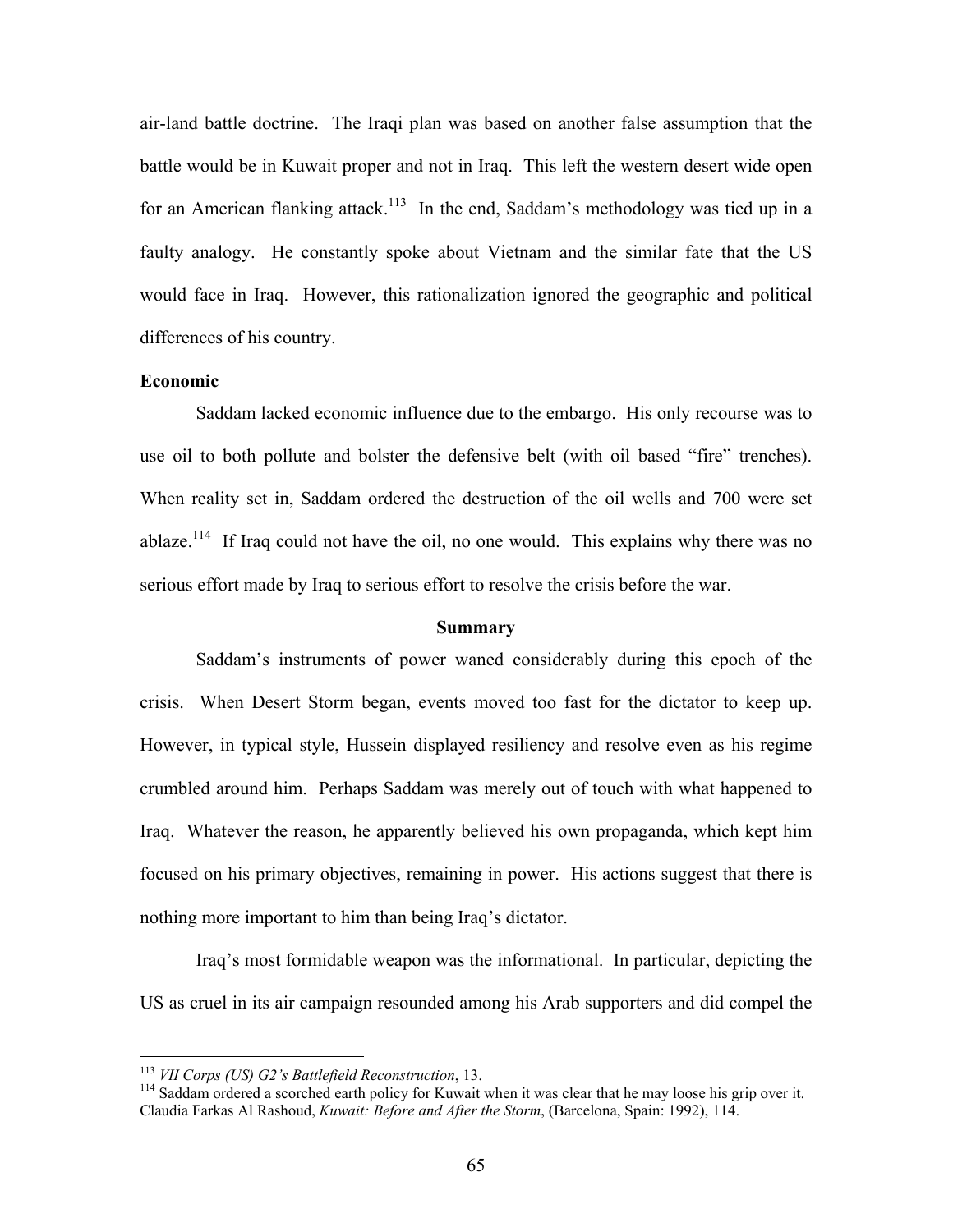US to limit its targeting. This increased the regimes survivability and provided de facto safe havens for vital Iraqi nodes. Expect Iraq to position more of its vital centers among the populace, in schools, mosques, churches and historical sites to both prevent targeting and to produce civilian casualties to bring severe international criticism against the US. As for surrendering the initiative, Desert Storm will be the last time Saddam hinges his strategy upon a defense based on the performance of less reliable units. Future Iraqi operations will attempt to keep the US off balance through combined misinformation and military operations.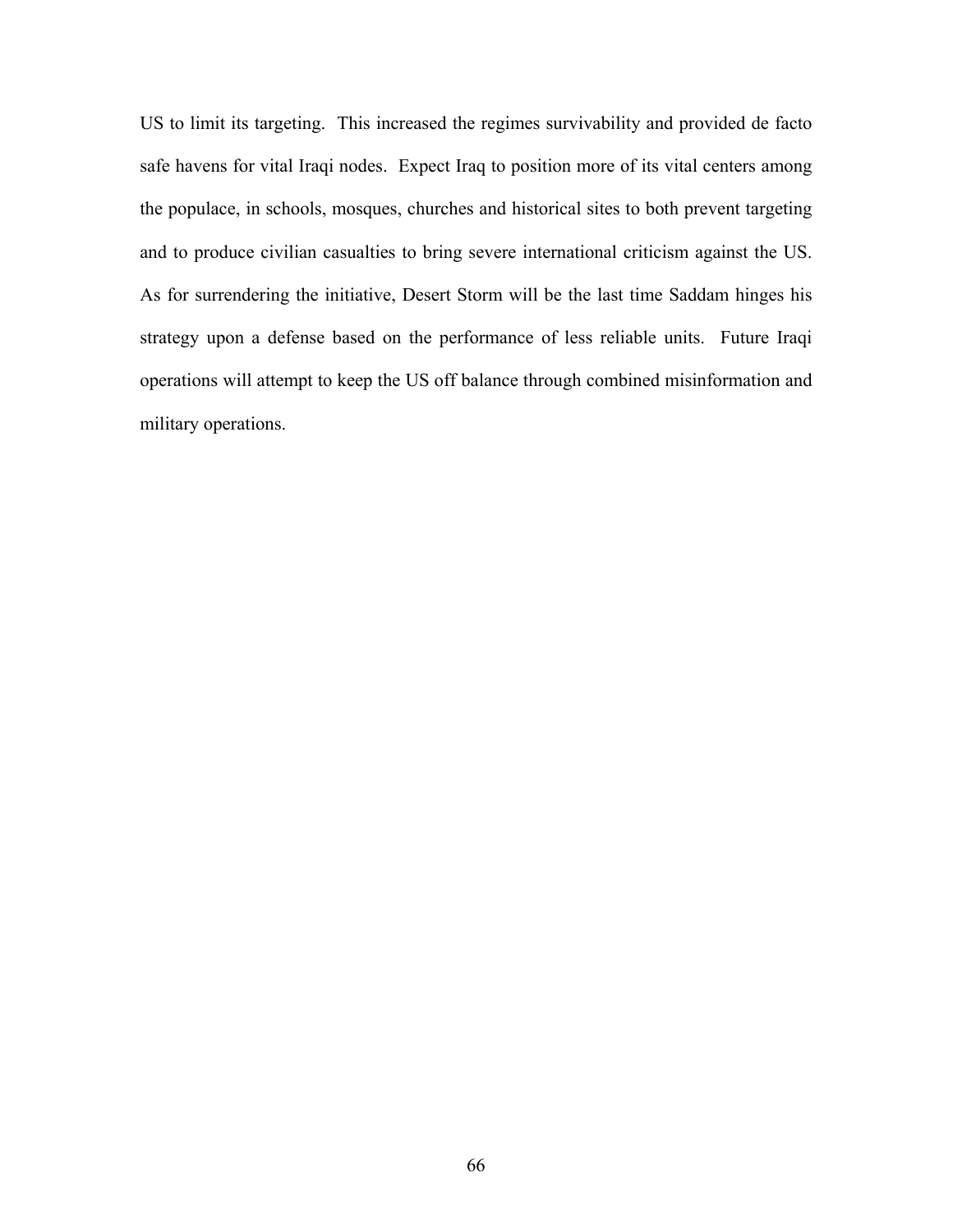### **Chapter 6**

# **Back to the Future – Survival and Alienation**

*Everyone will remember that the gates of Constantinople were not opened before the Muslims in the first struggling attempt.115*

Saddam Hussein, announcing the retreat from Kuwait, *Saddam Speaks*

*Since Desert Storm, Saddam has focused upon two goals, (1) shoring up his control over Iraq and (2) returning Iraq to its former strength. Standing in the way of these objectives is the US. To break the impasse, Saddam is following the path with the most promise, Islam and Pan-Arabism. The method is to depict the US as waging war against Islam by starving the Iraqi people through a decade old embargo. This approach has elevated Saddam in status as a folk hero and hailed him as the only Arab leader standing against the US. Despite the condition of his country, Saddam is poised to twist defeat into victory by outlasting the US foreign policy directed against his regime. The ultimate plan of his strategy is to alienate the US from the Arab world.* 

## **Aftermath of the war**

Saddam readily accepted the Coalition conditions set forth in the Desert Storm

ceasefire out of pure necessity. The defeat of the Iraqi military put him in the weakest position he experienced since seizing power in 1979. Immediately after the war, the Kurds in the north and the Shiites in the south each sought to carve out their own niche in Iraq. The prognosis looked grim for Saddam even as the rebels seized fifteen of Iraq's eighteen provinces.<sup>116</sup> However, he shrewdly positioned the surviving elements of his RGFC around Baghdad and then moved against the south and the north to regain control of the nation.

Thousands perished in the civil war that followed, with the UN ultimately establishing the Northern and Southern No-Fly Zones to limit Iraqi action against the ethnic and religious minorities. Despite this, Saddam prevailed in his counterrevolution and solidified control over most of the nation. Only the Kurds secured a semi-

<sup>&</sup>lt;sup>115</sup> Bengio, Saddam Speaks on the Gulf Crisis, 211.

<sup>&</sup>lt;sup>116</sup> Khidhir Hamza, *Saddam's Bombmaker*, (New York: Simon & Schuster 2000), 252.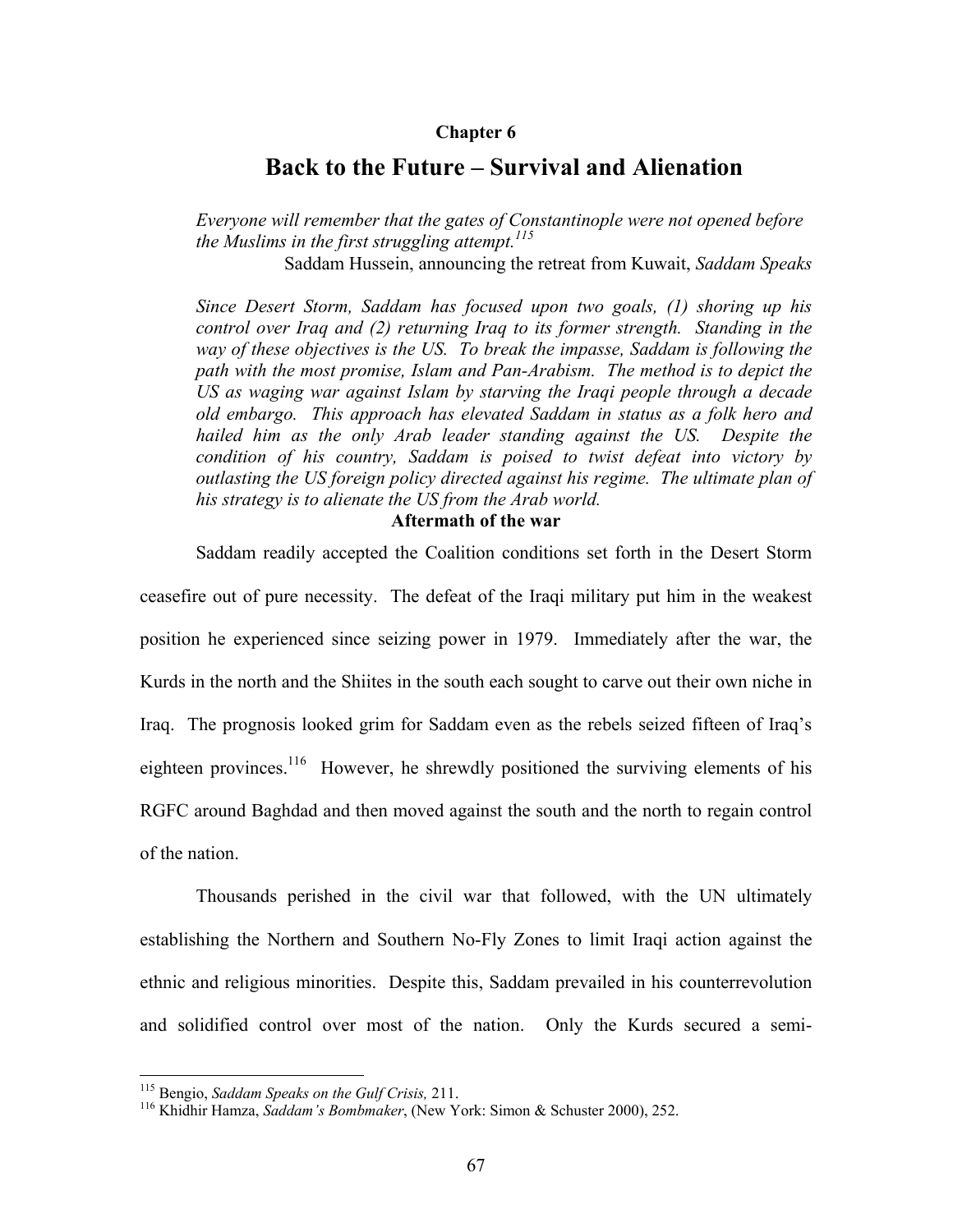autonomous region, although tribal infighting prevented the Kurds from breaking free from Saddam's influence. US failure to substantively aid the Kurds and Shiites after Desert Storm made them feel abandoned and tricked by America and led to the demise of their fight against Saddam.<sup>117</sup>

After Saddam regained control of Iraq, he went on to test American resolve. This included several Iraqi feints against Kuwait, sparking the deployment of US military assets to the region. It appeared that Saddam enjoyed compelling the world's hegemonic military power to react to his gambits against the tiny emirate. These efforts did not come without cost and triggered a series of US retaliations, especially as it related to his refusal to cooperate with the UN special inspection teams. The reason for these confrontations was that Iraq could not surrender its WMD to the UN and retains them to counter Iran defensively and for some future expansionist program offensively.<sup>118</sup> To achieve his wider Nebuchadnezzar like aspirations, Saddam needs WMD. Saddam acknowledged the importance of Iraq's nuclear weapon program when he referred it as the "equalizer."<sup>119</sup> Without a chemical, biological or nuclear program, Iraq is little mare than a third rate power. Iraq's DIME provides the key to Saddam's aspirations.

### **Diplomatic**

China, Russia and France are the new lynchpins in Saddam's endeavor to end the embargo and to repair the damage done to his military in 1991. The embargo is enemy number one for Baghdad and has effectively frozen the military's growth and recovery, which is about three-quarters of its pre-Desert Storm condition. Saddam promises to spend billions of dollars on new arms from China, France and Russia, if only they will

<sup>&</sup>lt;sup>117</sup> Hamza, 30.<br><sup>118</sup> Mylroie, 133-142<br><sup>119</sup> Hamza, 237.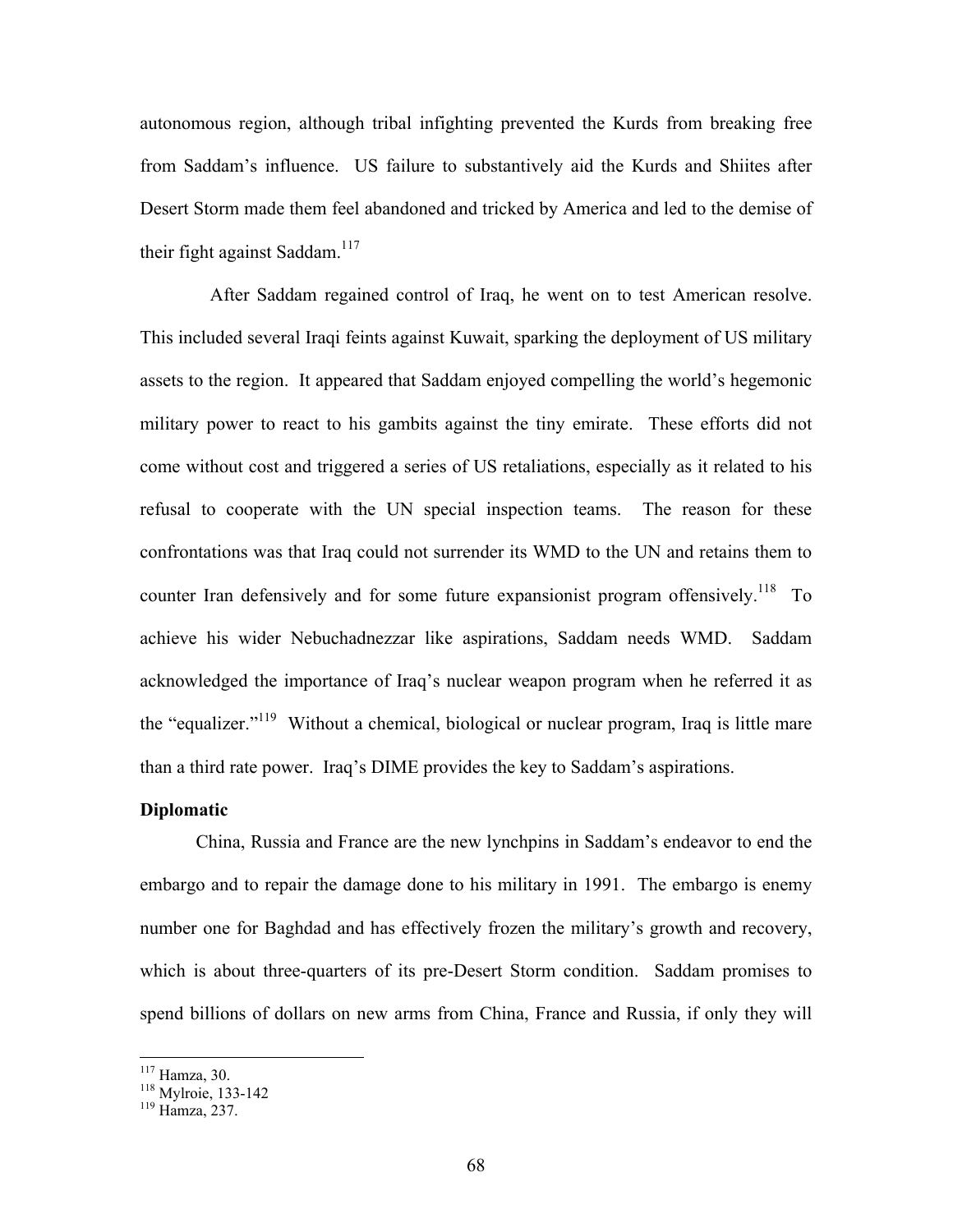use their position on the United Nations Security Council (UNSC) to end the embargo. These nations have used their position to pressure the US, thus far unsuccessfully, to curtail the embargo.<sup>120</sup>

### **Informational**

The informational instrument of power is Saddam's instrument of power par excellence when he portrays the US as an imperialist power. As he asserted, "The United States has taken over the role of the European colonists following World War II."121This type of disinformation feeds into the paranoia of the Arab world and is readily accepted as fact. Using such rhetoric, Saddam remains extremely popular among the Arab masses with Iraqi policy making other Arab powers seem weak and illegitimate when they support the  $US<sup>122</sup>$ 

Prominent among Saddam's successes is his portrayal of Iraq as the victim of US militarism. Such rhetoric is enthusiastically received among the masses, which are all too eager to find a foreign devil to blame for their own economic and cultural ills. What they do not choose to remember are Saddam's own abuses against the Kurds and Shiites or that he lavishly spends billions on new palaces, while allowing, his people to starve. Such is the irony of a region that does not rationally scrutinize the propaganda of the Iraqi dictator and whose collective memory is so selective.

In addition to the US, the other target of convenience for Iraqi propaganda was the UN inspection teams, who were eventually portrayed as American puppets. Although the UN teams managed to stall several of Iraq's WMD programs, they did not achieve

<sup>&</sup>lt;sup>120</sup> Ibid, 335-337

<sup>&</sup>lt;sup>121</sup> Bengio, *Saddam Speaks on the Gulf Crisis*, 45. <sup>122</sup> Ibid. 45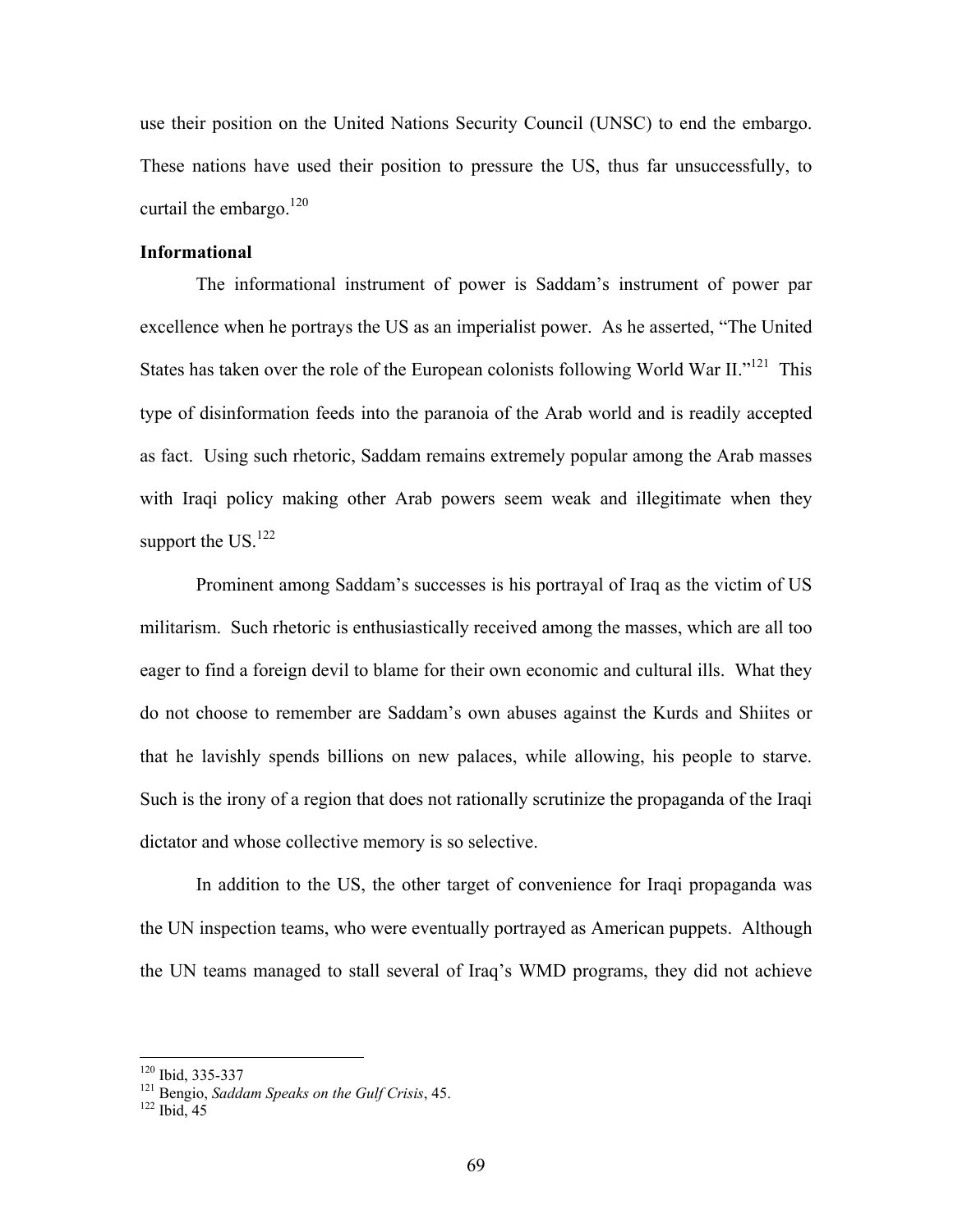their charters, with Saddam securing a minor, but significant victory by their departure from Iraq in 1998.

The manipulations of the region's emotional religious issues are also serving Saddam well. As usual, the role of Christianity versus Islam is a favorite topic. During the late 1990s, Iraq made a clear switch with this approach. At first, it seemed that Baghdad endeavored to influence Arab leaders to alter their pro-US position through pressure from the masses and reminders about Islamic tradition and history. Having failed, Baghdad eventually called upon the Arab world to violently oust King Fahd and President Mubarak for their friendship with the "Christian" US. Such rhetoric highlights a degree of Iraq's impatience and frustration over the stalemate.<sup>123</sup>

### **Military**

1

The Iraqi military, although a shadow of its previous glory, retains enough strength to suppress domestic enemies and to deter Iran. Saddam needs to rebuild it from the destruction of Desert Storm to provide the muscle he requires to impose his will upon the region. It was the military, especially the Republican Guards, which kept the regime from collapsing into the abyss during the dark days of the 1991 Shia and Kurd revolutions. Although the loyalty of the regular army is frequently questioned, Saddam is in enough control to remove any viable threats from the ranks, real or perceived.<sup>124</sup>

It is this same force, despite its equipment shortfalls, that led to the continued presence of US troops in the region and in Kuwait itself. After several Iraqi "moves" toward Kuwait in the mid-1990s, the US eventually decided to not only place a brigade's

<sup>123</sup> "Nation Will Liberate Holy Places, Jerusalem," Baghdad INA, 20 November 1990), *FBIS Daily Report-- Near East and South Asia,* 21 November 1990. 32-33.<br><sup>124</sup> Anthony H. Cordesman, "The Military Balance in the Gulf and the Threat from Iraq," Center for

Strategic and International Studies (CSIS), May 2000, 17-28.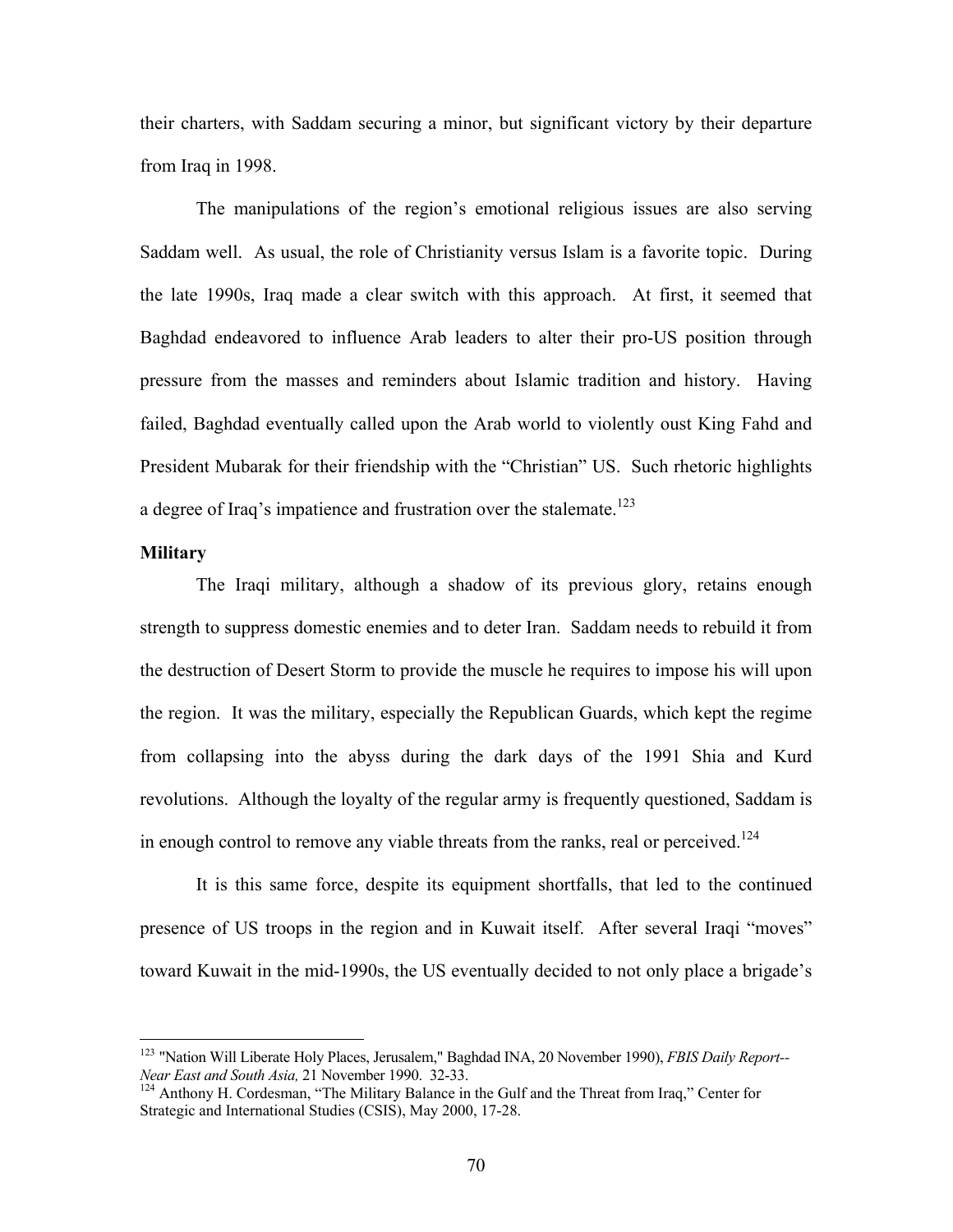worth of equipment in Kuwait, but to permanently deploy over 1,000 US Army soldiers there <sup>125</sup>

More evidence is also becoming known concerning Iraq's alignment with Islamic terrorists. Although not conclusive, such a move would not be completely out of character for the regime, which is seeking any avenue to weaken US influence. Such an alliance with terrorists also displays some impatience with the decade long containment of Iraq by the US. Finally, there is uncertainty about the status of Iraq's WMD programs. His chief atomic scientist confessed that Saddam would have used the bomb on Israel had it been ready during Desert Storm (and if he felt directly threatened).<sup>126</sup>

# **Economic**

The economy is the source from which Saddam Hussein hopes to finance his dream of becoming a modern day Nebuchadnezzar. After the war, the regime moved quickly to rebuild as much of the economy as possible. Only one-year after the Gulf War, Iraq reopened the Mina al Bakr sea terminal, the Khor al Zubayr and the Umm Qasr ports, restored 75% of the country's electricity, 50% of its water supply and rebuilt 85% of its oil industry. One hundred and twenty of the 134 destroyed bridges were also rebuilt. $127$ 

However, the embargo prevented any real economic growth and seemingly stifled Iraq's domestic sanitation, triggering high infant mortality, inflation and rampant unemployment with the Kurds and Shiites feeling the gravest impact. Even in economic despair, Saddam managed to punish his domestic enemies. Regardless of these small

<sup>&</sup>lt;sup>125</sup> Cordesman, "The Military Balance in the Gulf," 37-67.

<sup>&</sup>lt;sup>126</sup> Hamza, 18.<br><sup>127</sup> Simon Edge, "Iraq: Turning Humiliation on its Head," *Middle East Business Weekly*, 24 January 1992, 14.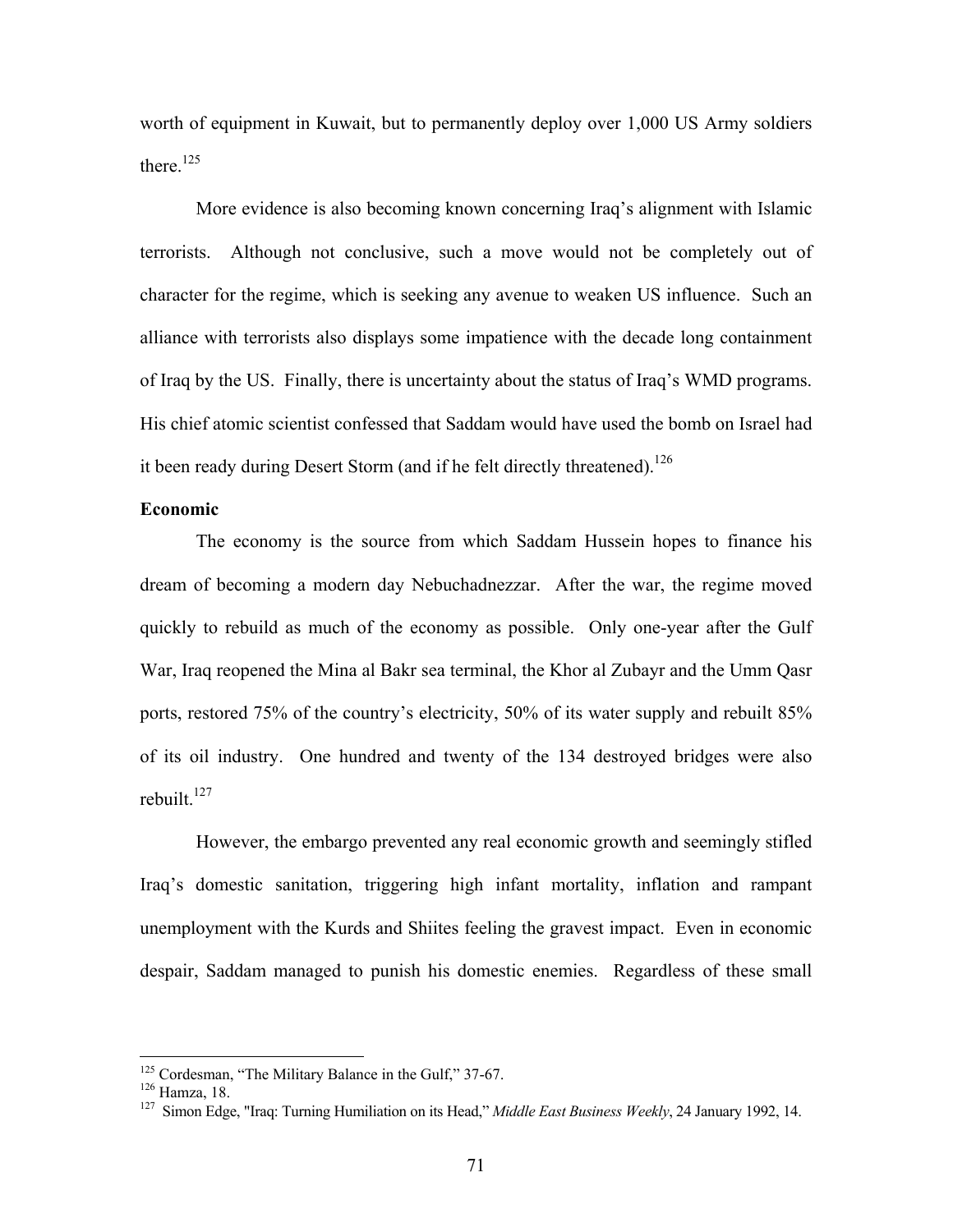domestic victories, the embargo must end in order for Baghdad again to attain the regional power it once held.

#### **Summary**

 Regardless of Iraq's economic and military situation, Saddam will do whatever necessary to protect himself and his regime from both domestic and international threats. Baghdad's failure to break the embargo and the continued US activity in the region is a dilemma for Hussein. He needs both to vanish in order to achieve the influence he once enjoyed in 1990. As of now, the embargo and containment of Iraq has frozen its economic development and left his army at a dismal readiness level.

These challenges have not stopped Iraq from influencing the people of the Middle East. Foremost of his achievements is remaining a local folk hero for continually standing against the tide of US policy. Although this has come at a cost, Iraqi propaganda is finding a sympathetic and large following across the Middle East. The unfortunate thing about the success of Iraqi propaganda is not how unbelievable the data is, but the associated desire of many Third World states (especially Islamic) to see the US fail. Continued US victories increase US power and influence, making the states feel less secure. Perhaps this explains the declining Saudi Arabian support of American policy.

In the end, Iraq has a long view of history, as it is so apt to remind the West. Saddam would have us believe that time is on his side. Although that is true to a certain extent, he probably never believed that the containment of Iraq would last as long as it has. This weighs heavily upon him and increases the chances that either a domestic or foreign rival may some day arise to challenge his precarious position.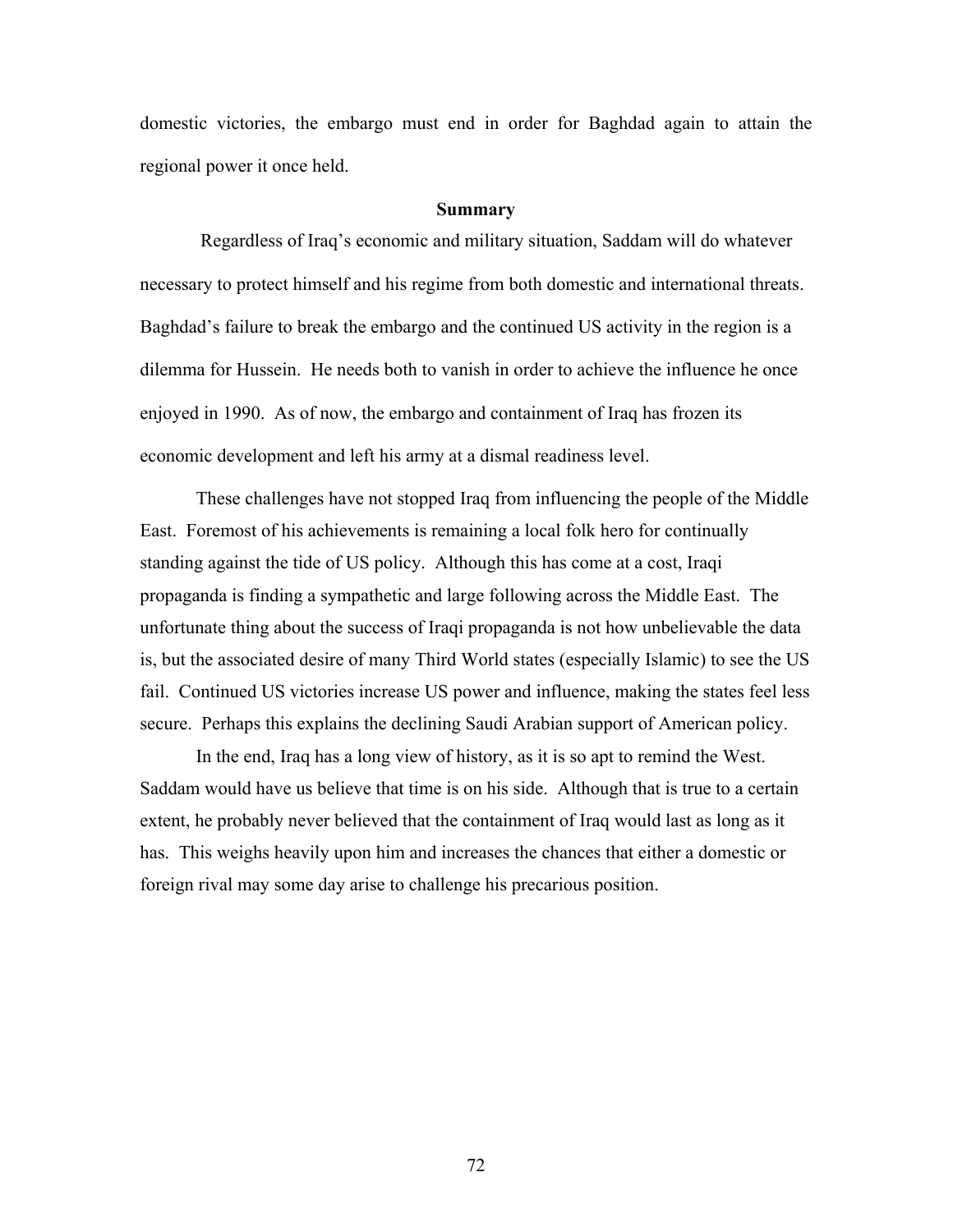## **Chapter 7**

# **Conclusion**

*The future belongs to us. A victory for the United States is not realistic. To win, the United States has to win on three fronts: to defeat the Iraqi army, then crush the Iraqi economy and finally destroy the Iraqi regime...just one victory will not be enough.* 

Saddam Hussein, *FBIS Daily Report*

*What have we learned from Desert Storm? As we have seen, Iraq's instruments of power (diplomatic, informational, military and economic) are the tools that Saddam uses to achieve his national objectives. Each instrument plays a role in keeping Saddam in power and provides the impetus needed to pursue a particular strategy. In the current state of affairs, Saddam's stalwart instrument of power is informational combined with the diplomatic. Since Desert Storm, Baghdad has masterfully used propaganda, wrapped in Islamic clothes, to present Iraq as a victim of American imperialism. Such rhetoric finds willing reception among the disenfranchised Islamic masses in the region and causes even once friendly Arab states to limit their support of US foreign policy.* 

*For now, the embargo has relegated Saddam's economic and military instruments of power to a lesser role. However, these are critical to Saddam's survival and the tools to fulfilling his transnational ambitions. The vast economic (i.e. oil) resources in Iraq will provide the money Baghdad needs to rebuild the Iraqi military and revitalize the Iraqi economy. Some analysts speculate that it will only take Saddam two years to rebuild his military and infrastructure to pre-Desert Storm levels once the embargo is lifted. After this, Saddam will again look beyond his borders to physically impose his will upon others, especially Kuwait. Perhaps a concerted WMD threat, namely nuclear, would alter America's ability to contain Iraq.* 

# **Lessons from Desert Storm**

What have we learned from Desert Storm and Iraqi policy? Most obviously, Saddam Hussein's foremost objective is his personal survival as Iraq's dictator. Everything else, even the nurture of his people, is subsidiary to this. By using Iraq's instruments of power, he will pursue any policy or strategy necessary to facilitate this aim, in spite of the cost to Iraq. Unfortunately for the US, Saddam usually pursues this goal in a deliberate Machiavellian manner and is seldom reckless. This pursuit,

combined with a longer view of history, which is more patient than the US, generally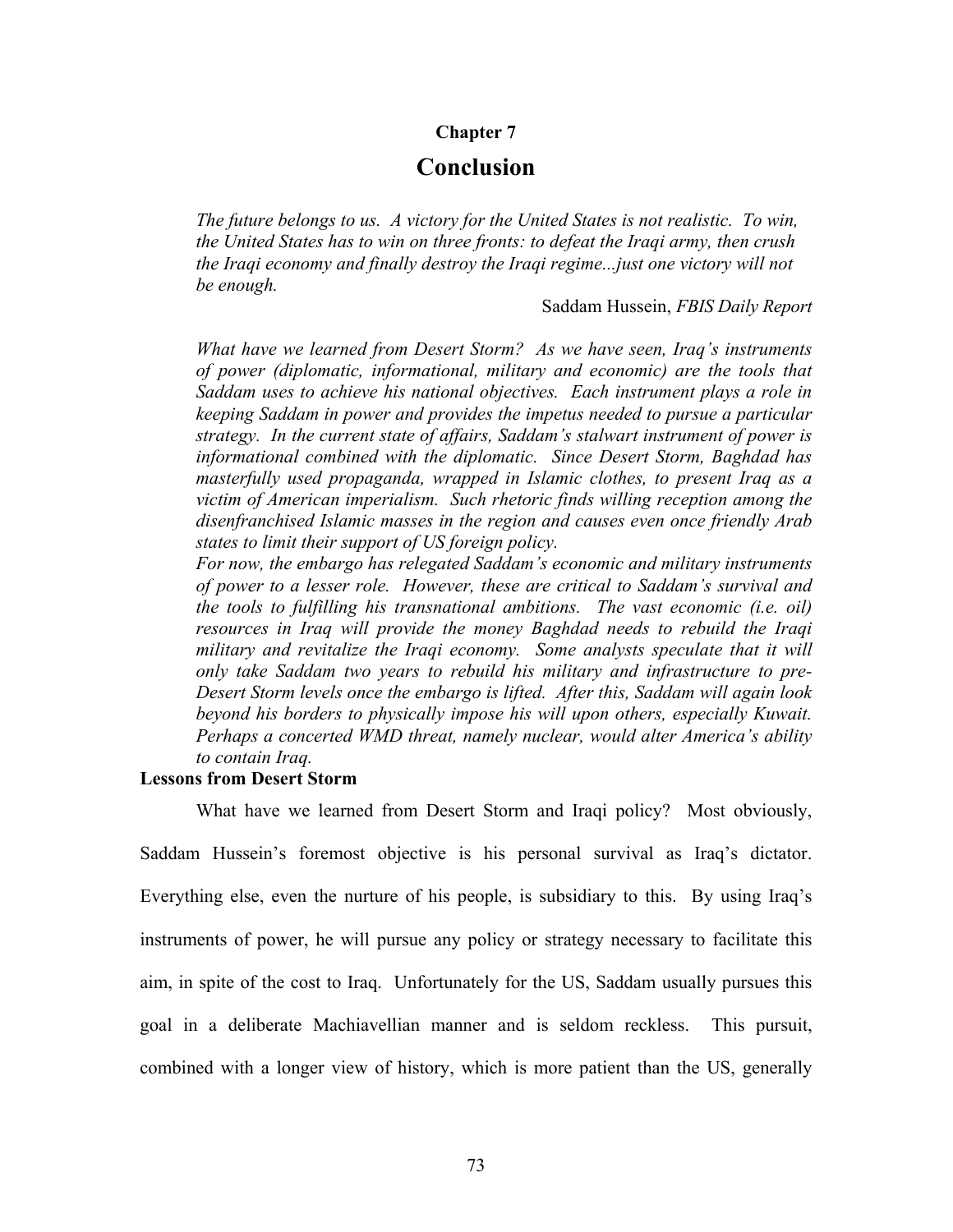puts time on his side. However, he is not always patient in his approach and has sought immediate remedies to his national ills. His invasions of Iran in 1980 and Kuwait in 1990 bear this out, finding both stalemate and defeat. The lessons of these events are that when Saddam loses patience, he is susceptible to mistakes.

The lessons from Desert Shield and Storm include:

1. **Instruments of power – illustrate Saddam's intentions -** Saddam shrewdly manipulates diplomatic, informational, military and economic instruments of power to further his aims. These send clear signals on what he hopes to accomplish.

2. **Impatience puts Saddam at risk -** Time is generally on Iraq's side. However, Saddam is most vulnerable when he runs out of patience. Both Desert Storm and the invasion of Iran in 1980 highlight this.

3. **Islam and Pan-Arabism as a challenge to the US -** Islam and Arab nationalism are two potentially dangerous trends. The US fails to grasp the depth of these, especially Islam and the hatred it produces against US action in the region. We need to be aware of the gross anti-US rhetoric, no matter how unbelievable, and understand that there are many who readily accept it as truth.

4. **Israel as an Arab Battle Cry –** Hatred of Israel is the single most unifying factor in the region. Unilateral US action against an Arab state is difficult to justify and even more so if Israel joins in (i.e. retaliatory strike).

5. **Need an Arab friend -** The US needs a strong and regionally powerful Arab ally to legitimize action in the area. This blunts the typical anti-US rhetoric and reduces the believability of the US acting as an imperial western power.

6. **Iraqi Army not incompetent –** The one-sided Desert Storm victory myth about the quality of the Iraqi military is fallacious.The facts illustrate that the victory was not "easy." Even when facing massive odds, elements of the Iraqi military stood and fought in pitched battles. A ground campaign against Iraq must contend with an Iraqi army that has elements (RGFC and Regular Army heavy units) that will resist until the means to do so are exhausted.<sup>128</sup>

<sup>128</sup> *VII Corps (US) G2's Battlefield Reconstruction*, 9.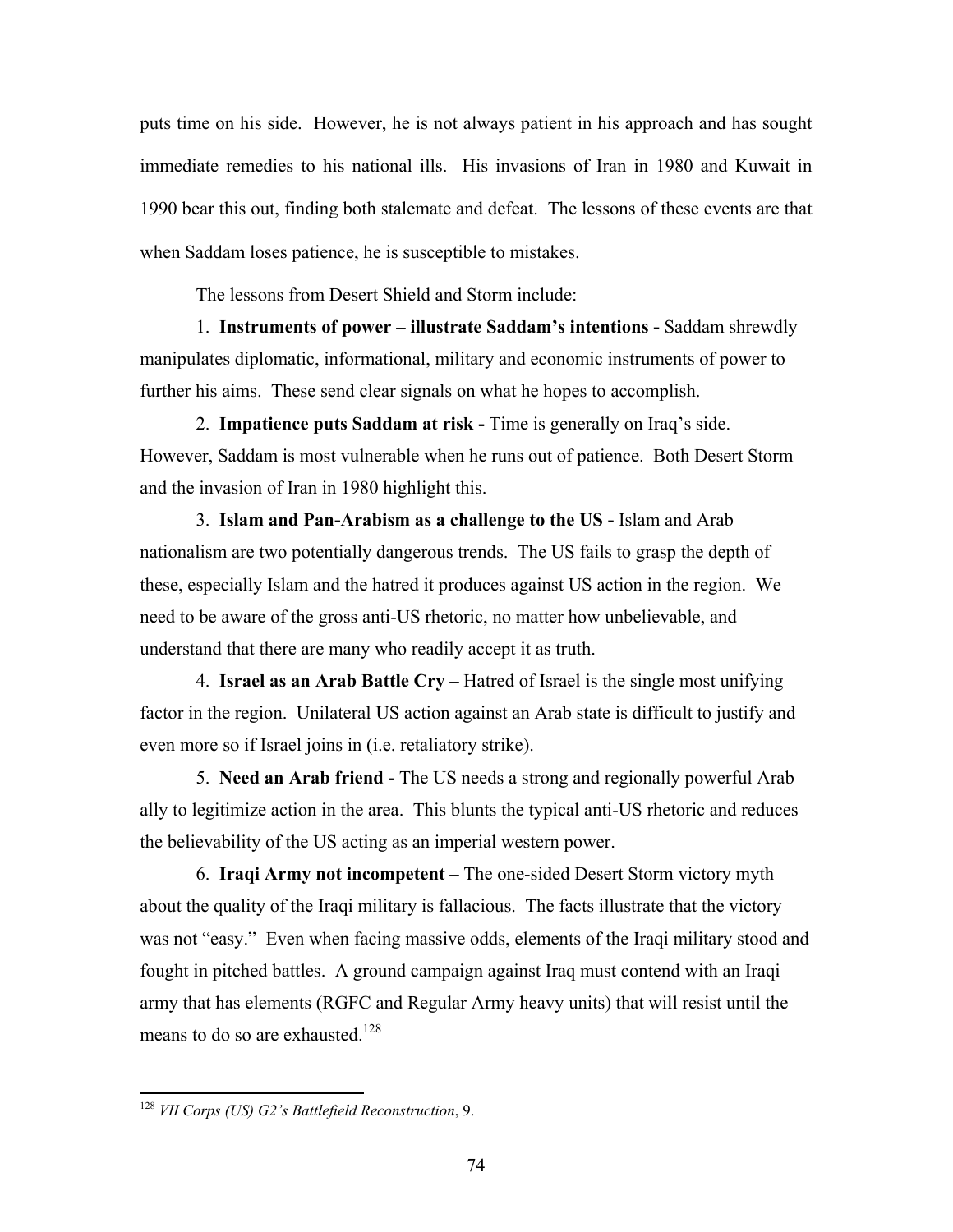7. **Beware of providing sanctuary –** Predictable and safe air campaign planning will provide Saddam Hussein with the sanctuary he needs to survive US air campaign. The US needs to be cognizant of this dilemma and not give Saddam the safe havens he needs to survive the next war.

8. **Saddam does not fully understand his adversary –** Saddam Hussein consistently underestimates and understates the nature of the threat he confronts in the US. He has been consistently wrong about American resolve and commitment. This underestimation is among his greatest flaws and is the primary reason why he has not broken the containment of Iraq during the last decade.

9. **Ethnic and religious discord to break the regime –** Ethnic and religious differences are the best way to undermine and even oust Saddam Hussein. Our failure to exploit this failing allows Saddam to remain in power. We must use these if we intend to facilitate political change in Iraq.

10. **Revenge based foreign policy –** Saddam Hussein embodies what we know of Iraq. As such, any impediment for Iraq is taken as a personal attack upon him. He punished the Kurds and the Shiites for their disloyalty, attacked Iran for their long history of antagonism toward Arabs, planned an assassination of President Bush in 1993 and continues to threaten Kuwait (i.e. the 1994 feint). For Saddam, no bad deed will go unpunished, no matter how long it takes. As the Arab adage says, "Beware of the patient man's rage." $^{129}$ 

 11. **The Terrorist Connection –** Terrorism is the one method that Saddam sees he can use to strike at the heart of the West since it can bypass the military and take a war right to the American public. The wide terrorist connection that is growing under Baghdad's tutelage is the best way to extract revenge against the American people that so decidedly crushed his military and thrust him out of Kuwait.<sup>130</sup> The Islamic terrorist connection includes a broad network of anti-US and anti-Israel groups.<sup>131</sup> Terrorism is more likely to achieve a degree of success than another conventional war.

 12. **Coalition Members – Vulnerable Center of Gravity –** Saddam understood that America's Coalition partners were not all equally committed to the liberation of

<sup>&</sup>lt;sup>129</sup> Ibid, 126.

<sup>&</sup>lt;sup>130</sup> Laurie Mylroie, *Study of Revenge*, (Washington, DC: AEI Press, 2000). <sup>131</sup> John Moore, *Crisis in the Gulf*, (New York: Oceana, 1992), 13-15.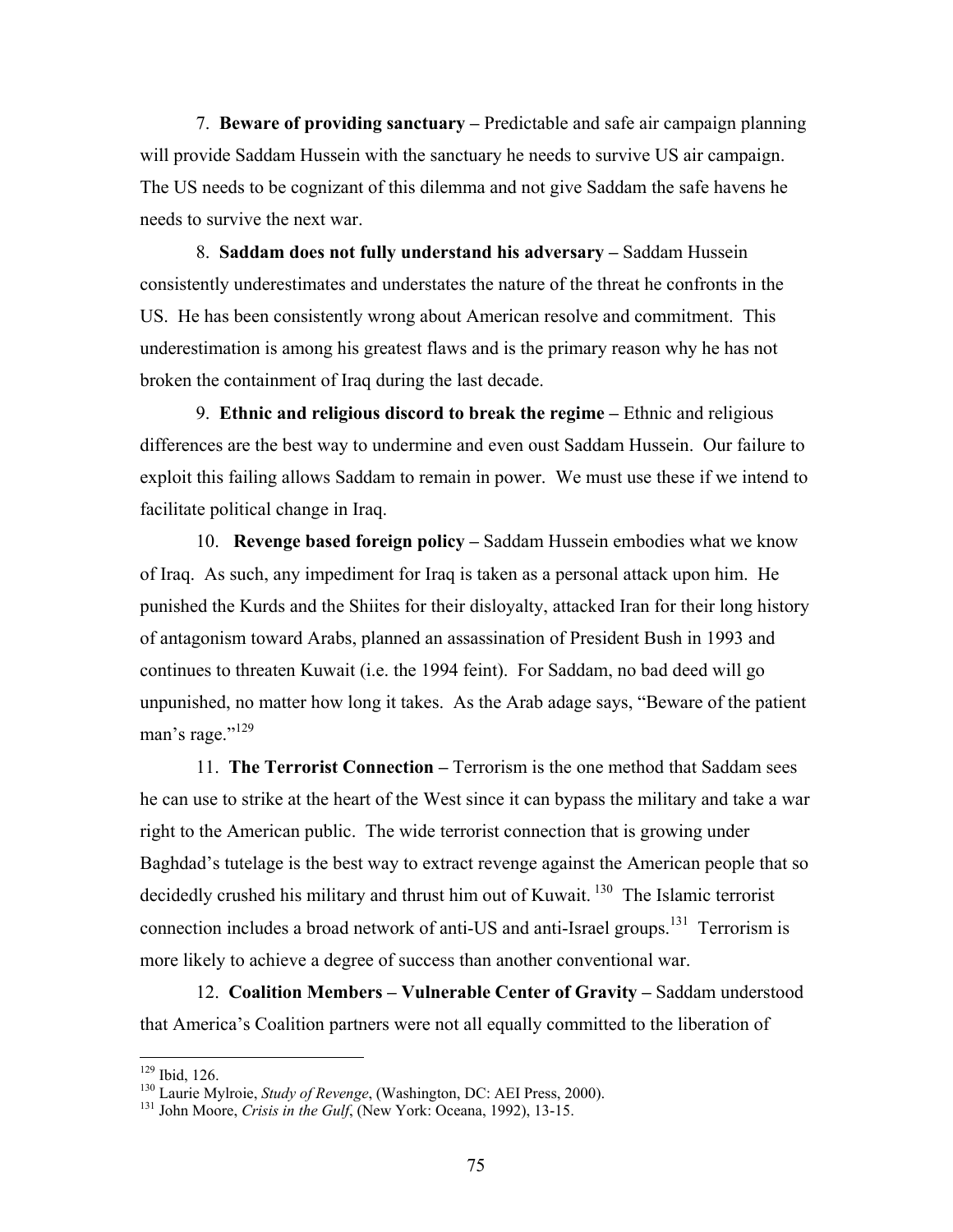Kuwait and actively sought to divide them. For example, Baghdad used its connection with France to secure empathy. Although this approach failed in Desert Storm, signs of weakness were manifest among the Coalition as evidenced by France's lukewarm post war support and conciliatory relationship with Iraq.<sup>132</sup> Everything from slanted press reports to government officials aggressively attempting to have the US unilaterally end the air campaign (Italian Foreign Minister Giani de Michelis, 15 February 1991) gave Saddam hope that a split might occur. Combine this with the limitations that Arab Coalition members imposed upon US strategy (Egypt declared that it would not enter Iraqi territory, while Syria threatened to become an enemy if Israel joined the foray against Iraq) and it is easy to see the many weak points in the Coalition.<sup>133</sup> This emboldened Saddam to cling to the hope of a long and bloody ground campaign so that Coalition members would eventually pressure the US to end the war.<sup>134</sup> Whether acting out of jealousy, religious concerns or national interests, America will have difficulty waging a prolonged campaign against Iraq and maintaining a stolid Coalition.

# **Instruments of Power – the Keys to the Kingdom**

1

*Saddam's instruments of power are the means to impose his will. Obviously, by monitoring these, the US can gage the direction of Iraqi policy and the depth of seriousness associated with it. Saddam Hussein masterfully manipulates each of the instruments to accomplish a particular aim. Diplomatically, Saddam is willing to make any pledge or promise, without the intent of living up to it, if such an action will further his ambitions. We saw in the aftermath of Desert Storm that Iraq agreed upon all the terms of the ceasefire. However, in hindsight, it is clear that Iraq had no intention of living up to its promises of cooperation and began resisting UN disarmament inspections only sixty days after it signed the agreement. The ceasefire was only agreed upon to give Saddam a free hand to combat the Kurds and Shiites, which were a direct threat to his regime. Once they were taken care of, the ceasefire agreement was invalid in his eyes.* 

Internationally, we have seen that Baghdad combines the diplomatic with the

informational to portray Iraq as a victim of Western imperialism, an image that finds

<sup>132</sup> Message, *USCINCENT Daily News Summary*, 4 November 1990. Also, see reports issued on 5, 7, 8, 9, 10 November. Saddam used the hostages to leverage concessions from Coalition members. As European and Japanese national leaders arrived in Iraq, Saddam rewarded them by releasing hostages. It would have been a lot harder for the US to wage war against Iraq if Coalition member citizens died in the air campaign.<br>European and South American support was lukewarm at best.

<sup>&</sup>lt;sup>133</sup> Message, *USCINCENT Daily News Summary*, 12 November 1990 and 3 December 1990.<br><sup>134</sup> "De Michelis Pledges Effort to Stop Raids on Iraqi Cities," FBIS *Daily Report--Near East and South Asia*, 15 February 1991.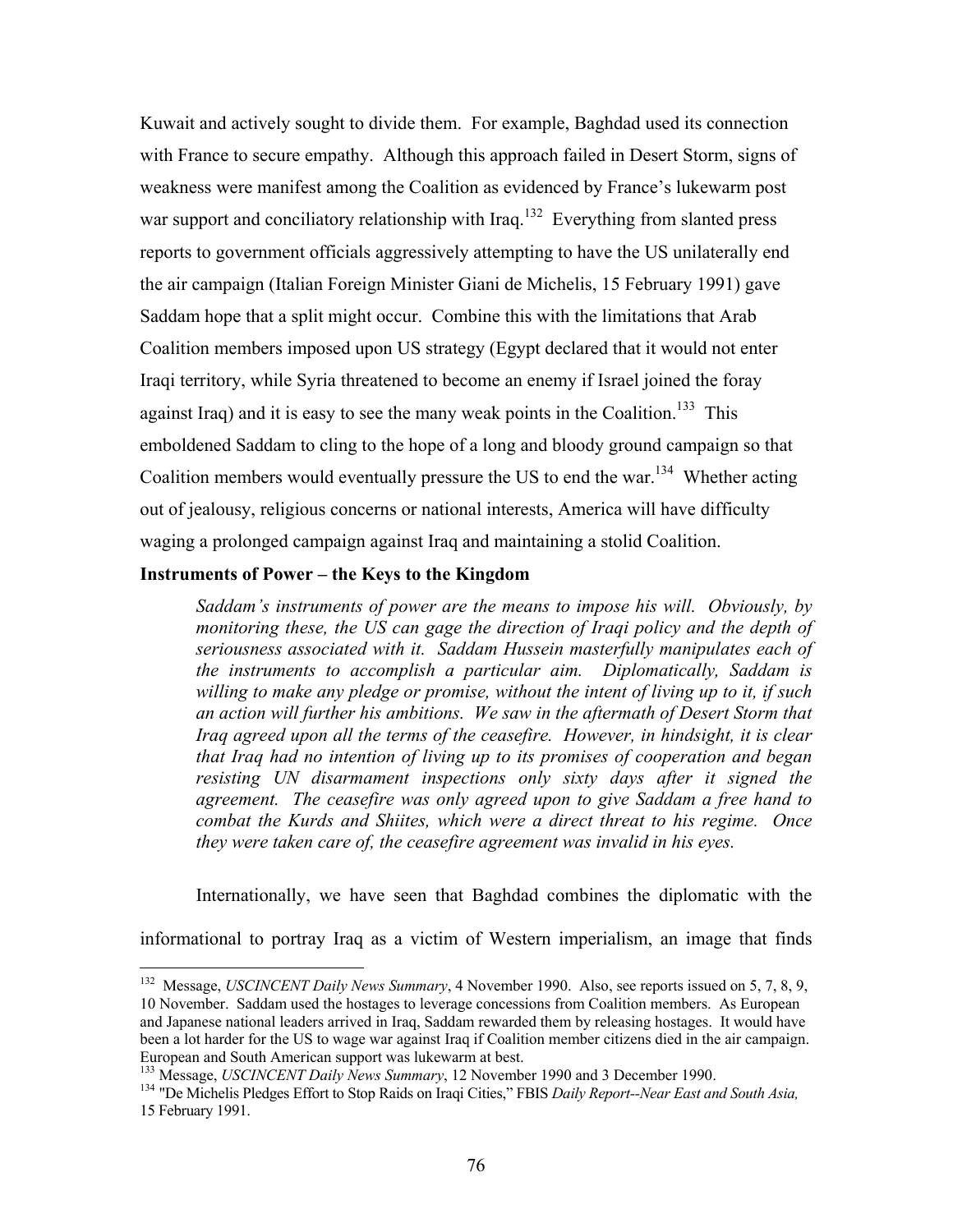ready acceptance in the third world. This triggers a kind of balancing against the US with Russia, China, France and even Saudi Arabia opposing US policy. These fear rising US power in the region as a threat to their interests, a fear that Saddam understands and exploits.

The informational instrument of power is Saddam's most effective since it has a broad appeal among the masses. The power of Iraqi Islamic propaganda is so lethal largely because the US does not understand it. It is hard to believe that so many accept outright Iraqi lies especially when so much factual evidence refutes the misinformation. However, many in the region see the US as the aggressor *and as the religious enemy*. The only problem with Iraq's propaganda is that it takes a lot of time to affect change in the region, since the leaders are either monarchs or dictators. The Iraqi rhetoric is acting like termites against the other Arab leaders, draining them of legitimacy and portraying them as puppets of America, causing them to waiver in their support. The following quote from an US Army intelligence agency illustrates our predicament; "Regional [Arab] nations supporting the UN sanctions are key in neutralizing Iraqi psychological operations (PSYOPS) as they must take the lead, particularly on such sensitive issues as Islam and Arab nationalism, where outside spokesman would not have credibility. If Iraqi propaganda is not countered effectively, the impact of Iraqi PSYOPS could result in a much stronger anti-US atmosphere in the region. Such PSYOPS may be difficult to reverse even if Iraq is defeated."<sup>135</sup>

<sup>135</sup> Cigar, Norman, *"Iraq's PSYOPS War: Targeting the Arab World."* US Army Intelligence Agency, October 1990. Document ATC-WP-2540-165-90. Released by Freedom of Information request 2 April 1993.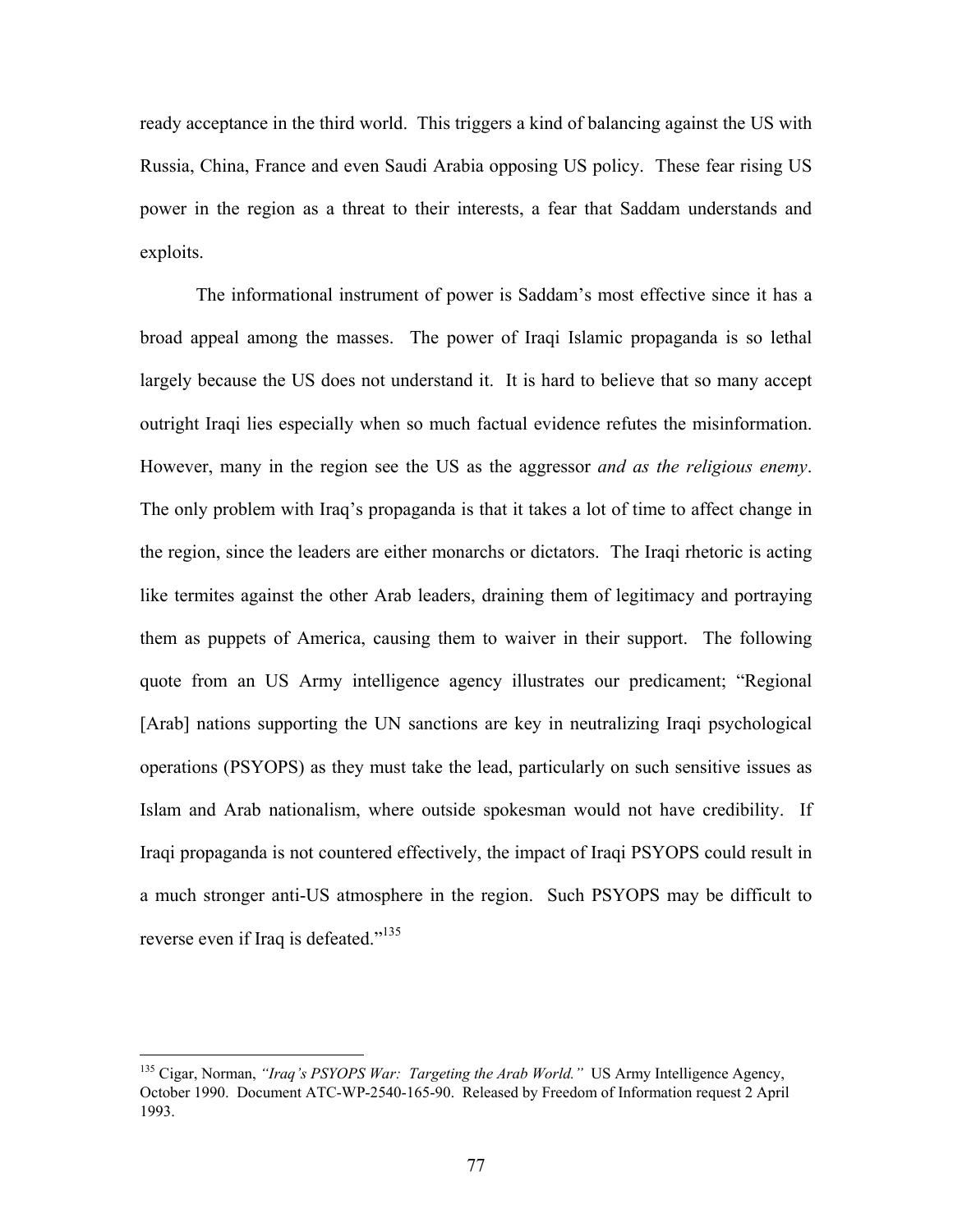*The military instrument is the true muscle of Saddam Hussein's regime. It is the force that keeps him in power and gives him the ability to impose his will. Its weakened nature has not reduced his resolve use it to accomplish national aims. This, combined with the oil based economy is all Saddam needs to secure his power base and to again pursue the dream of becoming a modern day Nebuchadnezzar.136* 

### **Great Underestimation of the US**

*O brothers, you know that the air force cannot settle a ground battle, regardless of the sophisticated weaponry. This is the rule governing all conventional and liberation wars. The Vietnamese people were the last to confront this capability.137* 

Saddam Hussein

*He [Saddam] kept telling the Iraqi people that air power had never won a war in the history of warfare and the Americans would never have the nerve to engage the Iraqi Army on the ground.138*

Iraqi Brigade Commander

Saddam greatly underestimated the US on several counts. First, he did not anticipate a strong American response to the 2 August 1990 invasion of Kuwait and believed that the specter of Vietnam would prevent US military action. Then he failed to accept the reality of a Coalition offensive to deliver Kuwait from Iraqi occupation, even as 500,000 "enemy" troops deployed against him in a six month long build up. After this, Saddam underestimated American resolve and did not expect the containment of Iraq to last over a decade past Desert Storm.

Finally, he failed to grasp the different nature of warfare that the US conducts. The Iraqi defense of Kuwait did not contend with the Air-Land Battle Doctrine concept of being able to outmaneuver Iraq's defenses. Saddam apparently believed that the threat

<sup>136</sup> Cordesman, "The Military Balance in the Gulf," 29-35. 137 Ofra Bengio, *Saddam Speaks on the Gulf Crisis*, 142. 138 *VII Corps (US) G2's Battlefield Reconstruction*, 25.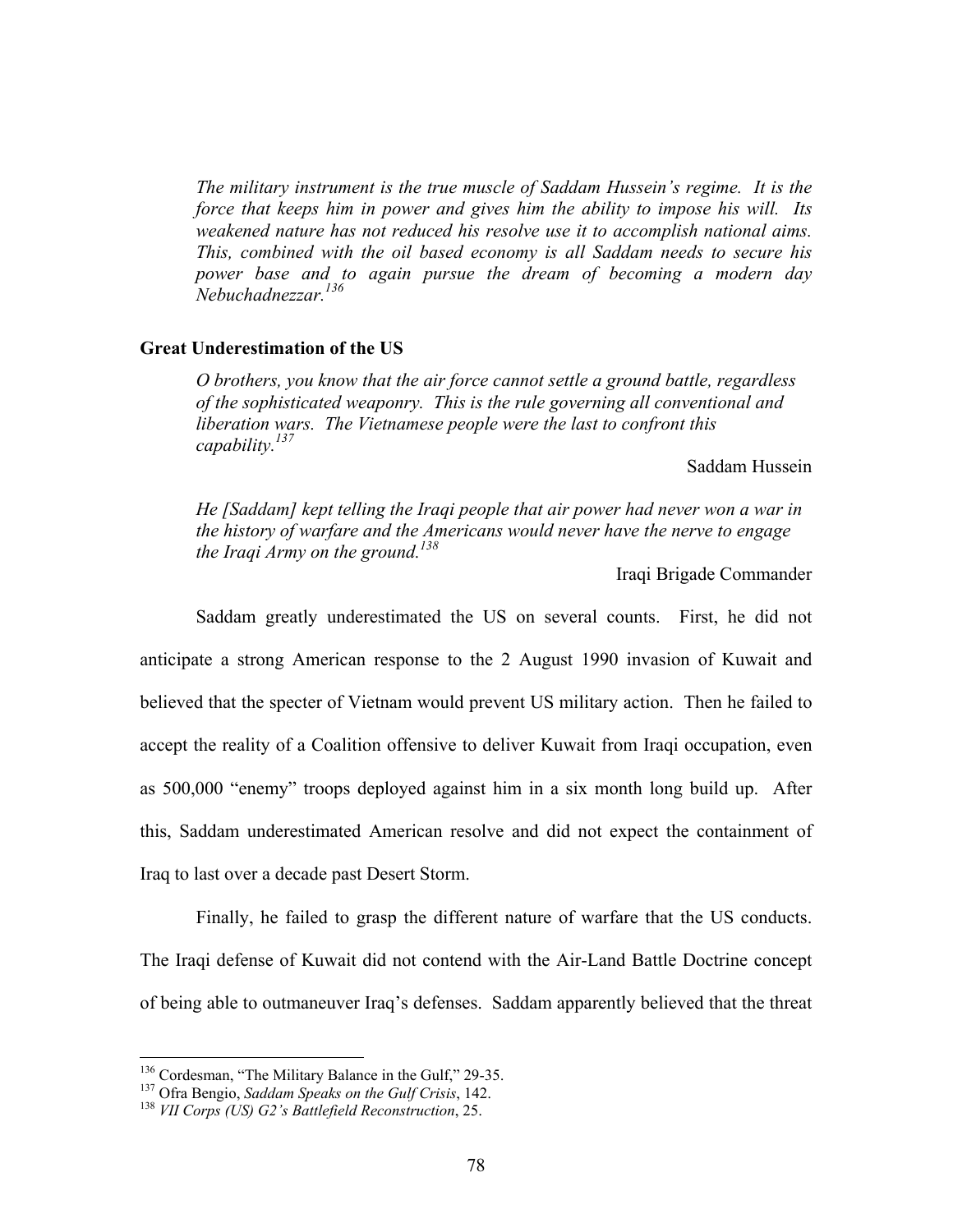he faced from the Iranian military was analogous to the one he faced against the United States. He could not have been more wrong.

Saddam Hussein's gross underestimations of the US have cost Iraq dearly. Despite this, it is unclear that Saddam yet accepts the level of US resolve in containing him regionally and internationally. This is Saddam's biggest weakness for America to exploit since he seems to believe his own propaganda.

### **Beware of Islamic Pan-Arab Rhetoric Against Unilateral US Action**.

The principal threat to American interests in the Gulf is our ignorance of the deep impact that Islamic propaganda has. Despite the predictability of the anti-US Islamic rhetoric, it consistently catches the US off guard either because we do not understand it or believe that the propaganda is too unbelievable to find acceptance. Despite this, the inflammatory remarks are believed locally. We need to proactively anticipate and refute the disinformation now more than ever and appreciate the depth of its impact.

The best way to refute the Islamic propaganda is to have a strong Arab ally, such as Egypt or Saudi Arabia fighting along side us. Having such an ally dulls the impact of the religious based misinformation. This is why the calls for an anti-US jihad did not resound deeply during Desert Shield/Storm. The legitimacy of the Islamic centered anti-US rhetoric was not credible since Saudi Arabia, Egypt and other Arab states fought along side the US. These Coalition members literally counter-balanced the Islamic propaganda. Conversely, unilateral action, such as Desert Fox, illustrate the danger of taking on an Arab state without Arab support. The following quote from Saddam highlights our quandary: "If Arab members of the Coalition perceive the prolonged presence of US and foreign forces as the more ominous threat to the region, they will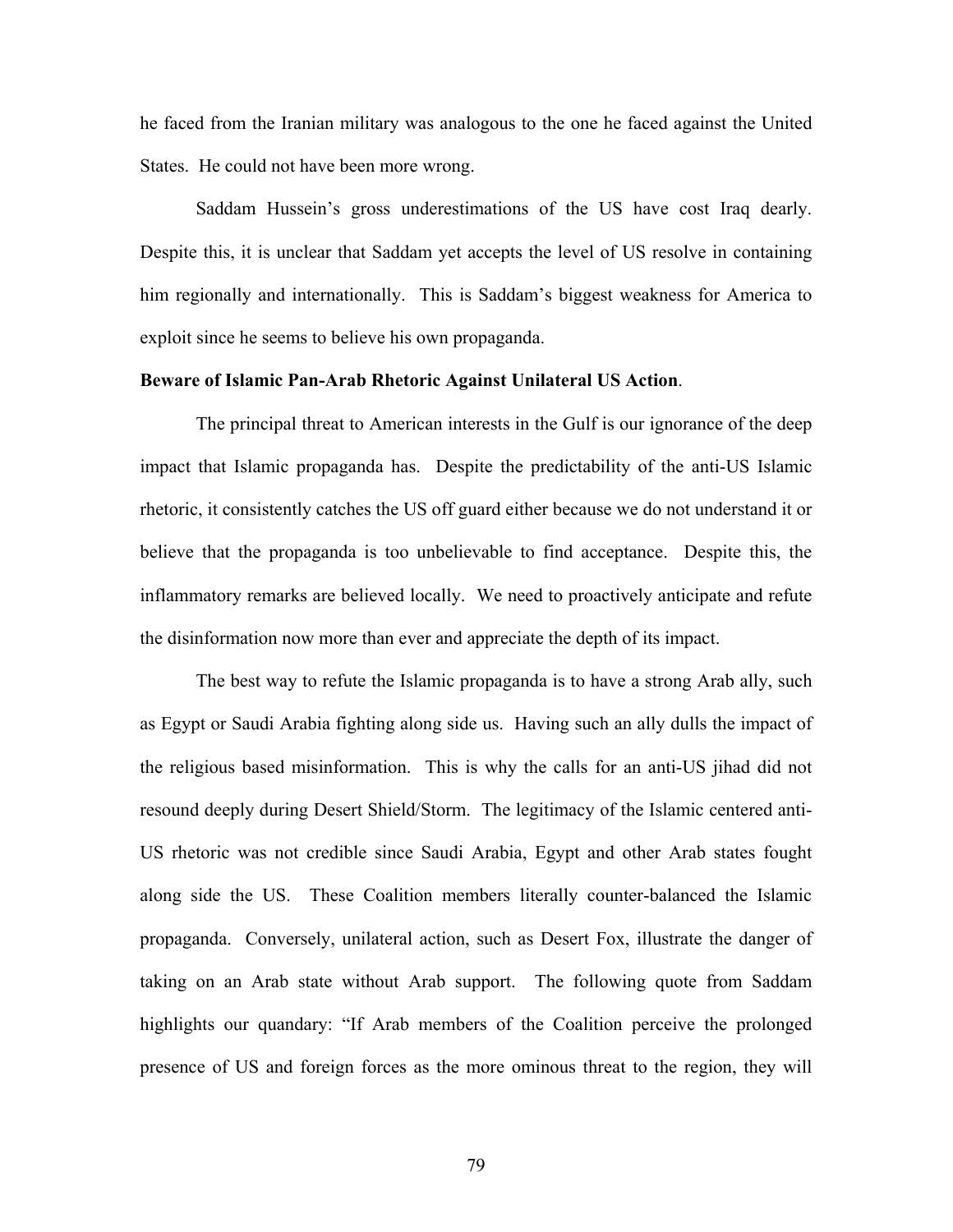abandon the Coalition and turn to assist "a wronged Arab brother."139 Saddam summed up his desire for Arab unity when he said, "All of us are strong as long as we are united, and all of us are weak as long as we are divided. Then we will see how all of us will reach safe shores, God willing, so we can take off together on the road of stability and prosperity…We will also see how Satan will grow weaker wherever he may be and the evil will depart our homeland and nation."<sup>140</sup>

<sup>&</sup>lt;sup>139</sup> Susan D. Coronis, "Gulf Crisis: Cracks in the Allied Coalition and Options for Saddam," US Army ITAC, November 29, 1990. Released by Freedom of Information request April 2, 1993. 140 Ofra Bengio, *Saddam Speaks on the Gulf Crisis*, 43.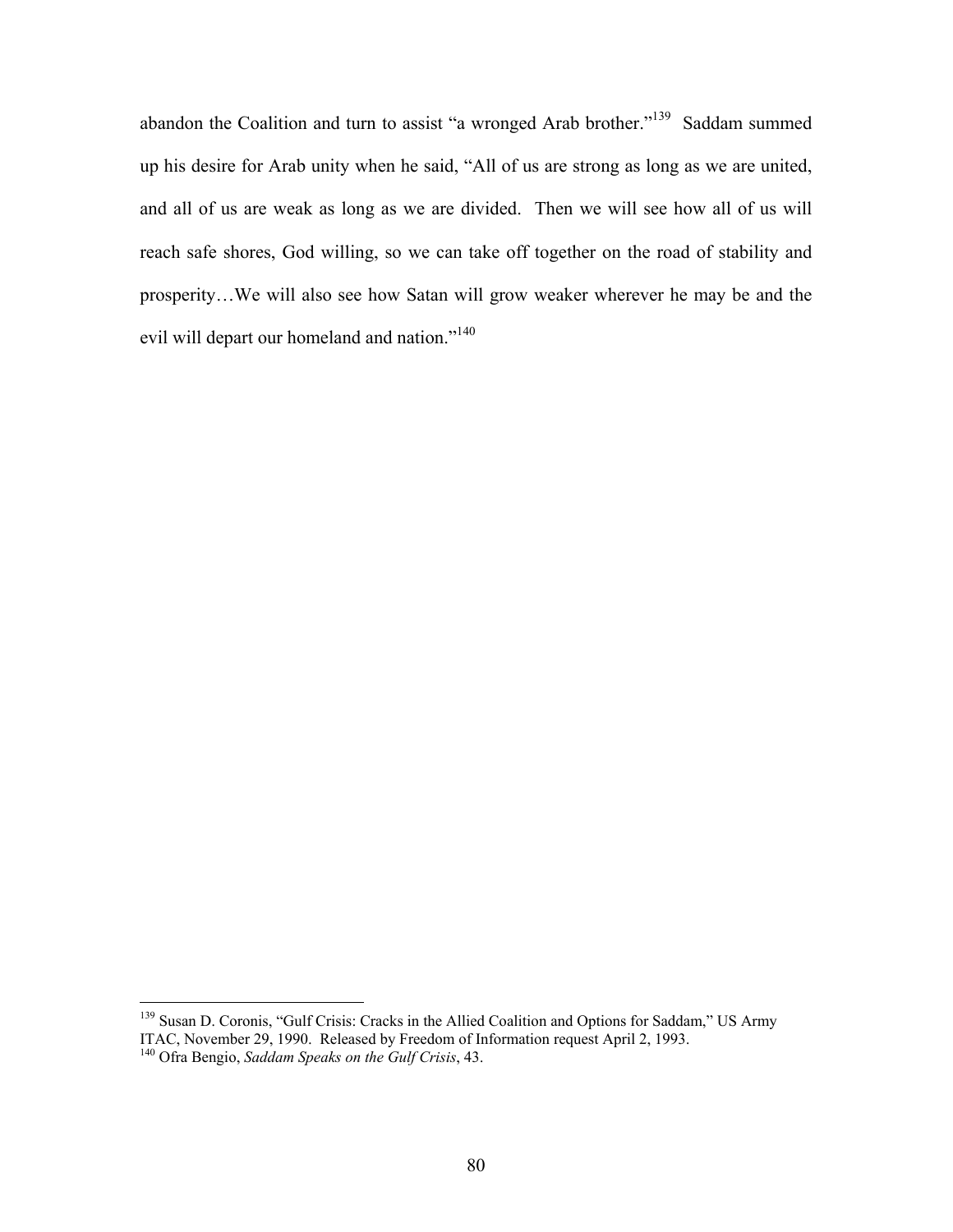## **Israel – the Lynchpin**

The US absolutely must keep Israel out of any future conflict in the region. Despite the many differences and divergences among the Arab states, their shared hatred of Israel is the single most influential force because it combines both Islam and ethnicity. As Desert Storm highlights, Iraq will go to great lengths to draw Israel into a conflict. Expect concerted efforts beyond conventional Al Husayn missiles the next time to trigger an Israeli response.<sup>141</sup>

An Israeli military response during a war would greatly undermine the US strategy. Even now the US is attempting to garner Arab support for future military action against Iraq. The support is weak at best. If the US attacks Baghdad with lukewarm Arab support and then Israel participates as well (such as a response to an Iraqi chemical warhead), the US will find itself surrounded by adversarial Arab states.

# **Use Ethnic and Religious Differences**

1

One immense tool at America's disposal is Iraq's ethnic and religious factions. The tribal differences in Afghanistan ably illustrate how useful it is to use tribal/ethnic differences within a nation to further the US national objective. This is not a new phenomenon, but was a factor that even helped the Crusaders one thousand years ago. As Charles Oman wrote in his seminal work, *A History of War in the Middle Ages, "*Stated broadly, the problem which was started in 1096 and lasted till 1291, was whether [the West], with [its] military customs and organization… would prove strong enough to make a permanent lodgment in the East or perchance to make good the whole of the ancient losses which Christendom had suffered at the hands of the Saracen and Turk from

<sup>&</sup>lt;sup>141</sup> Mylroie, 133-134. Mylroie asserts that Saddam had twenty-five Scud systems dedicated to launching biological and chemical munitions against Israel and Saudi Arabia if the regime was directly threatened by US ground troops moving against Baghdad.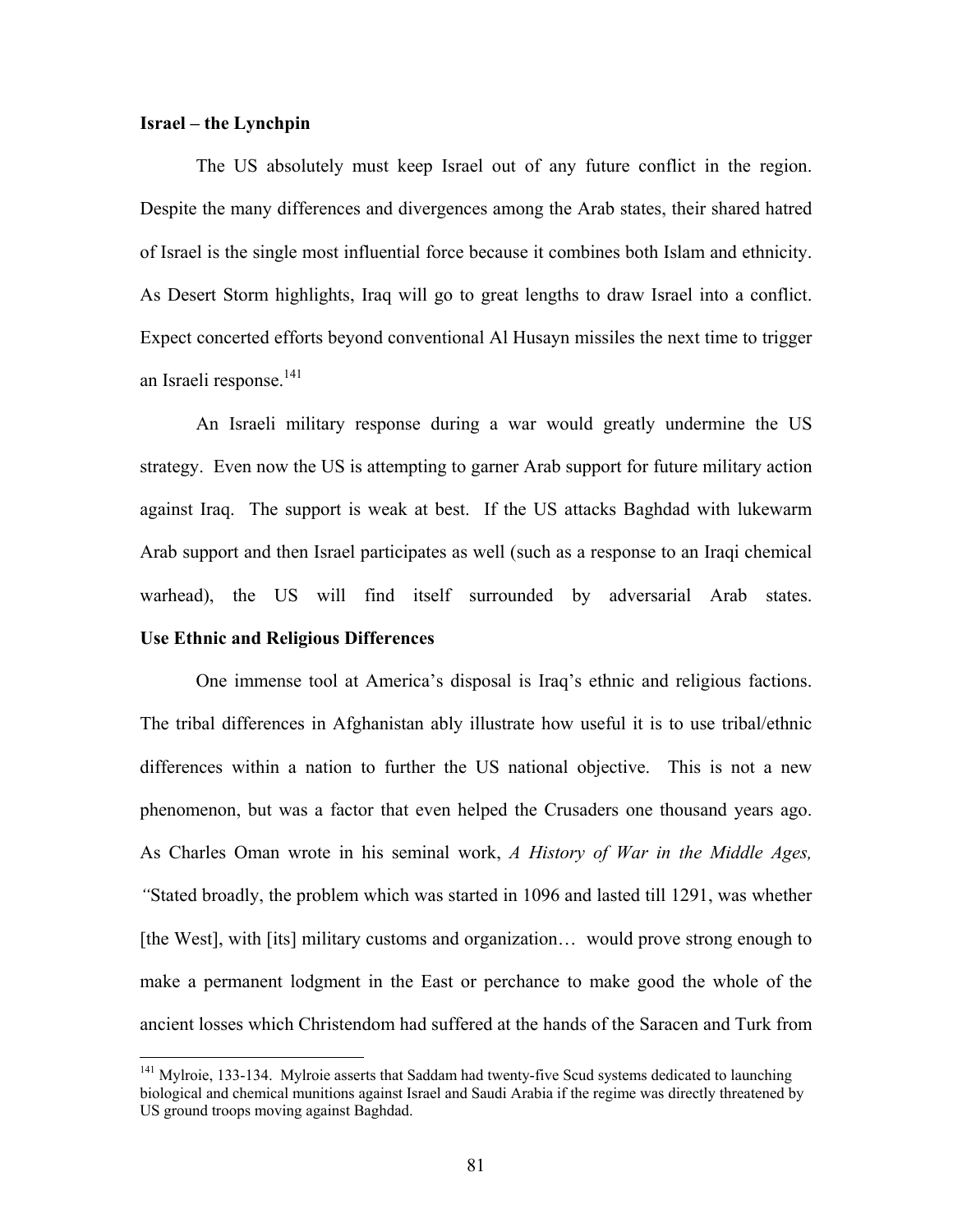the days of Heraclius to those of Romanus Diogenes…But in the thirteenth as in the twelfth century, the dissensions of the Mohammedans were the salvation of the [West]. $1^{142}$  Iraq is not free from this ethnic and religious diversity and is comprised of Arabs Kurds and Assyrians ethnically and Sunni Muslims, Shiite Muslims and Christians religiously. Saddam's support comes from the Sunni Arab population centered in Baghdad. This means that the US can find numerous allies in the Kurdish north and Shiite south.

Unfortunately, the US has shied away from using these weaknesses against Saddam due to their impact upon the status quo. A Kurdish state in Iraq would embolden the Kurdish separatists in Turkey just as a southern Iraqi Shia state would likely be friendly to Iran. However, the time for such caution is gone. Saddam remains in power because of our desire to maintain the nation-state status quo. The best way to rid Iraq of Saddam is to undermine his state by using these disenfranchised groups to our advantage. Such an option is what he fears the most since it is the most threatening to his regime. America will find adept fighters and eager volunteers from these groups, who need only clear leadership and direction to succeed in wresting control away from Saddam. This would find ready acceptance in other high threat states, such as Iran, where there are also an abundance of dissatisfied ethnic minorities (Azeri, Baluchi, Kurd, etc).

### **Iraqi Army - Not Quite the Joke We Believed**

Despite its defeat in 1991, the Iraqi Army was not the completely inept force we now believe. Yes, the front line infantry did collapse, but these were comprised of the reserves and the very ethnic and religious minorities that Saddam cannot rely upon.

<sup>142</sup> Oman, 233, 264.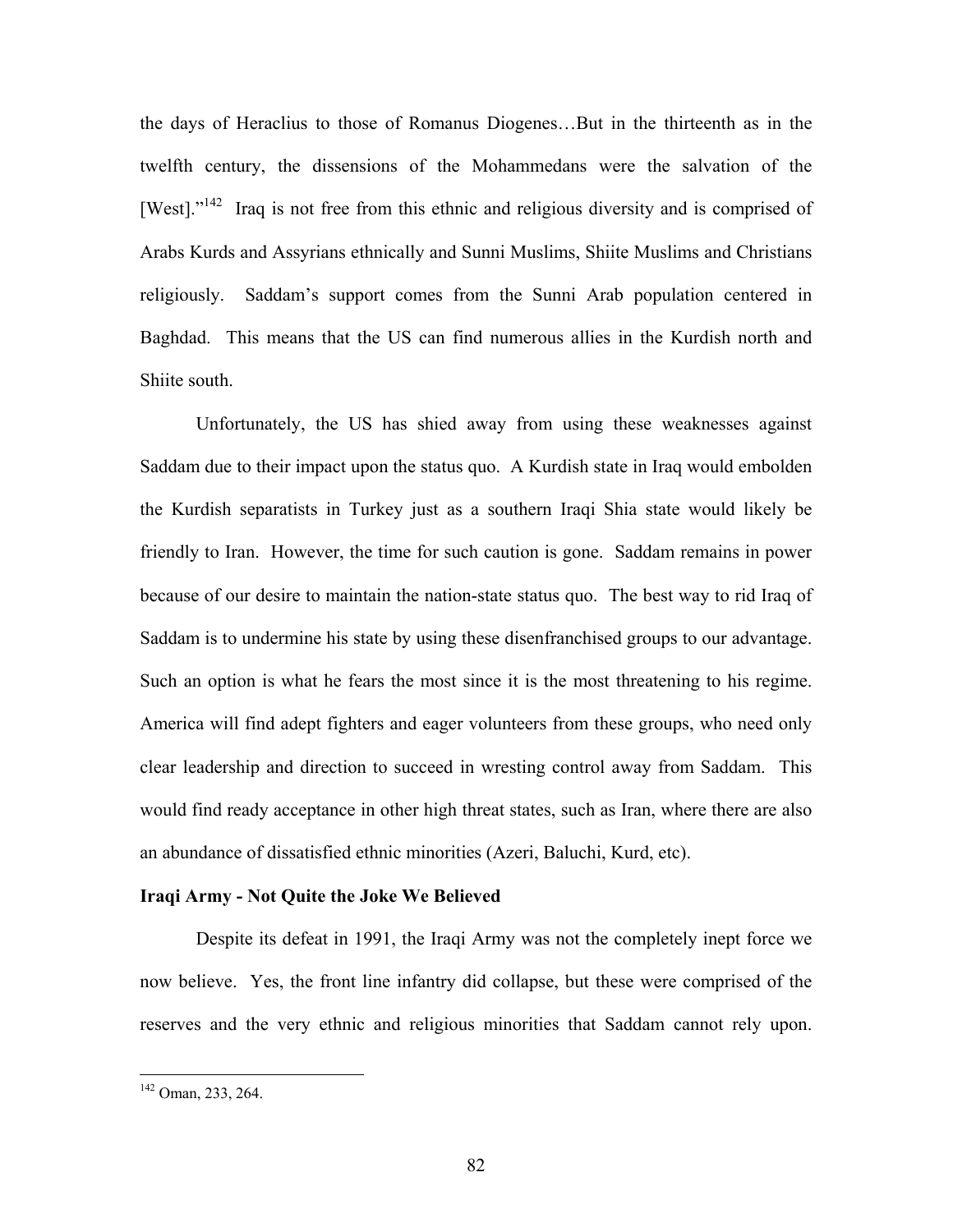However, the bulk of the regular army mechanized and armored units, and the Republican Guards fought, despite insurmountable odds. Many of these troops managed to rally in sharp-pitched battles, despite being overrun and frequently out-maneuvered. The lesson for the US is to expect any ground offensive against Iraq not to be without significant resistance, especially in the cities. Such resistance will increase as we approach Baghdad where most of his loyal supporters are centered. The Sunni minority sold their souls to support the regime. The collapse of the regime would trigger a hefty purge of sorts, something that Saddam's Sunni supporters understand and fear.

The weaknesses for the US to exploit encompass the army's vulnerability to air attack, ineffectual logistics and poor maintenance. Much can also be made of the psychological advantage that the US has from the 1991 victory, which must still be fresh in the minds of those Iraqi troops on the receiving end of US military might. Despite this, the US should not expect a replay of 1991 for several reasons. First, much of the existing US force structure was deactivated in the 1990s. On the army side, one entire heavy armored corps no longer exists (the US VII Corps which spearheaded the attack against the Republican Guards in Desert Storm). The best method to make up for these challenges is to equip and organize an ethnic or religious based force to fight alongside the US.

### **Don't be Predictable & Expect Civilian Casualties**

*…The Republican Guard and regular armored forces were safe from air attack once inside Basra [to avoid civilian casualties]. 143 Certain Victory: The US Army in the Gulf War* 

*[Baghdad] residents no longer had to fear attacks during normal working hours. At night, their homes remained free of attacks, because F117s attacked only office buildings and bunkers.144*

<sup>143</sup> Robert Scales, *Certain Victory*, (Fort Leavenworth, KS: 1994), 315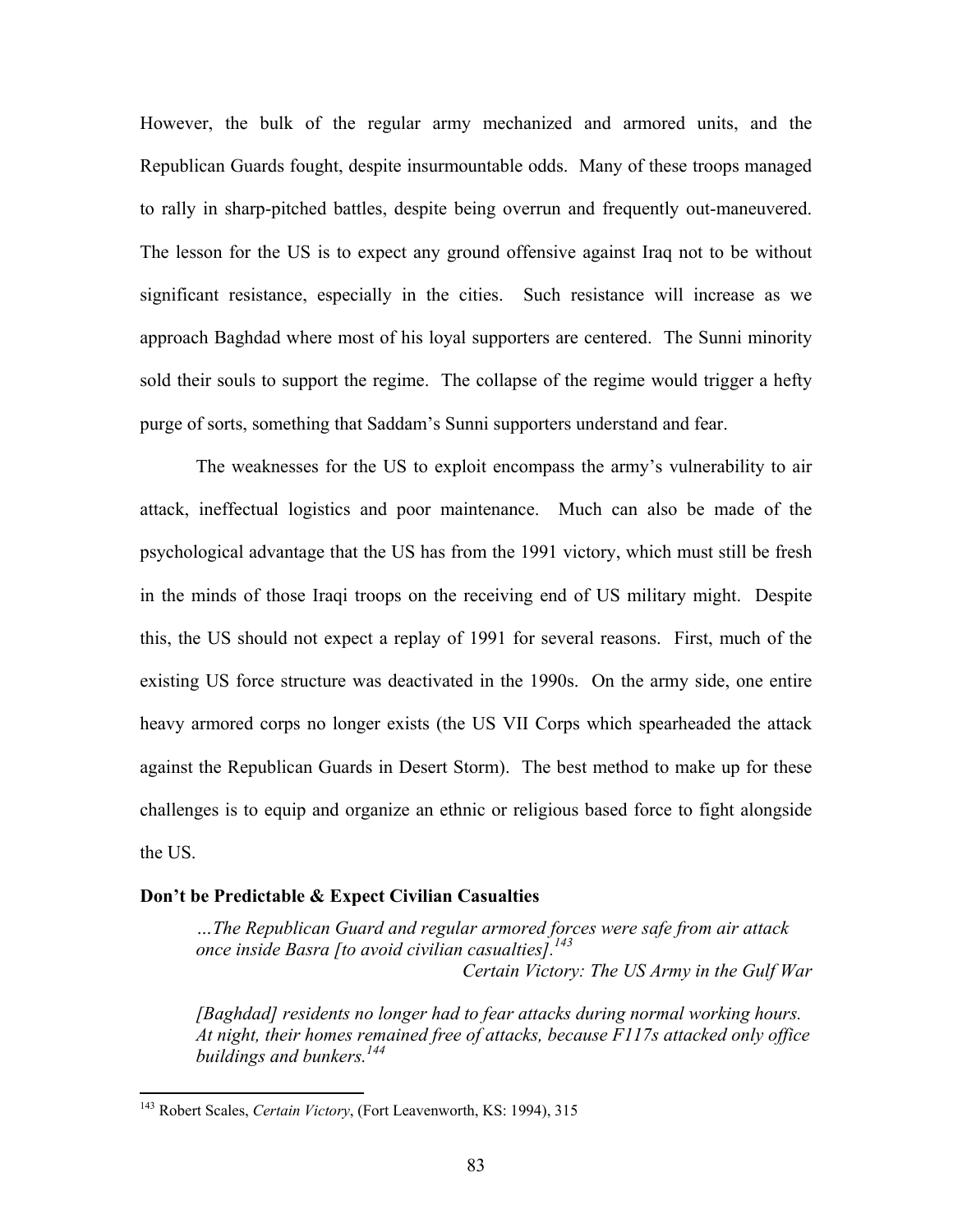### **Gulf War Airpower Survey**

Saddam's biggest strength in fighting the US is its aversion to killing civilians. This provides Saddam with sanctuary for his regime's essential infrastructure. To protect the regime, important functions will be located among the masses, near schools and even in mosques. The US needs to understand this and not hesitate to target locations that Saddam is using even if there will be unintended consequences and casualties. This is not to say that the US should intentionally kill innocents. The goal is to keep that at a minimum, but not to hesitate to strike at locals where the regime is hiding. A safe and predictable air campaign will not work in the next war against Saddam Hussein. He knows how we use air power and the limitations we impose on ourselves. These he uses to his advantage and to our demise.

### **Summary**

Saddam Hussein is an illegitimate dictator, whose precarious position frequently compels him to take extreme action. However, this is not a sign of irrational behavior, but a means he uses to remain in power, which is his most important objective. With this in mind, any competitors, real or perceived, are summarily dealt with. Adding to the challenges he faces within are the ones without, namely the US containment of Iraq. Until the embargo is lifted, he cannot again launch forward on his life-long dream of expanding Iraq's position economically or militarily. The embargo and the US need to go.

Despite Saddam's precarious dilemma, what has the US learned from the decade old confrontation with him? What is evident is that Saddam is a shrewd Machiavellian

 <sup>144</sup> *Gulf War Airpower Survey,* Vol .2, (Washington, DC: GPO, 1993), 221.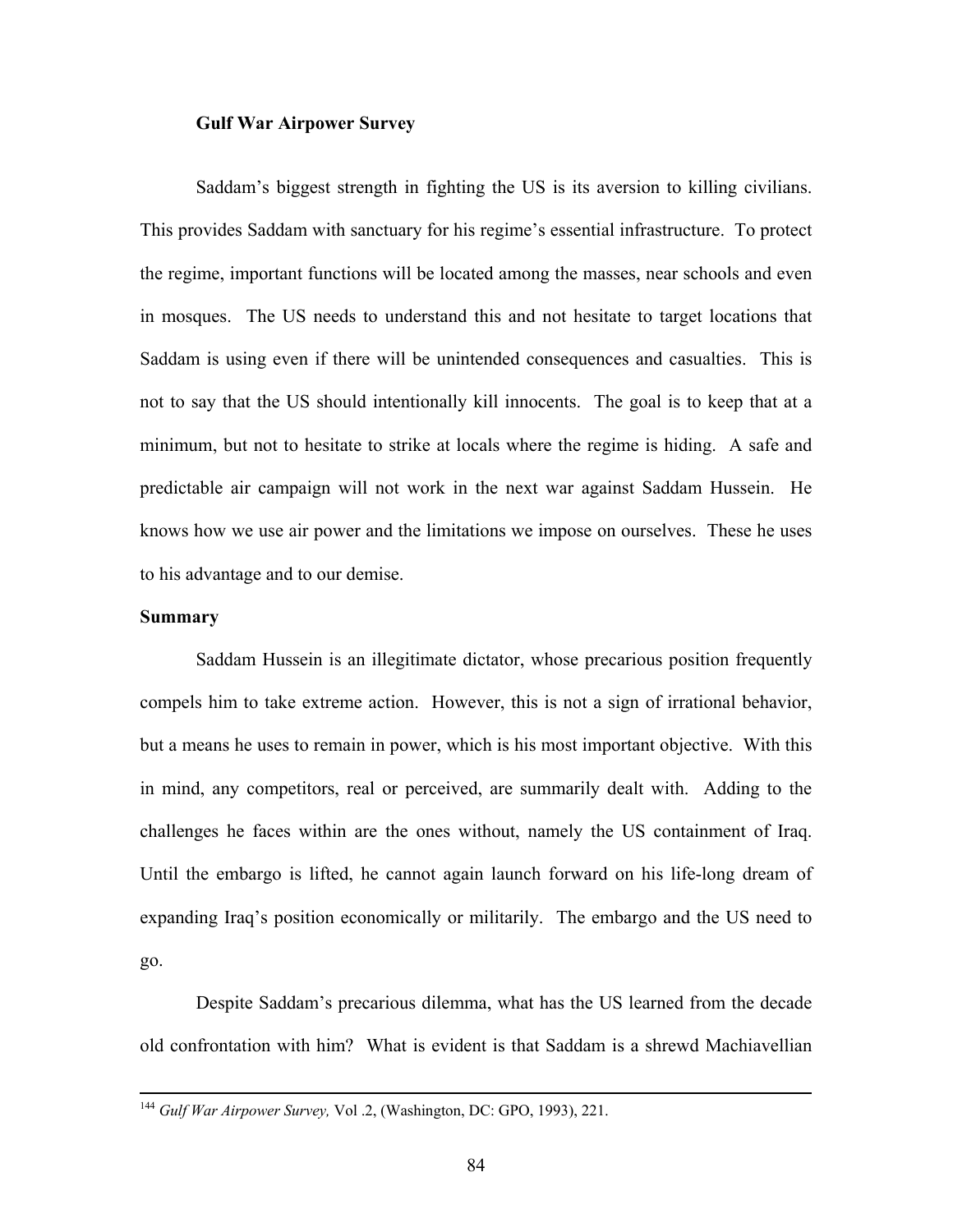leader focused upon surviving and then imposing his will upon the region. When the US confronts Iraq the next time, we need to seriously contemplate the lessons of our last war against Saddam Hussein. Failure to do so will leave us vulnerable to a political or military defeat and not provide the sphinx with the correct answer.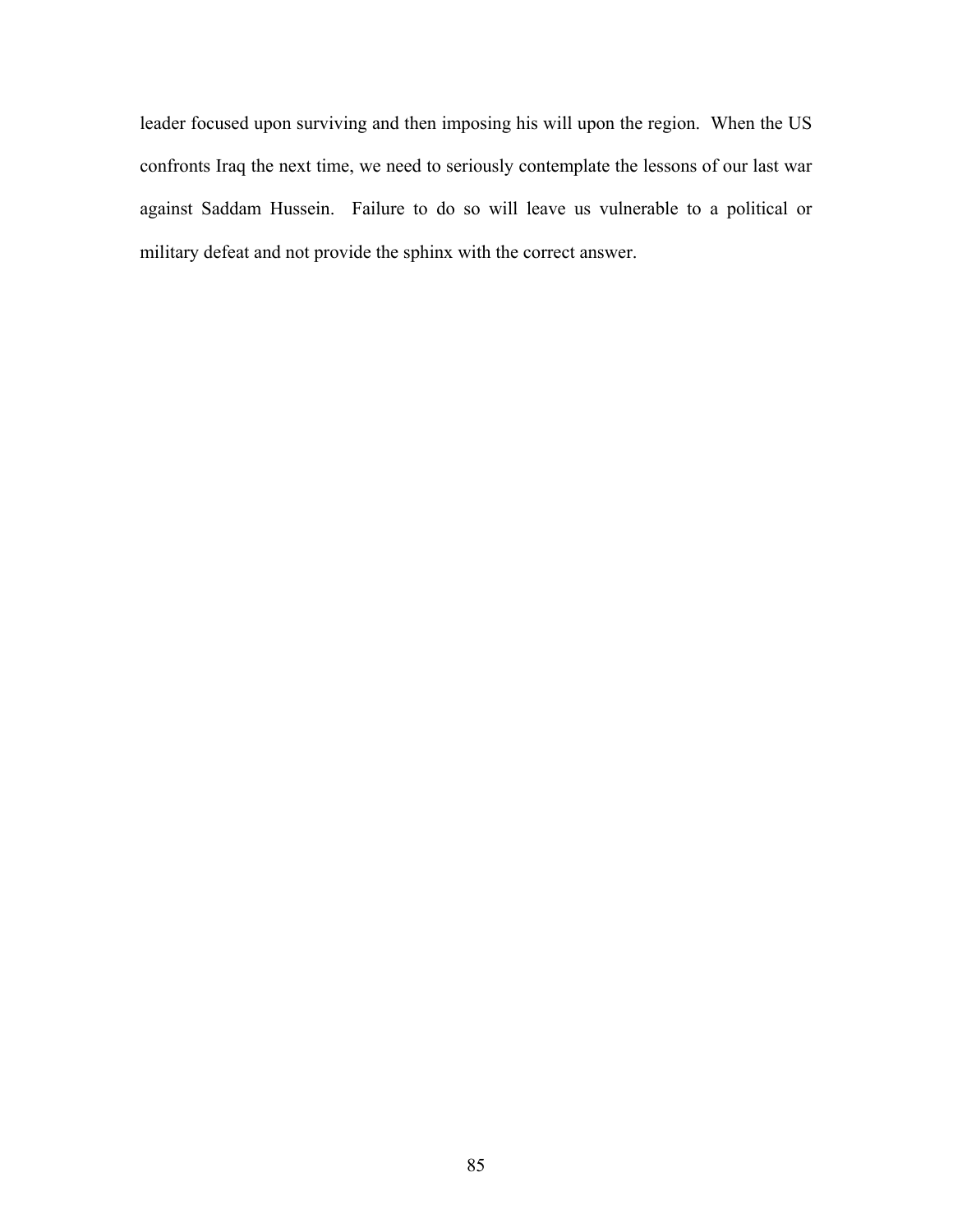# **Appendix Illegitimate Borders**

The Ottomans dominated most of the Arab world after the 1400s. However, by WW I, the Empire was greatly reduced because of European expansion. In 1914, Ottoman territory encompassed Anatolia, Asia Minor (modern day Turkey) and portions of the Arabian Peninsula (modern day Syria, Israel, Kuwait, Jordan, Iraq and part of Saudi Arabia).

The fate of the Ottoman Empire was sealed during WW I, when it sided with the Central Powers (Germany, Austria-Hungary). Occupying positions along the Suez Canal and the Bab el Mandeb (Yemen), the Ottomans were in a position to threaten vital British trade routes to India. The British launched a series of attacks up the Tigris-Euphrates River Valley and along the Dardanelles (Gallipoli) to forestall this.

The British also encouraged Arab rebellion against the Ottomans. The most successful came through the 1915-1916 McMahon-Hussein Correspondence. These letters, from the British High Commissioner of Egypt (McMahon), encouraged Hussein, the Hashemite Sharif of Mecca, to revolt against the Ottoman. If he did rebel, the British promised Hussein his own state.<sup>145</sup>

Meanwhile, British Ambassador Sir Mark Sykes and French Foreign Minister Francois Picot conspired to divide the Ottoman Empire. The accord was the Sykes-Picot Agreement, which the 1920 San Remo Treaty ultimately codified. Sykes-Picot created the modern borders of Iraq, Jordan, Syria and Lebanon. France secured administration

<sup>145</sup> Hourani, 207-208, 316-317.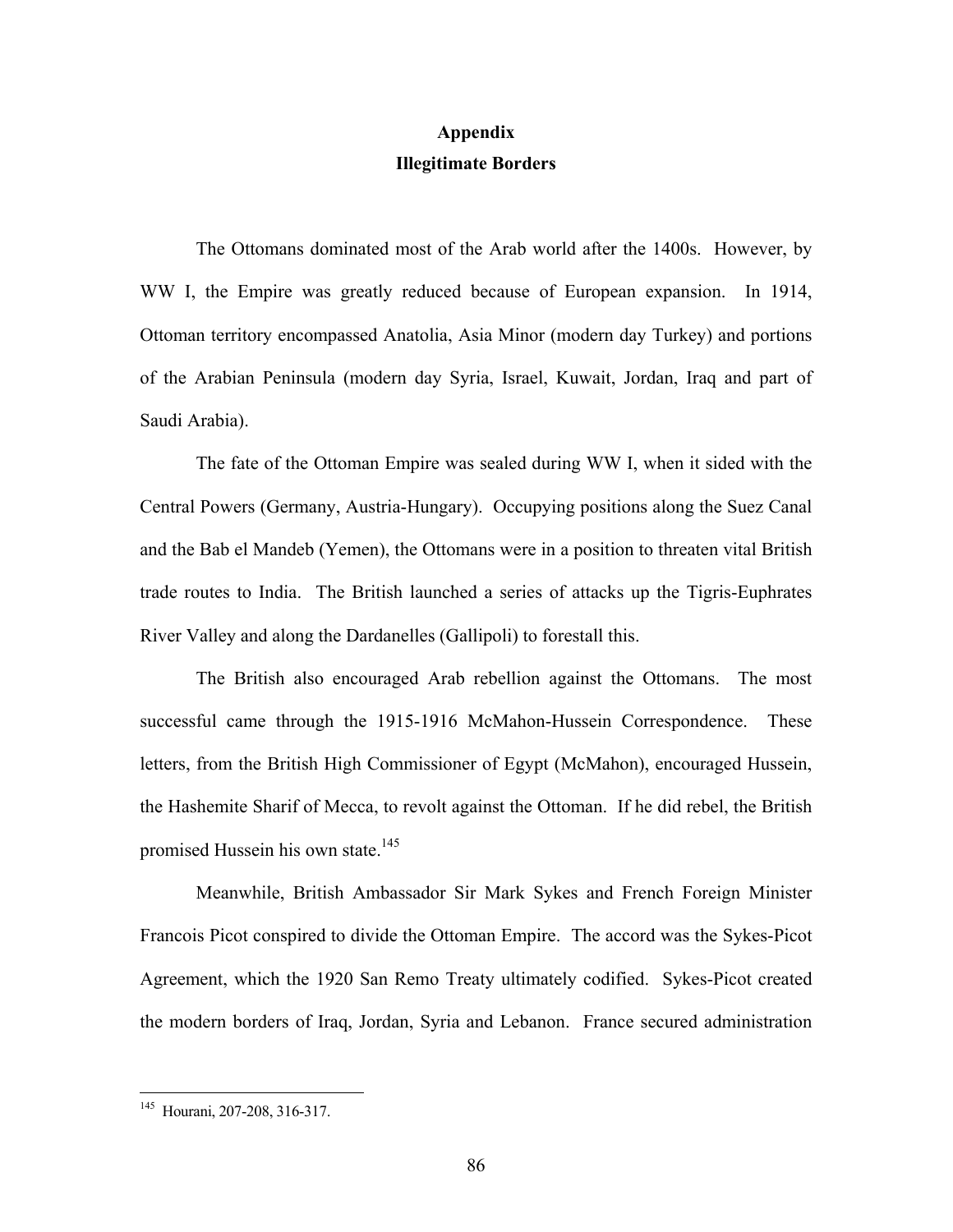over Syria and Lebanon, while Great Britain took control of Iraq, and Jordan. As a reward for revolting against the Ottomans, London installed Faisal as the Jordanian King.

The borders caused problems for these states, especially for Iraq by ignoring tribal/cultural rivalries and territorial disputes by placing the ethnically and religiously diverse Ottoman Provinces of Baghdad, Basra and Mosul into one state. The north brought the ethnically diverse Kurds, and Christian Assyrians with it, while the south encompassed a large Shia majority. The problem increased when the UK placed Sunni King Faisal in power (Sunni population is centered around Baghdad). The ethnic and religious demographics of Iraq highlight the problem. Ethnically, Iraqi includes; 73% Arab, 17% Kurdish and 10% Assyrian-Turkic people groups. The religiously division is 50% Shia, 40% Sunni and 10% Christian.<sup>146</sup>

Iraq's First and Second Gulf Wars are linked to the European designed borders. In addition to the ethnic and religious mix comprising Iraq, the other problem was access to the Persian Gulf and the Arab population in Persia. Sykes-Picot only granted twentysix miles of coastline. Control over the Shatt al Arab waterway (border between Iran/Persian and Iraq) was shared by Iran and Iraq, which further reduced Iraqi access to the Persian Gulf. However, using the Shatt as a natural boundary for Iraq also left large groups of Arabs under Persian control further exacerbating the problem.

<sup>&</sup>lt;sup>146</sup> Mosul Province encompasses millions of Kurds. These Kurds (as well as those in modern Turkey) secured promises from the Europeans in the 1920 Treaty of Sevres for independence. However, Kurdish independence lapsed after Mustafa Ataturk seized power in Asia Minor and conquered Kurdish territory. Neither France nor Great Britain desired to go to war over this issue. Britain also needed to retain their Iraqi Kurds as outlined by Sykes-Picot when oil was discovered around Mosul. "Republic of Iraq*," Defense & Diplomac***y** 3, no. 2 (February 1985), 29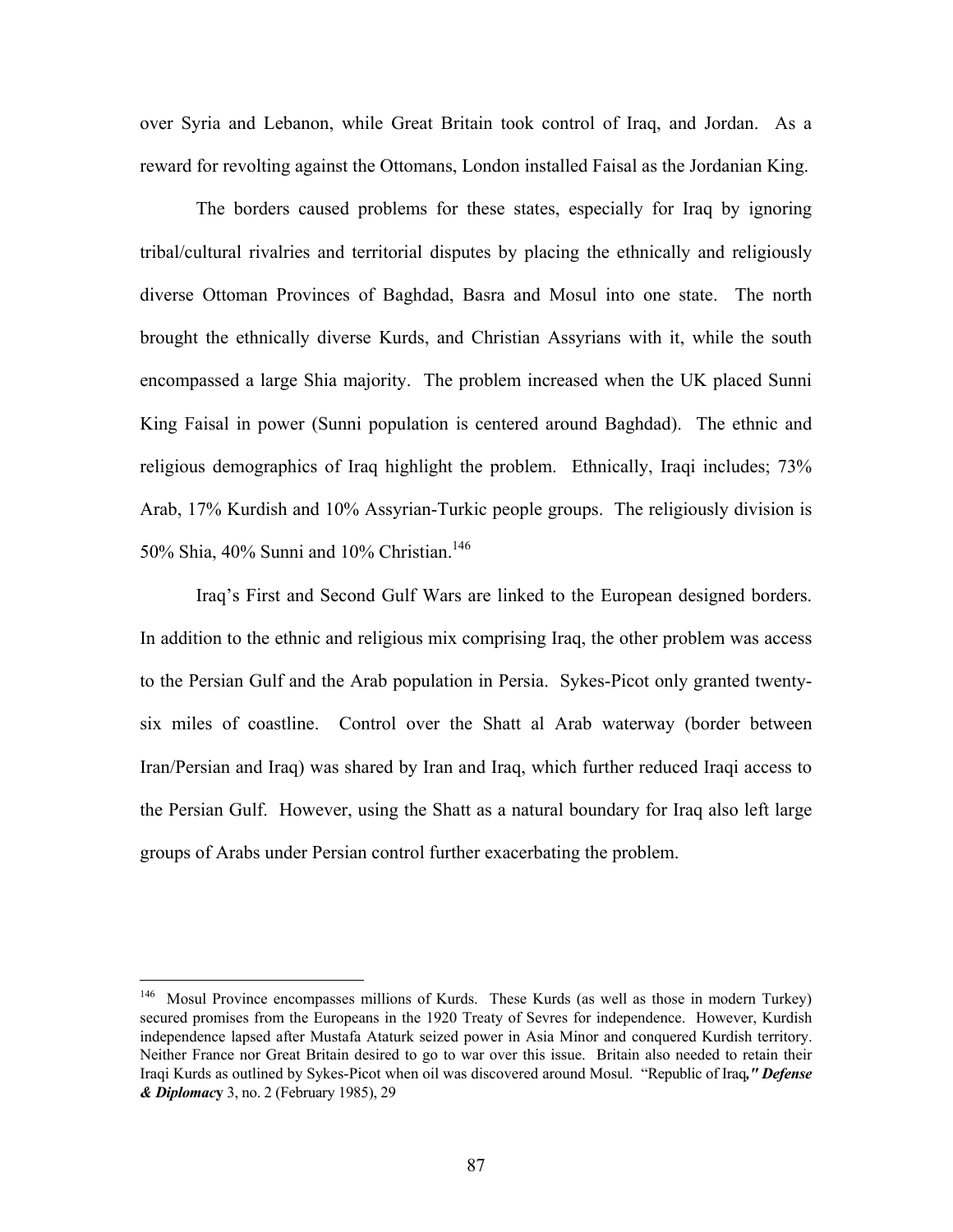### **BIBLIOGRAPHY**

- Al Rashoud, Claudia Farkas. *Kuwait: Before and After the Storm*. Barcelona, Spain: Kuwait Bookshops, 1992.
- Andres, Richard B. "The Balancing Preference: Why powerful states win or lose militarized disputes," University of California, Davis, May 2001.
- Atkinson, Rick. *Crusade.* New York, Mifflin; 1993.
- Bengio, Ofra. *Saddam's Word*, New York: Oxford University Press, 1998.
- Bengio, Ofra. *Saddam Speaks on the Gulf Crisis.* Tel Aviv: The Shiloh Institute, 1992.
- Bullock, John and Morris, Harvey. *Saddam's War.* Boston: Faber & Faber, 1991.
- Cohen, Roger and Gatti, Claudio. *In the Eye of the Storm.* New York: Farrar, Straus and Giroux, 1991.
- Chubin, Shahram. *Iran and Iraq at War.* Boulder, CO: Westview Press, 1988.
- Cigar, Norman*. "*Iraq's PSYOPS War: Targeting the Arab World." US Army Intelligence Agency, October 1990. Document ATC-WP-2540-165-90. Released by Freedom of Information request 2 April 1993, 18 June 1993.
- Cordesman, Anthony H. and Wagner, Abraham R. *The Iran-Iraq War,* vol. 2 of *The Lessons of Modern War.* Boulder, CO: Westview Press, 1990.
- Cordesman, Anthony H. "The Military Balance in the Gulf and the Threat from Iraq." Center for Strategic and International Studies (CSIS), May 2000.
- Coronis, Susan D. Information paper, "Gulf Crisis: Cracks in the Allied Coalition and Options for Saddam, 29 November 1990. US Army Intelligence Agency, October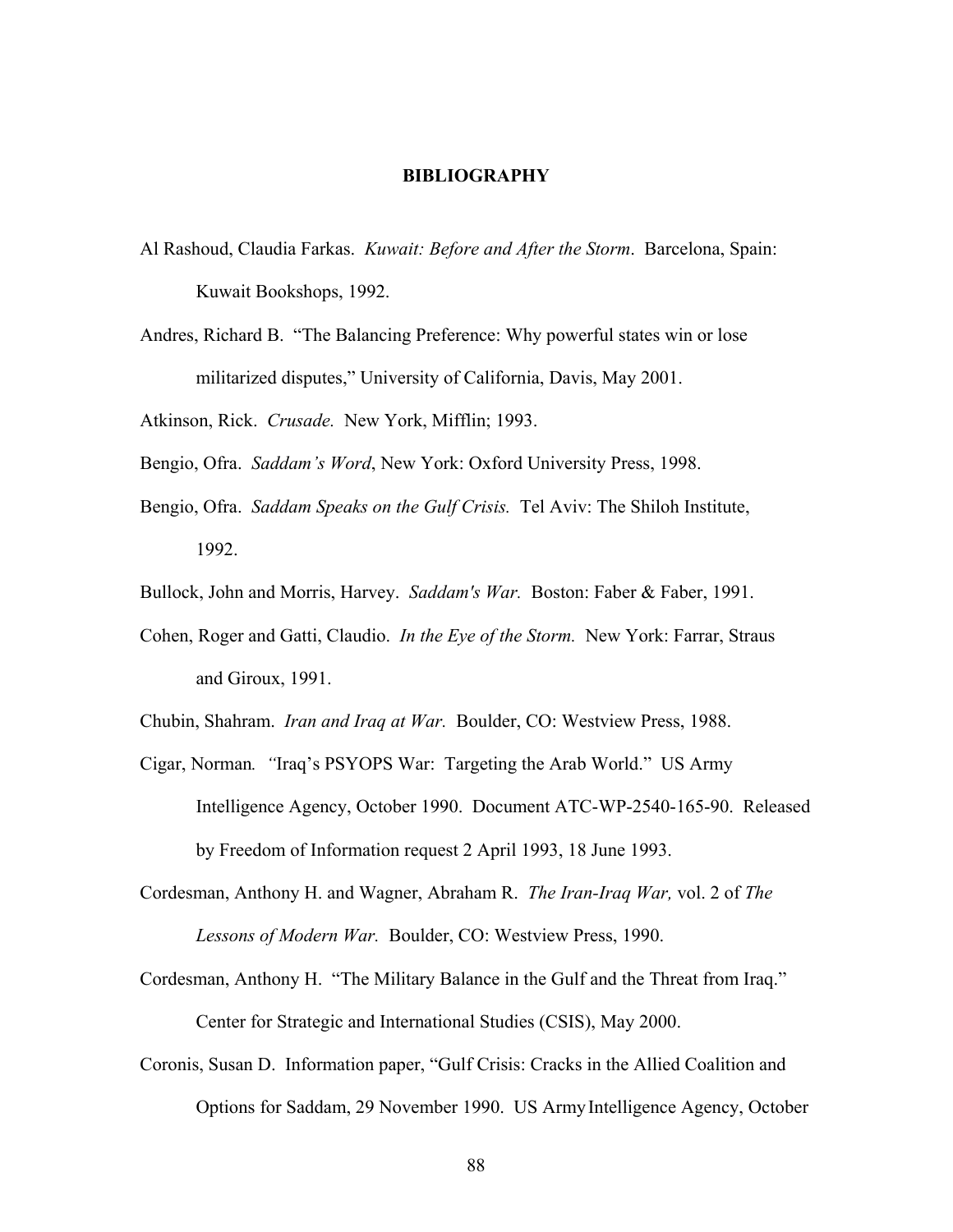1990. Released by Freedom of Information Request 2 April 1993, 18 June 1993.

- Danspeckgruber, Wolfgang F. *The Iraqi Aggression Against Kuwait.* Boulder, CO: Westview Press, 1996.
- Defense Intelligence Agency. *The Kurds and Their Agas-The Situation in Northern Iraq (U).* VP-2200-691-91, November 1991.

Department of Defense. *Conduct of the Persian Gulf Crisis.* Wash., DC: GPO, 1992.

Foreign Broadcast Information Service. Regional Reports issued between January 1990- April 1992.

Gordon, Michael R. *The General's War.* New York, Little, Brown, 1995.

*Gulf War Airpower Survey,* Vols. I-V, (Washington, DC, GPO; 1993).

Hamza, Khidhir. *Saddam's Bombmaker.* New York: Touchstone, 2000.

- Helms, Christine. *Iraq: Eastern Flank of the Arab World.* Wash., DC: Brookings Institution, 1984.
- Hourani, Albert. *A History of the Arab Peoples.* Cambridge, Mass: Harvard University Press, 1991.
- *IAEA Inspections and Iraq's Nuclear Capabilities.* International Atomic Energy Agency, April 1992.
- *Iraqi Capabilities to Defend Kuwait*. US Army Intelligence Agency, October 1990. Document ATC-WP-1100-161-90. Released by Freedom of Information request 661F-93, 12 July 1993 and 12 May 1994.
- *Joint Staff Unclassified Updates*, Washington, DC, January March 1991.

Jupa, Richard & Dingeman, James. *Gulf Wars.* Cambria, CA: 3W Publications, 1991.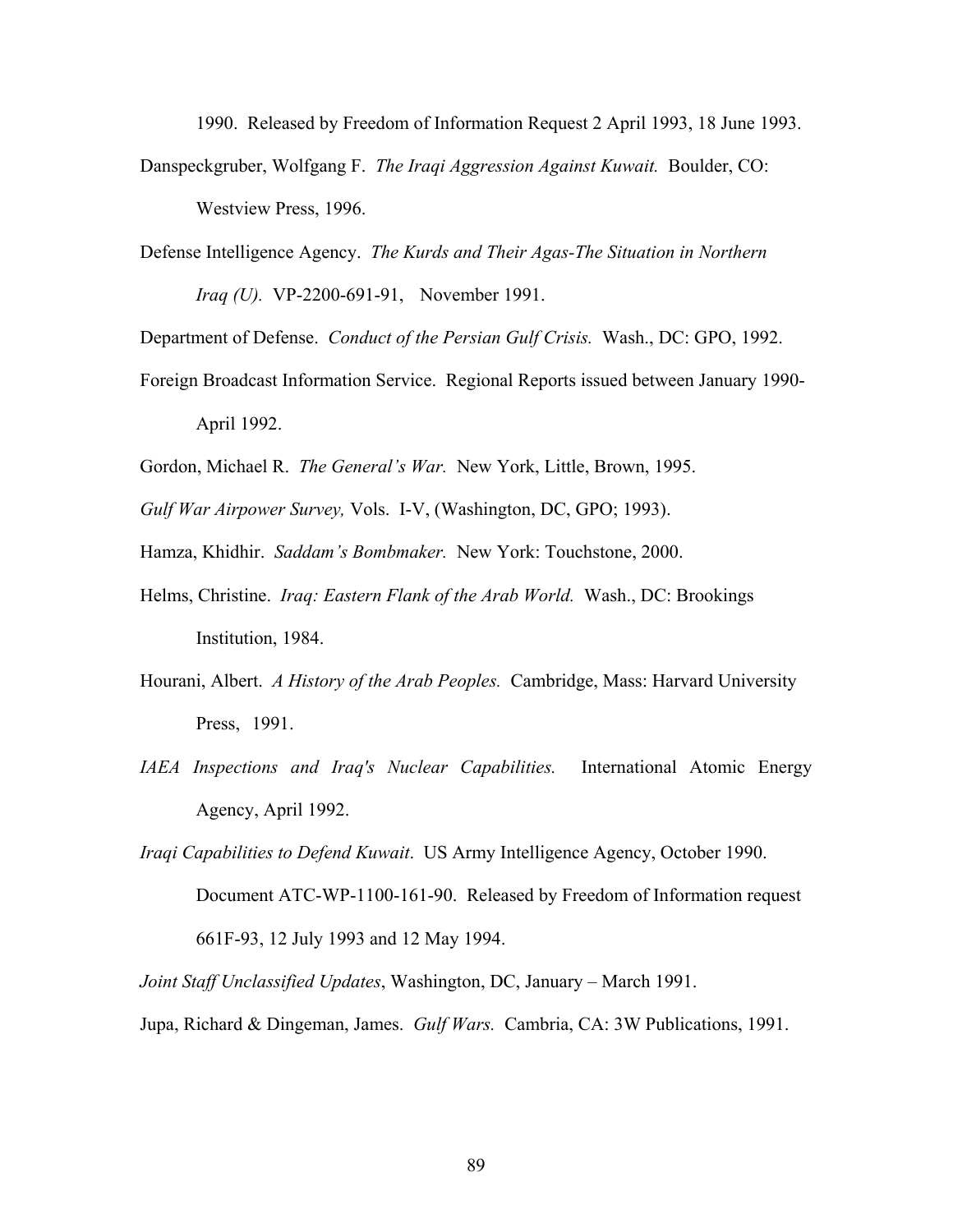Karsh, Efraim and Rautsi, Inari. *Saddam Hussein.* New York: The Free Press, 1991. Karsh, Efraim and Karsh, Inari. *Empires of the Sand.* Cambridge, MA: Harvard University Press, 1999.

Keaney, Thomas A. & Cohen, Eliot A. *Gulf War Air Power Survey.* Wash., DC: 1993

Khadduri, Majid. *The Gulf War.* New York: Oxford University Press, 1988.

- Khalil, Shamir-al. *Republic of Fear.* Los Angeles, CA: University of California Press, 1989.
- Kimball, Lorenzo K. *The Changing Pattern of Political Power in Iraq; 1958-1971.* New York, Robert Speller and Sons, 1972.
- Kindsvatter, Peter. "VII Corps in the Gulf War, Ground Offensive" *Military Review*. Fort Leavenworth, KS, US Army, February 1992.
- Kishtainy, Khalid, trans. *Saddam Hussein on Social and Foreign Affairs in Iraq.* London: Croom Helm, 1979.

*Koran*. Madinah, Saudi Arabia: The Presidency of Islamic Researchers, IFTA, Call and Guidance.

Lawrence, T.E. *Revolt in the Desert.* Pennington, NJ: Collector's Reprints, 1996.

Macarthur, John. *Terrorism, Jihad and the Bible.* Nashville, TN: W Publishing Group, 2001.

Maull, Hans and Pick, Otto, Ed. *The Gulf War.* New York: St. Martin's Press, 1989.

McMaster, H.R. *The Battle for the 73 Easting*. After Action Notes hand written by McMaster after the battle, 1991.

McCuen, Gary E. *Iran-Iraq War.* Hudson, Wisconsin: Gary E. McCuen, 1987.

Miller, Judith and Mylroie, Laurie. *Saddam Hussein and the Crisis in the Gulf.* New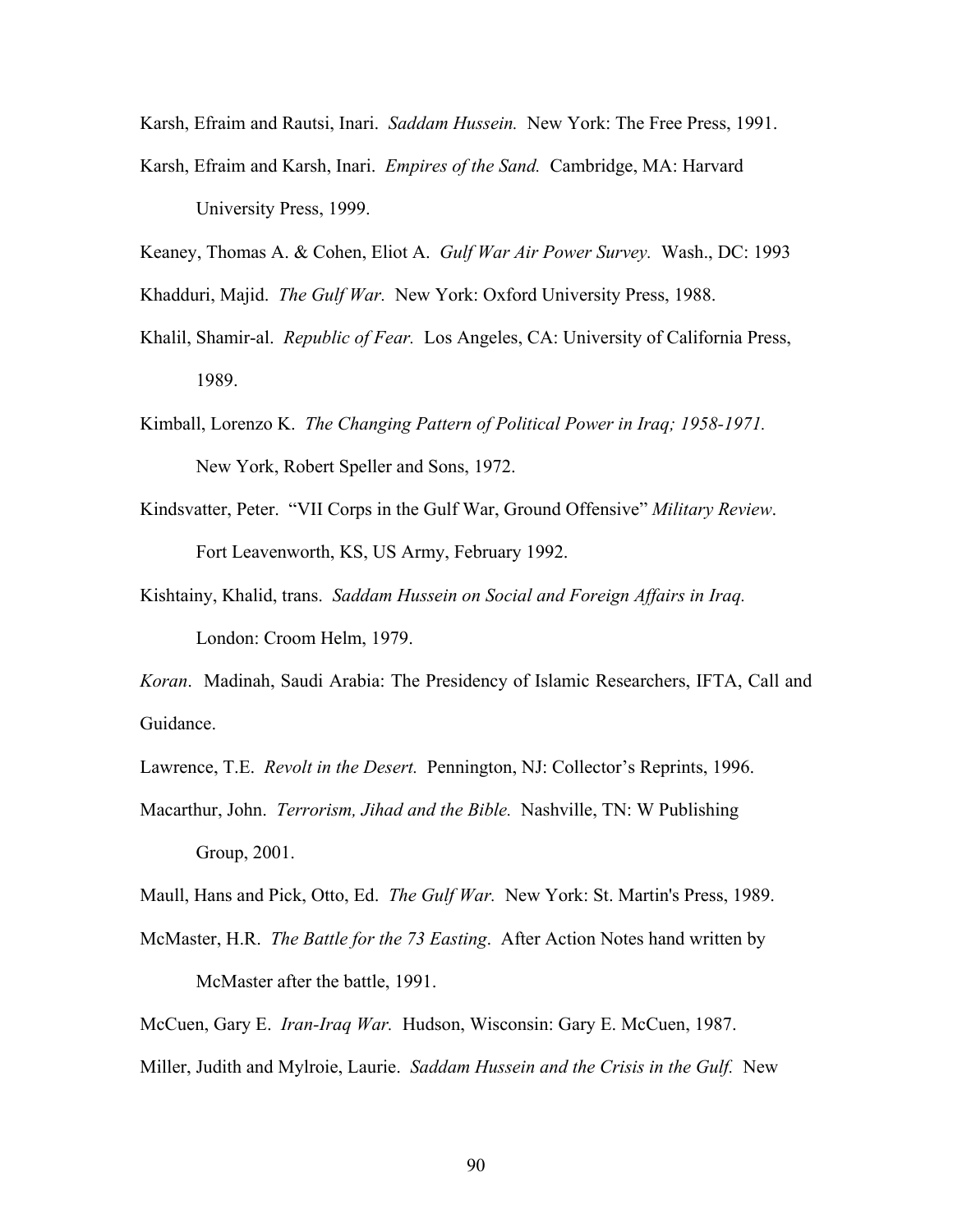York: Random House, 1990.

- Moore, John Norton. *Crisis in the Gulf: Enforcing the Rule of Law.* New York: Oceana, 1992.
- Mylroie, Laurie. *Study of Revenge: Saddam Hussein's Unfinished War.* Wash., DC: American Enterprise Institute, 2000.
- Oman, Charles. *A History of the Art of War in the Middle Ages,* Volumes 1 and 2. New York: Burt Franklin, 1924.
- Otis, George, Jr. *The Last of the Giants: Lifting the Veil on Islam and the End Times.* Grand Rapids, MI: Chosen Books, 1991.

Nye, Joseph, Jr. *After the Storm.* New York: Aspen Institute, 1992.

- Rashoud, Claudia Farkas. *Kuwait: Before and After the Storm.* Kuwait: The Kuwait Bookshops, 1992.
- Saudi Arabia Military Communiqués. From the US Joint Staff, Washington, DC. Reports issued between January 1991-February 1991.
- Scales, Robert H. *Certain Victory: The US Army in the Gulf War.* Fort

Leavenworth, KS: US Army Command & Staff College Press, 1994.

Schwartzkopf, Norman. *It Doesn't Take a Hero.* New York: Linda Grey, 1992.

Shorrosh, Anis A. *Islam Revealed.* Nashville, TN: Thomas Nelson, 1988

- Spiegel, Steven L. editor. *The Middle East and the Western Alliance.* Boston: George Allen & Unwin, 1982.
- Stam, Alan C. *Win, Lose, or Draw.* Ann Arbor, MI: University of Michigan Press 1996.

Stewart, John F, US 3rd Army G-2. *Operation Desert Storm the Military Intelligence*